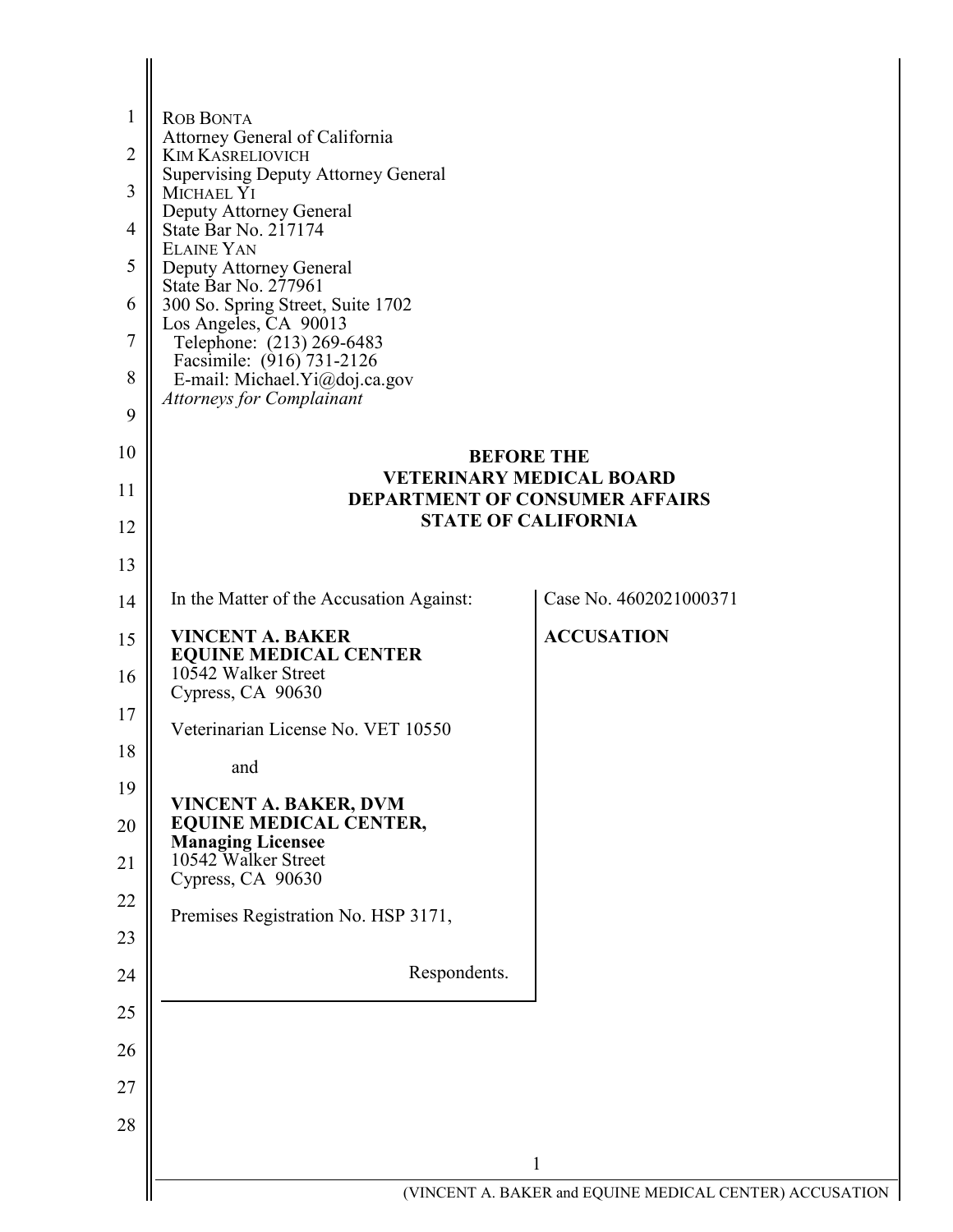| 1              | <b>PARTIES</b>                                                                                       |  |
|----------------|------------------------------------------------------------------------------------------------------|--|
| $\overline{2}$ | 1.<br>Jessica Sieferman (Complainant) brings this Accusation solely in her official capacity         |  |
| 3              | as the Executive Officer of the Veterinary Medical Board (Board), Department of Consumer             |  |
| $\overline{4}$ | Affairs, State of California.                                                                        |  |
| 5              | 2.<br>On or about July 28, 1989, the Board issued Veterinarian License Number VET                    |  |
| 6              | 10550 to Vincent A. Baker (Respondent Baker). The Veterinarian License was in full force and         |  |
| 7              | effect at all times relevant to the charges brought herein and will expire on August 31, 2022,       |  |
| 8              | unless renewed.                                                                                      |  |
| 9              | 3.<br>On or about June 15, 1981, the Board issued Premises Registration Number HSP                   |  |
| 10             | 3171 to Baker Equine Hospital, Inc. with Bartlett Baker as managing licensee of the premises.        |  |
| 11             | On or about May 15, 2003, Respondent Baker became the managing licensee. The name of the             |  |
| 12             | corporation changed to Equine Medical Center (Respondent EMC), but the Premises Registration         |  |
| 13             | Number remained the same. The Premises Registration was in full force and effect at all times        |  |
| 14             | relevant to the charges brought in this Accusation and will expire on May 31, 2022, unless           |  |
| 15             | renewed.                                                                                             |  |
| 16             | <b>JURISDICTION</b>                                                                                  |  |
| 17             | 4.<br>This Accusation is brought before the Board under the authority of the following               |  |
| 18             | laws. All section references are to the Business and Professions Code unless otherwise indicated.    |  |
| 19             | Section 118, subdivision (b), provides that suspension, expiration, surrender, or<br>5.              |  |
| 20             | cancellation of a license shall not deprive the Board of jurisdiction to proceed with a disciplinary |  |
| 21             | action during the period within which the license may be renewed, restored, reissued, or             |  |
| 22             | reinstated.                                                                                          |  |
| 23             | Section 4853.6 provides, in relevant part, that the Board shall withhold, suspend, or<br>6.          |  |
| 24             | revoke registration of a veterinary premises when the license of the managing licensee to practice   |  |
| 25             | veterinary medicine is revoked or suspended.                                                         |  |
| 26             | Section 4875 provides, in relevant part, that the Board may revoke or suspend the<br>7.              |  |
| 27             | license of any person to practice veterinary medicine, or any branch thereof, in this state for any  |  |
| 28             | causes provided in the Veterinary Medicine Practice Act (Bus. & Prof. Code § 4800, et seq.). In      |  |
|                | $\overline{2}$                                                                                       |  |
|                | (VINCENT A. BAKER and EQUINE MEDICAL CENTER) ACCUSATION                                              |  |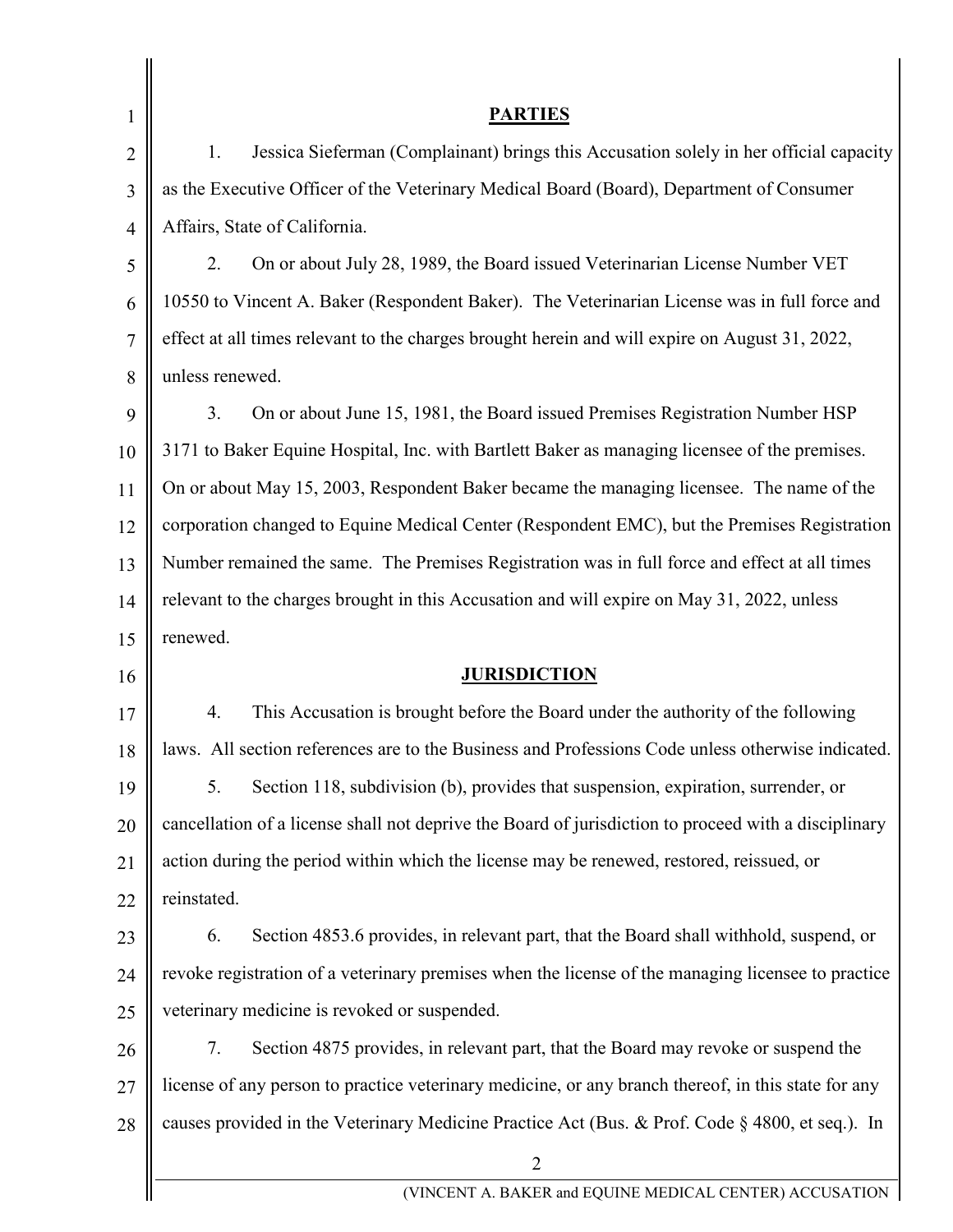| 1              |     | addition, the Board has the authority to assess a fine not in excess of \$5,000 against a licensee for                                                                        |
|----------------|-----|-------------------------------------------------------------------------------------------------------------------------------------------------------------------------------|
| $\overline{2}$ |     | any of the causes specified in section 4883. Such fine may be assessed in lieu of, or in addition                                                                             |
| 3              |     | to, a suspension or revocation.                                                                                                                                               |
| 4              |     | <b>STATUTORY PROVISIONS</b>                                                                                                                                                   |
| 5              | 8.  | Section 4021 defines "controlled substance" to mean "any substance listed in Chapter                                                                                          |
| 6              |     | 2 (commencing with Section 11053) of Division 10 of the Health and Safety Code."                                                                                              |
| 7              | 9.  | Section 4022 provides:                                                                                                                                                        |
| 8              |     | "Dangerous drug" or "dangerous device" means any drug or device unsafe for<br>self-use in humans or animals, and includes the following:                                      |
| 9<br>10        |     | (a) Any drug that bears the legend: "Caution: federal law prohibits dispensing<br>without prescription," "Rx only," or words of similar import.                               |
| 11             |     | (b) Any device that bears the statement: "Caution: federal law restricts this device                                                                                          |
| 12             |     | to sale by or on the order of a _____," "Rx only," or words of similar import, the<br>blank to be filled in with the designation of the practitioner licensed to use or order |
| 13             |     | use of the device.                                                                                                                                                            |
| 14             |     | (c) Any other drug or device that by federal or state law can be lawfully dispensed                                                                                           |
| 15             |     | only on prescription or furnished pursuant to Section 4006.                                                                                                                   |
| 16             | 10. | Section 4024, subdivision (b), defines "dispense" to include the furnishing of drugs or                                                                                       |
| 17             |     | devices directly to a patient by a veterinarian acting within the scope of his or practice.                                                                                   |
| 18             |     | 11. Section 4169 provides, in relevant part:                                                                                                                                  |
| 19             |     | (a) A person or entity shall not do any of the following:                                                                                                                     |
| 20             |     |                                                                                                                                                                               |
| 21             |     | (3) Purchase, trade, sell, or transfer dangerous drugs that the person knew or                                                                                                |
| 22             |     | reasonably should have known were misbranded, as defined in Section 111335 of<br>the Health and Safety Code.                                                                  |
| 23             | 12. | Section 4170 provides, in relevant part:                                                                                                                                      |
| 24             |     | (a) No prescriber shall dispense drugs or dangerous devices to patients in his or her                                                                                         |
| 25             |     | office or place of practice unless all of the following conditions are met:                                                                                                   |
| 26             |     |                                                                                                                                                                               |
| 27             |     | (2) The dangerous drugs or dangerous devices are necessary in the treatment of the                                                                                            |
| 28             |     | condition for which the prescriber is attending the patient.                                                                                                                  |
|                |     | 3                                                                                                                                                                             |
|                |     | (VINCENT A. BAKER and EQUINE MEDICAL CENTER) ACCUSATION                                                                                                                       |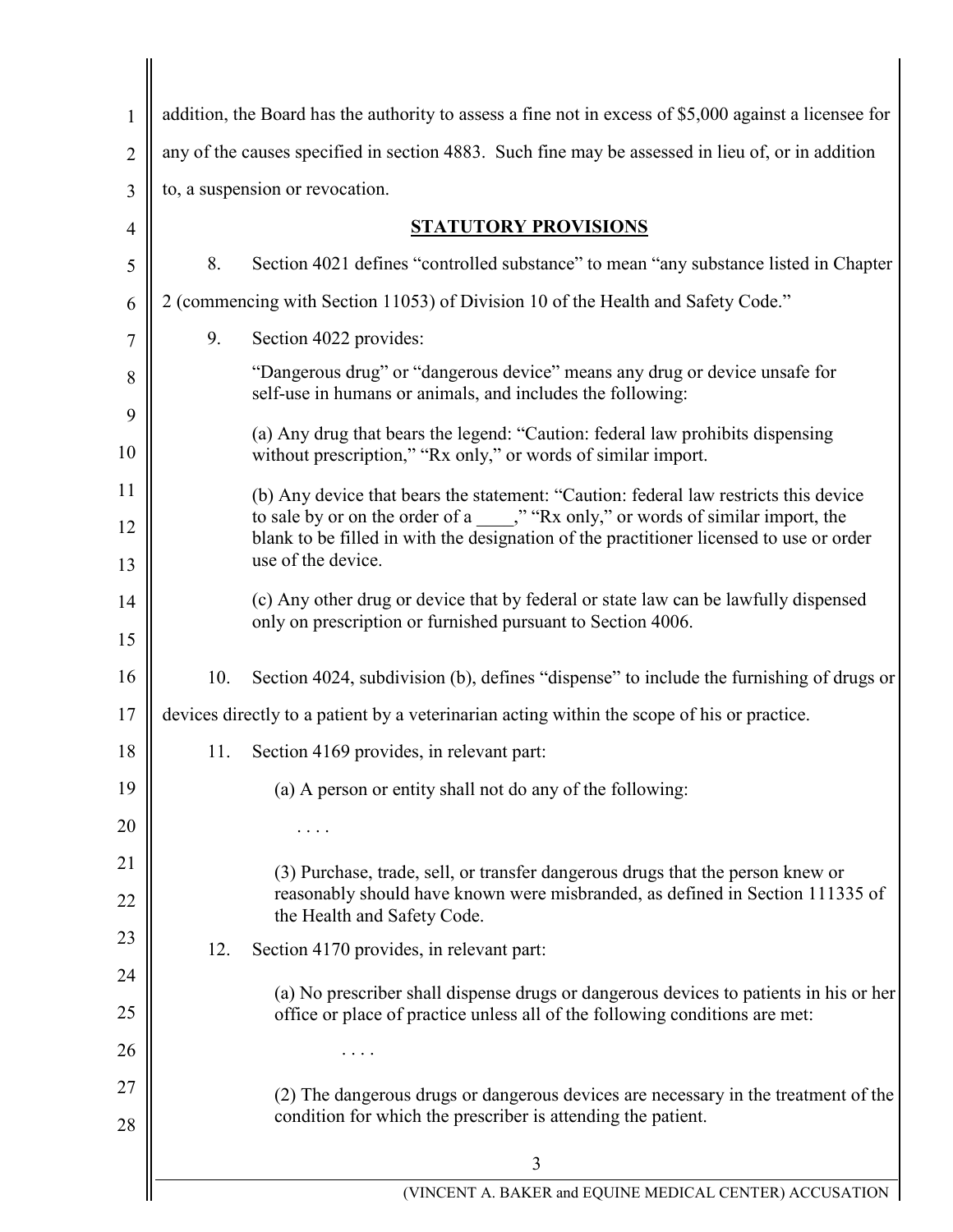| 13. | Section 4829.5 states:                                                                                                                                                                                                          |
|-----|---------------------------------------------------------------------------------------------------------------------------------------------------------------------------------------------------------------------------------|
|     | (a) Each time a veterinarian initially prescribes, dispenses, or furnishes a<br>dangerous drug, as defined in Section 4022, to an animal patient in an outpatient                                                               |
|     | setting, the veterinarian shall offer to provide, in person or through electronic<br>means, to the client responsible for the animal, or his or her agent, a consultation                                                       |
|     | that includes the following information:                                                                                                                                                                                        |
|     | (1) The name and description of the dangerous drug.                                                                                                                                                                             |
|     | (2) Route of administration, dosage form, dosage, duration of drug therapy, the<br>duration of the effects of the drug, and the common severe adverse effects<br>associated with the use of a short-acting or long-acting drug. |
|     | (3) Any special directions for proper use and storage.                                                                                                                                                                          |
|     | (4) Actions to be taken in the event of a missed dose.                                                                                                                                                                          |
|     | (5) If available, precautions and relevant warnings provided by the drug's<br>manufacturer, including common severe adverse effects of the drug.                                                                                |
|     | (b) If requested, a veterinarian shall provide drug documentation, if available.                                                                                                                                                |
|     | (c) A veterinarian may delegate to a registered veterinary technician or veterinary<br>assistant the task of providing the consultation and drug documentation required<br>by this section.                                     |
|     | (d) It shall be noted in the medical record of the animal patient if the consultation<br>described in this section is provided or declined by the client or his or her agent.                                                   |
| 14. | Section 4854 requires all premises where veterinary medicine, veterinary dentistry, or                                                                                                                                          |
|     | veterinary surgery is being practiced, and all instruments, apparatus and apparel used in                                                                                                                                       |
|     | connection with those practices, to be kept clean and sanitary at all times, and conform to those                                                                                                                               |
|     | minimum standards established by the Board.                                                                                                                                                                                     |
| 15. | Section 4855 requires a veterinarian, as required by regulation of the Board, to keep a                                                                                                                                         |
|     | written record of all animals receiving veterinary services, and provide a summary of that record                                                                                                                               |
|     | to the owner of animals receiving veterinary services, when requested.                                                                                                                                                          |
| 16. | Section 4883 states, in relevant part:                                                                                                                                                                                          |
|     | The board may deny, revoke, or suspend a license or assess a fine as<br>provided in Section 4875 for any of the following:                                                                                                      |
|     |                                                                                                                                                                                                                                 |
|     | (c) Violation or attempting to violate, directly or indirectly, any of the<br>provisions of this chapter [the Veterinary Medicine Practice Act].                                                                                |
|     |                                                                                                                                                                                                                                 |
|     | 4                                                                                                                                                                                                                               |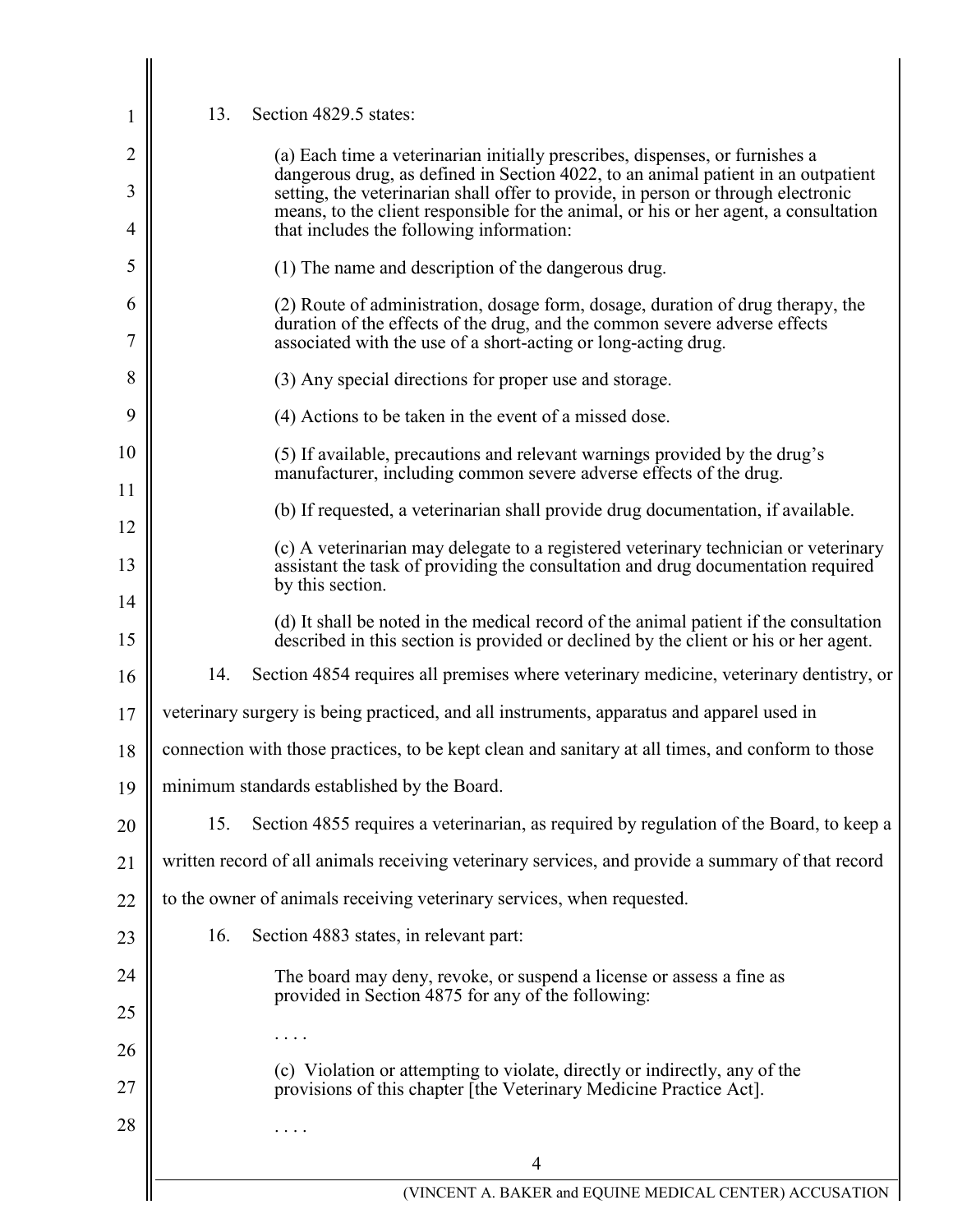| $\mathbf{I}$ | (g) Unprofessional conduct, that includes, but is not limited to, the<br>following:                                                                                                     |
|--------------|-----------------------------------------------------------------------------------------------------------------------------------------------------------------------------------------|
| 2            |                                                                                                                                                                                         |
| 3            | (3) A violation of any federal statute, rule, or regulation or any of the                                                                                                               |
| 4            | statutes, rules, or regulations of this state regulating dangerous drugs or<br>controlled substances.                                                                                   |
| 5            |                                                                                                                                                                                         |
| 6            | (i) Fraud, deception, negligence, or incompetence in the practice of<br>veterinary medicine.                                                                                            |
| 7<br>8       | (j) Aiding or abetting in any acts that are in violation of any of the<br>provisions of this chapter [the Veterinary Medicine Practice Act].                                            |
| 9            | .                                                                                                                                                                                       |
| 10           | (o) Violation, or the assisting or abetting violation, of any regulations                                                                                                               |
| 11           | adopted by the board pursuant to this chapter [the Veterinary Medicine<br>Practice Act].                                                                                                |
| 12           | 17.<br>Health and Safety Code section 11190 states, in relevant part:                                                                                                                   |
| 13           |                                                                                                                                                                                         |
| 14           | $(c)(1)$ For each prescription for a Schedule II, Schedule III, or Schedule IV<br>controlled substance that is dispensed by a prescriber pursuant to Section 4170 of                    |
| 15           | the Business and Professions Code, the prescriber shall record and maintain the<br>following information:                                                                               |
| 16           | (A) Full name, address, and the telephone number of the ultimate user or research<br>subject, or contact information as determined by the Secretary of the United States                |
| 17<br>18     | Department of Health and Human Services, and the gender, and date of birth of the<br>patient.                                                                                           |
| 19           | (B) The prescriber's category of licensure and license number; federal controlled                                                                                                       |
| 20           | substance registration number; and the state medical license number of any<br>prescriber using the federal controlled substance registration number of a<br>government-exempt facility. |
| 21           | (C) NDC (National Drug Code) number of the controlled substance dispensed.                                                                                                              |
| 22           | (D) Quantity of the controlled substance dispensed.                                                                                                                                     |
| 23           | (E) ICD-9 (diagnosis code), if available.                                                                                                                                               |
| 24           | (F) Number of refills ordered.                                                                                                                                                          |
| 25           | (G) Whether the drug was dispensed as a refill of a prescription or as a first-time                                                                                                     |
| 26           | request.                                                                                                                                                                                |
| 27           | (H) Date of origin of the prescription.                                                                                                                                                 |
| 28           |                                                                                                                                                                                         |
|              | 5                                                                                                                                                                                       |
|              | (VINCENT A. BAKER and EQUINE MEDICAL CENTER) ACCUSATION                                                                                                                                 |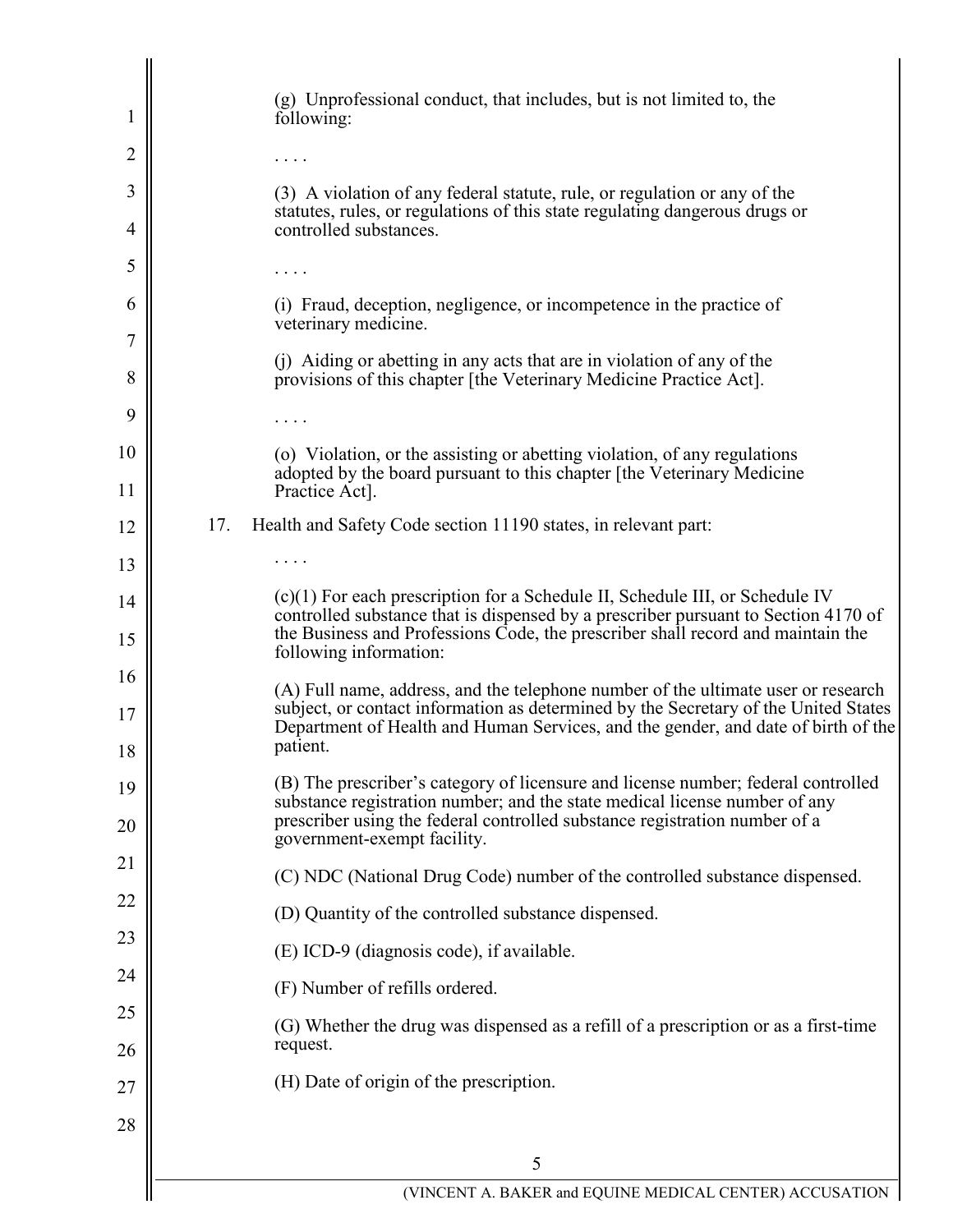| 1                   | (2) (A) Each prescriber that dispenses controlled substances shall provide the<br>Department of Justice the information required by this subdivision on a weekly                                                                       |
|---------------------|----------------------------------------------------------------------------------------------------------------------------------------------------------------------------------------------------------------------------------------|
| $\overline{2}$<br>3 | basis in a format set by the Department of Justice pursuant to regulation.<br>(B) The reporting requirement in this section shall not apply to the direct<br>administration of a controlled substance to the body of an ultimate user. |
| 4                   | (d) This section shall become operative on January 1, 2005.                                                                                                                                                                            |
| 5                   | (e) The reporting requirement in this section for Schedule IV controlled substances                                                                                                                                                    |
| 6                   | shall not apply to any of the following:                                                                                                                                                                                               |
| 7                   | (1) The dispensing of a controlled substance in a quantity limited to an amount<br>adequate to treat the ultimate user involved for 48 hours or less.                                                                                  |
| 8                   | (2) The administration or dispensing of a controlled substance in accordance with<br>any other exclusion identified by the United States Health and Human Service                                                                      |
| 9                   | Secretary for the National All Schedules Prescription Electronic Reporting Act of<br>2005.                                                                                                                                             |
| 10                  |                                                                                                                                                                                                                                        |
| 11                  | (f) Notwithstanding paragraph (2) of subdivision (c), the reporting requirement of<br>the information required by this section for a Schedule II or Schedule III controlled                                                            |
| 12                  | substance, in a format set by the Department of Justice pursuant to regulation, shall<br>be on a monthly basis for all of the following:                                                                                               |
| 13                  | (1) The dispensing of a controlled substance in a quantity limited to an amount<br>adequate to treat the ultimate user involved for 48 hours or less.                                                                                  |
| 14                  | (2) The administration or dispensing of a controlled substance in accordance with                                                                                                                                                      |
| 15<br>16            | any other exclusion identified by the United States Health and Human Service<br>Secretary for the National All Schedules Prescription Electronic Reporting Act of<br>2005.                                                             |
| 17                  | 18.<br>Health and Safety Code section 111345 states: "Any drug or device is misbranded if                                                                                                                                              |
| 18                  | any word, statement, or other information required by or under this part to appear on the label or                                                                                                                                     |
| 19                  | labeling is not prominently placed on the label or labeling with conspicuousness, as compared                                                                                                                                          |
| 20                  | with other words, statements, designs, or devices in the labeling, and in terms as to render it likely                                                                                                                                 |
| 21                  | to be read and understood by the ordinary individual under customary conditions of purchase and                                                                                                                                        |
| 22                  | use."                                                                                                                                                                                                                                  |
| 23                  | Health and Safety Code section 111395, subdivision (a), provides that any drug is<br>19.                                                                                                                                               |
| 24                  | misbranded if it is an imitation of another drug.                                                                                                                                                                                      |
| 25                  | 20.<br>Health and Safety Code section 111440 states: "It is unlawful for any person to                                                                                                                                                 |
| 26                  | manufacture, sell, deliver, hold, or offer for sale any drug or device that is misbranded."                                                                                                                                            |
| 27                  | $\frac{1}{1}$                                                                                                                                                                                                                          |
| 28                  | $\frac{1}{1}$                                                                                                                                                                                                                          |
|                     | 6                                                                                                                                                                                                                                      |
|                     | (VINCENT A. BAKER and EQUINE MEDICAL CENTER) ACCUSATION                                                                                                                                                                                |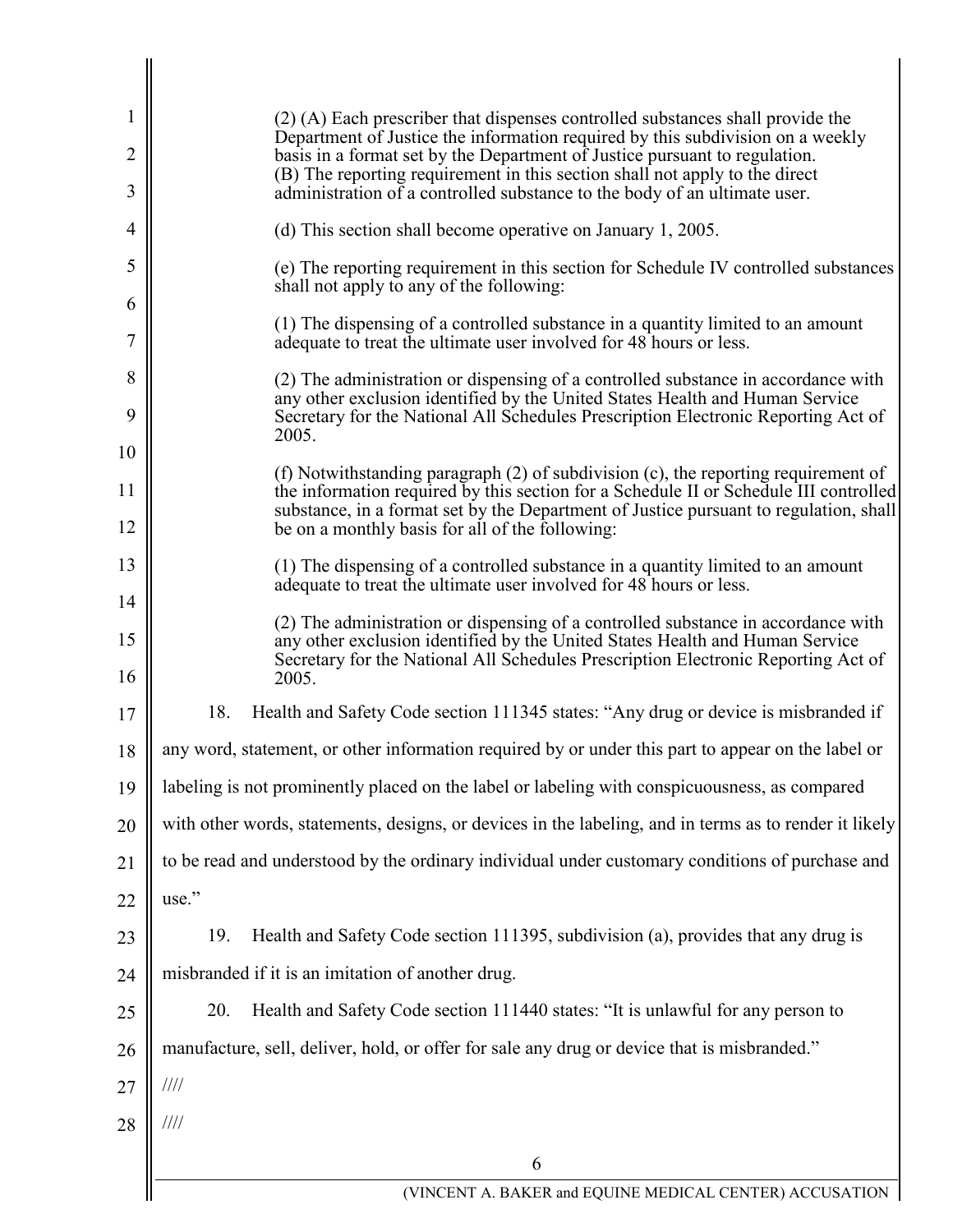| $\mathbf{1}$                                       | Health and Safety Code section 111500 states, in relevant part, that a veterinarian<br>21.                                                                              |
|----------------------------------------------------|-------------------------------------------------------------------------------------------------------------------------------------------------------------------------|
| $\overline{2}$                                     | may personally furnish his or her own patient with drugs as are necessary in the treatment of the                                                                       |
| 3                                                  | condition for which he or she attends the patient provided that the drug is properly labeled to                                                                         |
| $\overline{4}$                                     | show all the information required in Section 111480 except the prescription number.                                                                                     |
| 5                                                  | Health and Safety Code section 11153, subdivision (a) states:<br>22.                                                                                                    |
| 6                                                  | (a) A prescription for a controlled substance shall only be issued for a                                                                                                |
| 7                                                  | legitimate medical purpose by an individual practitioner acting in the<br>usual course of his or her professional practice. The responsibility for                      |
| 8                                                  | the proper prescribing and dispensing of controlled substances is upon<br>the prescribing practitioner, but a corresponding responsibility rests                        |
| 9                                                  | with the pharmacist who fills the prescription. Except as authorized by<br>this division, the following are not legal prescriptions: (1) an order                       |
| 10                                                 | purporting to be a prescription which is issued not in the usual course<br>of professional treatment or in legitimate and authorized research; or                       |
| 11                                                 | (2) an order for an addict or habitual user of controlled substances,<br>which is issued not in the course of professional treatment or as part of                      |
| 12                                                 | an authorized narcotic treatment program, for the purpose of providing<br>the user with controlled substances, sufficient to keep him or her                            |
| 13                                                 | comfortable by maintaining customary use.                                                                                                                               |
| 14                                                 | <b>REGULATORY PROVISIONS</b>                                                                                                                                            |
| 15                                                 | 23.<br>California Code of Regulations (CCR), title 4, section 1867, subsection (b), prohibits                                                                           |
| 16                                                 | the possession and/or use on the premises of a facility under the jurisdiction of the California                                                                        |
| 17                                                 | Horse Racing Board (CHRB) of any drug, substance, or medication by a veterinarian that has not                                                                          |
| 18                                                 | been approved by the United States Food and Drug Administration for use in the United States.                                                                           |
|                                                    |                                                                                                                                                                         |
| 19                                                 | CCR, title 16, section 2030 states, in relevant part:<br>24.                                                                                                            |
|                                                    | All fixed premises where veterinary medicine and its various branches are being                                                                                         |
|                                                    | practiced, and all instruments, apparatus and apparel used in connection with those<br>practices, shall be kept clean and sanitary at all times and shall conform to or |
|                                                    | possess the following minimum standards:                                                                                                                                |
|                                                    |                                                                                                                                                                         |
|                                                    | (f) The veterinary premises shall meet the following standards:                                                                                                         |
|                                                    |                                                                                                                                                                         |
|                                                    | (3) The disposal of waste material shall comply with all applicable state, federal,<br>and local laws and regulations.                                                  |
|                                                    |                                                                                                                                                                         |
| 20<br>21<br>22<br>23<br>24<br>25<br>26<br>27<br>28 |                                                                                                                                                                         |
|                                                    | 7                                                                                                                                                                       |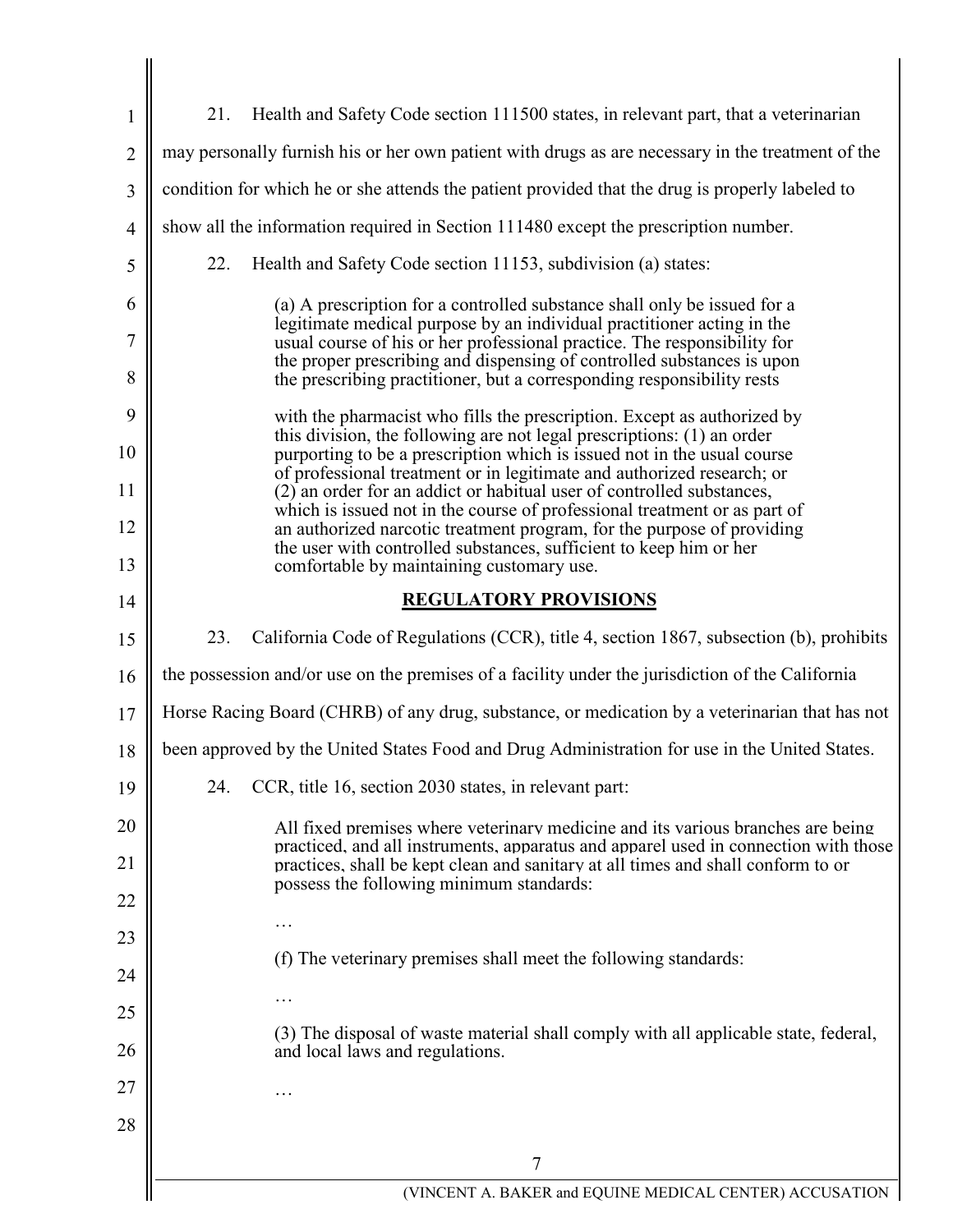| 1<br>$\overline{2}$ | (6) All drugs and biologicals shall be maintained, administered, dispensed and<br>prescribed in compliance with state and federal laws.                                                                                               |
|---------------------|---------------------------------------------------------------------------------------------------------------------------------------------------------------------------------------------------------------------------------------|
| 3                   | 25.<br>CCR, title 16, section 2030.05, subsection (b), states that the Licensee Manager is                                                                                                                                            |
| $\overline{4}$      | responsible for ensuring that the premises for which he/she is manager complies with the                                                                                                                                              |
| 5                   | requirements in sections 4853, 4854, 4855 and 4856. The Licensee Manager is responsible for                                                                                                                                           |
| 6                   | ensuring that the physical and operational components of a premises meet the minimum standards                                                                                                                                        |
| 7                   | of practice as set forth in CCR, title 16, sections 2030 through 2032.5.                                                                                                                                                              |
| 8                   | 26.<br>CCR, title 16, section 2032.1 provides, in relevant part:                                                                                                                                                                      |
| 9                   | (a) It is unprofessional conduct for a veterinarian to administer, prescribe,                                                                                                                                                         |
| 10                  | dispense or furnish a drug, medicine, appliance, or treatment of whatever<br>nature for the prevention, cure, or relief of a wound, fracture or bodily                                                                                |
| 11                  | injury or disease of an animal without having first established a<br>veterinarian-client-patient relationship with the animal patient or patients                                                                                     |
| 12                  | and the client, except where the patient is a wild animal or the owner is<br>unknown.                                                                                                                                                 |
| 13                  | (b) A veterinarian-client-patient relationship shall be established by the<br>following:                                                                                                                                              |
| 14                  | (1) The client has authorized the veterinarian to assume responsibility for                                                                                                                                                           |
| 15<br>16            | making medical judgments regarding the health of the animal, including<br>the need for medical treatment,                                                                                                                             |
|                     | (2) The veterinarian has sufficient knowledge of the animal(s) to initiate at                                                                                                                                                         |
| 17<br>18            | least a general or preliminary diagnosis of the medical condition of the<br>$animal(s)$ . This means that the veterinarian is personally acquainted with<br>the care of the animal(s) by virtue of an examination of the animal or by |
| 19                  | medically appropriate and timely visits to the premises where the animals<br>are kept, and                                                                                                                                            |
| 20                  | (3) The veterinarian has assumed responsibility for making medical                                                                                                                                                                    |
| 21                  | judgments regarding the health of the animal and has communicated with<br>the client a course of treatment appropriate to the circumstance.                                                                                           |
| 22                  | (c) A drug shall not be prescribed for a duration inconsistent with the<br>medical condition of the animal(s) or type of drug prescribed. The                                                                                         |
| 23                  | veterinarian shall not prescribe a drug for a duration longer than one year<br>from the date the veterinarian examined the animal(s) and prescribed the                                                                               |
| 24                  | drug.                                                                                                                                                                                                                                 |
| 25<br>26            | (d) As used herein, "drug" shall mean any controlled substance, as defined<br>by Section 4021 of the code, and any dangerous drug, as defined by<br>Section 4022 of the code.                                                         |
| 27                  | (e) No person may practice veterinary medicine in this state except within                                                                                                                                                            |
| 28                  | the context of a veterinarian-client-patient relationship or as otherwise                                                                                                                                                             |
|                     | 8                                                                                                                                                                                                                                     |
|                     | (VINCENT A. BAKER and EQUINE MEDICAL CENTER) ACCUSATION                                                                                                                                                                               |

 $\overline{\phantom{a}}$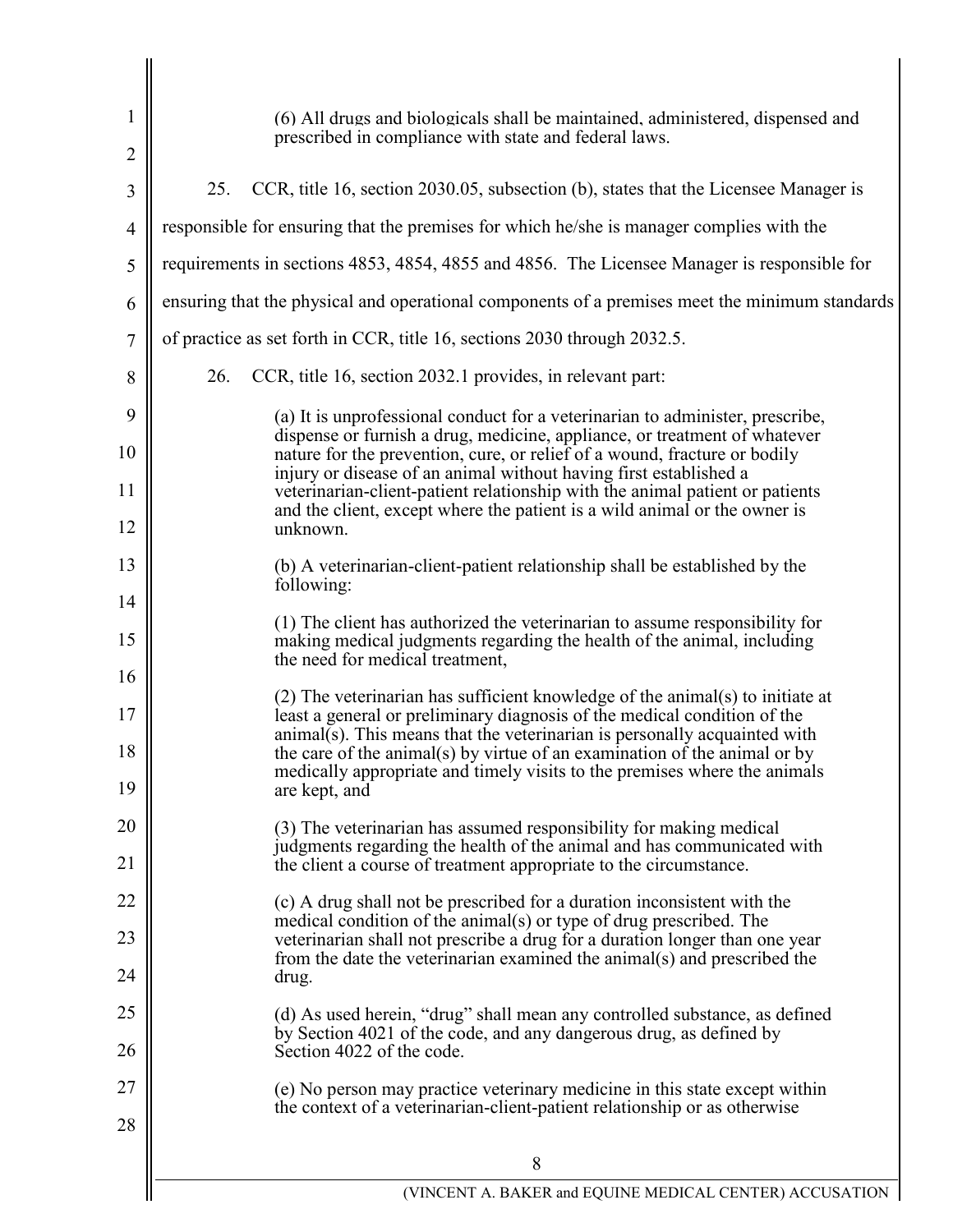| 1        |              | permitted by law. A veterinarian-client-patient relationship cannot be<br>established solely by telephonic or electronic means.                                                                                                            |
|----------|--------------|--------------------------------------------------------------------------------------------------------------------------------------------------------------------------------------------------------------------------------------------|
| 2        |              |                                                                                                                                                                                                                                            |
| 3        | 27.          | CCR, title 16, section 2032.3 provides, in relevant part:                                                                                                                                                                                  |
| 4        |              | (a) Every veterinarian performing any act requiring a license pursuant to the                                                                                                                                                              |
| 5        |              | provisions of Chapter 11, Division 2, of the code, upon any animal or group of<br>animals shall prepare a legible, written or computer generated record concerning<br>the animal or animals which shall contain the following information: |
| 6        |              |                                                                                                                                                                                                                                            |
| 7        |              |                                                                                                                                                                                                                                            |
| 8        |              | (4) Except for herds or flocks, age, sex, breed, species, and color of the animal.                                                                                                                                                         |
| 9        |              |                                                                                                                                                                                                                                            |
| 10       |              | (6) A history or pertinent information as it pertains to each animal, herd, or flock's<br>medical status.                                                                                                                                  |
| 11       |              | (7) Data, including that obtained by instrumentation, from the physical                                                                                                                                                                    |
| 12       |              | examination.                                                                                                                                                                                                                               |
| 13       |              | (8) Treatment and intended treatment plan, including medications, dosages, route<br>of administration, and frequency of use.                                                                                                               |
| 14       |              |                                                                                                                                                                                                                                            |
| 15       |              | (10) Diagnosis or assessment prior to performing a treatment or procedure.                                                                                                                                                                 |
| 16       |              | (11) If relevant, a prognosis of the animal's condition.                                                                                                                                                                                   |
| 17<br>18 |              | (12) All medications and treatments prescribed and dispensed, including strength,<br>dosage, route of administration, quantity, and frequency of use.                                                                                      |
| 19       |              | (13) Daily progress, if relevant, and disposition of the case.                                                                                                                                                                             |
| 20       | 28.          | CCR, title 16, section 2032.35 states, "Altering or modifying the medical record of                                                                                                                                                        |
| 21       |              | any animal, with fraudulent intent, or creating any false medical record, with fraudulent intent,                                                                                                                                          |
| 22       |              | constitutes unprofessional conduct in accordance with Business and Professions Code section                                                                                                                                                |
| 23       | $4883(g)$ ." |                                                                                                                                                                                                                                            |
| 24       | 29.          | CCR, title 16, section 2032.4 states:                                                                                                                                                                                                      |
| 25       |              | (a) General anesthesia is a condition caused by the administration of a                                                                                                                                                                    |
| 26       |              | drug or combination of drugs sufficient to produce a state of<br>unconsciousness or dissociation and blocked response to a given pain or<br>alarming stimulus.                                                                             |
| 27<br>28 |              | (b) When administering general anesthesia, a veterinarian shall comply<br>with the following standards:                                                                                                                                    |
|          |              | 9                                                                                                                                                                                                                                          |
|          |              | (VINCENT A. BAKER and EQUINE MEDICAL CENTER) ACCUSATION                                                                                                                                                                                    |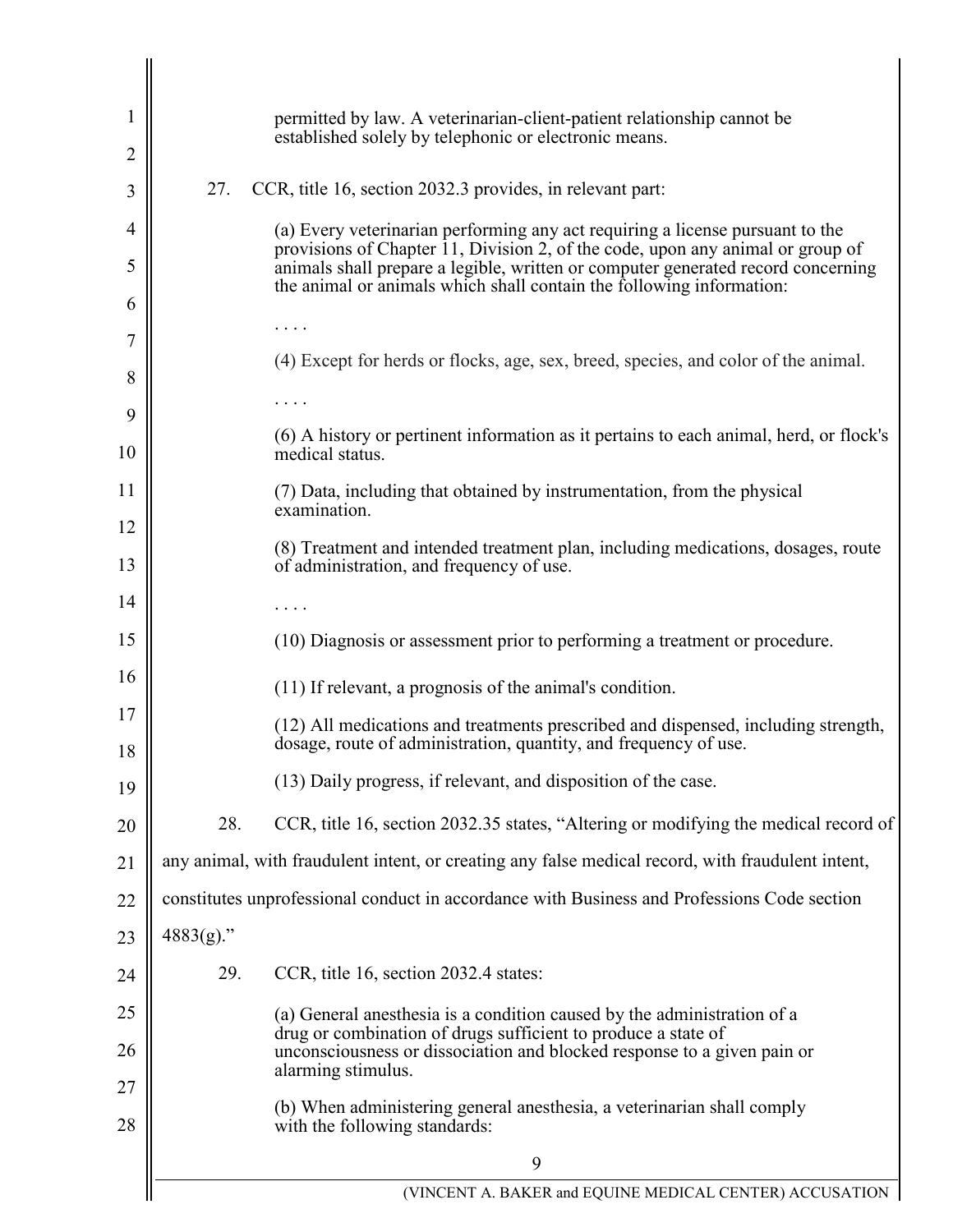| 1        |     | $(1)$ Within twelve $(12)$ hours prior to the administration of a general<br>anesthetic, the animal patient shall be given a physical examination by a                                                                                       |
|----------|-----|----------------------------------------------------------------------------------------------------------------------------------------------------------------------------------------------------------------------------------------------|
| 2<br>3   |     | licensed veterinarian appropriate for the procedure. The results of the<br>physical examination shall be documented in the animal patient's medical<br>records.                                                                              |
| 4        |     | (2) An animal under general anesthesia shall be observed for a length of<br>time appropriate for its safe recovery.                                                                                                                          |
| 5<br>6   |     | (3) Provide respiratory monitoring including, but not limited to,<br>observation of the animal's chest movements, observation of the                                                                                                         |
| 7        |     | rebreathing bag, or respirometer.                                                                                                                                                                                                            |
| 8        |     | (4) Provide cardiac monitoring including, but not limited to, the use of a<br>stethoscope, pulseoximeter or electrocardiographic monitor.                                                                                                    |
| 9        |     | (5) When administering general anesthesia in a hospital setting, a<br>veterinarian shall have resuscitation or rebreathing bags of appropriate                                                                                               |
| 10<br>11 |     | volumes for the animal patient and an assortment of endotracheal tubes<br>readily available.                                                                                                                                                 |
| 12       |     | (6) Records for procedures involving general anesthesia shall include a<br>description of the procedure, the name of the surgeon, the type of sedative                                                                                       |
| 13       |     | and/or anesthetic agents used, their route of administration, and their<br>strength if available in more than one strength.                                                                                                                  |
| 14       | 30. | Code of Federal Regulations, title 21, section 1304.22, in relevant part:                                                                                                                                                                    |
| 15       |     |                                                                                                                                                                                                                                              |
| 16       |     | (c) Records for dispensers and researchers. Each person registered or<br>authorized to dispense or conduct research with controlled substances                                                                                               |
| 17<br>18 |     | shall maintain records with the same information required of<br>manufacturers pursuant to paragraph $(a)(2)(i)$ , $(ii)$ , $(iv)$ , $(vii)$ , and $(ix)$ of<br>this section. In addition, records shall be maintained of the number of units |
| 19       |     | or volume of such finished form dispensed, including the name and<br>address of the person to whom it was dispensed, the date of dispensing,                                                                                                 |
| 20       |     | the number of units or volume dispensed, and the written or typewritten<br>name or initials of the individual who dispensed or administered the                                                                                              |
| 21       |     | substance on behalf of the dispenser. In addition to the requirements of<br>this paragraph, practitioners dispensing gamma-hydroxybutyric acid under<br>a prescription must also comply with $\S$ 1304.26.                                   |
| 22       |     |                                                                                                                                                                                                                                              |
| 23       | 31. | Code of Federal Regulations, title 21, section 1317.05 states in relevant part:                                                                                                                                                              |
| 24       |     | (a) <i>Practitioner inventory</i> . Any registered practitioner in lawful possession<br>of a controlled substance in its inventory that desires to dispose of that                                                                           |
| 25       |     | substance shall do so in one of the following ways:                                                                                                                                                                                          |
| 26       |     | .                                                                                                                                                                                                                                            |
| 27<br>28 |     | (2) Promptly deliver that controlled substance to a reverse distributor's<br>registered location by common or contract carrier pick-up or by reverse<br>distributor pick-up at the registrant's registered location;                         |
|          |     | 10                                                                                                                                                                                                                                           |
|          |     | (VINCENT A. BAKER and EQUINE MEDICAL CENTER) ACCUSATION                                                                                                                                                                                      |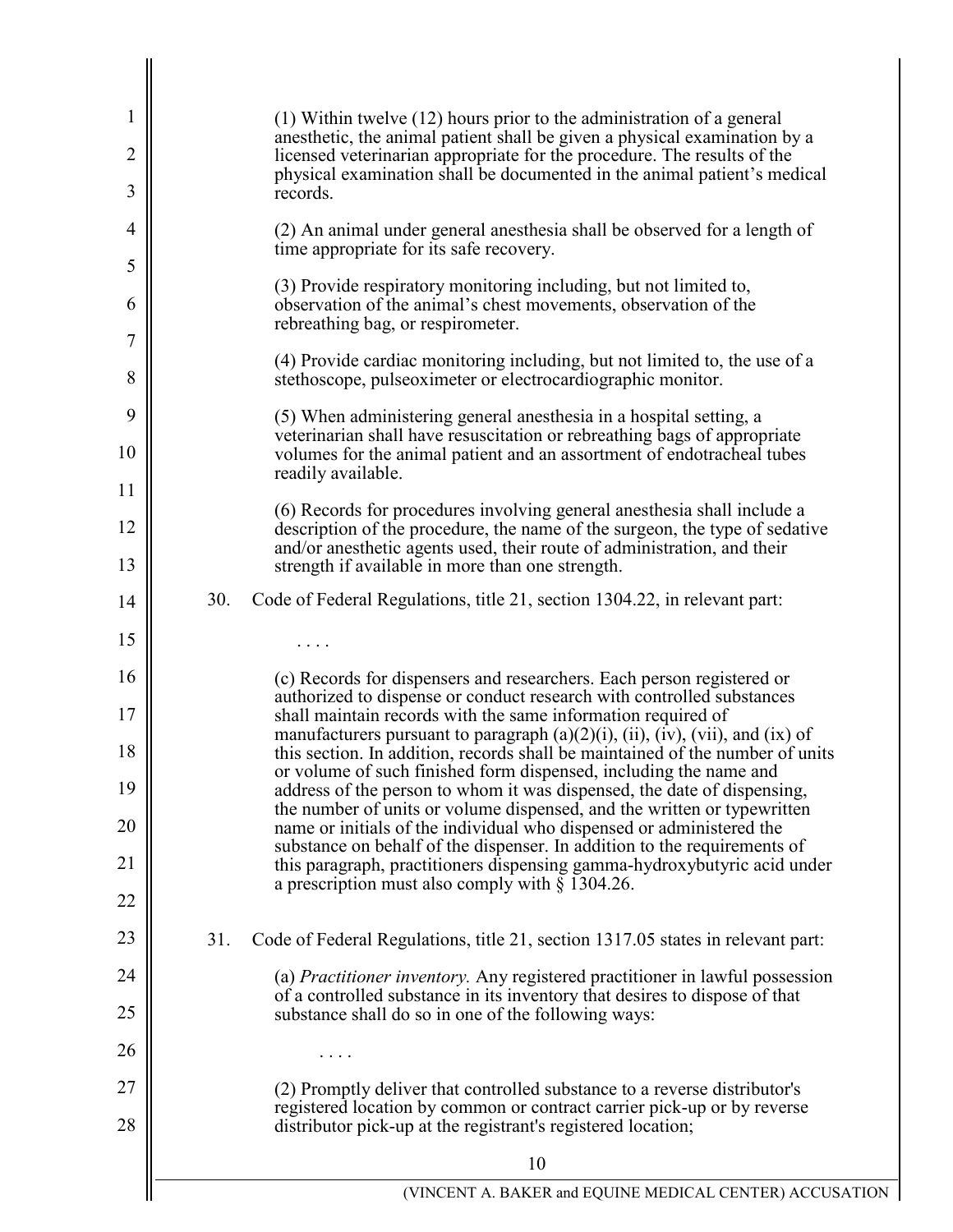| 1              | 32. | Code of Federal Regulations, title 21, section 1317.95, subdivision (a) states:                                                                                                                                                                                                                |
|----------------|-----|------------------------------------------------------------------------------------------------------------------------------------------------------------------------------------------------------------------------------------------------------------------------------------------------|
| $\overline{2}$ |     | The destruction of any controlled substance shall be in accordance with                                                                                                                                                                                                                        |
| 3              |     | the following requirements:                                                                                                                                                                                                                                                                    |
| $\overline{4}$ |     | (a) Transfer to a person registered or authorized to accept controlled<br>substances for the purpose of destruction. If the controlled substances are                                                                                                                                          |
| 5<br>6         |     | transferred to a person registered or authorized to accept the controlled<br>substances for the purpose of destruction, two employees of the<br>transferring registrant shall load and unload or observe the loading and<br>unloading of any controlled substances until transfer is complete. |
| 7              |     | <b>COST RECOVERY</b>                                                                                                                                                                                                                                                                           |
| 8              | 33. | Section 125.3 provides that the Board may request the administrative law judge to                                                                                                                                                                                                              |
| 9              |     | direct a licentiate found to have committed a violation or violations of the licensing act to pay a                                                                                                                                                                                            |
| 10             |     | sum not to exceed the reasonable costs of the investigation and enforcement of the case.                                                                                                                                                                                                       |
| 11             |     |                                                                                                                                                                                                                                                                                                |
| 12             |     | <b>DRUG CLASSIFICATIONS</b>                                                                                                                                                                                                                                                                    |
| 13             | 34. | <i>Acepromazine</i> , commonly known as Ace, is a tranquilizer used in horses.                                                                                                                                                                                                                 |
| 14             |     | Acepromazine is restricted for use by, or on the order of a licensed veterinarian and is a                                                                                                                                                                                                     |
| 15             |     | dangerous drug pursuant to section 4022.                                                                                                                                                                                                                                                       |
|                | 35. | Adequan, see polysulfated glycosaminoglycan.                                                                                                                                                                                                                                                   |
| 16             | 36. | Banamine, see flunixin meglumine.                                                                                                                                                                                                                                                              |
| 17             | 37. | Baytril, see enrofloxacin.                                                                                                                                                                                                                                                                     |
| 18             | 38. | Block, generic term used to describe a regional nerve block using a local anesthetic                                                                                                                                                                                                           |
| 19             |     | administered to the area or nerve serving the area to block painful sensation.                                                                                                                                                                                                                 |
| 20             | 39. | Bute, see phenylbutazone.                                                                                                                                                                                                                                                                      |
| 21             | 40. | Bute-Cort is a topical cream used as a sweat (to sweat a horse leg is to apply a                                                                                                                                                                                                               |
| 22             |     | therapeutic compound under a plastic film and wrapping the leg for a period of time). It is a                                                                                                                                                                                                  |
| 23             |     | compounded product that contains phenylbutazone, DMSO, hydrocortisone, diclofenac or                                                                                                                                                                                                           |
| 24             |     | variations thereof in different concentrations depending on the compounding source. Bute-Cort is                                                                                                                                                                                               |
| 25             |     | a dangerous drug pursuant to section 4022.                                                                                                                                                                                                                                                     |
| 26             | 41. | <i>Butorphanol</i> , an injectable narcotic pain medication, is sold under the tradenames                                                                                                                                                                                                      |
| 27             |     | Torbugesic and Dolorex. Butorphanol is restricted for use by or on the order of a licensed                                                                                                                                                                                                     |
| 28             |     |                                                                                                                                                                                                                                                                                                |
|                |     | 11                                                                                                                                                                                                                                                                                             |
|                |     | (VINCENT A. BAKER and EQUINE MEDICAL CENTER) ACCUSATION                                                                                                                                                                                                                                        |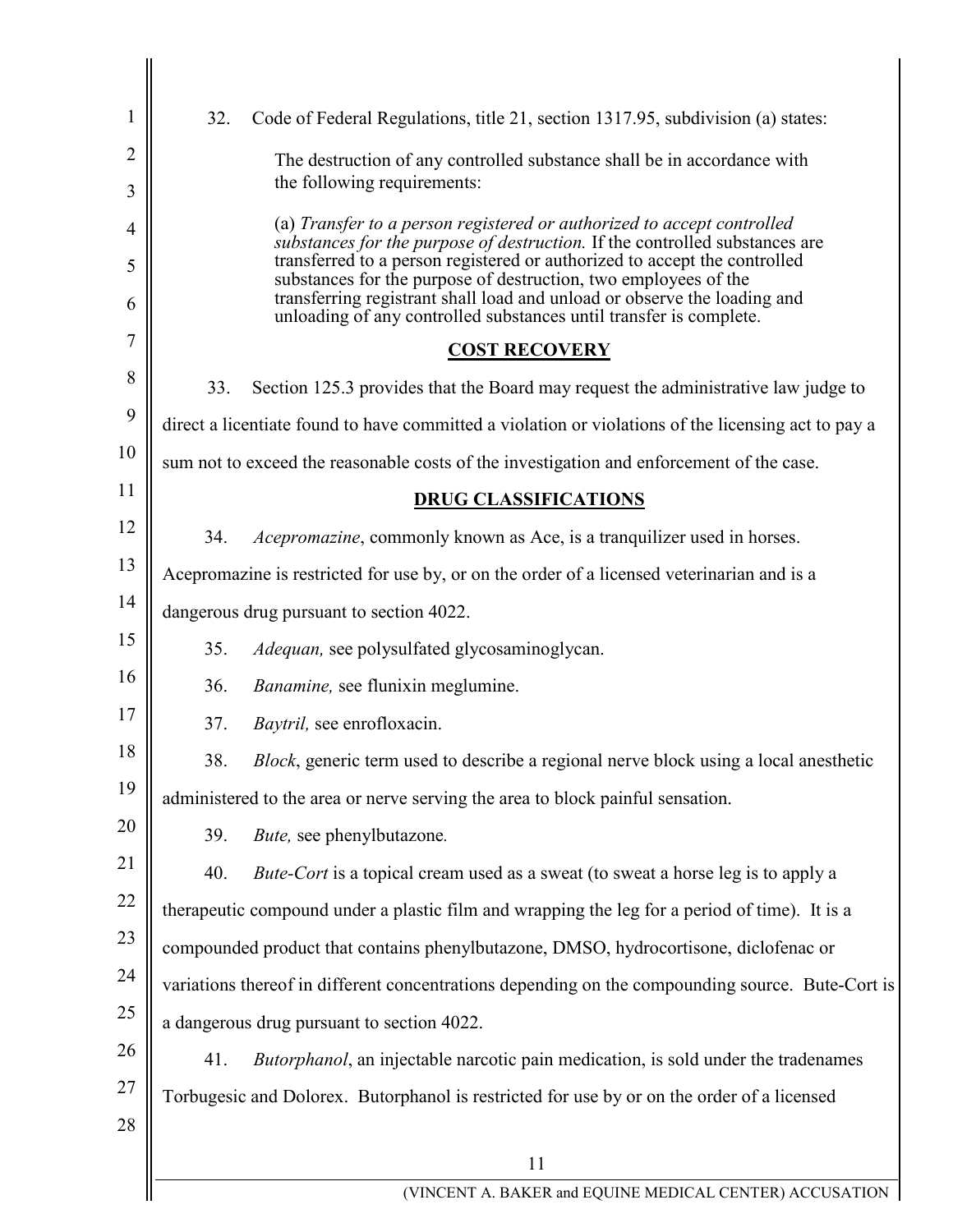| $\mathbf{1}$   | veterinarian and is a Schedule IV controlled substance pursuant to Health and Safety Code         |
|----------------|---------------------------------------------------------------------------------------------------|
| $\overline{2}$ | section 11057, subdivision $(c)(3)$ . It is a dangerous drug pursuant to section 4022.            |
| 3              | Butorphanol tartrate, sold under the brand name Torbugesic, is a narcotic used in<br>42.          |
| $\overline{4}$ | horses to treat pain. Butorphanol tartrate is restricted for use by or on the order of a licensed |
| 5              | veterinarian and is a dangerous drug pursuant to section 4022 and a Schedule IV controlled        |
| 6              | substance pursuant to Health and Safety Code section 11057, subdivision $(c)(3)$ . Detomidine     |
| $\overline{7}$ | hydrochloride and butorphanol tartrate may be used in combination to sedate equine patients and   |
| 8              | is commonly abbreviated as Dorm/Torb.                                                             |
| 9              | Calcium gluconate is an injectable in the treatment of hypocalcemic conditions.<br>43.            |
| 10             | Calcium gluconate is a dangerous drug pursuant to section 4022.                                   |
| 11             | Chloramphenicol Paste an antibiotic compounded into a paste used to treat infection<br>44.        |
| 12             | in the horse. It is a dangerous drug pursuant to section 4022.                                    |
| 13             | Dantrolene suspension, used in the control of exertional rhabdomyolysis (tying up) in<br>45.      |
| 14             | horses. It is not commercially available as a suspension, but is as an oral capsule and as an     |
| 15             | injectable and must be prepared by a compounding pharmacist. The compounded preparation is        |
| 16             | not FDA approved. It is a dangerous drug pursuant to section 4022.                                |
| 17             | Dantrium Suspension see Dantrolene.<br>46.                                                        |
| 18             | Detomidine hydrochloride, sold under the tradename Dormosedan, is a sedative used<br>47.          |
| 19             | in horses. Detomidine hydrochloride is restricted for use by or on the order of a licensed        |
| 20             | veterinarian and is a dangerous drug pursuant to section 4022. Detomidine hydrochloride and       |
| 21             | butorphanol tartrate may be used in combination to sedate equine patients and is commonly         |
| 22             | abbreviated as Dorm/Torb.                                                                         |
| 23             | 48.<br>Dimethyl sulfoxide, commonly known as DMSO, is approved by the FDA for topical             |
| 24             | use on horses, but has been used off-label to treat inflammatory conditions. When given           |
| 25             | intravenously, it is an unapproved dangerous drug pursuant to section 4022.                       |
| 26             | 49.<br>DMSO, see dimethyl sulfoxide.                                                              |
| 27             | 50.<br>Dorm/Ace, see detomidine hydrochloride and acepromazine.                                   |
| 28             | 51.<br>Dorm/Torb, see detomidine hydrochloride and butorphanol tartrate.                          |
|                | 12                                                                                                |
|                | (VINCENT A. BAKER and EQUINE MEDICAL CENTER) ACCUSATION                                           |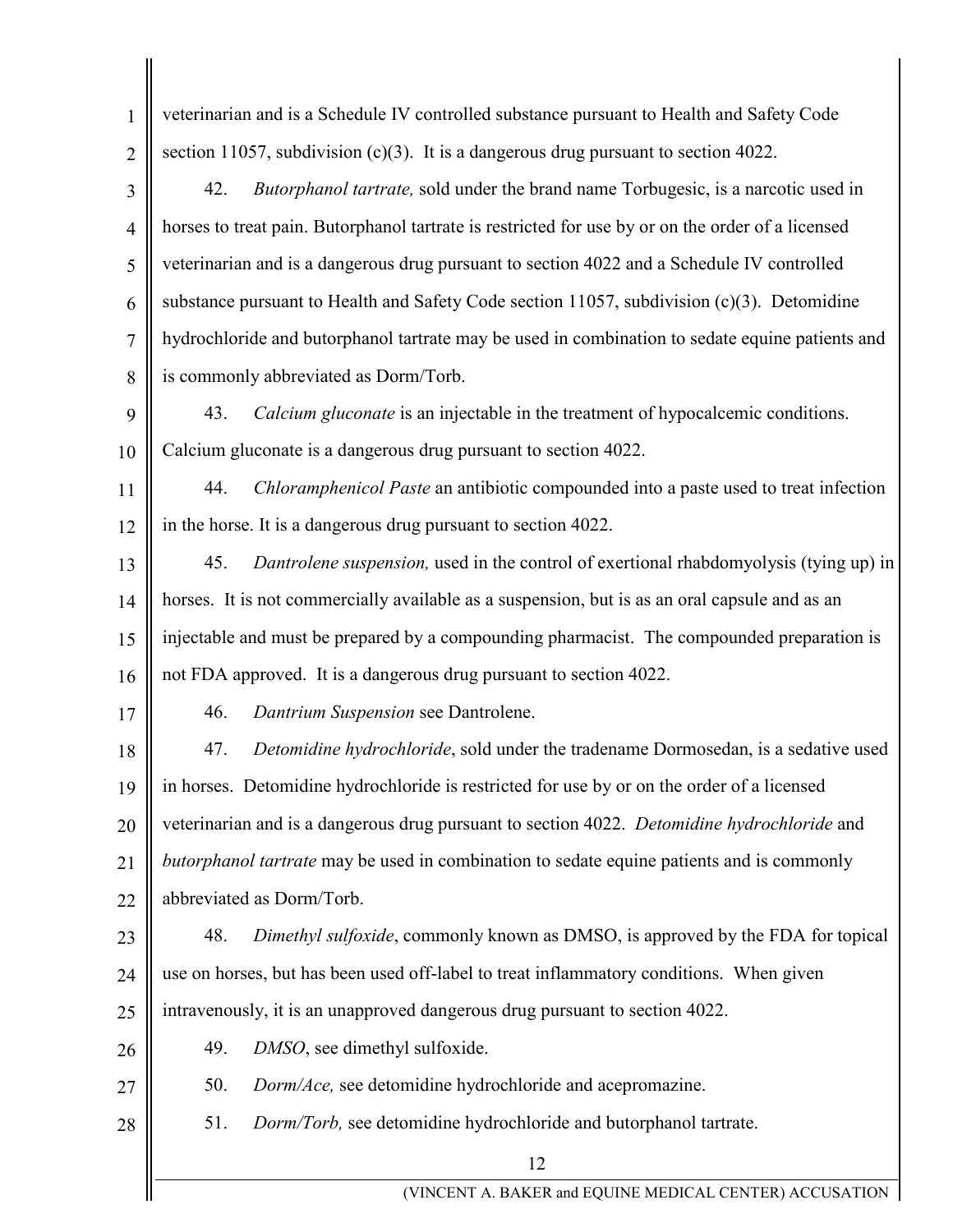| $\mathbf{1}$   | 52.   | $E$ -SE is a combination product containing vitamin E and selenium given by injection                 |
|----------------|-------|-------------------------------------------------------------------------------------------------------|
| $\overline{2}$ |       | for the treatment of myositis related clinical signs. E-SE is a dangerous drug pursuant to section    |
| 3              |       | 4022. See also selenium-tocopherol.                                                                   |
| 4              | 53.   | EIPH is an abbreviation for exercise induced pulmonary hemorrhage.                                    |
| 5              | 54.   | Electrolytes, electrically charged minerals found in the body that are essential                      |
| 6              |       | compounds of life. Electrolyte therapy if given intravenously in fluid form is a dangerous drug       |
| $\overline{7}$ |       | pursuant to section 4022.                                                                             |
| 8              | 55.   | <i>Electrolyte + Fluid Therapy</i> is an undefined mixture of IV fluids and electrolytes              |
| 9              |       | given via the jugular vein. Electrolyte $+$ Fluid Therapy is a dangerous drug pursuant to section     |
| 10             | 4022. |                                                                                                       |
| 11             | 56.   | <i>Enrofloxacin</i> , sold under the brand name Baytril, is a broad spectrum bactericidal             |
| 12             |       | antibiotic used to treat infections requiring long-term treatment. Enrofloxacin is restricted for use |
| 13             |       | by or on the order of a licensed veterinarian and is a dangerous drug pursuant to section 4022.       |
| 14             | 57.   | Entrolyte HE is an oral electrolyte supplement.                                                       |
| 15             | 58.   | EPM Drench is a compounded drug containing various drugs specific to the                              |
| 16             |       | compounding formula used in the treatment of Equine Protozoal Myeloencephalitis, a                    |
| 17             |       | neurological disease of horses caused by the protozoan, Sarcocystis neurona. EPM Drench is a          |
| 18             |       | dangerous drug pursuant to section 4022.                                                              |
| 19             | 59.   | <i>Equimax</i> , see ivermectin/praziquantel.                                                         |
| 20             | 60.   | <i>Estrone</i> , sold under the brand names Estragyn, Kestrin, and Theelin, is an estrogen            |
| 21             |       | medication used in menopausal hormone therapy. Estrone is a dangerous drug pursuant to section        |
| 22             | 4022. |                                                                                                       |
| 23             | 61.   | <i>Entrolyte packet</i> is a nutritional supplement for veterinary use only.                          |
| 24             | 62.   | Equimax, see ivermectin and praziquantel.                                                             |
| 25             | 63.   | <i>EqStim</i> is a biologic used as an injectable adjunct therapy for equine respiratory              |
| 26             |       | disease. It is a biologic and is not a dangerous drug pursuant to section 4022.                       |
| 27             | 1111  |                                                                                                       |
| 28             | ////  |                                                                                                       |
|                |       | 13                                                                                                    |
|                |       | (VINCENT A. BAKER and EQUINE MEDICAL CENTER) ACCUSATION                                               |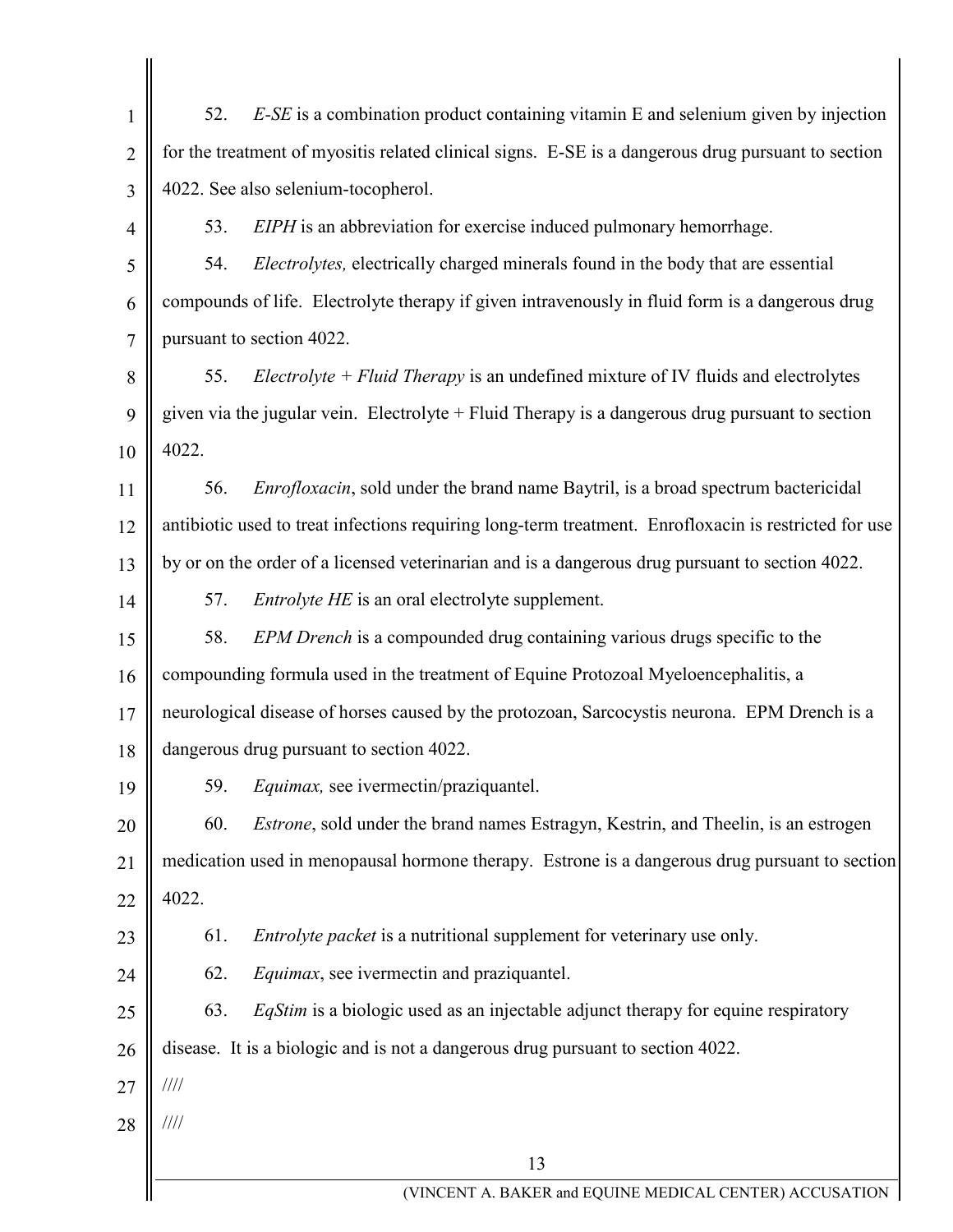1 2 3 64. *Estradiol* is a female hormone used in horses for behavior modification as well as to tighten the ligaments involved with intermittent proximal patellar upward fixation. It is a compounded product. It is a dangerous drug pursuant to section 4022.

4 5 6 7 65. *Estrone*, sold under the brand names Estragyn, Kestrin, and Theelin, is an estrogen medication used in menopausal hormone therapy in humans and for EIPH in horses. It is commercially unavailable and obtained only by compounding pharmacies. Estrone is a dangerous drug pursuant to section 4022.

8

66. *Euthasol,* see sodium pentobarbital/phenytoin sodium.

9 10 11 67. *Flu EHV 4/1,* a horse vaccine for the prevention of Equine Influenza (EIV) and for the prevention of Equine Rhinopneumonitis due to Equine Herpes Virus types 1 and 4. It is not a dangerous drug pursuant to section 4022.

12

13

14

68. *Fluid Therapy* is a term used to describe the administration of physiologic liquids to an animal. The fluids may contain electrolytes and other substances mixed into the fluids, such as vitamins. A drug administered by fluid therapy is a dangerous drug pursuant to section 4022.

15 16 17 69. *Flunixin meglumine*, sold under the brand name Banamine, is an injectable nonsteroidal anti-inflammatory drug (NSAID) approved for use in cattle and horses in the United States. Flunixin meglumine is a dangerous drug pursuant to section 4022.

18 19 20 21 22 70. *Furosemide*, sold under the brand names of Lasix or Salix, is a diuretic used in horse racing as an anti-bleeding medication to prevent exercise-induced pulmonary hemorrhage in horses running at high speed and has long been considered a performance enhancing drug in the horse racing industry. Furosemide is available by prescription only and is a dangerous drug pursuant to section 4022.

23

24

71. *GastroGard,* a tradename for omeprazole, is used in the treatment and prevention of gastric ulcers in horses. It is a dangerous drug pursuant to section 4022.

25 26 27 72. *Gelocast* is a trade name for medicated gauze impregnated with zinc oxide and calamine paste used in the treatment of lower leg conditions in the horse. It is not a dangerous drug pursuant to section 4022.

28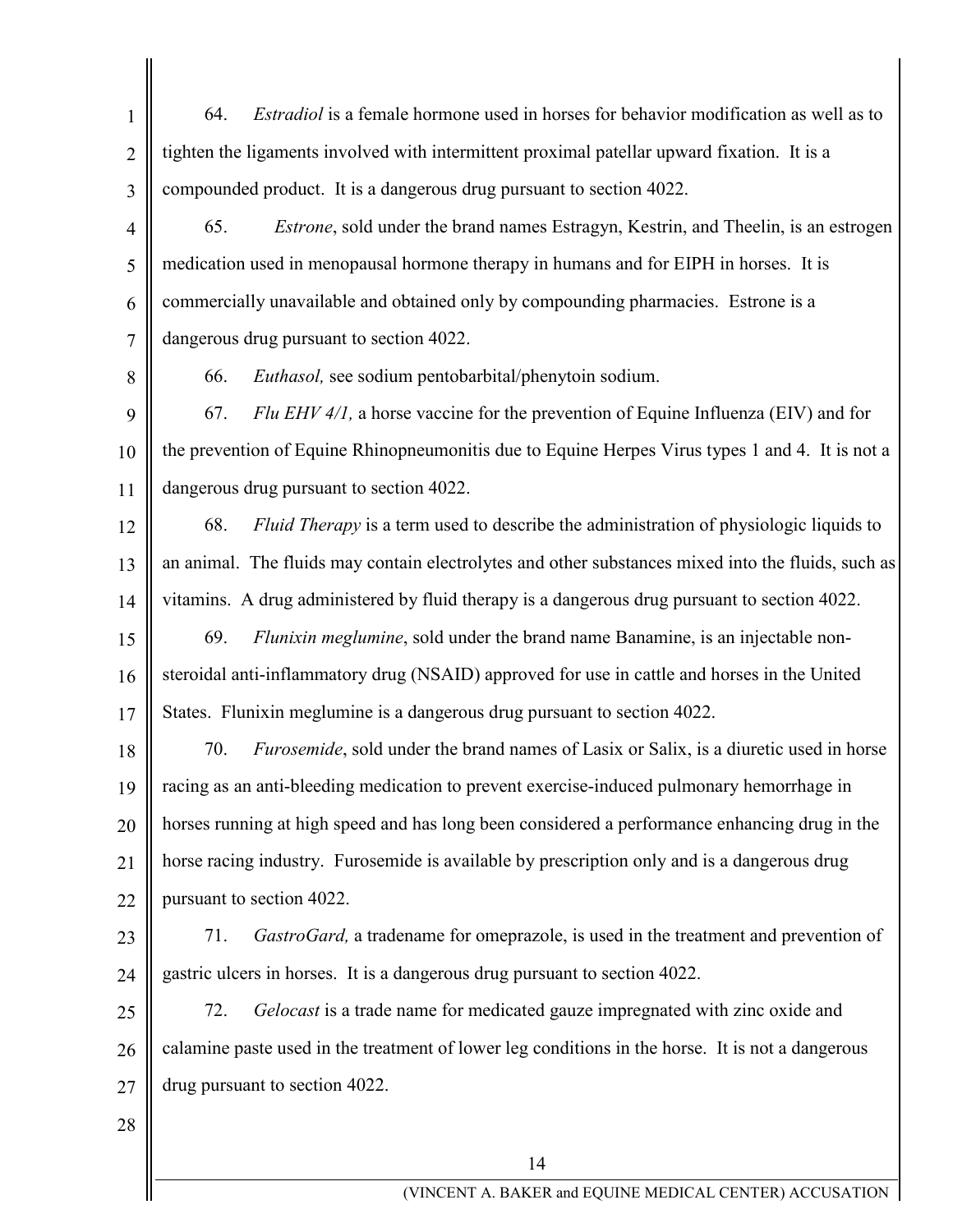15 (VINCENT A. BAKER and EQUINE MEDICAL CENTER) ACCUSATION 1 2 3 4 5 6 7 8  $\overline{Q}$ 10 11 12 13 14 15 16 17 18 19 20 21 22 23 24 25 26 27 28 73. *Gentamycin*, also known as Gentocin or Gent, is an antibiotic. It is a dangerous drug pursuant to section 4022. 74. *Glycopyrrolate,* a long acting anti-cholinergic drug used to reduce salivary, nasal, respiratory tract and stomach secretions. It also functions to control heart rate (bradycardia). It is a dangerous drug pursuant to section 4022. 75. *Hyaluronate sodium*, sold under the brand name Legend, is an intravenous injectable solution used in horses to treat joint dysfunction associated with equine osteoarthritis. Federal law restricts the use of hyaluronate sodium to use by or on the order of a licensed veterinarian. Hyaluronate sodium is a dangerous drug pursuant to section 4022. 76. *Influenza/Rhinopneumonitis vaccine* is administered to control the spread of influenza and Rhinopneumonitis, which cause highly contagious respiratory infections in horses who travel frequently. 77. *Ivermectin/praziquantel*, sold under the brand name Equimax, is a dewormer used in horses to control parasites. 78. *Jug* means to administer via the jugular vein of the horse, often used in conjunction with DMSO, Vits, Vitamin-Electrolyte, Fluid Therapy, and other drugs. 79. *Ketamine* is a Schedule III controlled substance pursuant to Health and Safety Code section 11056, subdivision (g), and is a dangerous drug pursuant to section 4022. 80. *Ketofen,* see ketoprofen. 81. *Ketoprofen*, sold under the brand name Ketofen, is an injectable NSAID used for the alleviation of inflammation and pain associated with musculoskeletal disorders in horses. Ketoprofen is a dangerous drug pursuant to section 4022. 82. *Lasix,* see furosemide. 83. *Legend,* see hyaluronate sodium. 84. *Methocarbamol*, sold under the brand name Robaxin-V, is a potent skeletal muscle relaxant, and federal law restricts this drug to use by or on the order of a licensed veterinarian. Methocarbamol is a dangerous drug pursuant to section 4022. 85. *Metronidazole*, an antibiotic, is a dangerous drug pursuant to section 4022.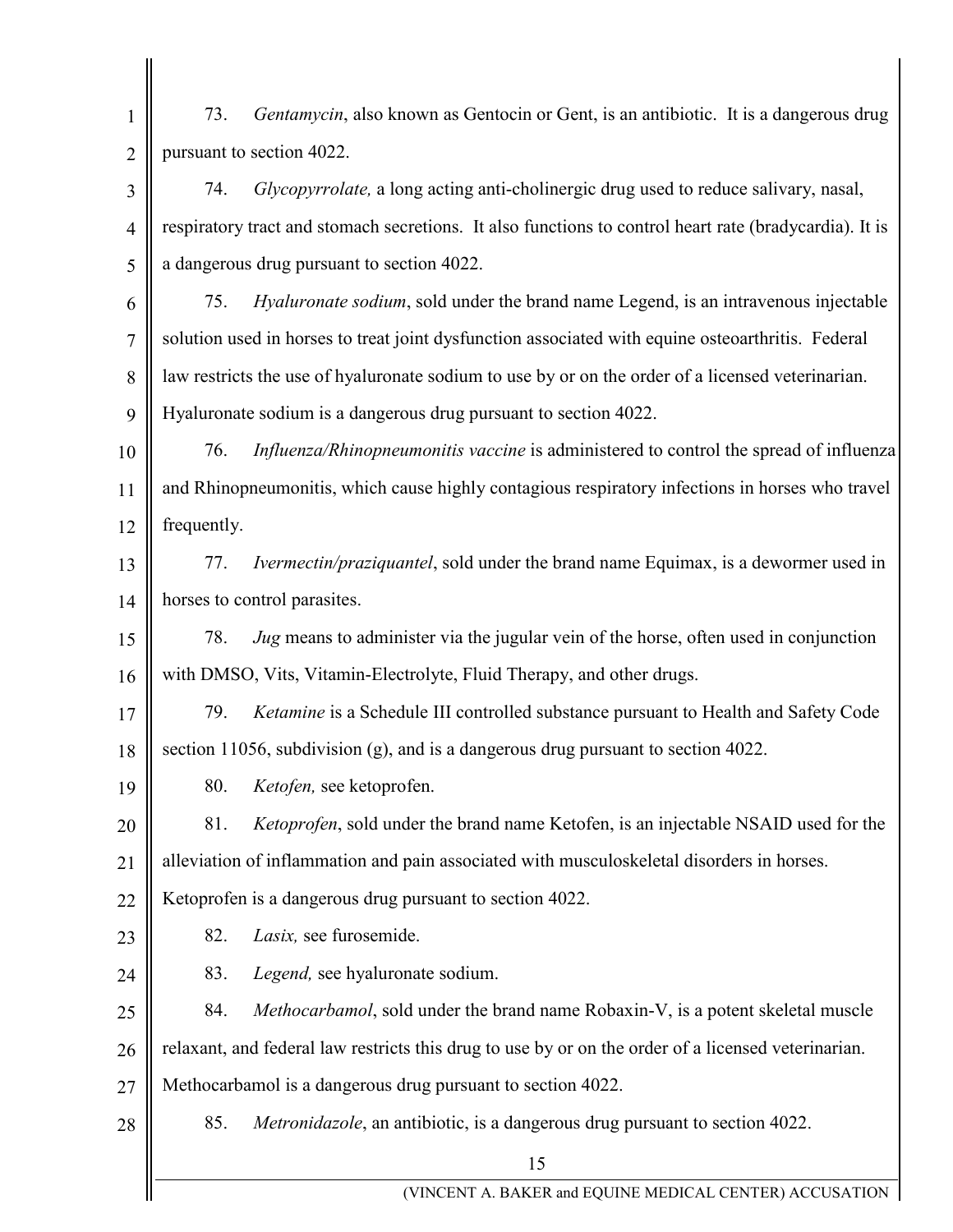16 (VINCENT A. BAKER and EQUINE MEDICAL CENTER) ACCUSATION 1 2 3 4 5 6 7 8 9 10 11 12 13 14 15 16 17 18 19 20 21 22 23 24 25 26 27 28 86. *Midazolam,* sold under the tradename Versed, is a benzodiazepine sedative used in horses. Midazolam is restricted for use by or on the order of a licensed veterinarian and is a Schedule IV controlled substance pursuant to Health and Safety Code section 11057, subdivision (c)(3). It is a dangerous drug pursuant to section 4022. 87. *Naquasone,* see trichlormethiazide/dexamethasone. 88. *Otomax* is the trade name for an antibiotic/antifungal/anti-inflammatory ointment containing gentamicin sulfate, betamethasone valerate, and clotrimazole. It is a dangerous drug pursuant to section 4022. 89. *Panolog* is a trade name for a combination topical/otic preparation containing nystatin, neomycin sulfate, thiostrepton, triamcinolone acetonide in an ointment form. It is a dangerous drug pursuant to section 4022. 90. *Penicillin,* also known as Pen or Pen-G, is an antibiotic. It is a dangerous drug pursuant to section 4022. 91. *Phenylbutazone*, commonly known as Bute and sold as Butazolidin, is an NSAID used to treat lameness in horses. It is commonly administered by IV and oral routes. Phenylbutazone is a dangerous drug pursuant to section 4022. When phenylbutazone is combined with an undefined corticosteroid, the combination is commonly referred to as Bute-Cort and used as a topical sweat. Bute-Cort is a dangerous drug pursuant to section 4022. 92. *Polysulfated glycosaminoglycan*, sold under the brand name Adequan, is used for the intramuscular treatment of non-infectious degenerative and/or traumatic joint dysfunction and associated lameness of the carpal and hock joints in horses. Polysulfated glycosaminoglycan is a dangerous drug pursuant to section 4022. 93. *Robaxin,* see methocarbamol. 94. *Romifidine hydrochloride*, sold under the brand name Sedivet, is an injectable horse sedative. Romifidine hydrochloride is a dangerous drug pursuant to section 4022. 95. *Rompun*, see xylazine. 96. *Salix*, see furosemide. 97. *Sedivet* is a trade name for romifidine hydrochloride*.* See romifidine hydrochloride*.*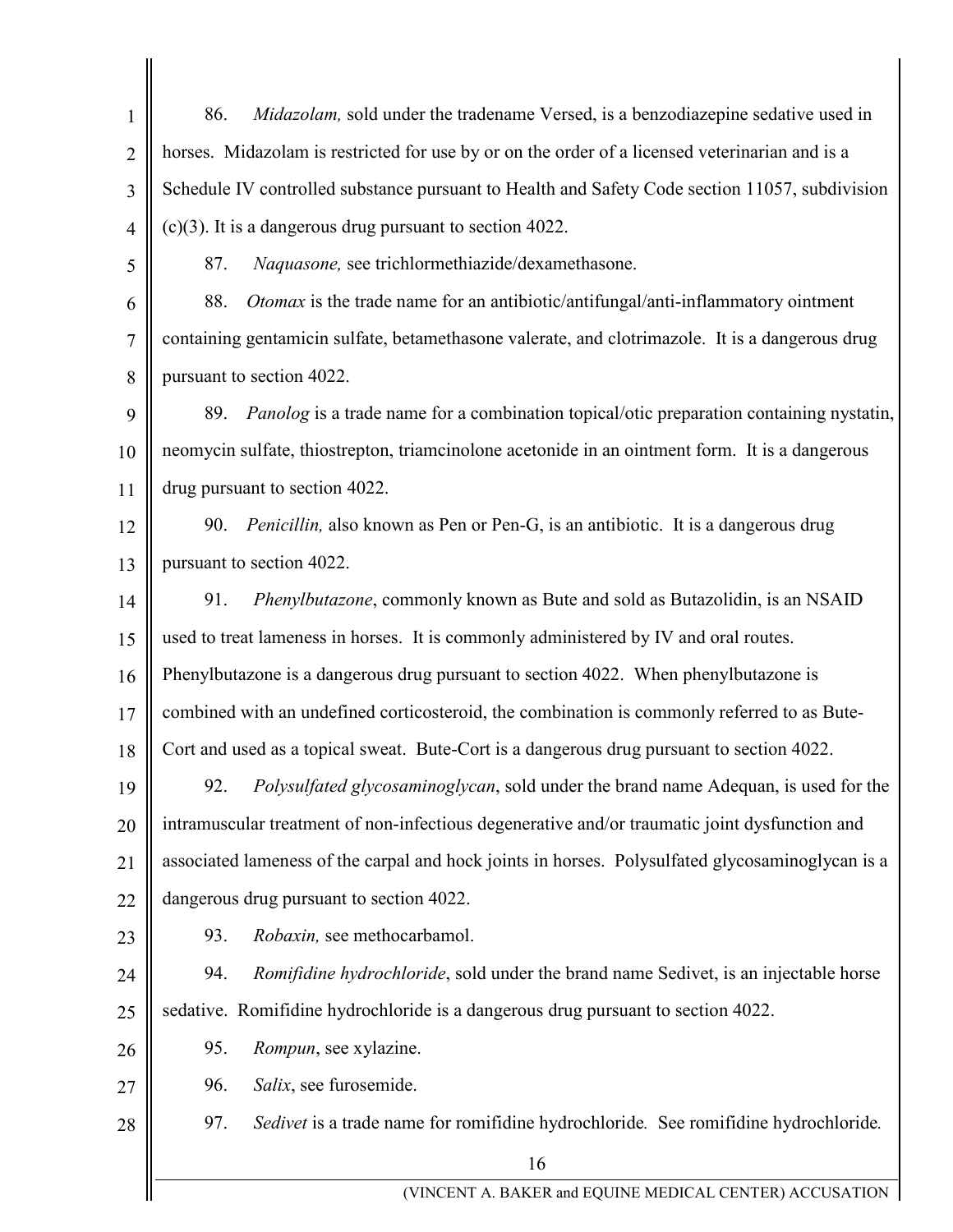98. *Selenium-tocopherol*, sold under the brand name E-SE, is an injectable drug and labeled for only veterinary use to control myositis syndrome, rapid respiration, profuse sweating, muscle spasms and stiffness. Selenium-tocopherol is restricted by federal law for use by or on the order of a licensed veterinarian and is a dangerous drug pursuant to section 4022.

99. *Silvadene Cream* is the trade name for *silver sulfadiazine* a topical antibacterial used in wound treatment. It is a prescription drug and is a dangerous drug pursuant to section 4022.

100. *SMZ,* see trimethoprim-sulfamethazine.

8 9 10 11 12 13 101. *Sodium pentobarbital and phenytoin sodium solution*, commonly referred to as Euthanasia Solution, sold under the tradenames Beuthanasia-D and Euthasol, is used to cause humane, painless, and rapid euthanasia of animals. Sodium pentobarbital and phenytoin sodium solution is restricted by federal law for use by or on the order of a licensed veterinarians, is a Schedule III controlled substance pursuant to Health and Safety Code section 11056, subdivision  $(c)(1)(C)$ , and is a dangerous drug pursuant to section 4022.

14 15 16 17 18 102. *Stop Two* is an animal medicine that is not FDA-approved for the treatment or mitigation of any disease. The Stop Two label states an indication "to reduce the incidence and severity of EPIH (bleeding) in performance horses." The label also states it is "RX Only for IV injection." Stop Two is misbranded and bears a counterfeit label. Stop Two is a dangerous drug pursuant to section 4022.

19

20

1

2

3

4

5

6

7

103. *Surpass Cream,* a brand name for diclofenamic acid, is an anti-inflammatory topical cream. Surpass is a dangerous drug pursuant to section 4022.

21 22 104. *Tetanus toxoid*, commonly referred to as Tetanus Vac, is a core equine vaccine to protect horses from development of tetanus.

23

105. *Tetracycline* is an antibiotic and a dangerous drug pursuant to section 4022.

24

25

106. *Thiamine* is an essential B vitamin used in horses for carbohydrate metabolism.

107. *Torbugesic,* see butorphanol tartrate.

26 108. *Tribrissen,* also known as Trib, see trimethoprim-sulfadiazine.

27 28 109. *Trichlormethiazide/dexamethasone*, commonly known as Tri Dex and Naquasone, is a diuretic and corticosteroid combination used in mild swellings of the distal limbs in horses. It is

17

(VINCENT A. BAKER and EQUINE MEDICAL CENTER) ACCUSATION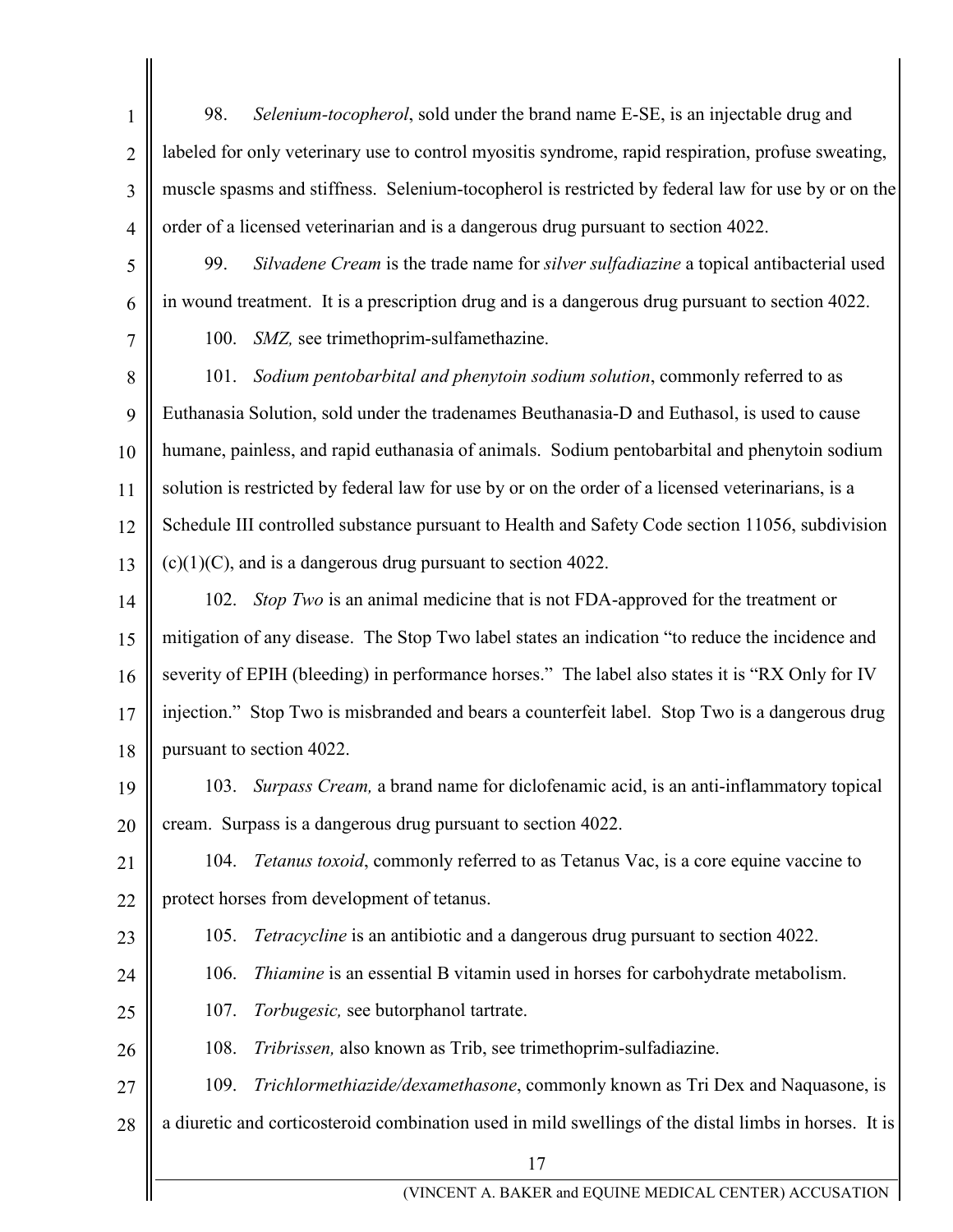not commercially available and is a compounded product only. Trichlormethiazide/

2 dexamethasone is a dangerous drug pursuant to section 4022.

3 4 5 6 7 8 9 10 11 110. Thyro-L Thyroxine, also known as levothyroxine, is sold under the trade name of Thyro-L (levothyroxine sodium powder USP). Thyro-L is not approved by the FDA. The label of Thyro-L shows indications for treatment of specific disease, supplies doses, contraindications, and bears the federal legend, "Federal law restricts this product to use by or on the order of a licensed veterinarian". In as much it is a misbranded drug under federal [21 USC § 331 and 21 USC § 352(w)] and California State law [BPC § 4169]. Other commercially available forms of levothyroxine powder for equine use are marketed as branded or generic products. None of the marketed levothyroxine powder products are FDA approved. Thyro-L, levothyroxine, and branded levothyroxines are dangerous drugs as defined under Section 4022.

12

1

111. *Torb*, see butorphanol.

13 14 15 16 112. *Torbugesic,* also called Torb is a trade name for butorphanol. See butorphanol. 113. *Trimethoprim-sulfadiazine*, sold as Uniprim and Tribrissen, is an oral antibiotic used in horses to treat systemic bacterial infections. Trimethoprim-sulfadiazine is restricted for use by or on the order of a licensed veterinarian and is a dangerous drug pursuant to section 4022.

17 18 19 114. *Vetera Gold* is an equine vaccine for the prevention of Influenza, Herpes Virus, Eastern and Western Encephalomyelitis, West Nile Virus, and Tetanus. It is a biologic and is not a dangerous drug pursuant to section 4022.

20 21 115. *Vitamins*, commonly referred to as Vit Booster or Vits, are injectable nutritive supplements used in horses and are dangerous drugs pursuant to section 4022.

22 23 116. *Vitamin/electrolyte*, a substance injected or administered intravenously, is a dangerous drug pursuant to section 4022.

24 25 117. *Vits,* refers to unknown vitamin(s) injected and are a dangerous drug pursuant to section 4022.

26 27 118. *West Nile virus vaccine* is a vaccine administered to horses to prevent arbovirus encephalitis.

28

(VINCENT A. BAKER and EQUINE MEDICAL CENTER) ACCUSATION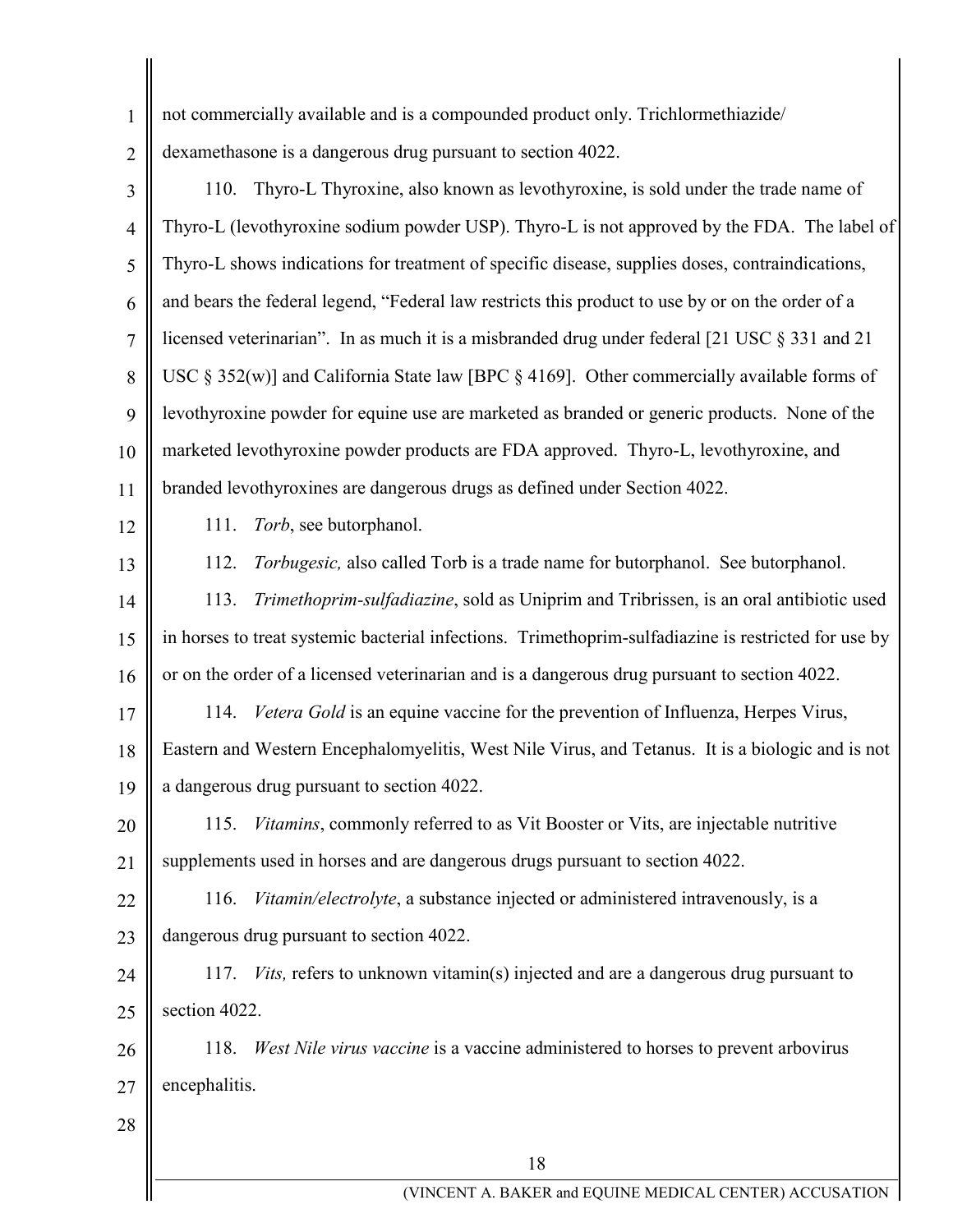| 1              | <b>FACTUAL ALLEGATIONS</b>                                                                         |
|----------------|----------------------------------------------------------------------------------------------------|
| $\overline{2}$ | 119. Respondent Baker is the managing licensee for Respondent EMC in Cypress, CA and               |
| 3              | operates a mobile unit from Respondent EMC's fixed premises.                                       |
| $\overline{4}$ | 120. On or about August 22, 2019, a Board Inspector performed a routine inspection of the          |
| 5              | mobile unit operated by Respondent Baker. The Board Inspector observed deficiencies in drug        |
| 6              | logs and medical records.                                                                          |
| 7              | 121. On or about May 15, 2020, Board Subject Matter Expert, Dr. James Howard, DVM,                 |
| 8              | inspected the fixed premises of Respondent EMC. There were no veterinarians on the premises        |
| 9              | during the inspection.                                                                             |
| 10             | 122. During the inspection, Dr. Howard requested equine medical records. Staff at                  |
| 11             | Respondent EMC printed the requested records.                                                      |
| 12             | 123. Dr. Howard repeatedly inquired if the printed records were the entirety of the medical        |
| 13             | record for the individual horses. Respondent EMC staff confirmed that the printed records were     |
| 14             | the entirety of the medical records for each horse.                                                |
| 15             | 124. In February 2021, the Board received an anonymous complaint concerning the unsafe             |
| 16             | treatment of equine patients by multiple veterinarians. The Board initiated an investigation based |
| 17             | on the anonymous complaint. As part of its investigation, the Board received equine medical        |
| 18             | records from Respondent and/or his representative.                                                 |
| 19             | <b>FIRST CAUSE FOR DISCIPLINE</b>                                                                  |
| 20             | (Negligence)                                                                                       |
| 21             | 125. Respondent Baker is subject to disciplinary action under section 4883, subdivision (i),       |
| 22             | for negligence in the practice of veterinary medicine. Respondent Baker prescribed, dispensed, or  |
| 23             | administered a drug, medication, appliance, application, or treatment to animal patients without   |
| 24             | performing an examination and forming a diagnosis of any condition that required treatment, as     |
| 25             | follows:                                                                                           |
| 26             | 1111                                                                                               |
| 27             | 1111                                                                                               |
| 28             | 1111                                                                                               |
|                | 19                                                                                                 |
|                | (VINCENT A. BAKER and EQUINE MEDICAL CENTER) ACCUSATION                                            |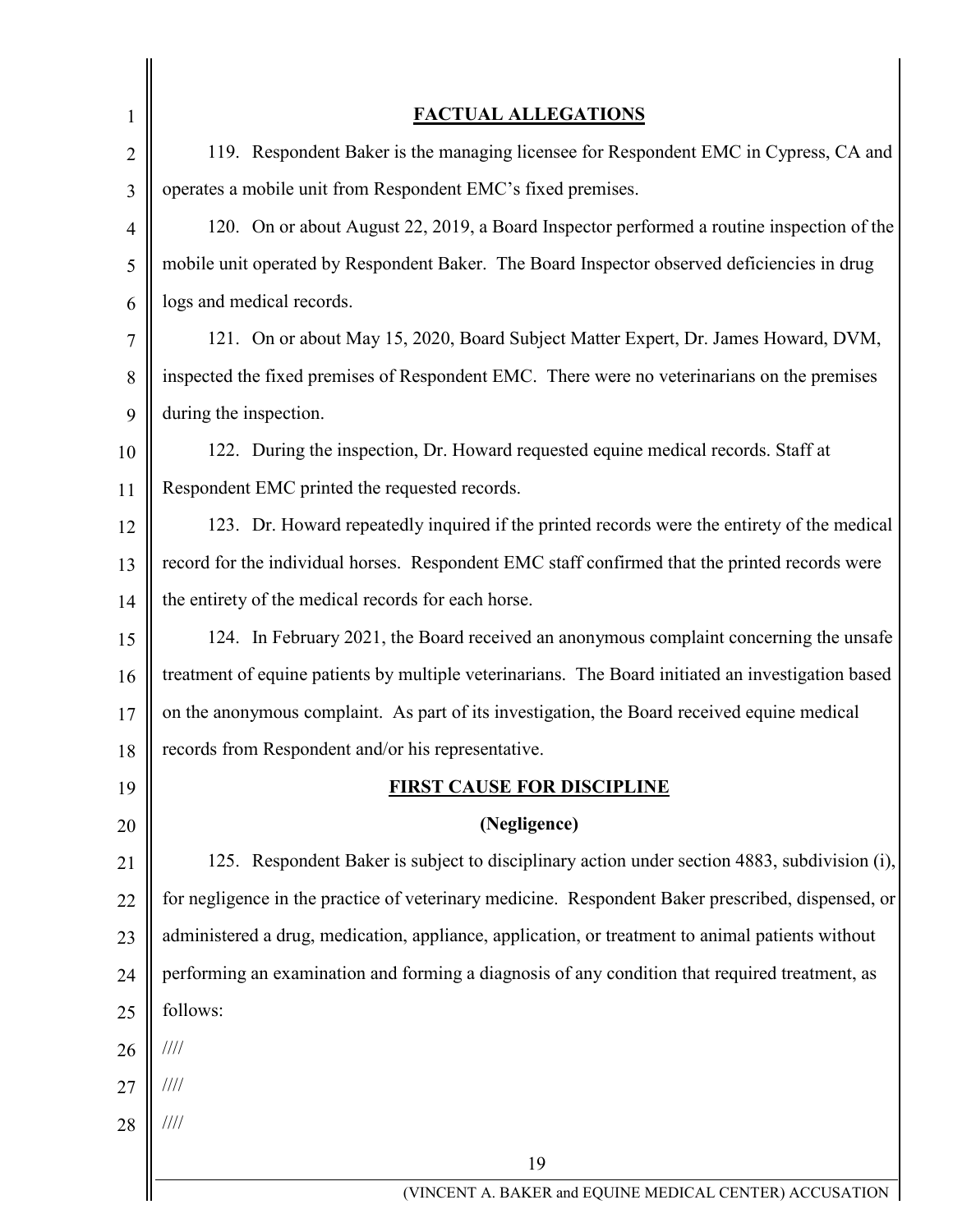<span id="page-19-0"></span>

| $\mathbf{1}$   | 126. Between January 4, 2019 and July 16, 2020, without performing an examination and      |
|----------------|--------------------------------------------------------------------------------------------|
| $\overline{2}$ | forming a diagnosis of any condition that required treatment, Respondent Baker prescribed, |
| 3              | dispensed, or administered the following medications to equine patient $P.L.^{1}$ :        |
| $\overline{4}$ | a. Lasix AM;                                                                               |
| 5              | b. Bute-Cort;                                                                              |
| 6              | c. Dorm/Torb;                                                                              |
| 7              | d. Silvadene Cream;                                                                        |
| 8              | e. Surpass Cream;                                                                          |
| 9              | f. Block;                                                                                  |
| 10             | g. Sedivet;                                                                                |
| 11             | h. Equimax;                                                                                |
| 12             | i. Naquasone;                                                                              |
| 13             | j. Bute;                                                                                   |
| 14             | k. Tetanus toxoid;                                                                         |
| 15             | l. Cryotherapy;                                                                            |
| 16             | m. Otomax;                                                                                 |
| 17             | n. Panalog;                                                                                |
| 18             | o. Thyro-L;                                                                                |
| 19             | p. Baytril;                                                                                |
| 20             | q. Legend;                                                                                 |
| 21             | r. Methocarbamol;                                                                          |
| 22             | s. Vitamin/Electrolytes;                                                                   |
| 23             | t. Vitamins;                                                                               |
| 24             | u. Gelocast;                                                                               |
| 25             | v. Thiamine;                                                                               |
| 26             | w. Calcium;                                                                                |
| 27             | x. Penicillin;                                                                             |
| 28             | <sup>1</sup> Initials are used to protect the identities of the equine patients.           |
|                | 20                                                                                         |
|                | (VINCENT A. BAKER and EQUINE MEDICAL CENTER) ACCUSATION                                    |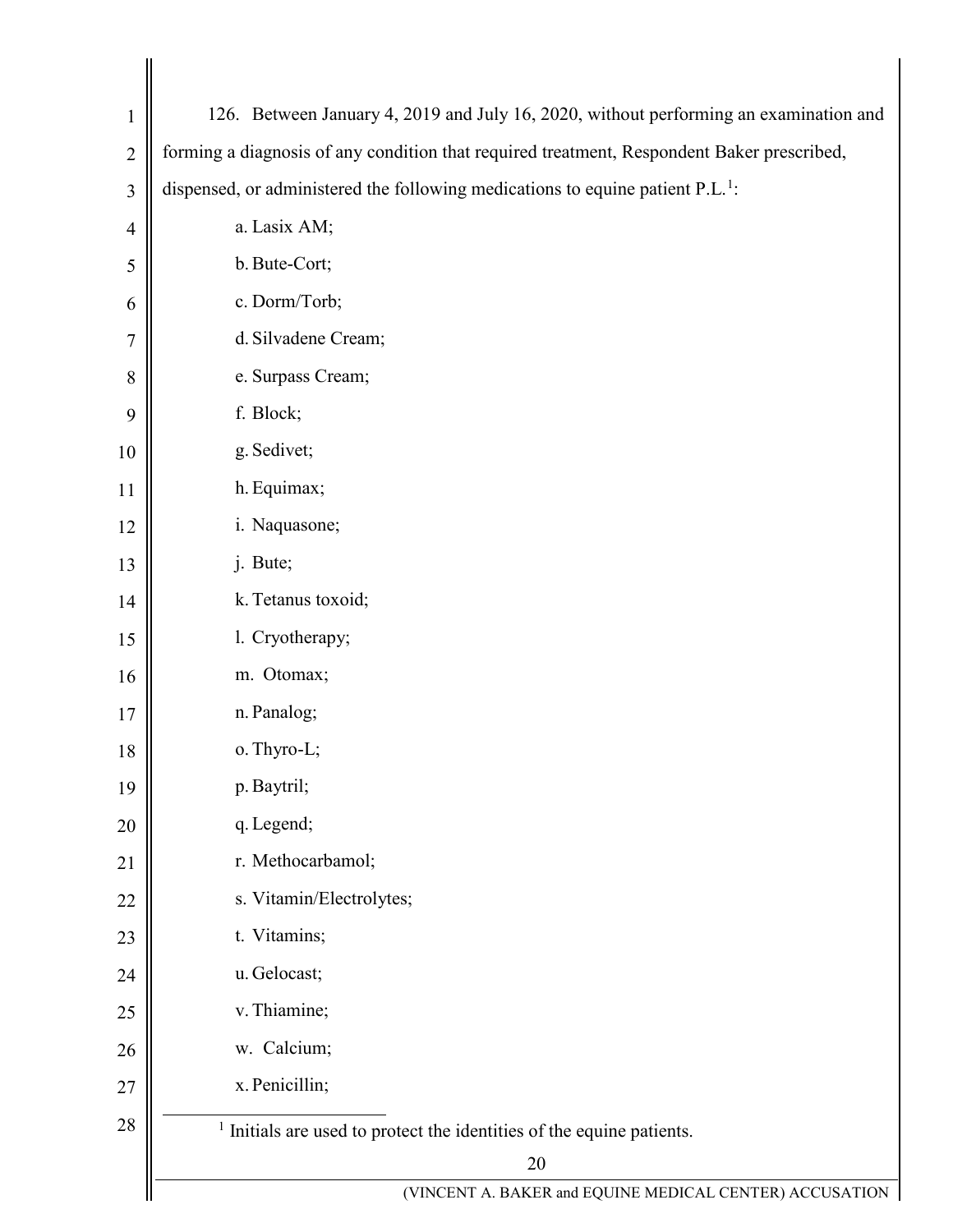| 1              | y. Gentamycin; and                                                                         |
|----------------|--------------------------------------------------------------------------------------------|
| $\overline{2}$ | z. Acepromazine.                                                                           |
| 3              | 127. On or about March 4, 2020, without performing an appropriate examination and          |
| $\overline{4}$ | forming a diagnosis of any condition that required treatment, Respondent Baker prescribed, |
| 5              | dispensed, or administered Adequan IM to equine patient F.                                 |
| 6              | 128. On or about March 4, 2020, without performing an appropriate examination and          |
| $\overline{7}$ | forming a diagnosis of any condition that required treatment, Respondent Baker prescribed, |
| 8              | dispensed, or administered the following medications to equine patient G.B.:               |
| 9              | a. Adequan IM;                                                                             |
| 10             | b. Sedivet;                                                                                |
| 11             | c. Gel-Cast.                                                                               |
| 12             | 129. On or about March 4, 2020, without performing an appropriate examination and          |
| 13             | forming a diagnosis of any condition that required treatment, Respondent Baker prescribed, |
| 14             | dispensed, or administered the following medications to equine patient E.:                 |
| 15             | a. Adequan IM;                                                                             |
| 16             | b. Estrone Injection;                                                                      |
| 17             | c. Ketofen;                                                                                |
| 18             | d. Legend IV.                                                                              |
| 19             | 130. On or about March 7, 2020, without performing an appropriate examination and          |
| 20             | forming a diagnosis of any condition that required treatment, Respondent Baker prescribed, |
| 21             | dispensed, or administered Lasix AM to equine patient D.                                   |
| 22             | 131. On or about March 7, 2020, without performing an appropriate examination and          |
| 23             | forming a diagnosis of any condition that required treatment, Respondent Baker prescribed, |
| 24             | dispensed, or administered Bute-Cort to equine patient W.V.                                |
| 25             | 132. On or about March 7, 2020, without performing an appropriate examination and          |
| 26             | forming a diagnosis of any condition that required treatment, Respondent Baker prescribed, |
| 27             | dispensed, or administered Sedivet to equine patient G.W.                                  |
| 28             |                                                                                            |
|                | 21                                                                                         |
|                | (VINCENT A. BAKER and EQUINE MEDICAL CENTER) ACCUSATI                                      |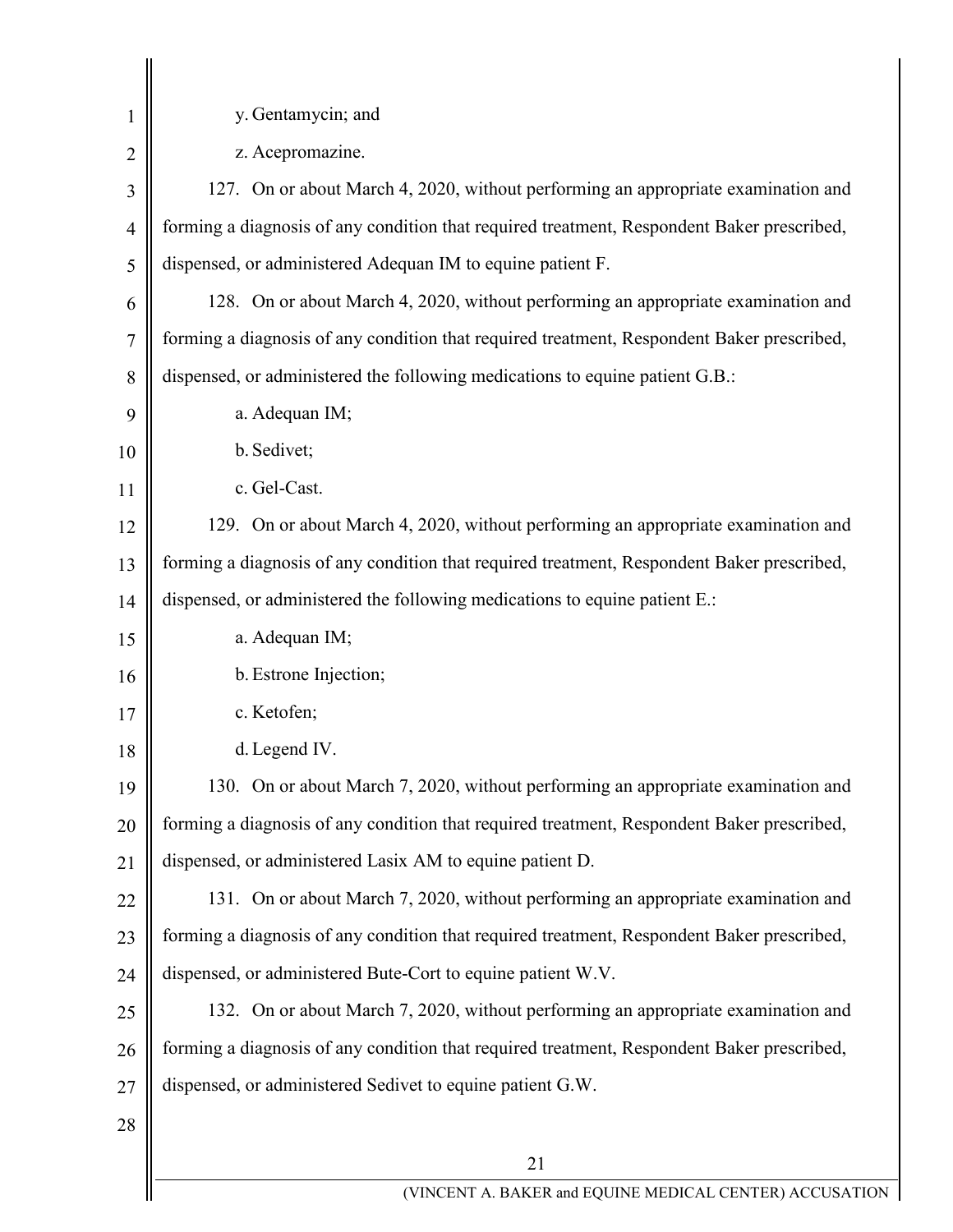<span id="page-21-0"></span>

| $\mathbf{1}$   | 133. On or about March 7, 2020, without performing an appropriate examination and                                                   |
|----------------|-------------------------------------------------------------------------------------------------------------------------------------|
| $\overline{2}$ | forming a diagnosis of any condition that required treatment, Respondent Baker prescribed,                                          |
| 3              | dispensed, or administered Sedivet to equine patient S.D.                                                                           |
| 4              | 134. On or about March 7, 2020, without performing an appropriate examination and                                                   |
| 5              | forming a diagnosis of any condition that required treatment, Respondent Baker prescribed,                                          |
| 6              | dispensed, or administered the following medications to equine patient S.W.:                                                        |
| 7              | a. Dorm/Torb;                                                                                                                       |
| 8              | b. Tetanus Vaccine;                                                                                                                 |
| 9              | c. Caslicks <sup>2</sup> .                                                                                                          |
| 10             | 135. On or about March 7, 2020, without performing an appropriate examination and                                                   |
| 11             | forming a diagnosis of any condition that required treatment, Respondent Baker prescribed,                                          |
| 12             | dispensed, or administered the following medications to equine patient D.Z.:                                                        |
| 13             | a. Dorm/Torb;                                                                                                                       |
| 14             | b. Tetanus Vaccine;                                                                                                                 |
| 15             | c. Caslicks.                                                                                                                        |
| 16             | 136. On or about March 12, 2020, without performing an appropriate examination and                                                  |
| 17             | forming a diagnosis of any condition that required treatment, Respondent Baker prescribed,                                          |
| 18             | dispensed, or administered Acepromazine Tabs to equine patient C.C.                                                                 |
| 19             | 137. On or about March 12, 2020, without performing an appropriate examination and                                                  |
| 20             | forming a diagnosis of any condition that required treatment, Respondent Baker prescribed,                                          |
| 21             | dispensed, or administered the following medications to equine patient D.S.:                                                        |
| 22             | a. Acepromazine Tabs;                                                                                                               |
| 23             | b. Equimax;                                                                                                                         |
| 24             | c. Influenza/Rhinopneumonitis vaccine.                                                                                              |
| 25             | $\frac{1}{1}$                                                                                                                       |
| 26             | $\frac{1}{1}$                                                                                                                       |
| 27             |                                                                                                                                     |
| 28             | <sup>2</sup> A surgical procedure performed on mares to close the upper part of the vulva and keep<br>the reproductive tract clean. |
|                | 22                                                                                                                                  |
|                | (VINCENT A. BAKER and EQUINE MEDICAL CENTER) ACCUSATION                                                                             |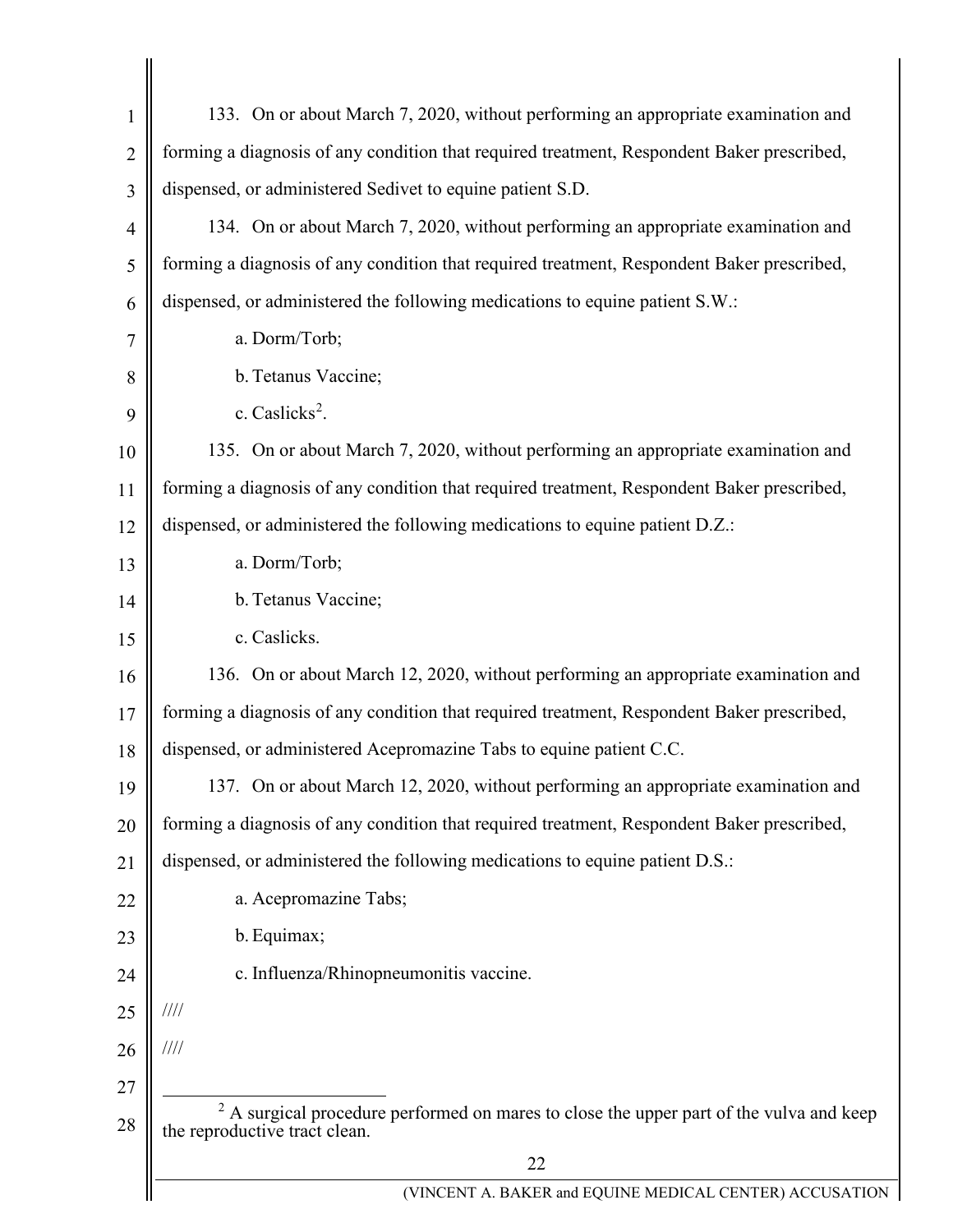| $\mathbf{1}$   | 138. On or about March 12, 2020, without performing an appropriate examination and         |
|----------------|--------------------------------------------------------------------------------------------|
| $\overline{2}$ | forming a diagnosis of any condition that required treatment, Respondent Baker prescribed, |
| 3              | dispensed, or administered Acepromazine Tabs to equine patient D.K.                        |
| $\overline{4}$ | 139. On or about March 12, 2020, without performing an appropriate examination and         |
| 5              | forming a diagnosis of any condition that required treatment, Respondent Baker prescribed, |
| 6              | dispensed, or administered the following medications to equine patient B.F.:               |
| 7              | a. Acepromazine Tabs;                                                                      |
| 8              | b. West Nile Vaccine.                                                                      |
| 9              | 140. On or about March 13, 2020, without performing an appropriate examination and         |
| 10             | forming a diagnosis of any condition that required treatment, Respondent Baker prescribed, |
| 11             | dispensed, or administered the following medications to equine patient R.D.:               |
| 12             | a. Dorm/Torb;                                                                              |
| 13             | b. Shockwave Therapy.                                                                      |
| 14             | 141. On or about March 12, 2020, without performing an appropriate examination and         |
| 15             | forming a diagnosis of any condition that required treatment, Respondent Baker prescribed, |
| 16             | dispensed, or administered the following medications to equine patient A.:                 |
| 17             | a. Adequan IM;                                                                             |
| 18             | b. Sedivet.                                                                                |
| 19             | 142. On or about March 12, 2020, without performing an appropriate examination and         |
| 20             | forming a diagnosis of any condition that required treatment, Respondent Baker prescribed, |
| 21             | dispensed, or administered Adequan IM to equine patient E.R.                               |
| 22             | 143. On or about March 12, 2020, without performing an appropriate examination and         |
| 23             | forming a diagnosis of any condition that required treatment, Respondent Baker prescribed, |
| 24             | dispensed, or administered Adequan IM to equine patient H.V.                               |
| 25             | 144. On or about March 12, 2020, without performing an appropriate examination and         |
| 26             | forming a diagnosis of any condition that required treatment, Respondent Baker prescribed, |
| 27             | dispensed, or administered Adequan IM to equine patient A.M.                               |
| 28             |                                                                                            |
|                | 23                                                                                         |
|                | (VINCENT A. BAKER and EQUINE MEDICAL CENTER) ACCUSATIO                                     |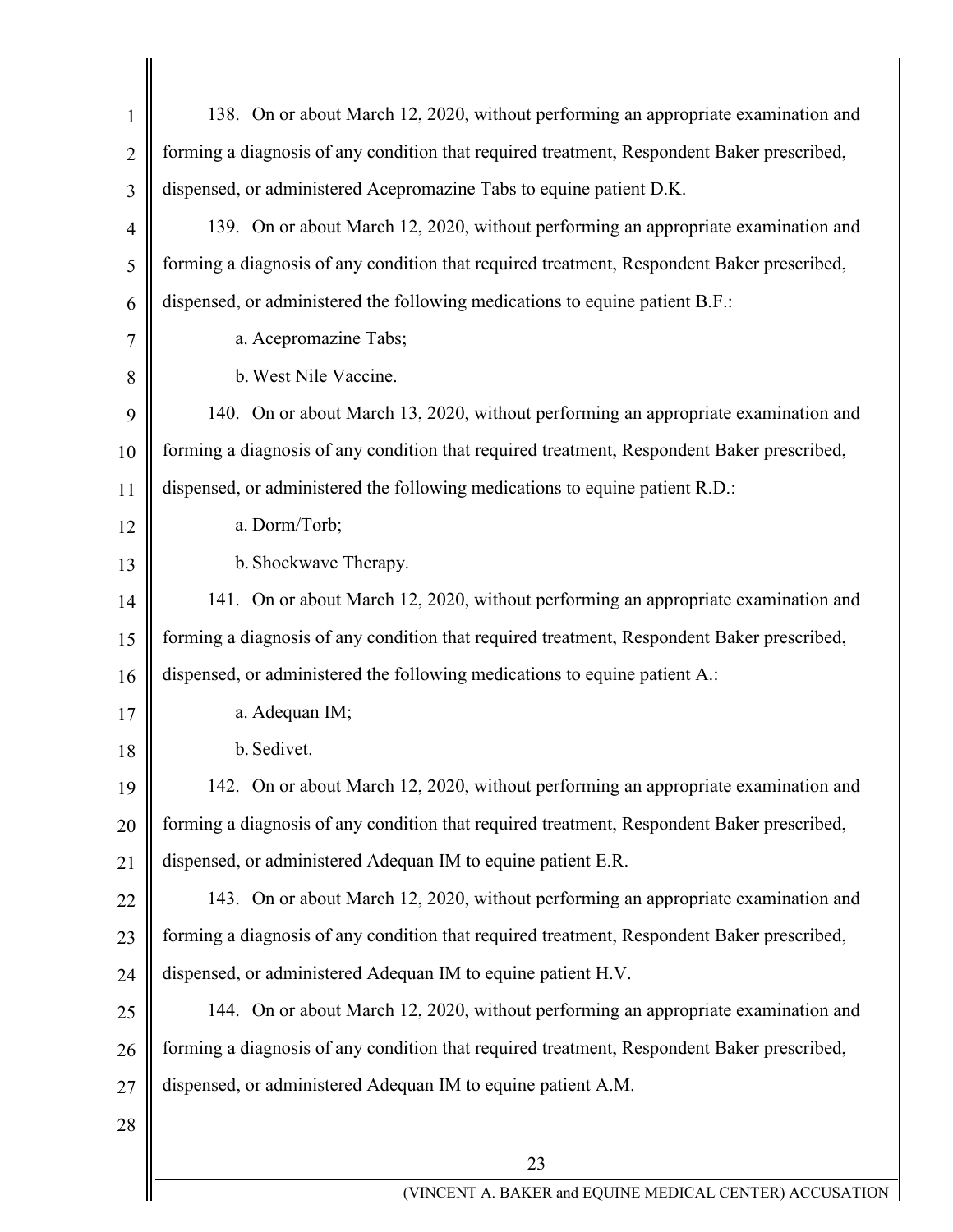| $\mathbf{1}$   | 145. On or about March 14, 2020, without performing an appropriate examination and         |
|----------------|--------------------------------------------------------------------------------------------|
| $\overline{2}$ | forming a diagnosis of any condition that required treatment, Respondent Baker prescribed, |
| 3              | dispensed, or administered a Gel-Cast to equine patient C.                                 |
| $\overline{4}$ | 146. On or about March 14, 2020, without performing an appropriate examination and         |
| 5              | forming a diagnosis of any condition that required treatment, Respondent Baker prescribed, |
| 6              | dispensed, or administered Entrolyte H.E. to equine patient M.G.                           |
| $\tau$         | 147. On or about March 16, 2020, without performing an appropriate examination and         |
| 8              | forming a diagnosis of any condition that required treatment, Respondent Baker prescribed, |
| 9              | dispensed, or administered Sedivet to equine patient G.W.                                  |
| 10             | 148. On or about March 16, 2020, without performing an appropriate examination and         |
| 11             | forming a diagnosis of any condition that required treatment, Respondent Baker prescribed, |
| 12             | dispensed, or administered a Vitamin Booster to equine patient E.R.                        |
| 13             | 149. On or about March 16, 2020, without performing an appropriate examination and         |
| 14             | forming a diagnosis of any condition that required treatment, Respondent Baker prescribed, |
| 15             | dispensed, or administered a Vitamin Booster to equine patient A.C.                        |
| 16             | 150. On or about March 16, 2020, without performing an appropriate examination and         |
| 17             | forming a diagnosis of any condition that required treatment, Respondent Baker prescribed, |
|                | 18    dispensed, or administered a Vitamin Booster to equine patient H.V.                  |
| 19             | 151. On or about March 16, 2020, without performing an appropriate examination and         |
| 20             | forming a diagnosis of any condition that required treatment, Respondent Baker prescribed, |
| 21             | dispensed, or administered a Vitamin Booster to equine patient S.S.                        |
| 22             | 152. On or about March 16, 2020, without performing an appropriate examination and         |
| 23             | forming a diagnosis of any condition that required treatment, Respondent Baker prescribed, |
| 24             | dispensed, or administered the following medications to equine patient M.M.:               |
| 25             | a. Sedivet;                                                                                |
| 26             | b. Vitamin Booster.                                                                        |
| 27             | $\frac{1}{1}$                                                                              |
| 28             | $\frac{1}{1}$                                                                              |
|                | 24                                                                                         |
|                | (VINCENT A. BAKER and EQUINE MEDICAL CENTER) ACCUSATION                                    |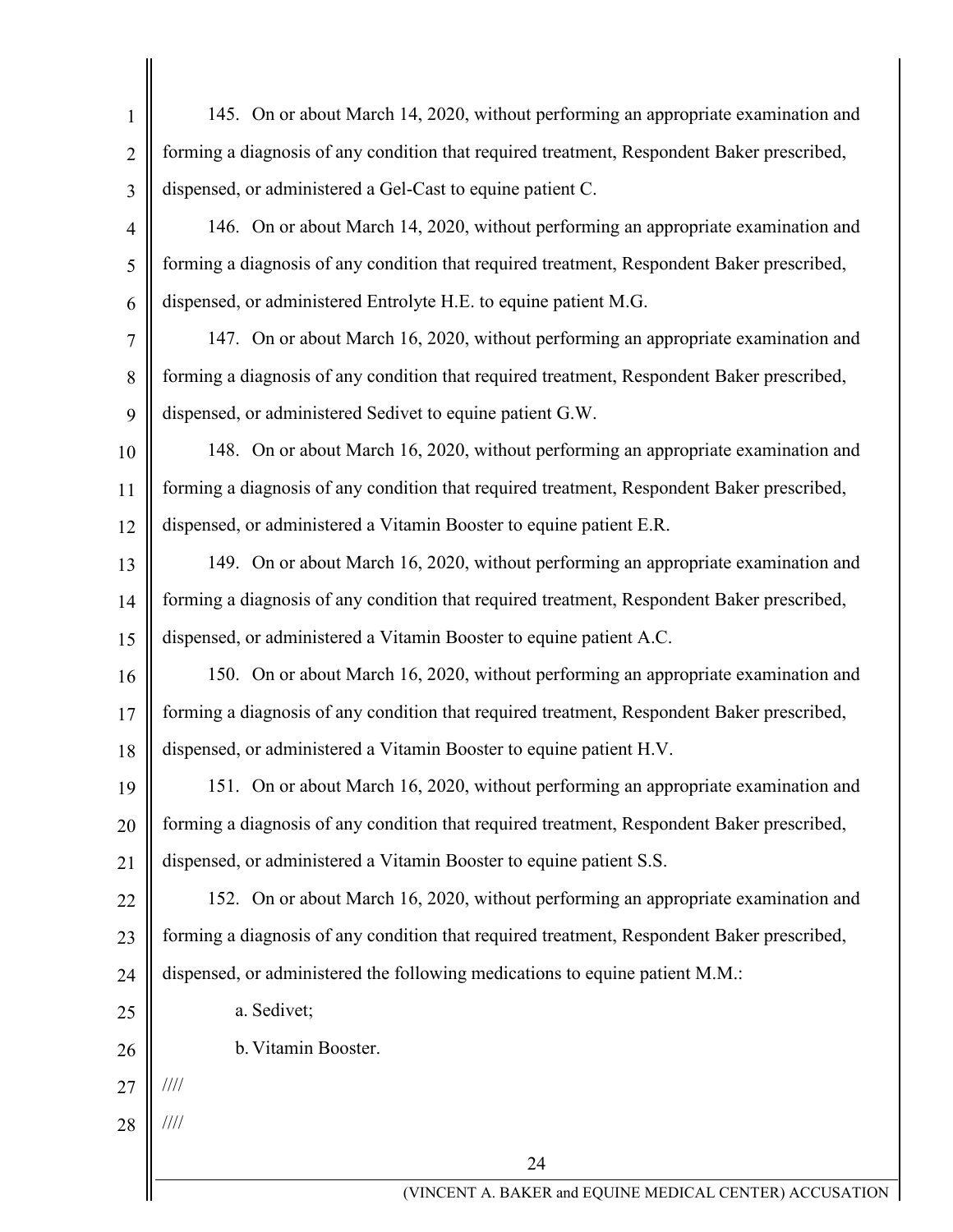| $\mathbf{1}$   | 153. On or about March 13, 2020, without performing an appropriate examination and         |
|----------------|--------------------------------------------------------------------------------------------|
| $\overline{2}$ | forming a diagnosis of any condition that required treatment, Respondent Baker prescribed, |
| 3              | dispensed, or administered a Thiamine Injection to equine patient S.H.                     |
| $\overline{4}$ | 154. On or about March 13, 2020, without performing an appropriate examination and         |
| 5              | forming a diagnosis of any condition that required treatment, Respondent Baker prescribed, |
| 6              | dispensed, or administered a Thiamine Injection to equine patient K.                       |
| 7              | 155. On or about March 13, 2020, without performing an appropriate examination and         |
| 8              | forming a diagnosis of any condition that required treatment, Respondent Baker prescribed, |
| 9              | dispensed, or administered the following medications to equine patient L.S.:               |
| 10             | a. Bute-Cort;                                                                              |
| 11             | b. Thiamine Injection.                                                                     |
| 12             | 156. On or about March 14, 2020, without performing an appropriate examination and         |
| 13             | forming a diagnosis of any condition that required treatment, Respondent Baker prescribed, |
| 14             | dispensed, or administered Adequan IM to equine patient T.O.                               |
| 15             | 157. On or about March 14, 2020, without performing an appropriate examination and         |
| 16             | forming a diagnosis of any condition that required treatment, Respondent Baker prescribed, |
| 17             | dispensed, or administered Adequan IM to equine patient C.G.                               |
| 18             | 158. On or about March 14, 2020, without performing an appropriate examination and         |
| 19             | forming a diagnosis of any condition that required treatment, Respondent Baker prescribed, |
| 20             | dispensed, or administered Adequan IM to equine patient F.H.                               |
| 21             | 159. On or about March 14, 2020, without performing an appropriate examination and         |
| 22             | forming a diagnosis of any condition that required treatment, Respondent Baker prescribed, |
| 23             | dispensed, or administered Adequan IM to equine patient D.F.                               |
| 24             | 160. On or about March 19, 2020, without performing an appropriate examination and         |
| 25             | forming a diagnosis of any condition that required treatment, Respondent Baker prescribed, |
| 26             | dispensed, or administered Acepromazine Tabs to equine patient E.M.                        |
| 27             | $\frac{1}{1}$                                                                              |
| 28             | ////                                                                                       |
|                | 25                                                                                         |
|                | (VINCENT A. BAKER and EQUINE MEDICAL CENTER) ACCUSATIO                                     |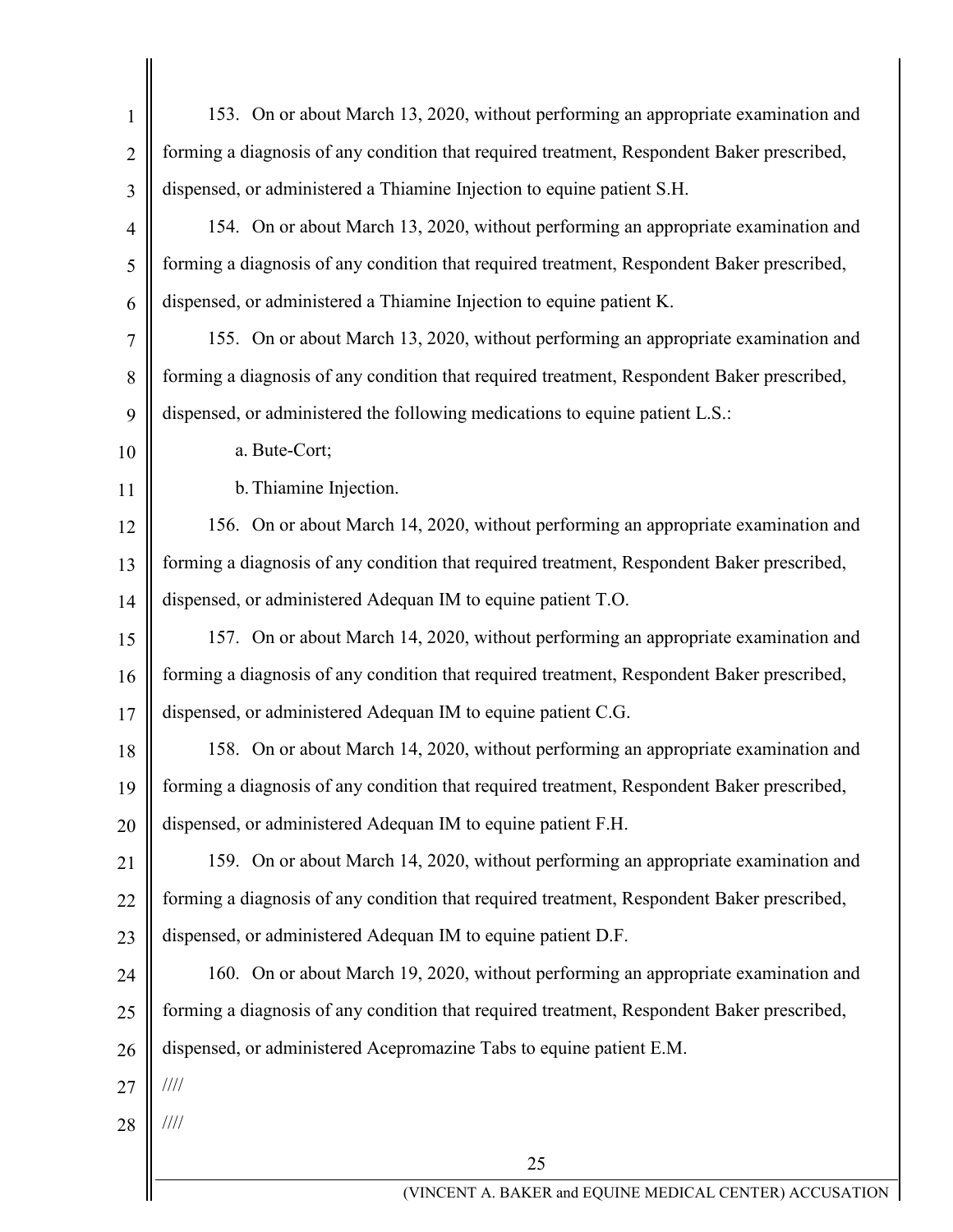| 1              | 161. On or about March 16, 2020, without performing an appropriate examination and         |
|----------------|--------------------------------------------------------------------------------------------|
| $\overline{2}$ | forming a diagnosis of any condition that required treatment, Respondent Baker prescribed, |
| 3              | dispensed, or administered Sedivet to equine patient M.                                    |
| $\overline{4}$ | 162. On or about March 19, 2020, without performing an appropriate examination and         |
| 5              | forming a diagnosis of any condition that required treatment, Respondent Baker prescribed, |
| 6              | dispensed, or administered Baytril Injection to equine patient S.I.                        |
| 7              | 163. On or about March 19, 2020, without performing an appropriate examination and         |
| 8              | forming a diagnosis of any condition that required treatment, Respondent Baker prescribed, |
| 9              | dispensed, or administered Adequan IM to equine patient H.P.                               |
| 10             | 164. On or about March 19, 2020, without performing an appropriate examination and         |
| 11             | forming a diagnosis of any condition that required treatment, Respondent Baker prescribed, |
| 12             | dispensed, or administered Adequan IM to equine patient G.B.                               |
| 13             | 165. On or about March 19, 2020, without performing an appropriate examination and         |
| 14             | forming a diagnosis of any condition that required treatment, Respondent Baker prescribed, |
| 15             | dispensed, or administered Adequan IM to equine patient H.G.                               |
| 16             | 166. On or about March 19, 2020, without performing an appropriate examination and         |
| 17             | forming a diagnosis of any condition that required treatment, Respondent Baker prescribed, |
| 18             | dispensed, or administered the following medications to equine patient G.N.:               |
| 19             | a. Adequan IM;                                                                             |
| 20             | b. Gel-Cast;                                                                               |
| 21             | c. Lasix AM.                                                                               |
| 22             | 167. Between July 10, 2020 and August 7, 2020, without performing an examination and       |
| 23             | forming a diagnosis of any condition that required treatment, Respondent Baker prescribed, |
| 24             | dispensed, or administered the following medications to equine patient W.:                 |
| 25             | a. Dantrium suspension;                                                                    |
| 26             | b. Vitamins;                                                                               |
| 27             | c. Ketofen;                                                                                |
| 28             | d. EqStim;                                                                                 |
|                | 26                                                                                         |
|                | (VINCENT A. BAKER and EQUINE MEDICAL CENTER) ACCUSATION                                    |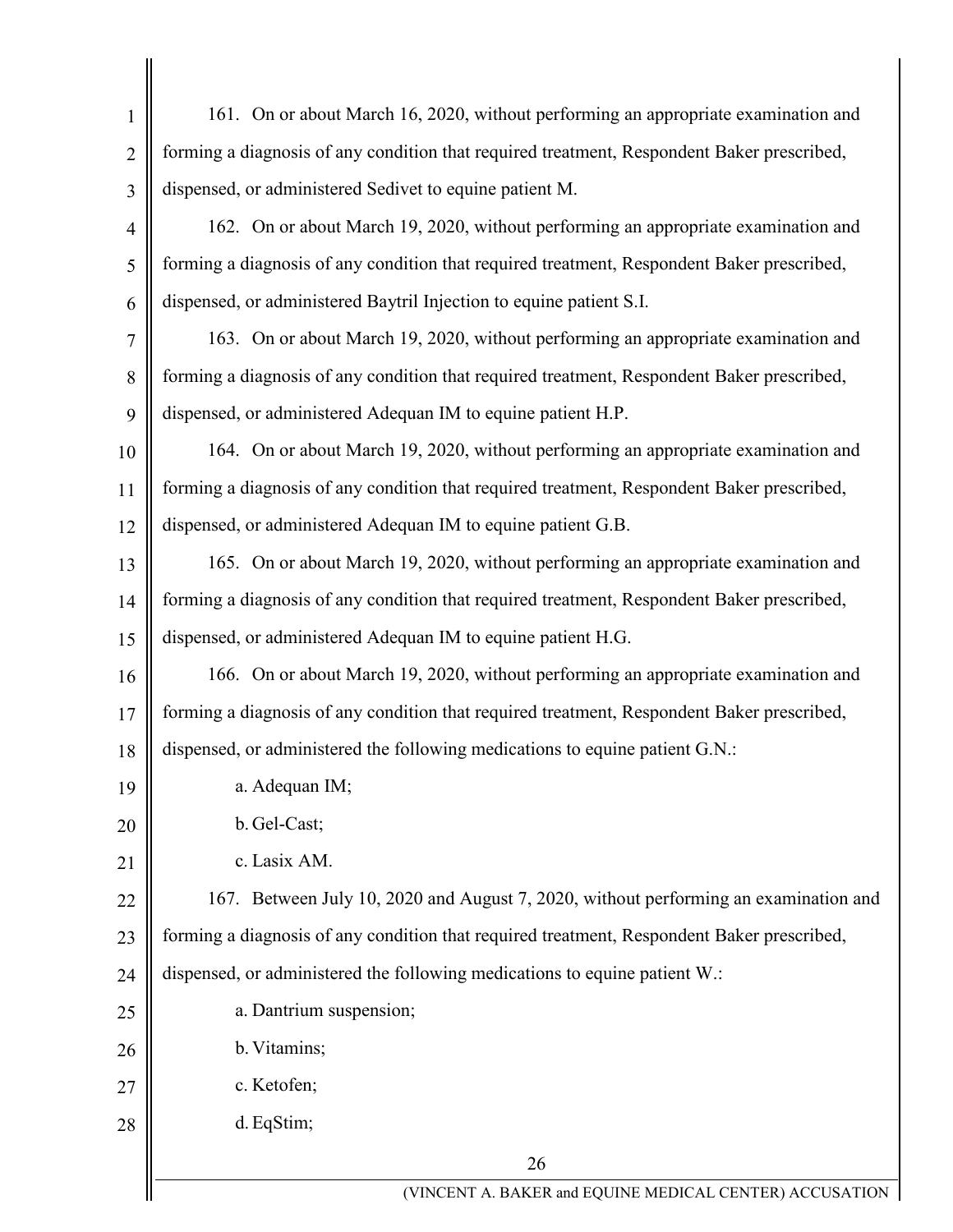| 1              | e. Estrone;                                                                                              |
|----------------|----------------------------------------------------------------------------------------------------------|
| $\overline{2}$ | f. Fluid therapy;                                                                                        |
| 3              | g. Dorm/Torb;                                                                                            |
| 4              | h. Silvadene Cream; and                                                                                  |
| 5              | i. Thyro-L                                                                                               |
| 6              | 168. Between July 14, 2020 and August 7, 2020, without performing an examination and                     |
| $\overline{7}$ | forming a diagnosis of any condition that required treatment, Respondent Baker prescribed,               |
| 8              | dispensed, or administered the following medications to equine patient C.M.:                             |
| 9              | a. Acepromazine;                                                                                         |
| 10             | b. Naquasone;                                                                                            |
| 11             | c. Sedivet;                                                                                              |
| 12             | d. Shockwave therapy;                                                                                    |
| 13             | e. Dorm/Torb; and                                                                                        |
| 14             | f. Thyro-L.                                                                                              |
| 15             | <b>SECOND CAUSE FOR DISCIPLINE</b>                                                                       |
| 16             | (Unprofessional Conduct – Dispensing Dangerous Drugs Without Medical Necessity)                          |
| 17             | 169. Respondent Baker is subject to disciplinary action for unprofessional conduct under                 |
| 18             | section 4883, subdivision $(g)(3)$ , for violating section 4170, subdivision $(a)(2)$ in that Respondent |
| 19             | Baker dispensed unnecessary dangerous drugs to equine patients as follows:                               |
| 20             | 170. Between January 4, 2019 and July 16, 2020, without performing an appropriate                        |
| 21             |                                                                                                          |
|                | examination and forming a diagnosis of any condition that required treatment, Respondent Baker           |
| 22             | dispensed the following unnecessary dangerous drugs to equine patient P.L.:                              |
| 23             | a. Lasix AM;                                                                                             |
| 24             | b. Bute-Cort;                                                                                            |
| 25             | c. Dorm/Torb;                                                                                            |
| 26             | d. Silvadene Cream;                                                                                      |
| 27             | e. Surpass Cream;                                                                                        |
| 28             | f. Sedivet;                                                                                              |
|                | 27<br>(VINCENT A. BAKER and EQUINE MEDICAL CENTER) ACCUSATION                                            |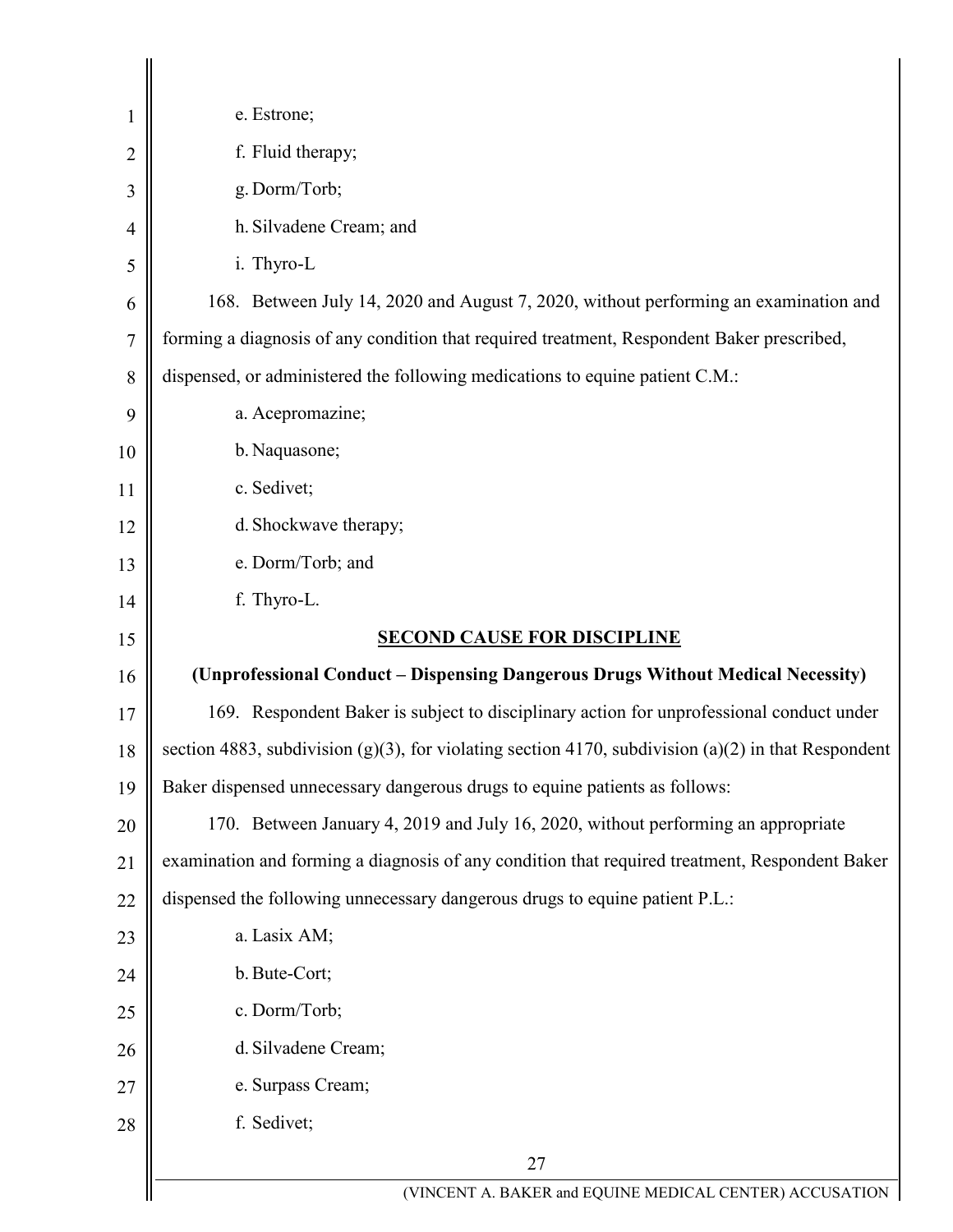| 1              | g. Equimax;                                                                                  |
|----------------|----------------------------------------------------------------------------------------------|
| $\overline{2}$ | h. Naquasone;                                                                                |
| 3              | i. Bute;                                                                                     |
| 4              | j. Cryotherapy;                                                                              |
| 5              | k. Otomax;                                                                                   |
| 6              | 1. Panalog;                                                                                  |
| 7              | m. Thyro-L;                                                                                  |
| 8              | n. Baytril;                                                                                  |
| 9              | o. Legend;                                                                                   |
| 10             | p. Methocarbamol;                                                                            |
| 11             | q. Vitamin/Electrolytes;                                                                     |
| 12             | r. Vitamins;                                                                                 |
| 13             | s. Gelocast;                                                                                 |
| 14             | t. Thiamine;                                                                                 |
| 15             | u. Calcium;                                                                                  |
| 16             | v. Penicillin;                                                                               |
| 17             | w. Gentamycin; and                                                                           |
| 18             | x. Acepromazine.                                                                             |
| 19             | On or about March 4, 2020, without performing an appropriate examination and<br>171.         |
| 20             | forming a diagnosis of any condition that required treatment, Respondent Baker dispensed     |
| 21             | Adequan IM, an unnecessary dangerous drug to equine patient F.                               |
| 22             | On or about March 4, 2020, without performing an appropriate examination and<br>172.         |
| 23             | forming a diagnosis of any condition that required treatment, Respondent Baker dispensed the |
| 24             | following unnecessary dangerous drugs to equine patient G.B.:                                |
| 25             | Adequan IM;<br>a.                                                                            |
| 26             | Sedivet.<br>$\mathbf b$ .                                                                    |
| 27             | 1111                                                                                         |
| 28             | $\frac{1}{1}$                                                                                |
|                | 28                                                                                           |
|                | (VINCENT A. BAKER and EQUINE MEDICAL CENTER) ACCUSATION                                      |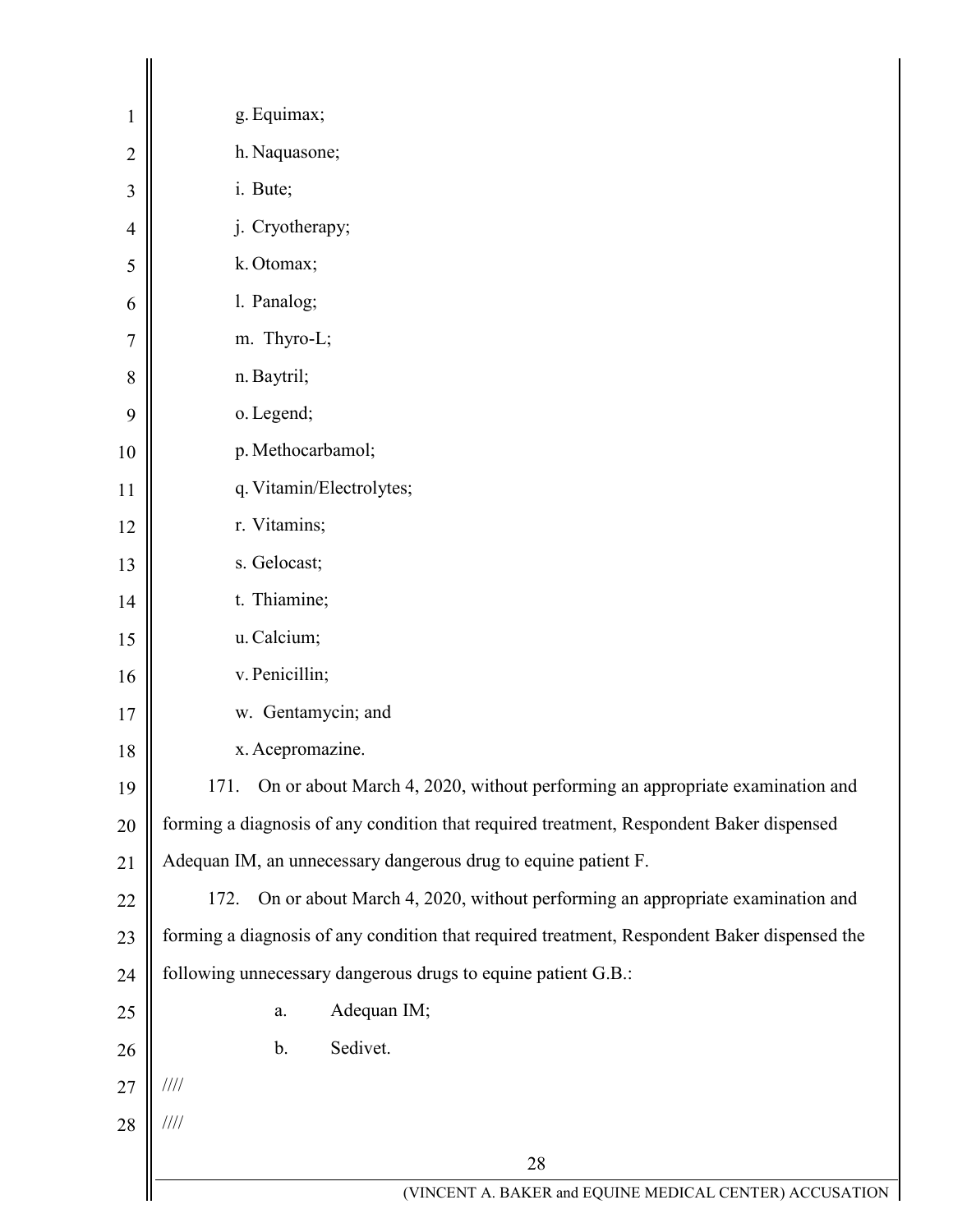| $\mathbf{1}$   | On or about March 4, 2020, without performing an appropriate examination and<br>173.           |
|----------------|------------------------------------------------------------------------------------------------|
| $\overline{2}$ | forming a diagnosis of any condition that required treatment, Respondent Baker dispensed the   |
| 3              | following unnecessary dangerous drugs to equine patient E.:                                    |
| $\overline{4}$ | Adequan IM;<br>a.                                                                              |
| 5              | Estrone Injection;<br>$\mathbf b$ .                                                            |
| 6              | Ketofen;<br>c.                                                                                 |
| 7              | Legend IV.<br>d.                                                                               |
| 8              | 174.<br>On or about March 7, 2020, without performing an appropriate examination and           |
| 9              | forming a diagnosis of any condition that required treatment, Respondent Baker dispensed Lasix |
| 10             | AM, an unnecessary dangerous drug to equine patient D.                                         |
| 11             | 175.<br>On or about March 7, 2020, without performing an appropriate examination and           |
| 12             | forming a diagnosis of any condition that required treatment, Respondent Baker dispensed Bute- |
| 13             | Cort, an unnecessary dangerous drug to equine patient W.V.                                     |
| 14             | 176.<br>On or about March 7, 2020, without performing an appropriate examination and           |
| 15             | forming a diagnosis of any condition that required treatment, Respondent Baker dispensed       |
| 16             | Sedivet, an unnecessary dangerou drugs to equine patient G.W.                                  |
| 17             | On or about March 7, 2020, without performing an appropriate examination and<br>177.           |
| 18             | forming a diagnosis of any condition that required treatment, Respondent Baker dispensed       |
| 19             | Sedivet, an unnecessary dangerous drug to equine patient S.D.                                  |
| 20             | On or about March 7, 2020, without performing an appropriate examination and<br>178.           |
| 21             | forming a diagnosis of any condition that required treatment, Respondent Baker dispensed       |
| 22             | Dorm/Torb, an unnecessary dangerous drug to equine patient S.W.                                |
| 23             | On or about March 7, 2020, without performing an appropriate examination and<br>179.           |
| 24             | forming a diagnosis of any condition that required treatment, Respondent Baker dispensed       |
| 25             | Dorm/Torb, an unnecessary dangerous drug to equine patient D.Z.                                |
| 26             | On or about March 12, 2020, without performing an appropriate examination and<br>180.          |
| 27             | forming a diagnosis of any condition that required treatment, Respondent Baker dispensed       |
| 28             | Acepromazine Tabs, an unnecessary dangerous drug to equine patient C.C.                        |
|                | 29                                                                                             |
|                | (VINCENT A. BAKER and EQUINE MEDICAL CENTER) ACCUSATION                                        |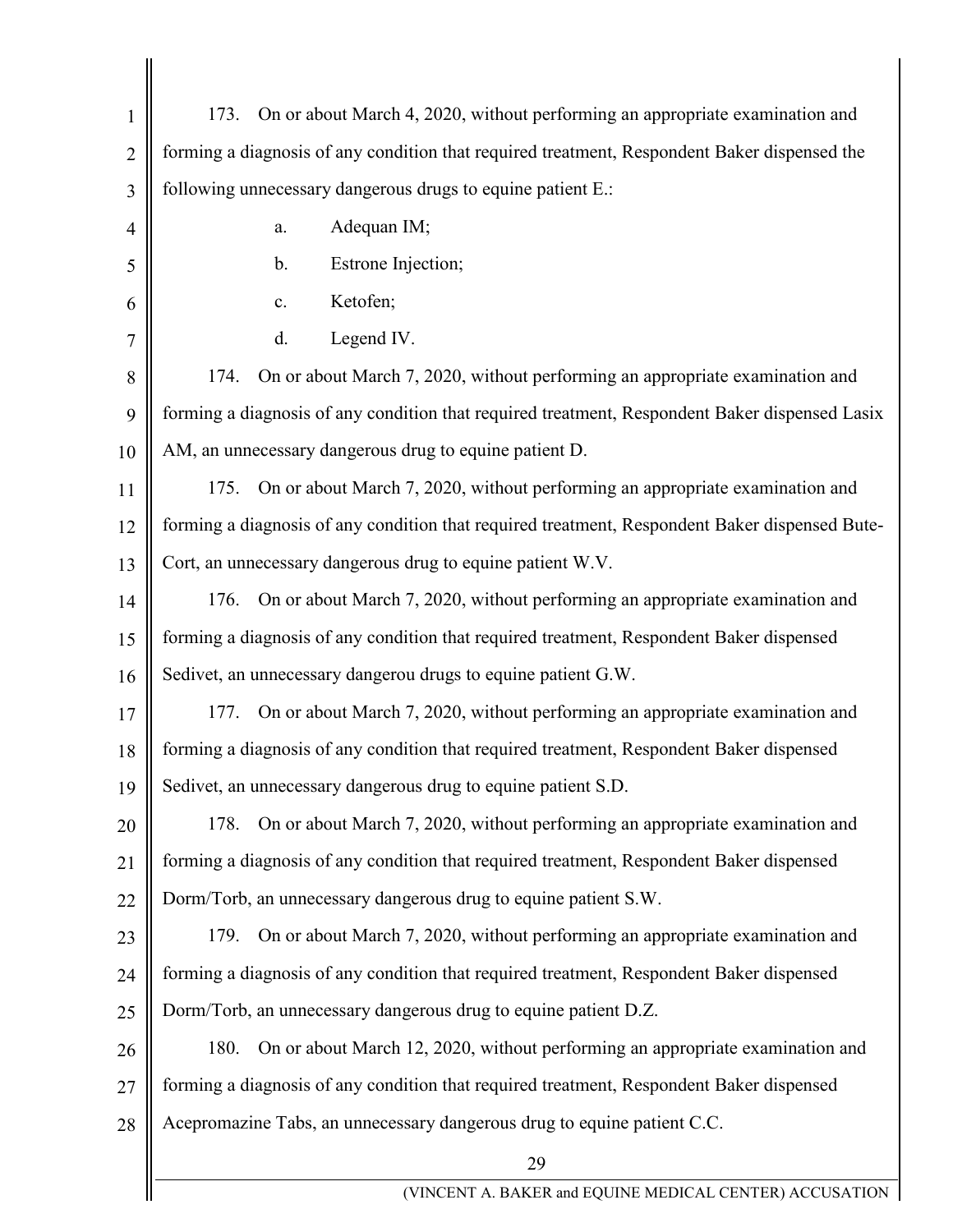| $\mathbf{1}$   | On or about March 12, 2020, without performing an appropriate examination and<br>181.        |
|----------------|----------------------------------------------------------------------------------------------|
| $\overline{2}$ | forming a diagnosis of any condition that required treatment, Respondent Baker dispensed     |
| 3              | Acepromazine Tabs, an unnecessary dangerous drug to equine patient D.S.                      |
| $\overline{4}$ | 182. On or about March 12, 2020, without performing an appropriate examination and           |
| 5              | forming a diagnosis of any condition that required treatment, Respondent Baker dispensed     |
| 6              | Acepromazine Tabs, an unnecessary dangerous drug to equine patient D.K.                      |
| 7              | 183. On or about March 12, 2020, without performing an appropriate examination and           |
| 8              | forming a diagnosis of any condition that required treatment, Respondent Baker dispensed     |
| 9              | Acepromazine Tabs, an unnecessary dangerous drug to equine patient B.F.                      |
| 10             | 184. On or about March 13, 2020, without performing an appropriate examination and           |
| 11             | forming a diagnosis of any condition that required treatment, Respondent Baker dispensed     |
| 12             | Dorm/Torb, an unnecessary dangerous drug to equine patient R.D.                              |
| 13             | 185. On or about March 12, 2020, without performing an appropriate examination and           |
| 14             | forming a diagnosis of any condition that required treatment, Respondent Baker dispensed the |
| 15             | following unnecessary dangerous drugs to equine patient A.:                                  |
| 16             | Adequan IM;<br>a.                                                                            |
| 17             | Sedivet.<br>b.                                                                               |
| 18             | On or about March 12, 2020, without performing an appropriate examination and<br>186.        |
| 19             | forming a diagnosis of any condition that required treatment, Respondent Baker dispensed     |
| 20             | Adequan IM, an unnecessary dangerous drug to equine patient E.R.                             |
| 21             | On or about March 12, 2020, without performing an appropriate examination and<br>187.        |
| 22             | forming a diagnosis of any condition that required treatment, Respondent Baker dispensed     |
| 23             | Adequan IM, an unnecessary dangerous drug to equine patient H.V.                             |
| 24             | On or about March 12, 2020, without performing an appropriate examination and<br>188.        |
| 25             | forming a diagnosis of any condition that required treatment, Respondent Baker dispensed     |
| 26             | Adequan IM, an unnecessary dangerous drug to equine patient A.M.                             |
| 27             | 1111                                                                                         |
| 28             | $\frac{1}{1}$                                                                                |
|                | 30                                                                                           |
|                | (VINCENT A. BAKER and EQUINE MEDICAL CENTER) ACCUSATION                                      |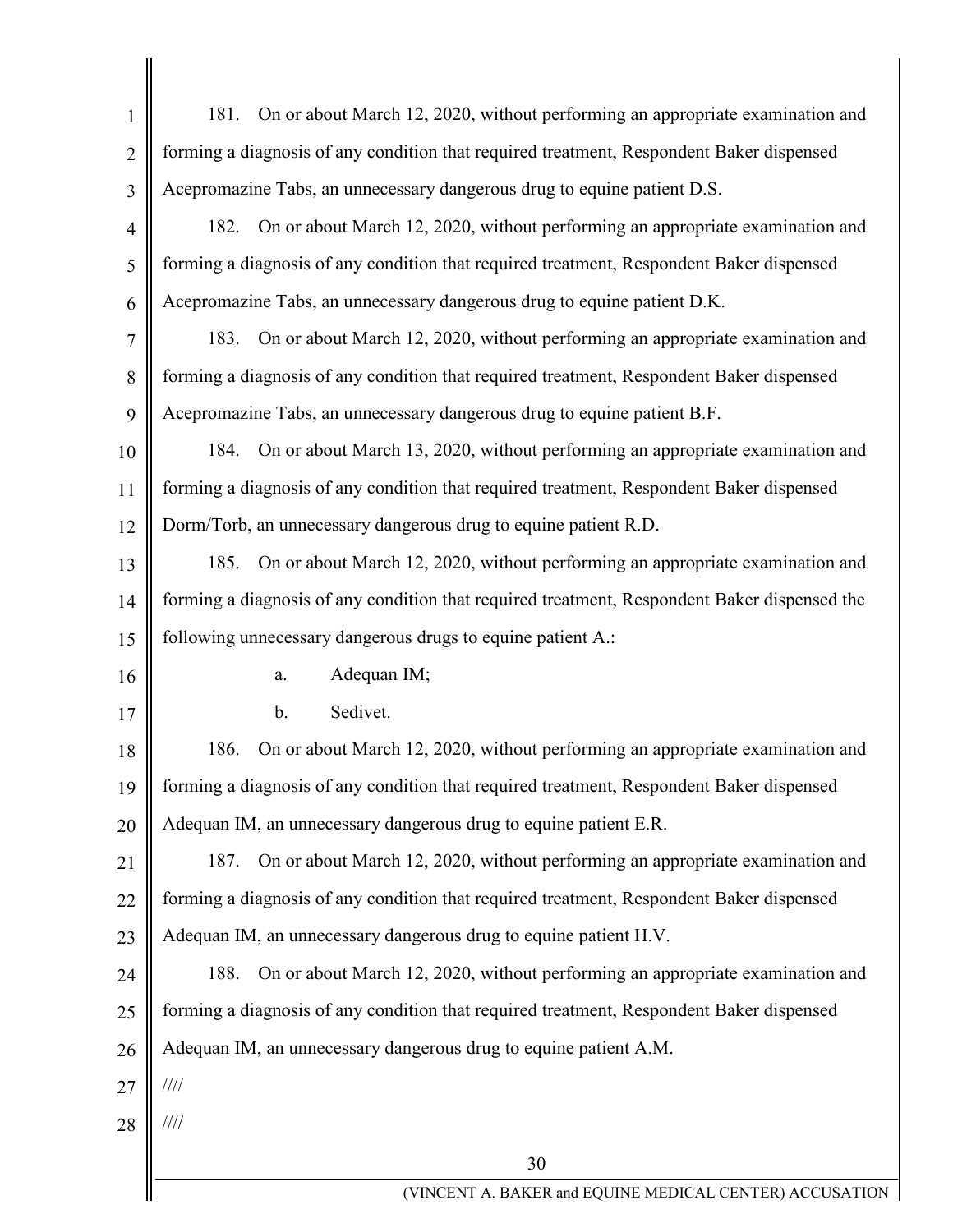| $\mathbf{1}$   | On or about March 16, 2020, without performing an appropriate examination and<br>189.          |
|----------------|------------------------------------------------------------------------------------------------|
| $\overline{2}$ | forming a diagnosis of any condition that required treatment, Respondent Baker dispensed the   |
| 3              | following unnecessary dangerous drugs to equine patient G.W.:                                  |
| $\overline{4}$ | Adequan IM;<br>a.                                                                              |
| 5              | Sedivet.<br>$b$ .                                                                              |
| 6              | On or about March 16, 2020, without performing an appropriate examination and<br>190.          |
| $\overline{7}$ | forming a diagnosis of any condition that required treatment, Respondent Baker dispensed a     |
| 8              | Vitamin Booster, an unnecessary dangerous drug to equine patient E.R.                          |
| 9              | On or about March 16, 2020, without performing an appropriate examination and<br>191.          |
| 10             | forming a diagnosis of any condition that required treatment, Respondent Baker dispensed a     |
| 11             | Vitamin Booster, an unnecessary dangerous drug to equine patient A.C.                          |
| 12             | On or about March 16, 2020, without performing an appropriate examination and<br>192.          |
| 13             | forming a diagnosis of any condition that required treatment, Respondent Baker dispensed a     |
| 14             | Vitamin Booster, an unnecessary dangerous drug to equine patient H.V.                          |
| 15             | On or about March 16, 2020, without performing an appropriate examination and<br>193.          |
| 16             | forming a diagnosis of any condition that required treatment, Respondent Baker dispensed a     |
| 17             | Vitamin Booster, an unnecessary dangerous drug to equine patient S.S.                          |
| 18             | 194. On or about March 16, 2020, without performing an appropriate examination and             |
| 19             | forming a diagnosis of any condition that required treatment, Respondent Baker dispensed the   |
| 20             | following unnecessary dangerous drugs to equine patient M.M.:                                  |
| 21             | Sedivet;<br>a.                                                                                 |
| 22             | Vitamin Booster.<br>b.                                                                         |
| 23             | On or about March 13, 2020, without performing an appropriate examination and<br>195.          |
| 24             | forming a diagnosis of any condition that required treatment, Respondent Baker dispensed Bute- |
| 25             | Cort, an unnecessary dangerous drug to equine patient L.S.                                     |
| 26             | On or about March 14, 2020, without performing an appropriate examination and<br>196.          |
| 27             | forming a diagnosis of any condition that required treatment, Respondent Baker dispensed       |
| 28             | Adequan IM, an unnecessary dangerous drug to equine patient T.O.                               |
|                | 31                                                                                             |
|                | (VINCENT A. BAKER and EQUINE MEDICAL CENTER) ACCUSATION                                        |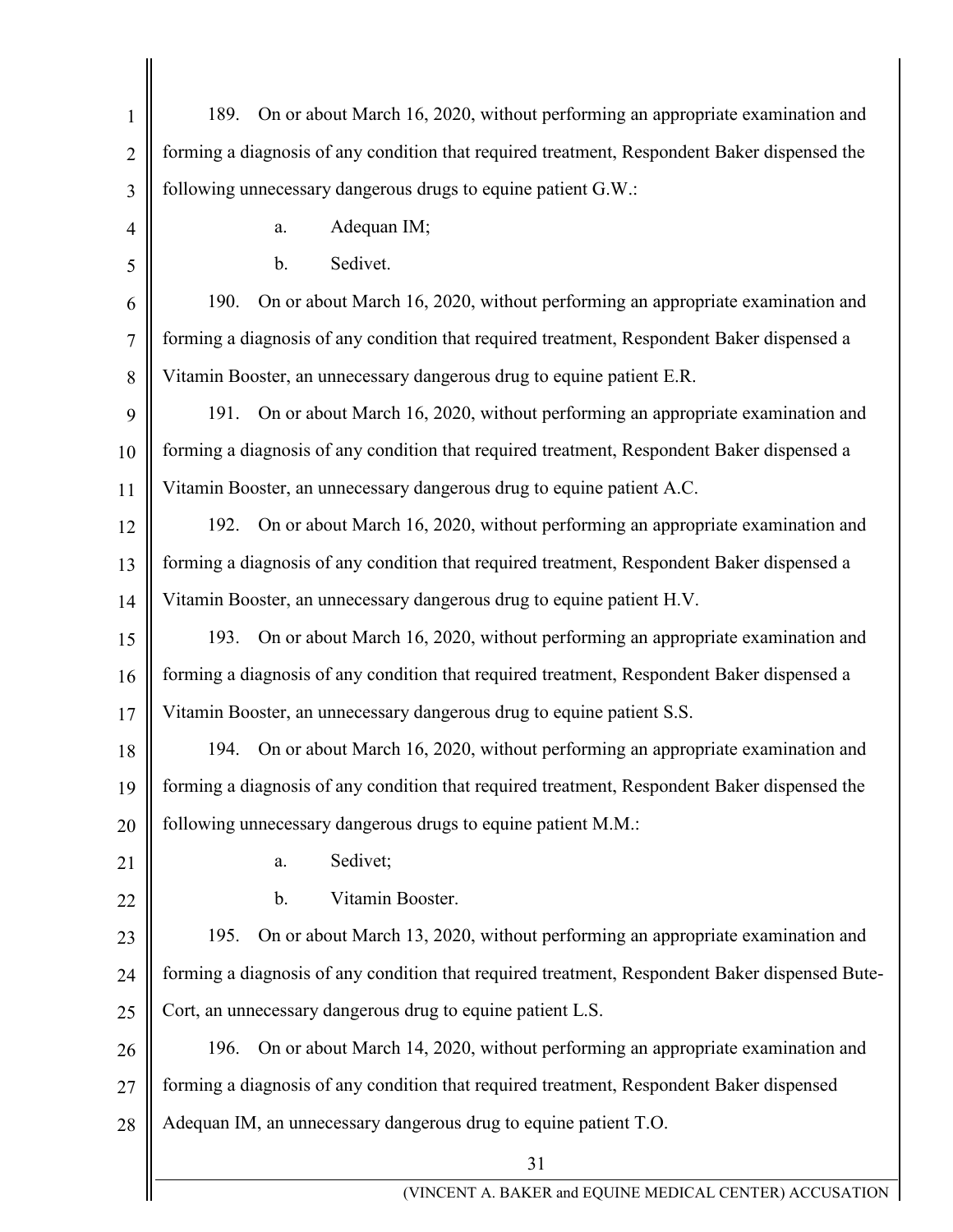| $\mathbf{1}$   | 197. On or about March 14, 2020, without performing an appropriate examination and         |
|----------------|--------------------------------------------------------------------------------------------|
| $\overline{2}$ | forming a diagnosis of any condition that required treatment, Respondent Baker dispensed   |
| 3              | Adequan IM, an unnecessary dangerous drug to equine patient C.G.                           |
| $\overline{4}$ | 198. On or about March 14, 2020, without performing an appropriate examination and         |
| 5              | forming a diagnosis of any condition that required treatment, Respondent Baker dispensed   |
| 6              | Adequan IM, an unnecessary dangerous drug to equine patient F.H.                           |
| 7              | 199. On or about March 14, 2020, without performing an appropriate examination and         |
| 8              | forming a diagnosis of any condition that required treatment, Respondent Baker dispensed   |
| 9              | Adequan IM, an unnecessary dangerous drug to equine patient D.F.                           |
| 10             | 200. On or about March 19, 2020, without performing an appropriate examination and         |
| 11             | forming a diagnosis of any condition that required treatment, Respondent Baker dispensed   |
| 12             | Acepromazine Tabs, an unnecessary dangerous drug to equine patient E.M.                    |
| 13             | 201. On or about March 16, 2020, without performing an appropriate examination and         |
| 14             | forming a diagnosis of any condition that required treatment, Respondent Baker dispensed   |
| 15             | Sedivet, an unnecessary dangerous drug to equine patient M.                                |
| 16             | 202. On or about March 19, 2020, without performing an appropriate examination and         |
| 17             | forming a diagnosis of any condition that required treatment, Respondent Baker dispensed a |
| 18             | Baytril Injection, an unnecessary dangerous drug to equine patient S.I.                    |
| 19             | 203. On or about March 19, 2020, without performing an appropriate examination and         |
| 20             | forming a diagnosis of any condition that required treatment, Respondent Baker dispensed   |
| 21             | Adequan IM, an unnecessary dangerous drug to equine patient H.P.                           |
| 22             | On or about March 19, 2020, without performing an appropriate examination and<br>204.      |
| 23             | forming a diagnosis of any condition that required treatment, Respondent Baker dispensed   |
| 24             | Adequan IM, an unnecessary dangerous drug to equine patient G.B.                           |
| 25             | On or about March 19, 2020, without performing an appropriate examination and<br>205.      |
| 26             | forming a diagnosis of any condition that required treatment, Respondent Baker dispensed   |
| 27             | Adequan IM, an unnecessary dangerous drug to equine patient H.G.                           |
| 28             |                                                                                            |
|                | 32                                                                                         |
|                | (VINCENT A. BAKER and EQUINE MEDICAL CENTER) ACCUSATIO!                                    |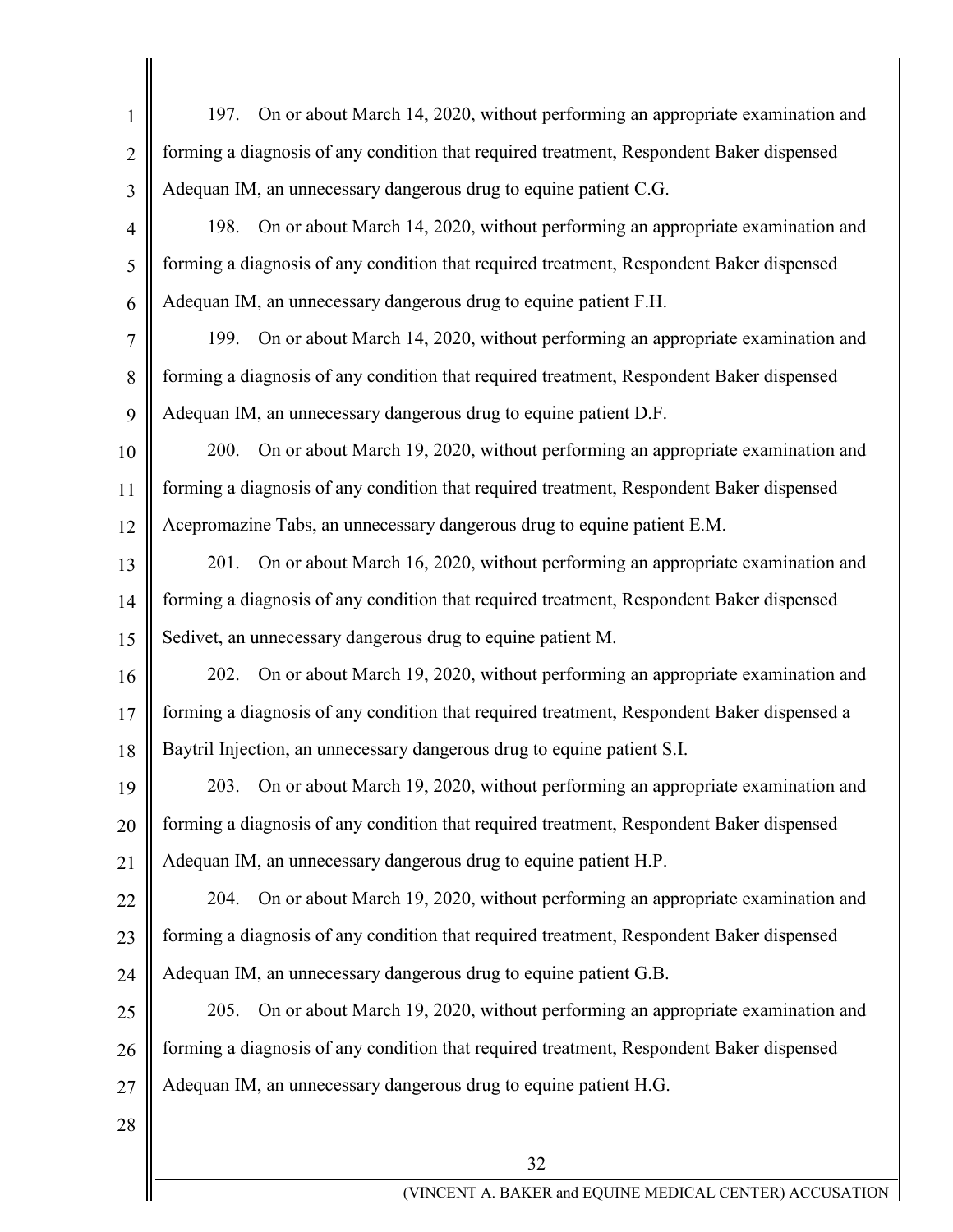| 1              | 206.<br>On or about March 19, 2020, without performing an appropriate examination and          |
|----------------|------------------------------------------------------------------------------------------------|
| $\overline{2}$ | forming a diagnosis of any condition that required treatment, Respondent Baker dispensed the   |
| 3              | following unnecessary dangerous drugs to equine patient G.N.:                                  |
| 4              | Adequan IM;<br>a.                                                                              |
| 5              | $b$ .<br>Lasix AM.                                                                             |
| 6              | 207. Between July 10, 2020 and August 7, 2020, without performing an appropriate               |
| 7              | examination and forming a diagnosis of any condition that required treatment, Respondent Baker |
| 8              | dispensed the following unnecessary dangerous drugs to equine patient W.:                      |
| 9              | Dantrium suspension;<br>a.                                                                     |
| 10             | Vitamins;<br>$\mathbf{b}$ .                                                                    |
| 11             | Ketofen;<br>c.                                                                                 |
| 12             | d.<br>EqStim;                                                                                  |
| 13             | Estrone;<br>e.                                                                                 |
| 14             | f.<br>Fluid therapy;                                                                           |
| 15             | Dorm/Torb;<br>g.                                                                               |
| 16             | h.<br>Silvadene Cream; and                                                                     |
| 17             | i.<br>Thyro-L.                                                                                 |
| 18             | 208. Between July 14, 2020 and August 7, 2020, without performing an appropriate               |
| 19             | examination and forming a diagnosis of any condition that required treatment, Respondent Baker |
| 20             | dispensed the following unnecessary dangerous drugs to equine patient C.M.:                    |
| 21             | Acepromazine;<br>a.                                                                            |
| 22             | Naquasone;<br>$\mathbf b$ .                                                                    |
| 23             | Sedivet;<br>$\mathbf{c}$ .                                                                     |
| 24             | Dorm/Torb; and<br>d.                                                                           |
| 25             | Thyro-L.<br>e.                                                                                 |
| 26             | 1111                                                                                           |
| 27             | $/ \! / \! / \! / \! /$                                                                        |
| 28             | $/ \! / \! / \! / \! /$                                                                        |
|                | 33                                                                                             |
|                | (VINCENT A. BAKER and EQUINE MEDICAL CENTER) ACCUSATION                                        |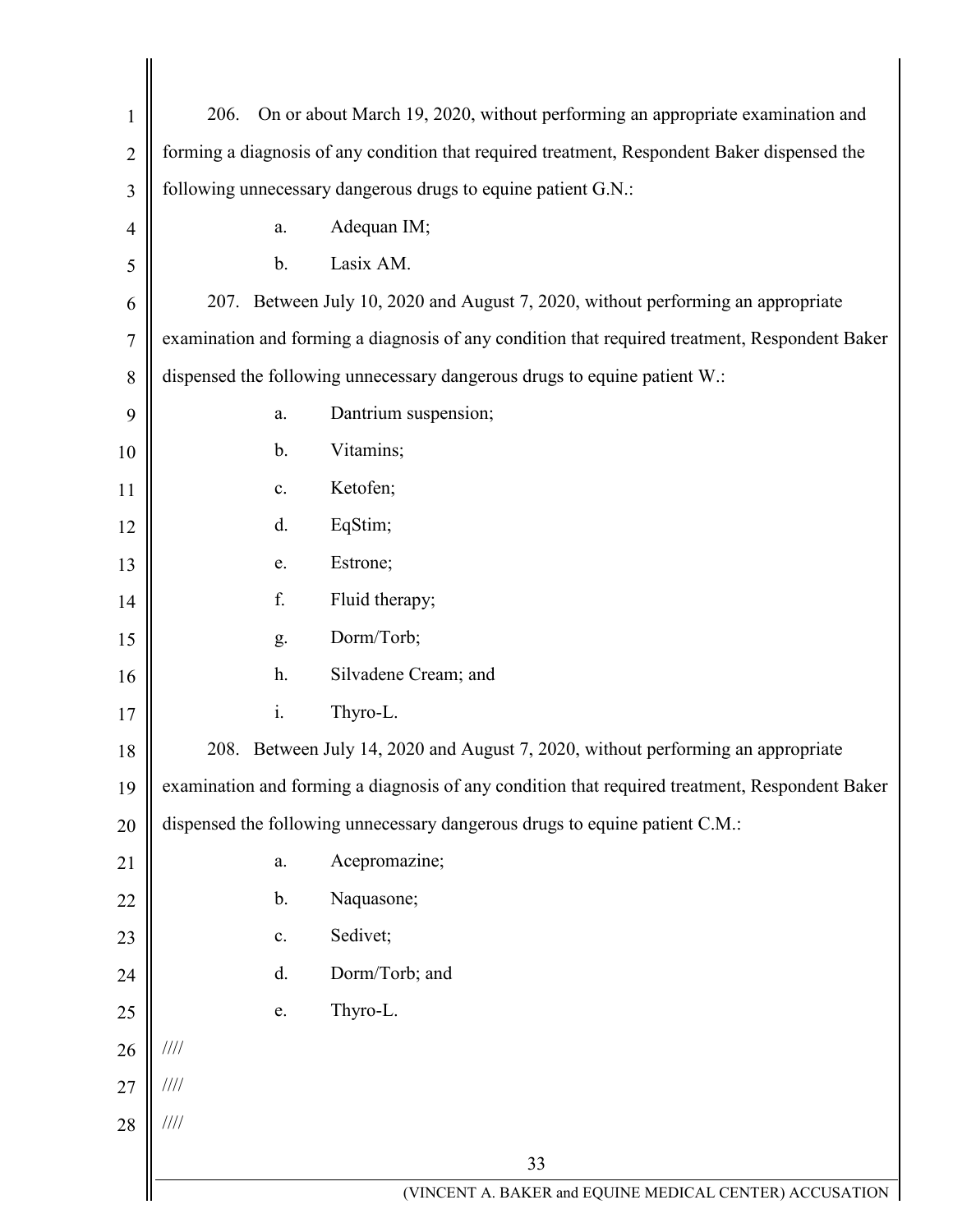34 1 2 3 4 5 6 7 8  $\overline{Q}$ 10 11 12 13 14 15 16 17 18 19 20 21 22 23 24 25 26 27 28 **THIRD CAUSE FOR DISCIPLINE (Unprofessional Conduct – Prescribing Controlled Substances Without Medical Necessity)** 209. Respondent Baker is subject to disciplinary action for unprofessional conduct under section 4883, subdivision (g)(3), for violations of Health and Safety Code section 11153, subdivision (a), for prescribing controlled substances without a legitimate medical purpose, as follows: 210. On or about March 7, 2020, without performing an examination and forming a diagnosis of any condition that required treatment, Respondent Baker prescribed Detomidine Hydrochloride and Butorphanol Tartrate (Dorm/Torb) to equine patient S.W. without a legitimate medical purpose. Butorphanol Tartrate is a Schedule IV controlled substance. 211. On or about March 7, 2020, without performing an examination and forming a diagnosis of any condition that required treatment, Respondent Baker prescribed Detomidine Hydrochloride and Butorphanol Tartrate (Dorm/Torb) to equine patient D.Z. without a legitimate medical purpose. Butorphanol Tartrate is a Schedule IV controlled substance. 212. On or about March 13, 2020, without performing an examination and forming a diagnosis of any condition that required treatment, Respondent Baker prescribed Detomidine Hydrochloride and Butorphanol Tartrate (Dorm/Torb) to equine patient R.D. without a legitimate medical purpose. Butorphanol Tartrate is a Schedule IV controlled substance. **FOURTH CAUSE FOR DISCIPLINE** (**Unprofessional Conduct – Failure to Establish Veterinarian-Client-Patient Relationship)** 213. Respondent Baker is subject to disciplinary action for unprofessional conduct under section 4883, subdivisions (g) and (o), and CCR, title 16, section 2032.1, subsection (a). Respondent Baker did not establish a veterinarian-client-patient relationship (VCPR) before administering, prescribing, dispensing, or furnishing a drug, medicine, application, or treatment, as follows: 214. As set forth in paragraphs 125 through 212 above, incorporated here by reference, Respondent Baker prescribed, dispensed, or administered drugs to equine patients, without establishing a veterinarian-client-patient relationship with the patients. Respondent Baker failed

(VINCENT A. BAKER and EQUINE MEDICAL CENTER) ACCUSATION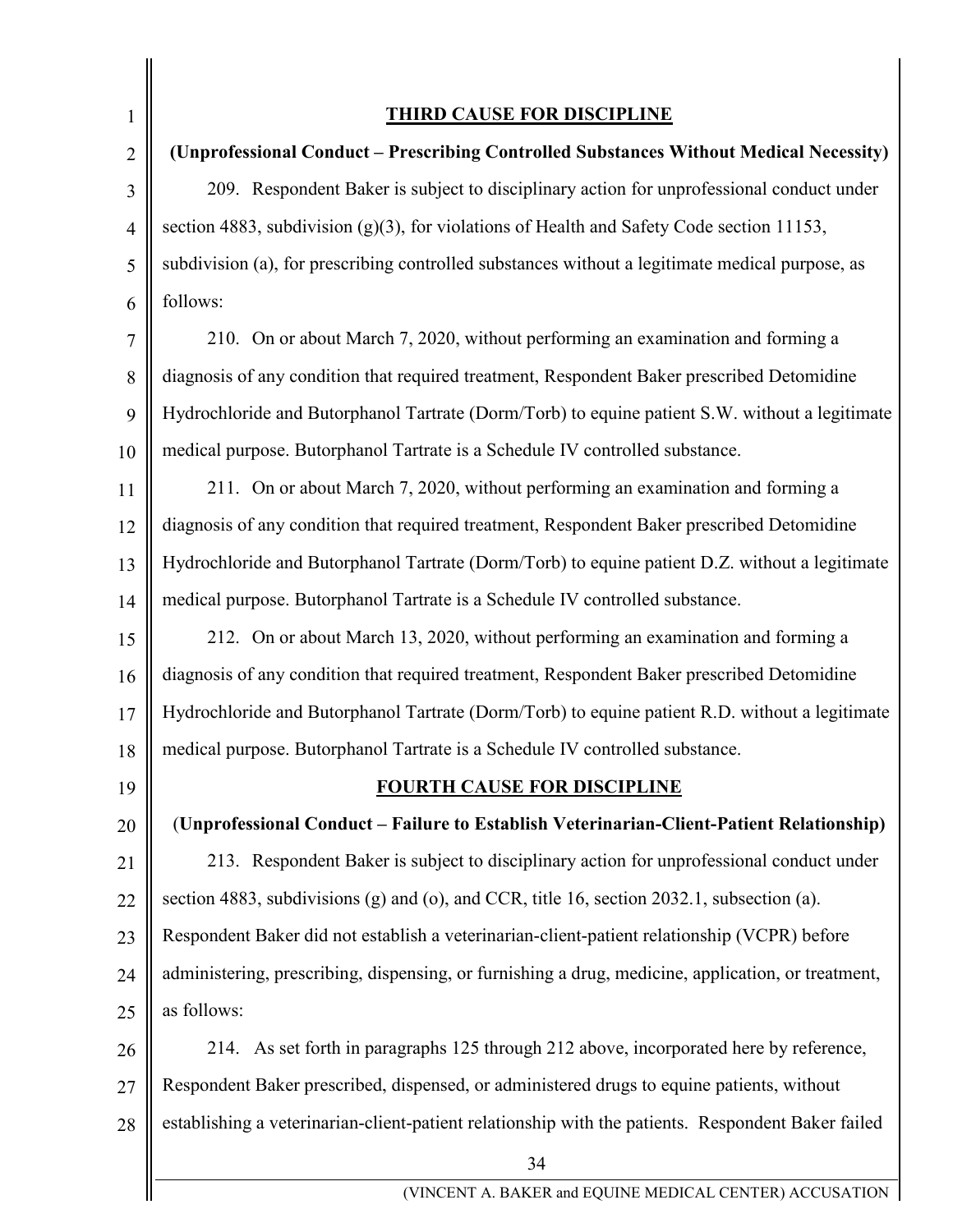1 2 3 to: (1) perform and/or document an examination of the patients; (2) form and/or document a diagnoses of any condition that required treatment; or (3) communicate and/or document the appropriate course of treatment with the client.

4 5 6 7 8 9 215. On or about March 4, 2020, Respondent Baker also applied a Gel-Cast to equine patient G.B. Before providing treatment, Respondent Baker did not: (1) perform and/or document an examination of G.B.; (2) form and/or document a diagnoses of any condition that required treatment; or (3) communicate and/or document the appropriate course of treatment with the client. Accordingly, Respondent Baker failed to establish the required VCPR before treating G.B.

10 11 12 13 14 15 216. On or about March 7, 2020, Respondent Baker also performed a Caslicks procedure on equine patient S.W. Before providing treatment, Respondent Baker did not: (1) perform and/or document an examination of S.W.; (2) form and/or document a diagnoses of any condition that required treatment; or (3) communicate and/or document the appropriate course of treatment with the client. Accordingly, Respondent Baker failed to establish the required VCPR before treating S.W.

16 17 18 19 20 21 217. On or about March 13, 2020, Respondent Baker also performed Shockwave Therapy on equine patient R.D. Before providing treatment, Respondent Baker did not: (1) perform and/or document an examination of R.D.; (2) form and/or document a diagnoses of any condition that required treatment; or (3) communicate and/or document the appropriate course of treatment with the client. Accordingly, Respondent Baker failed to establish the required VCPR before treating R.D.

22 23 24 25 26 27 218. On or about March 14, 2020, Respondent Baker also applied two Gel-Casts to equine patient C. Before providing treatment, Respondent Baker did not: (1) perform and/or document an examination of C.; (2) form and/or document a diagnoses of any condition that required treatment; or (3) communicate and/or document the appropriate course of treatment with the client. Accordingly, Respondent Baker failed to establish the required VCPR before treating C. ////

28

////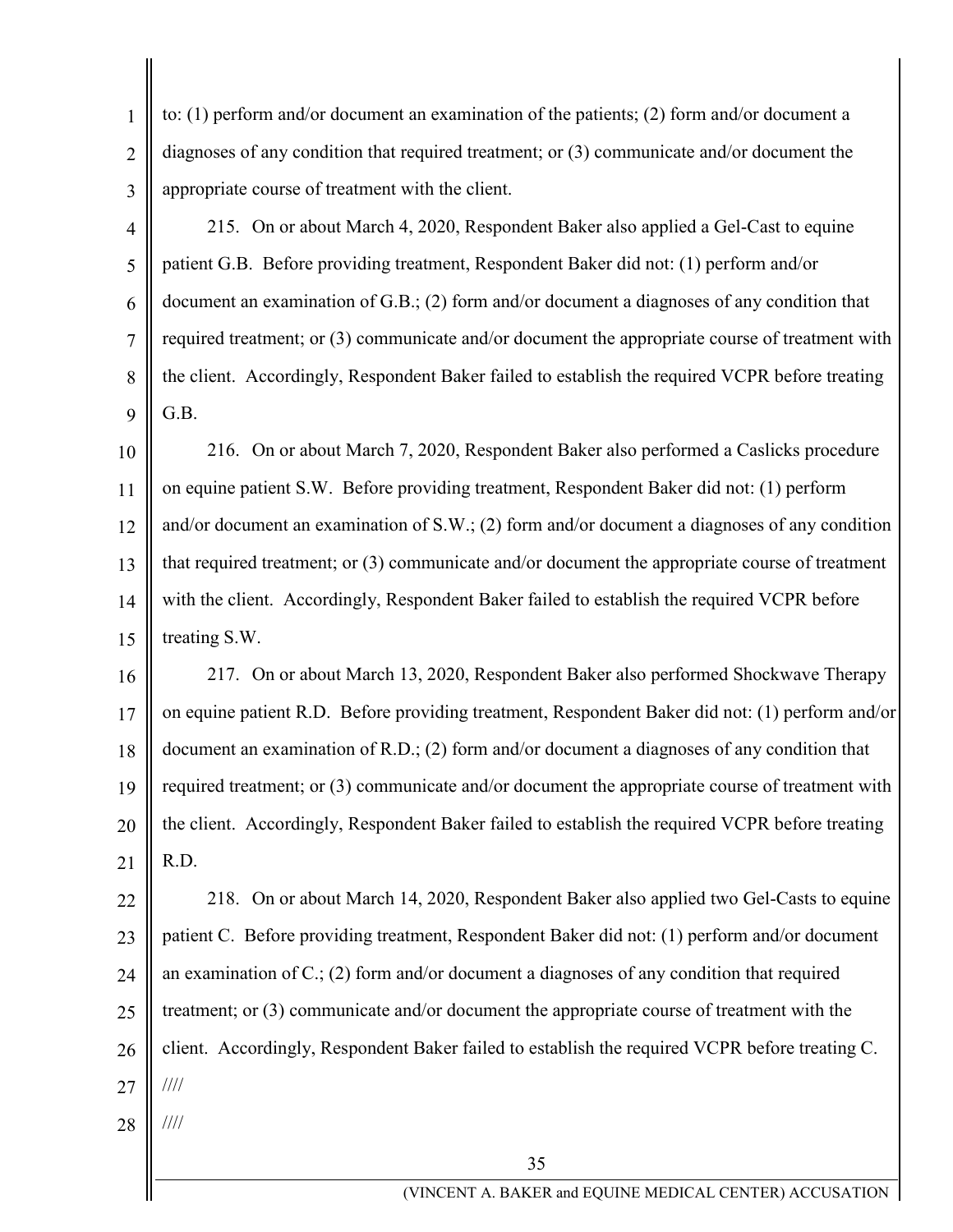| 1              | <b>FIFTH CAUSE FOR DISCIPLINE</b>                                                                       |
|----------------|---------------------------------------------------------------------------------------------------------|
| $\overline{2}$ | (Negligence and Recordkeeping - General Anesthesia)                                                     |
| 3              | 219. Respondent Baker is subject to disciplinary action for negligence and record keeping               |
| $\overline{4}$ | under section 4883, subdivisions (i) and (o), for violations of CCR, title 16, section 2032.4,          |
| 5              | subsection (b), for failing to comply with requirements when administering general anesthesia.          |
| 6              | 220. Specifically, on or about the following dates of treatment for the following equine                |
| 7              | patients, Respondent Baker failed to document a physical examination within 12 hours of a               |
| 8              | general anesthetic as required under CCR, title 16, section 2032.4, subsection $(b)(1)$ , and failed to |
| 9              | document the route of administration of anesthetics as required under CCR, title 16, section            |
| 10             | 2032.4, subsection $(b)(6)$ :                                                                           |
| 11             | January 28, 2019, February 2, 2019, March 25, 2019, March 27, 2019, May 16,<br>a.                       |
| 12             | 2019, October 2, 2019, October 4, 2019, November 7, 2019, January 15, 2020,                             |
| 13             | July 16, 2020, equine patient P.L.;                                                                     |
| 14             | b. March 4, 2020, equine patient G.B.;                                                                  |
| 15             | March 7, 2020, equine patient G.W.;<br>c.                                                               |
| 16             | March 7, 2020, equine patient S.D.;<br>d.                                                               |
| 17             | March 7, 2020, equine patient S.W.;<br>e.                                                               |
| 18             | f. March $7, 2020$ , equine patient D.Z.;                                                               |
| 19             | March 13, 2020, equine patient R.D.;<br>g.                                                              |
| 20             | March 12, 2020, equine patient A.;<br>h.                                                                |
| 21             | March 16, 2020, equine patient G.W.;<br>$\mathbf{i}$ .                                                  |
| 22             | March 16, 2020, equine patient M.M.;<br>$\mathbf{j}$ .                                                  |
| 23             | March 16, 2020, equine patient M;<br>k.                                                                 |
| 24             | July 30, 2020, July 31, 2020, August 7, 2020, equine patient C.M; and<br>1.                             |
| 25             | m. August 7, 2020, equine patient W.                                                                    |
| 26             | 1111                                                                                                    |
| 27             | $\frac{1}{1}$                                                                                           |
| 28             | $\frac{1}{1}$                                                                                           |
|                | 36                                                                                                      |
|                | (VINCENT A. BAKER and EQUINE MEDICAL CENTER) ACCUSATION                                                 |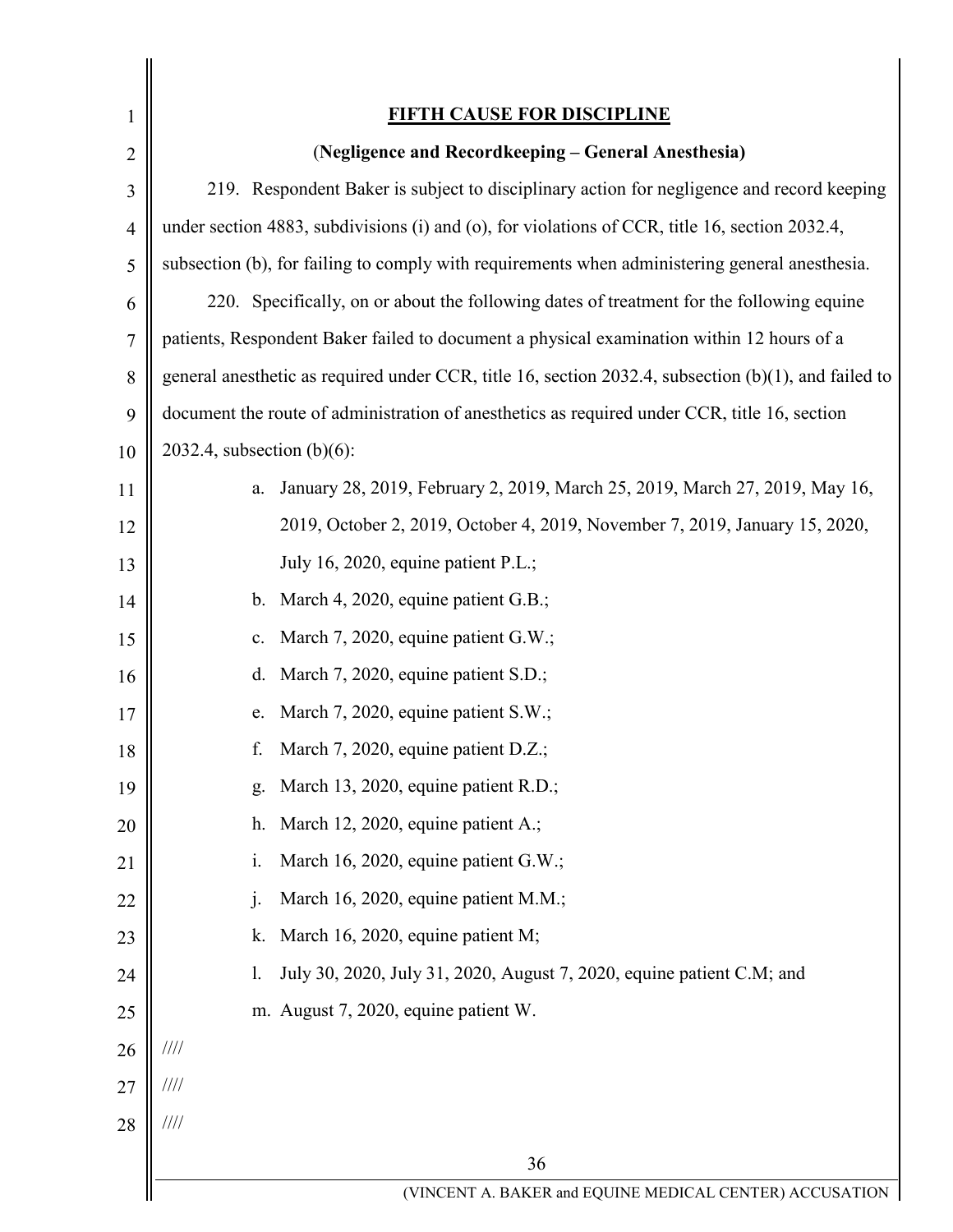| 1              | <b>SIXTH CAUSE FOR DISCIPLINE</b>                                                                   |
|----------------|-----------------------------------------------------------------------------------------------------|
| $\overline{2}$ | (Violation of Practice Act and Board Regulations - Recordkeeping)                                   |
| 3              | 221. Respondent Baker is subject to disciplinary action for violating the Veterinary                |
| $\overline{4}$ | Medicine Practice Act (Practice Act) and regulations adopted by the Board, under section 4883,      |
| 5              | subdivisions (c) and (o), for failing to keep written records containing information required under |
| 6              | section 4855 and CCR, title 16, section 2032.3, for equine patients receiving veterinary services,  |
| 7              | as follows:                                                                                         |
| 8              | 222. The Patient History Reports for equine patient P.L., dated between January 4, 2019             |
| 9              | and July 16, 2020, failed to include the follow information:                                        |
| 10             | a. A history or pertinent information as it pertains to the equine patient's medical status         |
| 11             | as required under CCR, title 16, section 2032.3, subsection $(a)(6)$ ;                              |
| 12             | b. Data, including that obtained by instrumentation, from the physical examination of               |
| 13             | the equine patient as required under CCR, title 16, section 2032.3, subsection (a)(7);              |
| 14             | Treatment and intended treatment plan, including medication dosages and route of<br>$c_{\cdot}$     |
| 15             | administration, as required under CCR, title 16, section 2032.3, subsection (a)(8);                 |
| 16             | d. A diagnosis or assessment prior to performing a treatment or procedure, as required              |
| 17             | under CCR, title 16, section 2032.3, subsection $(a)(10)$ ;                                         |
| 18             | e. A prognosis of the equine patient's condition, as required under CCR, title 16,                  |
| 19             | section 2032.3, subsection $(a)(11)$ .                                                              |
| 20             | 223. The Patient History Report for equine patient F., dated March 4, 2020, failed to               |
| 21             | include the following information:                                                                  |
| 22             | a. Age, sex, breed, species, and color of the equine patient as required under CCR, title           |
| 23             | 16, section 2032.3, subsection $(a)(4)$ ;                                                           |
| 24             | b. A history or pertinent information as it pertains to the equine patient's medical                |
| 25             | status as required under CCR, title 16, section 2032.3, subsection $(a)(6)$ ;                       |
| 26             | c. Data, including that obtained by instrumentation, from the physical examination of               |
| 27             | the equine patient as required under CCR, title 16, section 2032.3, subsection                      |
| 28             | (a)(7);                                                                                             |
|                | 37                                                                                                  |
|                | (VINCENT A. BAKER and EQUINE MEDICAL CENTER) ACCUSATION                                             |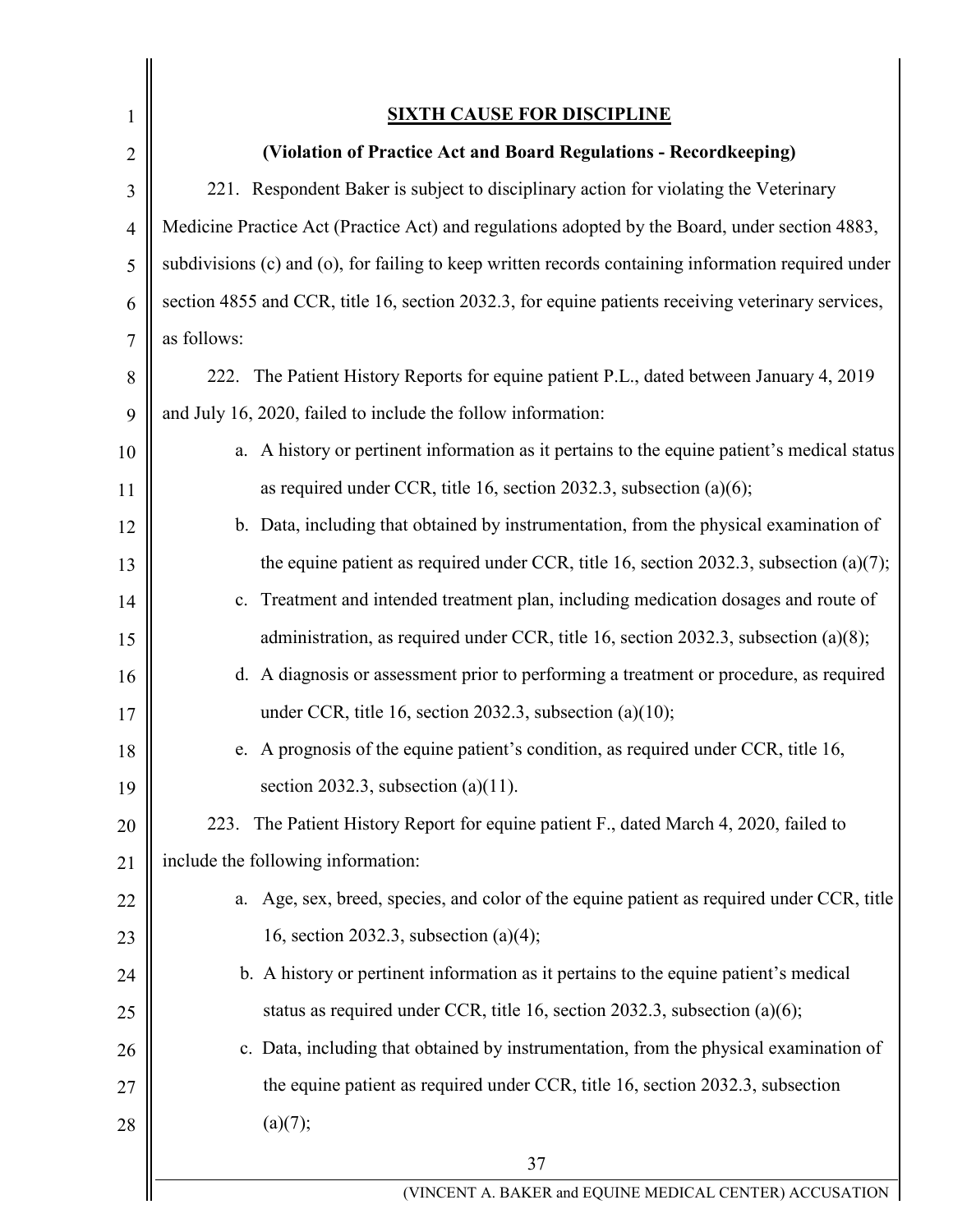| 1              | d. Treatment and intended treatment plan, including medication dosages and route of          |
|----------------|----------------------------------------------------------------------------------------------|
| $\overline{2}$ | administration, as required under CCR, title 16, section 2032.3, subsection (a)(8);          |
| 3              | e. A diagnosis or assessment prior to performing a treatment or procedure, as required       |
| 4              | under CCR, title 16, section 2032.3, subsection $(a)(10)$ ;                                  |
| 5              | A prognosis of the equine patient's condition, as required under CCR, title 16,<br>f.        |
| 6              | section 2032.3, subsection (a)(11).                                                          |
| 7              | 224. The Patient History Report for equine patient G.B., dated March 4, 2020, failed to      |
| 8              | include the following information:                                                           |
| 9              | Age, sex, breed, species, and color of the equine patient as required under CCR, title<br>a. |
| 10             | 16, section 2032.3, subsection $(a)(4)$ ;                                                    |
| 11             | b. A history or pertinent information as it pertains to the equine patient's medical status  |
| 12             | as required under CCR, title 16, section 2032.3, subsection $(a)(6)$ ;                       |
| 13             | c. Data, including that obtained by instrumentation, from the physical examination of        |
| 14             | the equine patient as required under CCR, title 16, section 2032.3, subsection $(a)(7)$ ;    |
| 15             | d. Treatment and intended treatment plan, including medication dosages and route of          |
| 16             | administration, as required under CCR, title 16, section 2032.3, subsection (a)(8);          |
| 17             | e. A diagnosis or assessment prior to performing a treatment or procedure, as required       |
| 18             | under CCR, title 16, section 2032.3, subsection (a)(10);                                     |
| 19             | A prognosis of the equine patient's condition, as required under CCR, title 16,<br>f.        |
| 20             | section 2032.3, subsection (a) $(11)$ .                                                      |
| 21             | The Patient History Report for equine patient E., dated March 4, 2020, failed to<br>225.     |
| 22             | include the following information:                                                           |
| 23             | Age, sex, breed, species, and color of the equine patient as required under CCR, title<br>a. |
| 24             | 16, section 2032.3, subsection $(a)(4)$ ;                                                    |
| 25             | b. A history or pertinent information as it pertains to the equine patient's medical status  |
| 26             | as required under CCR, title 16, section 2032.3, subsection $(a)(6)$ ;                       |
| 27             | c. Data, including that obtained by instrumentation, from the physical examination of        |
| 28             | the equine patient as required under CCR, title 16, section 2032.3, subsection (a)(7);       |
|                | 38                                                                                           |
|                | (VINCENT A. BAKER and EQUINE MEDICAL CENTER) ACCUSATION                                      |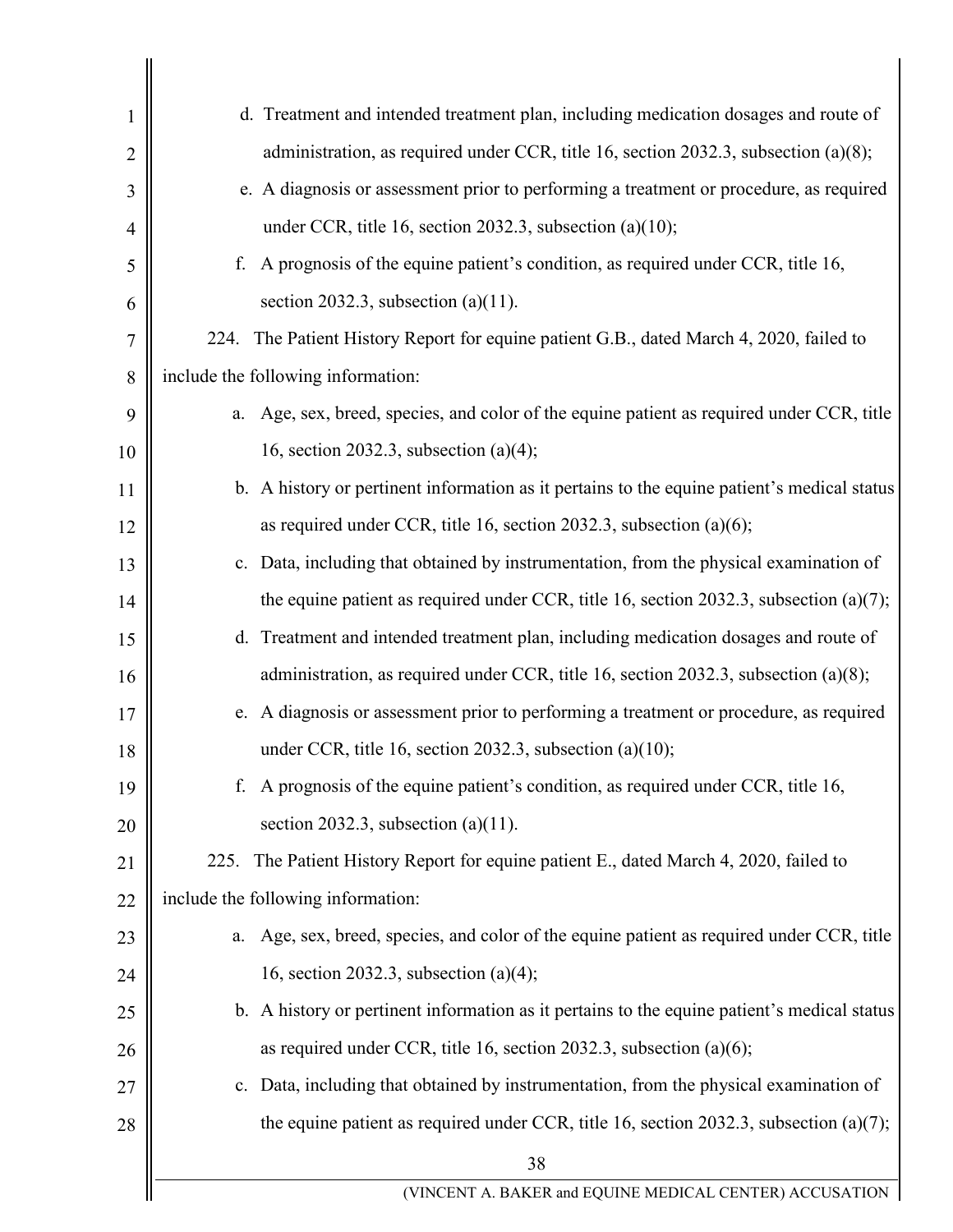| 1              | d. Treatment and intended treatment plan, including medication dosages and route of          |
|----------------|----------------------------------------------------------------------------------------------|
| $\overline{2}$ | administration, as required under CCR, title 16, section 2032.3, subsection (a)(8);          |
| 3              | e. A diagnosis or assessment prior to performing a treatment or procedure, as required       |
| 4              | under CCR, title 16, section 2032.3, subsection $(a)(10)$ ;                                  |
| 5              | A prognosis of the equine patient's condition, as required under CCR, title 16,<br>f.        |
| 6              | section 2032.3, subsection (a) $(11)$ .                                                      |
| 7              | 226. The Patient History Report for equine patient D., dated March 7, 2020, failed to        |
| 8              | include the following information:                                                           |
| 9              | Age, sex, breed, species, and color of the equine patient as required under CCR, title<br>a. |
| 10             | 16, section 2032.3, subsection $(a)(4)$ ;                                                    |
| 11             | b. A history or pertinent information as it pertains to the equine patient's medical status  |
| 12             | as required under CCR, title 16, section 2032.3, subsection $(a)(6)$ ;                       |
| 13             | c. Data, including that obtained by instrumentation, from the physical examination of        |
| 14             | the equine patient as required under CCR, title 16, section 2032.3, subsection $(a)(7)$ ;    |
| 15             | d. Treatment and intended treatment plan, including medication dosages and route of          |
| 16             | administration, as required under CCR, title 16, section 2032.3, subsection (a)(8);          |
| 17             | e. A diagnosis or assessment prior to performing a treatment or procedure, as required       |
| 18             | under CCR, title 16, section 2032.3, subsection (a)(10);                                     |
| 19             | A prognosis of the equine patient's condition, as required under CCR, title 16,<br>f.        |
| 20             | section 2032.3, subsection (a)(11).                                                          |
| 21             | The Patient History Report for equine patient W.V., dated March 7, 2020, failed to<br>227.   |
| 22             | include the following information:                                                           |
| 23             | Age, sex, breed, species, and color of the equine patient as required under CCR,<br>a.       |
| 24             | title 16, section 2032.3, subsection (a)(4);                                                 |
| 25             | b. A history or pertinent information as it pertains to the equine patient's medical status  |
| 26             | as required under CCR, title 16, section 2032.3, subsection (a) $(6)$ ;                      |
| 27             | c. Data, including that obtained by instrumentation, from the physical examination of        |
| 28             | the equine patient as required under CCR, title 16, section 2032.3, subsection $(a)(7)$ ;    |
|                | 39                                                                                           |
|                | (VINCENT A. BAKER and EQUINE MEDICAL CENTER) ACCUSATION                                      |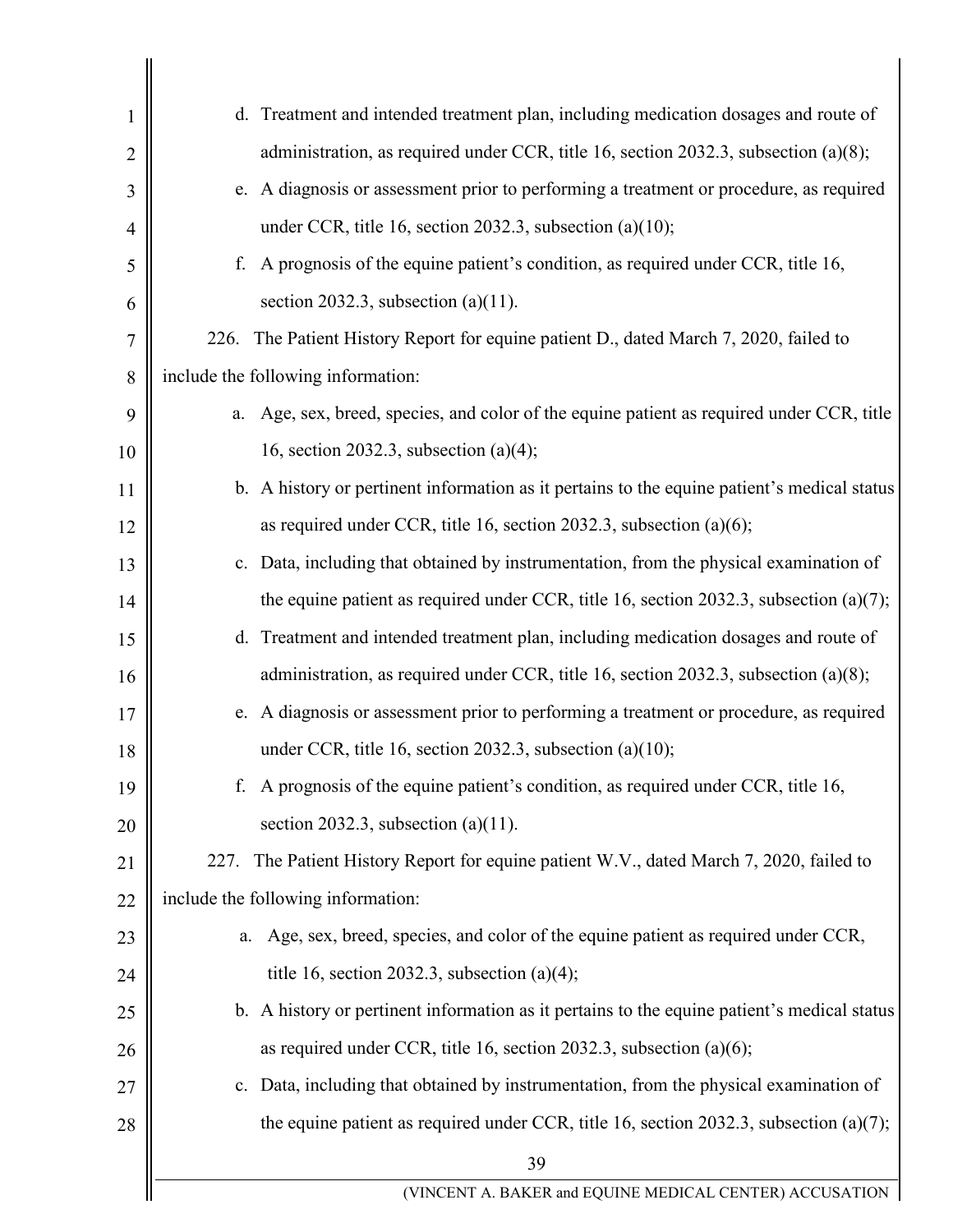| 1              | d. Treatment and intended treatment plan, including medication dosages and route of         |
|----------------|---------------------------------------------------------------------------------------------|
| $\overline{2}$ | administration, as required under CCR, title 16, section 2032.3, subsection (a)(8);         |
| 3              | e. A diagnosis or assessment prior to performing a treatment or procedure, as required      |
| 4              | under CCR, title 16, section 2032.3, subsection $(a)(10)$ ;                                 |
| 5              | A prognosis of the equine patient's condition, as required under CCR, title 16,<br>f.       |
| 6              | section 2032.3, subsection (a) $(11)$ .                                                     |
| 7              | The Patient History Report for equine patient G.W., dated March 7, 2020, failed to<br>228.  |
| 8              | include the following information:                                                          |
| 9              | Age, sex, breed, species, and color of the equine patient as required under CCR,<br>a.      |
| 10             | title 16, section 2032.3, subsection (a)(4);                                                |
| 11             | b. A history or pertinent information as it pertains to the equine patient's medical status |
| 12             | as required under CCR, title 16, section 2032.3, subsection $(a)(6)$ ;                      |
| 13             | c. Data, including that obtained by instrumentation, from the physical examination of       |
| 14             | the equine patient as required under CCR, title 16, section 2032.3, subsection $(a)(7)$ ;   |
| 15             | d. Treatment and intended treatment plan, including medication dosages and route of         |
| 16             | administration, as required under CCR, title 16, section 2032.3, subsection (a)(8);         |
| 17             | e. A diagnosis or assessment prior to performing a treatment or procedure, as required      |
| 18             | under CCR, title 16, section 2032.3, subsection (a)(10);                                    |
| 19             | A prognosis of the equine patient's condition, as required under CCR, title 16,<br>f.       |
| 20             | section 2032.3, subsection (a)(11).                                                         |
| 21             | The Patient History Report for equine patient S.D., dated March 7, 2020, failed to<br>229.  |
| 22             | include the following information:                                                          |
| 23             | Age, sex, breed, species, and color of the equine patient as required under CCR,<br>a.      |
| 24             | title 16, section 2032.3, subsection (a)(4);                                                |
| 25             | b. A history or pertinent information as it pertains to the equine patient's medical status |
| 26             | as required under CCR, title 16, section 2032.3, subsection (a) $(6)$ ;                     |
| 27             | c. Data, including that obtained by instrumentation, from the physical examination of       |
| 28             | the equine patient as required under CCR, title 16, section 2032.3, subsection (a)(7);      |
|                | 40                                                                                          |
|                | (VINCENT A. BAKER and EQUINE MEDICAL CENTER) ACCUSATION                                     |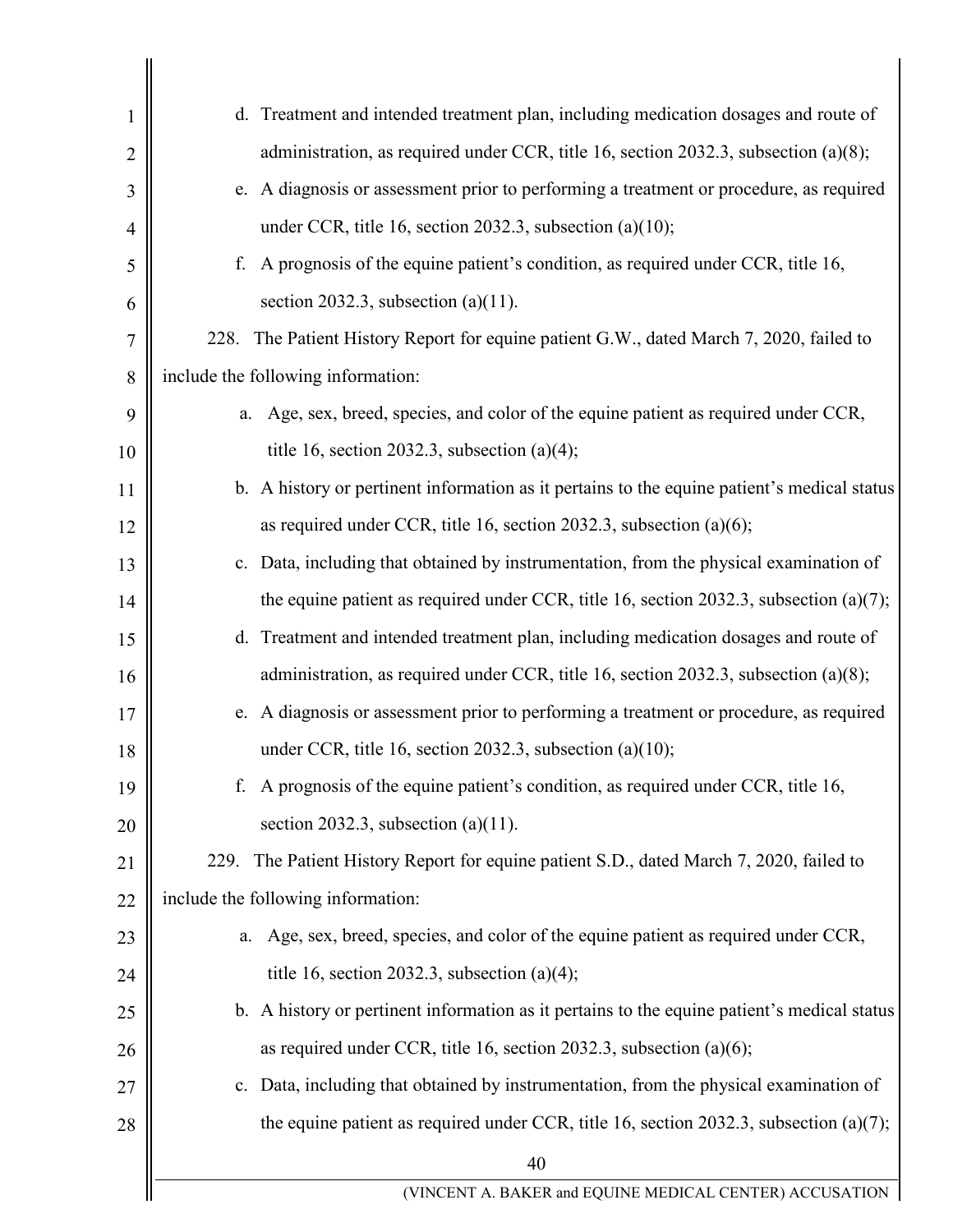| 1  | d. Treatment and intended treatment plan, including medication dosages and route of         |
|----|---------------------------------------------------------------------------------------------|
| 2  | administration, as required under CCR, title 16, section 2032.3, subsection (a)(8);         |
| 3  | e. A diagnosis or assessment prior to performing a treatment or procedure, as required      |
| 4  | under CCR, title 16, section 2032.3, subsection $(a)(10)$ ;                                 |
| 5  | f. A prognosis of the equine patient's condition, as required under CCR, title 16,          |
| 6  | section 2032.3, subsection (a) $(11)$ .                                                     |
| 7  | The Patient History Report for equine patient S.W., dated March 7, 2020, failed to<br>230.  |
| 8  | include the following information:                                                          |
| 9  | a. Age, sex, breed, species, and color of the equine patient as required under CCR, title   |
| 10 | 16, section 2032.3, subsection $(a)(4)$ ;                                                   |
| 11 | b. A history or pertinent information as it pertains to the equine patient's medical status |
| 12 | as required under CCR, title 16, section 2032.3, subsection $(a)(6)$ ;                      |
| 13 | c. Data, including that obtained by instrumentation, from the physical examination of       |
| 14 | the equine patient as required under CCR, title 16, section 2032.3, subsection $(a)(7)$ ;   |
| 15 | d. Treatment and intended treatment plan, including medication dosages and route of         |
| 16 | administration, as required under CCR, title 16, section 2032.3, subsection (a)(8);         |
| 17 | e. Records for surgical procedures, including a description of the procedure and the        |
| 18 | route of administration and strength of sedative/anesthetic agents used, as required        |
| 19 | under CCR, title 16, section 2032.3, subsection $(a)(9)$ ;                                  |
| 20 | A diagnosis or assessment prior to performing a treatment or procedure, as required<br>f.   |
| 21 | under CCR, title 16, section 2032.3, subsection $(a)(10)$ ;                                 |
| 22 | g. A prognosis of the equine patient's condition, as required under CCR, title 16,          |
| 23 | section 2032.3, subsection (a) $(11)$ .                                                     |
| 24 | The Patient History Report for equine patient D.Z., dated March 7, 2020, failed to<br>231.  |
| 25 | include the following information:                                                          |
| 26 | Age, sex, breed, species, and color of the equine patient as required under CCR,<br>a.      |
| 27 | title 16, section 2032.3, subsection (a)(4);                                                |
| 28 |                                                                                             |
|    | 41                                                                                          |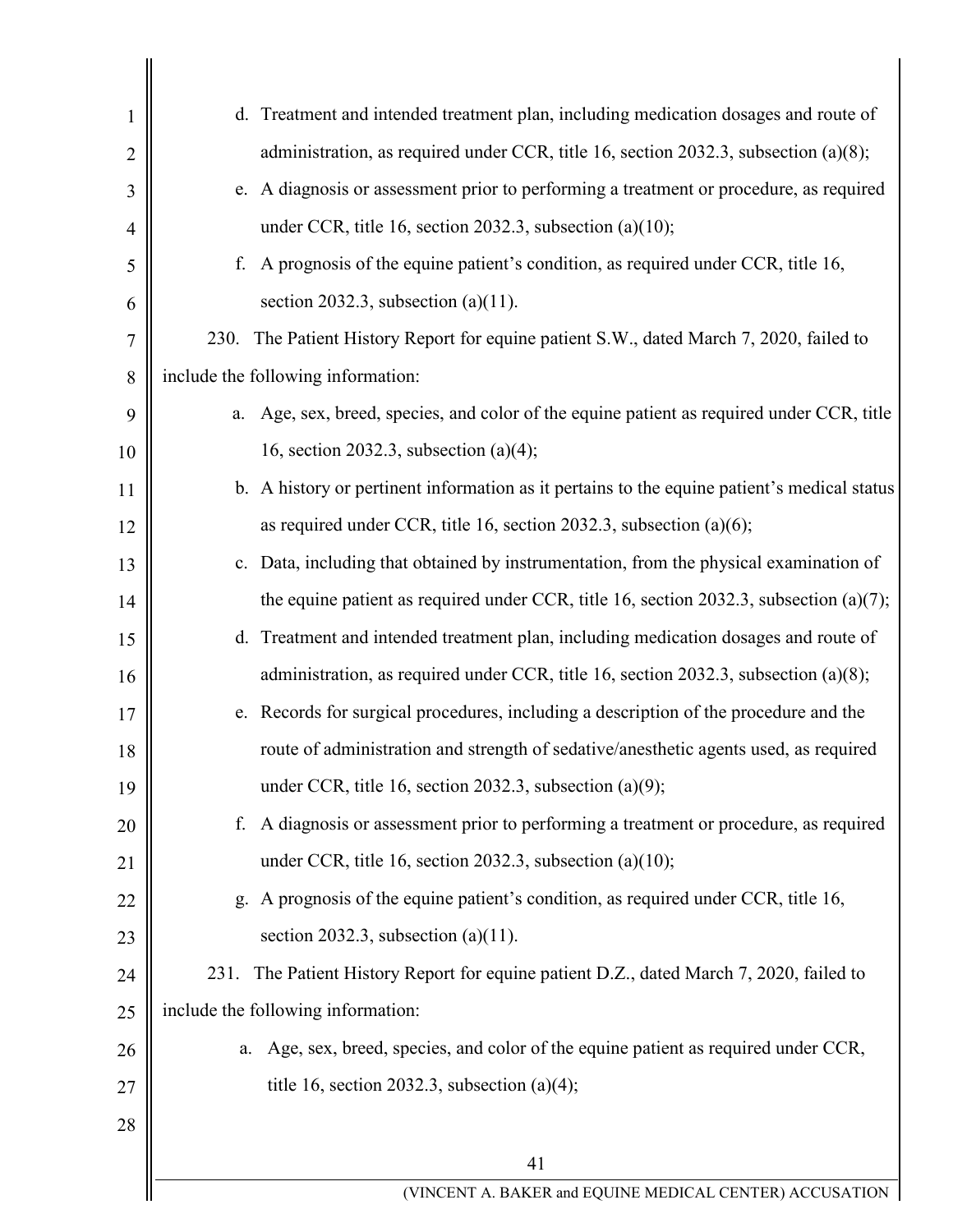| $\mathbf{I}$ | b. A history or pertinent information as it pertains to the equine patient's medical status |
|--------------|---------------------------------------------------------------------------------------------|
| 2            | as required under CCR, title 16, section 2032.3, subsection $(a)(6)$ ;                      |
| 3            | c. Data, including that obtained by instrumentation, from the physical examination of       |
| 4            | the equine patient as required under CCR, title 16, section 2032.3, subsection $(a)(7)$ ;   |
| 5            | d. Treatment and intended treatment plan, including medication dosages and route of         |
| 6            | administration, as required under CCR, title 16, section 2032.3, subsection (a)(8);         |
| 7            | e. Records for surgical procedures, including a description of the procedure and the        |
| 8            | route of administration and strength of sedative/anesthetic agents used, as required        |
| 9            | under CCR, title 16, section 2032.3, subsection $(a)(9)$ ;                                  |
| 10           | A diagnosis or assessment prior to performing a treatment or procedure, as required<br>f.   |
| 11           | under CCR, title 16, section 2032.3, subsection (a)(10);                                    |
| 12           | g. A prognosis of the equine patient's condition, as required under CCR, title 16,          |
| 13           | section 2032.3, subsection (a) $(11)$ .                                                     |
| 14           | 232. The Patient History Report for equine patient C.C., dated March 12, 2020, failed to    |
| 15           | include the following information:                                                          |
| 16           | a. Age, sex, breed, species, and color of the equine patient as required under CCR, title   |
| 17           | 16, section 2032.3, subsection $(a)(4)$ ;                                                   |
| 18           | b. A history or pertinent information as it pertains to the equine patient's medical status |
| 19           | as required under CCR, title 16, section 2032.3, subsection $(a)(6)$ ;                      |
| 20           | c. Data, including that obtained by instrumentation, from the physical examination of       |
| 21           | the equine patient as required under CCR, title 16, section 2032.3, subsection (a)(7);      |
| 22           | d. Treatment and intended treatment plan, including medication dosages and route of         |
| 23           | administration, as required under CCR, title 16, section 2032.3, subsection (a)(8);         |
| 24           | e. A diagnosis or assessment prior to performing a treatment or procedure, as required      |
| 25           | under CCR, title 16, section 2032.3, subsection $(a)(10)$ ;                                 |
| 26           | A prognosis of the equine patient's condition, as required under CCR, title 16,<br>f.       |
| 27           | section 2032.3, subsection (a) $(11)$ ;                                                     |
| 28           |                                                                                             |
|              | 42                                                                                          |
|              | (VINCENT A. BAKER and EQUINE MEDICAL CENTER) ACCUSATION                                     |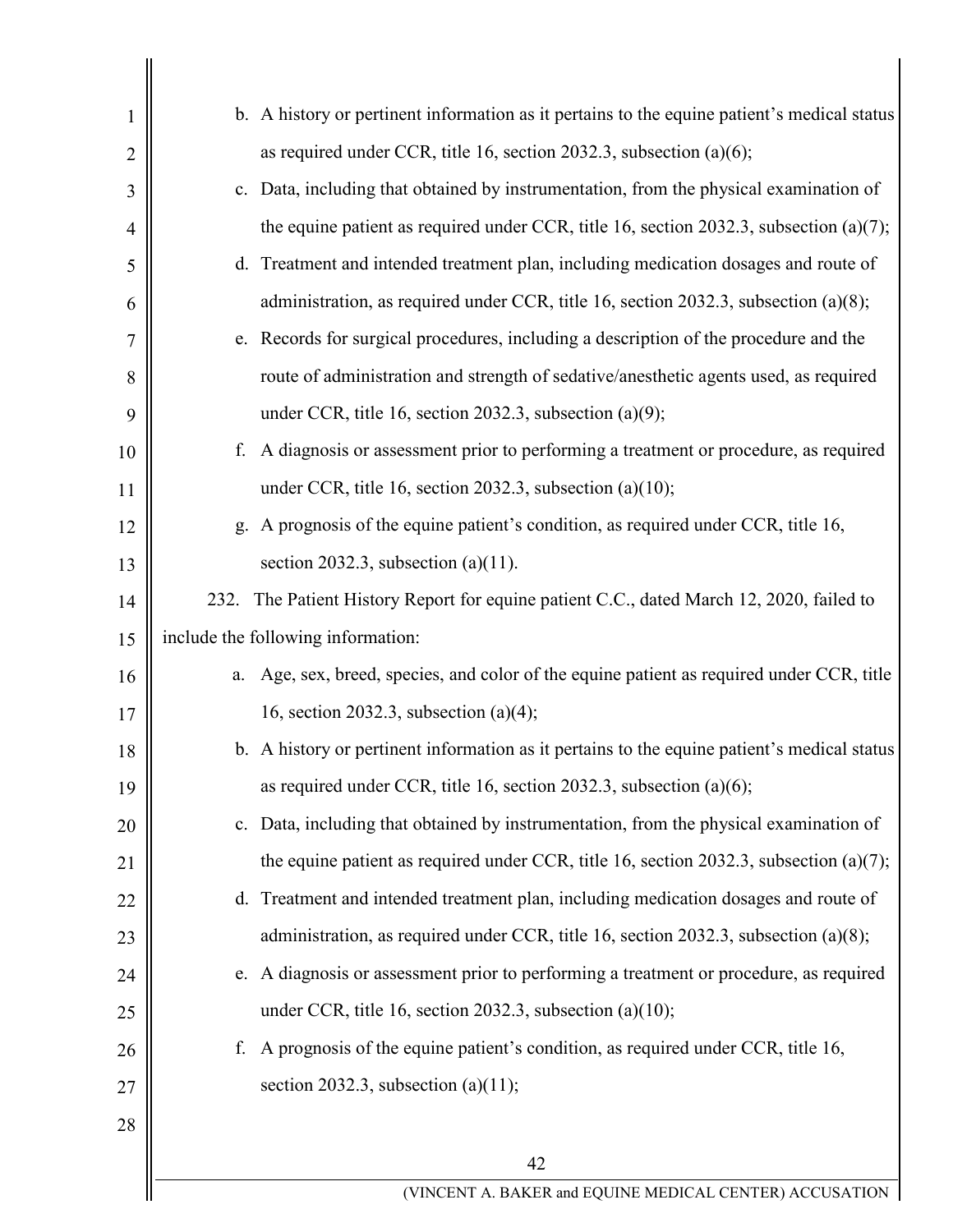|                | Strength, dosage, route of administration, and frequency of use for drugs dispensed,<br>g.  |
|----------------|---------------------------------------------------------------------------------------------|
| 2              | as required under CCR, title 16, section 2032.3, subsection (a)(12).                        |
| 3              | 233. The Patient History Report for equine patient D.S., dated March 12, 2020, failed to    |
| $\overline{4}$ | include the following information:                                                          |
| 5              | a. Age, sex, breed, species, and color of the equine patient as required under CCR, title   |
| 6              | 16, section 2032.3, subsection $(a)(4)$ ;                                                   |
| 7              | b. A history or pertinent information as it pertains to the equine patient's medical status |
| 8              | as required under CCR, title 16, section 2032.3, subsection $(a)(6)$ ;                      |
| 9              | c. Data, including that obtained by instrumentation, from the physical examination of       |
| 10             | the equine patient as required under CCR, title 16, section 2032.3, subsection $(a)(7)$ ;   |
| 11             | d. Treatment and intended treatment plan, including medication dosages and route of         |
| 12             | administration, as required under CCR, title 16, section 2032.3, subsection (a)(8);         |
| 13             | e. A diagnosis or assessment prior to performing a treatment or procedure, as required      |
| 14             | under CCR, title 16, section 2032.3, subsection $(a)(10)$ ;                                 |
| 15             | A prognosis of the equine patient's condition, as required under CCR, title 16,<br>f.       |
| 16             | section 2032.3, subsection (a)(11);                                                         |
| 17             | Strength, dosage, route of administration, and frequency of use for drugs dispensed,<br>g.  |
| 18             | as required under CCR, title 16, section 2032.3, subsection (a)(12).                        |
| 19             | 234. The Patient History Report for equine patient D.K., dated March 12, 2020, failed to    |
| 20             | include the following information:                                                          |
| 21             | a. Age, sex, breed, species, and color of the equine patient as required under CCR, title   |
| 22             | 16, section 2032.3, subsection $(a)(4)$ ;                                                   |
| 23             | b. A history or pertinent information as it pertains to the equine patient's medical status |
| 24             | as required under CCR, title 16, section 2032.3, subsection $(a)(6)$ ;                      |
| 25             | c. Data, including that obtained by instrumentation, from the physical examination of       |
| 26             | the equine patient as required under CCR, title 16, section 2032.3, subsection (a)(7);      |
| 27             | d. Treatment and intended treatment plan, including medication dosages and route of         |
| 28             | administration, as required under CCR, title 16, section 2032.3, subsection (a)(8);         |
|                | 43                                                                                          |
|                | (VINCENT A. BAKER and EQUINE MEDICAL CENTER) ACCUSATION                                     |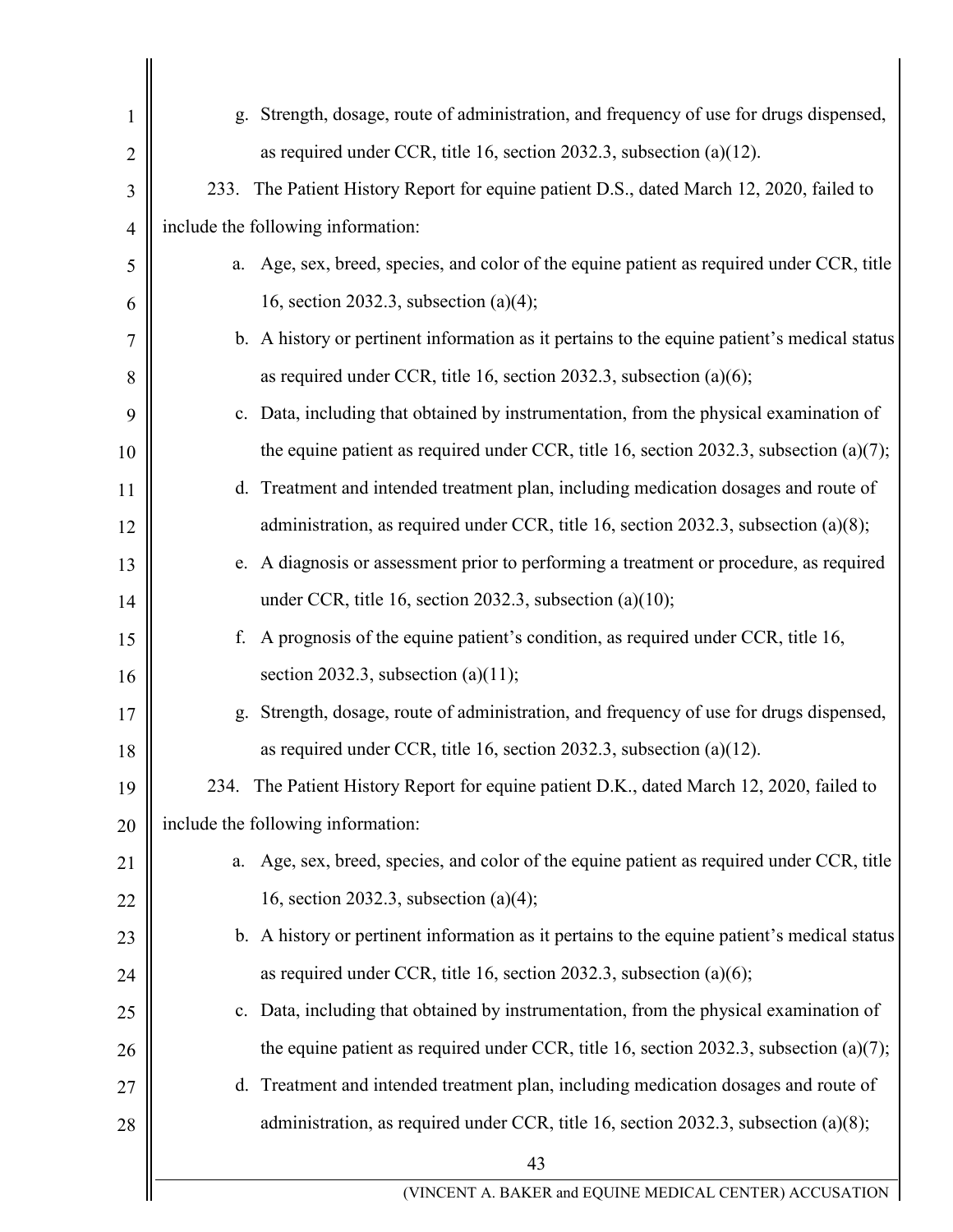| 1              | e. A diagnosis or assessment prior to performing a treatment or procedure, as required      |
|----------------|---------------------------------------------------------------------------------------------|
| $\overline{2}$ | under CCR, title 16, section 2032.3, subsection $(a)(10)$ ;                                 |
| 3              | A prognosis of the equine patient's condition, as required under CCR, title 16,<br>f.       |
| 4              | section 2032.3, subsection (a) $(11)$ ;                                                     |
| 5              | g. Strength, dosage, route of administration, and frequency of use for drugs dispensed,     |
| 6              | as required under CCR, title 16, section 2032.3, subsection (a)(12).                        |
| 7              | The Patient History Report for equine patient B.F., dated March 12, 2020, failed to<br>235. |
| 8              | include the following information:                                                          |
| 9              | Age, sex, breed, species, and color of the equine patient as required under CCR,<br>a.      |
| 10             | title 16, section 2032.3, subsection (a)(4);                                                |
| 11             | b. A history or pertinent information as it pertains to the equine patient's medical status |
| 12             | as required under CCR, title 16, section 2032.3, subsection $(a)(6)$ ;                      |
| 13             | c. Data, including that obtained by instrumentation, from the physical examination of       |
| 14             | the equine patient as required under CCR, title 16, section 2032.3, subsection (a)(7);      |
| 15             | d. Treatment and intended treatment plan, including medication dosages and route of         |
| 16             | administration, as required under CCR, title 16, section 2032.3, subsection (a)(8);         |
| 17             | e. A diagnosis or assessment prior to performing a treatment or procedure, as required      |
| 18             | under CCR, title 16, section 2032.3, subsection (a)(10);                                    |
| 19             | A prognosis of the equine patient's condition, as required under CCR, title 16,<br>f.       |
| 20             | section 2032.3, subsection (a)(11);                                                         |
| 21             | Strength, dosage, route of administration, and frequency of use for drugs dispensed,<br>g.  |
| 22             | as required under CCR, title 16, section 2032.3, subsection (a)(12).                        |
| 23             | The Patient History Report for equine patient R.D., dated March 13, 2020, failed to<br>236. |
| 24             | include the following information:                                                          |
| 25             | Age, sex, breed, species, and color of the equine patient as required under CCR,<br>a.      |
| 26             | title 16, section 2032.3, subsection (a)(4);                                                |
| 27             | b. A history or pertinent information as it pertains to the equine patient's medical status |
| 28             | as required under CCR, title 16, section 2032.3, subsection $(a)(6)$ ;                      |
|                | 44                                                                                          |
|                | (VINCENT A. BAKER and EQUINE MEDICAL CENTER) ACCUSATION                                     |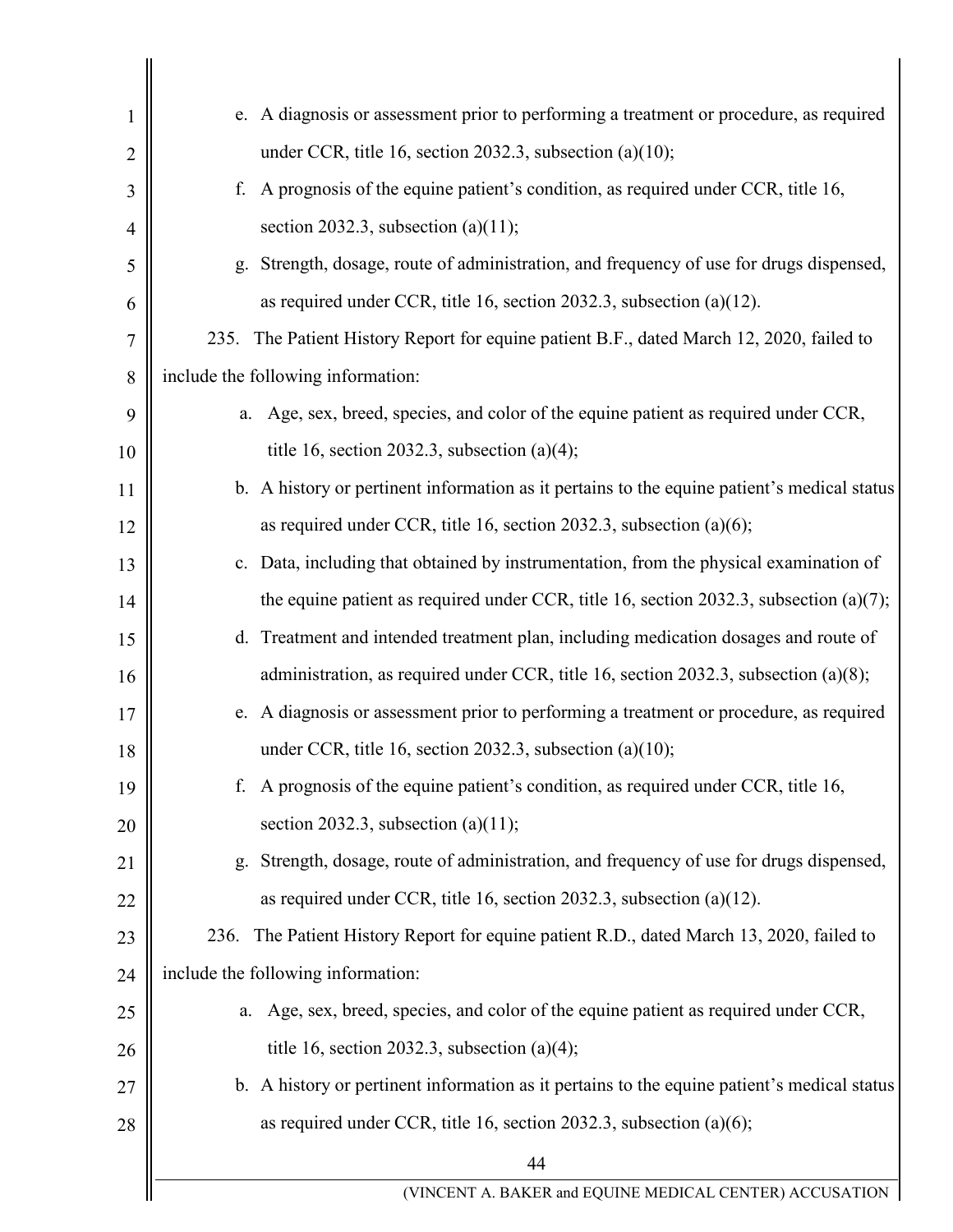| $\mathbf{1}$   | c. Data, including that obtained by instrumentation, from the physical examination of        |
|----------------|----------------------------------------------------------------------------------------------|
| $\overline{2}$ | the equine patient as required under CCR, title 16, section 2032.3, subsection $(a)(7)$ ;    |
| 3              | d. Treatment and intended treatment plan, including medication dosages and route of          |
| $\overline{4}$ | administration, as required under CCR, title 16, section 2032.3, subsection (a)(8);          |
| 5              | e. A diagnosis or assessment prior to performing a treatment or procedure, as required       |
| 6              | under CCR, title 16, section 2032.3, subsection $(a)(10)$ ;                                  |
| 7              | A prognosis of the equine patient's condition, as required under CCR, title 16,<br>f.        |
| 8              | section 2032.3, subsection (a) $(11)$ .                                                      |
| 9              | The Patient History Report for equine patient A., dated March 12, 2020, failed to<br>237.    |
| 10             | include the following information:                                                           |
| 11             | Age, sex, breed, species, and color of the equine patient as required under CCR,<br>a.       |
| 12             | title 16, section 2032.3, subsection (a)(4);                                                 |
| 13             | b. A history or pertinent information as it pertains to the equine patient's medical status  |
| 14             | as required under CCR, title 16, section 2032.3, subsection $(a)(6)$ ;                       |
| 15             | c. Data, including that obtained by instrumentation, from the physical examination of        |
| 16             | the equine patient as required under CCR, title 16, section 2032.3, subsection $(a)(7)$ ;    |
| 17             | d. Treatment and intended treatment plan, including medication dosages and route of          |
| 18             | administration, as required under CCR, title 16, section 2032.3, subsection (a)(8);          |
| 19             | e. A diagnosis or assessment prior to performing a treatment or procedure, as required       |
| 20             | under CCR, title 16, section 2032.3, subsection $(a)(10)$ ;                                  |
| 21             | A prognosis of the equine patient's condition, as required under CCR, title 16,<br>f.        |
| 22             | section 2032.3, subsection (a) $(11)$ .                                                      |
| 23             | The Patient History Report for equine patient E.R., dated March 12, 2020, failed to<br>238.  |
| 24             | include the following information:                                                           |
| 25             | Age, sex, breed, species, and color of the equine patient as required under CCR, title<br>a. |
| 26             | 16, section 2032.3, subsection $(a)(4)$ ;                                                    |
| 27             | b. A history or pertinent information as it pertains to the equine patient's medical status  |
| 28             | as required under CCR, title 16, section 2032.3, subsection (a)(6);                          |
|                | 45                                                                                           |
|                | (VINCENT A. BAKER and EQUINE MEDICAL CENTER) ACCUSATION                                      |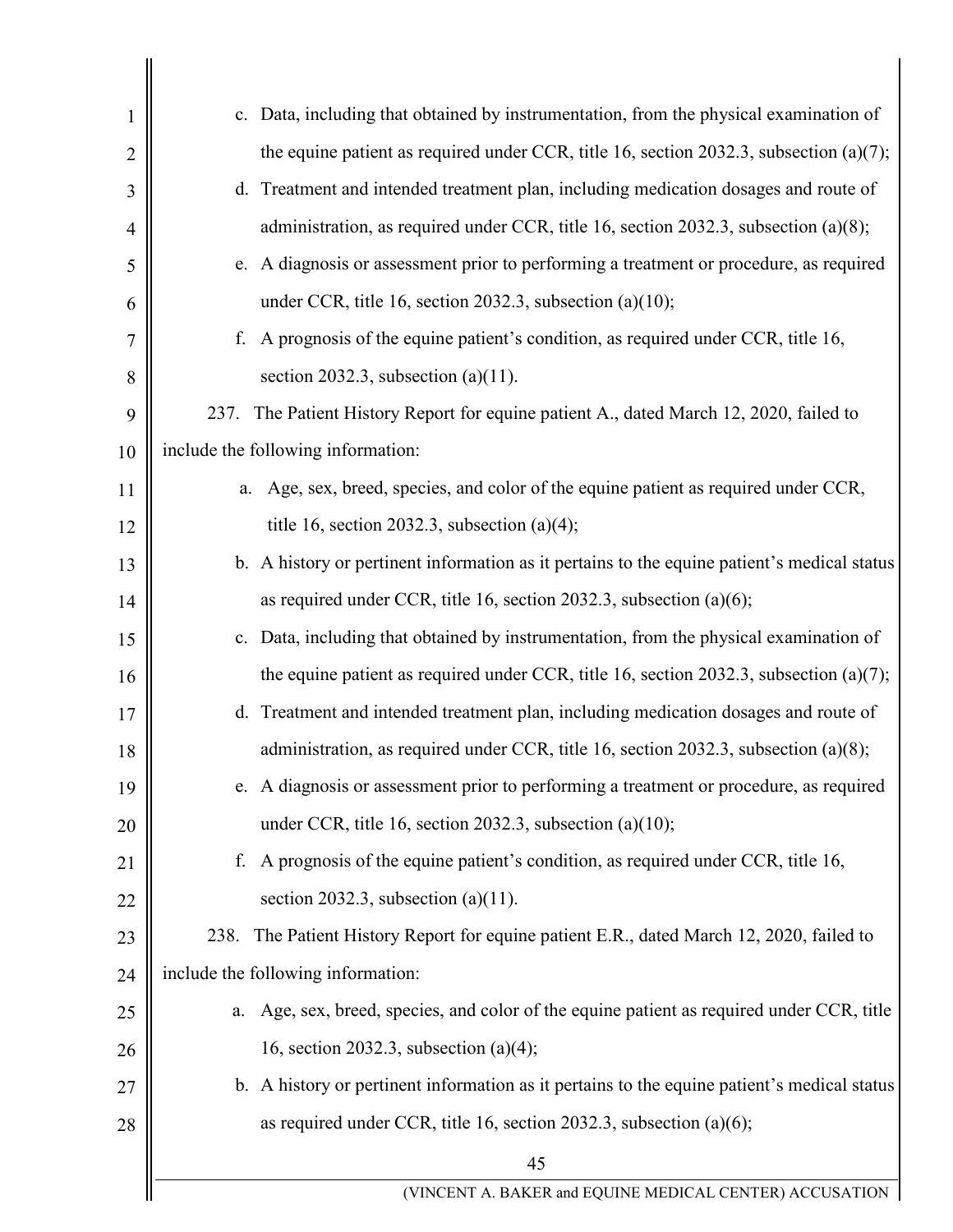| 1  | c. Data, including that obtained by instrumentation, from the physical examination of       |
|----|---------------------------------------------------------------------------------------------|
| 2  | the equine patient as required under CCR, title 16, section 2032.3, subsection $(a)(7)$ ;   |
| 3  | d. Treatment and intended treatment plan, including medication dosages and route of         |
| 4  | administration, as required under CCR, title 16, section 2032.3, subsection (a)(8);         |
| 5  | e. A diagnosis or assessment prior to performing a treatment or procedure, as required      |
| 6  | under CCR, title 16, section 2032.3, subsection (a)(10);                                    |
| 7  | A prognosis of the equine patient's condition, as required under CCR, title 16,<br>f.       |
| 8  | section 2032.3, subsection (a) $(11)$ .                                                     |
| 9  | The Patient History Report for equine patient H.V., dated March 12, 2020, failed to<br>239. |
| 10 | include the following information:                                                          |
| 11 | a. Age, sex, breed, species, and color of the equine patient as required under CCR, title   |
| 12 | 16, section 2032.3, subsection $(a)(4)$ ;                                                   |
| 13 | b. A history or pertinent information as it pertains to the equine patient's medical status |
| 14 | as required under CCR, title 16, section 2032.3, subsection $(a)(6)$ ;                      |
| 15 | c. Data, including that obtained by instrumentation, from the physical examination of       |
| 16 | the equine patient as required under CCR, title 16, section 2032.3, subsection $(a)(7)$ ;   |
| 17 | d. Treatment and intended treatment plan, including medication dosages and route of         |
| 18 | administration, as required under CCR, title 16, section 2032.3, subsection (a)(8);         |
| 19 | e. A diagnosis or assessment prior to performing a treatment or procedure, as required      |
| 20 | under CCR, title 16, section 2032.3, subsection $(a)(10)$ ;                                 |
| 21 | A prognosis of the equine patient's condition, as required under CCR, title 16,<br>f.       |
| 22 | section 2032.3, subsection $(a)(11)$ .                                                      |
| 23 | 240. The Patient History Report for equine patient A.M., dated March 12, 2020, failed to    |
| 24 | include the following information:                                                          |
| 25 | a. Age, sex, breed, species, and color of the equine patient as required under CCR, title   |
| 26 | 16, section 2032.3, subsection $(a)(4)$ ;                                                   |
| 27 | b. A history or pertinent information as it pertains to the equine patient's medical status |
| 28 | as required under CCR, title 16, section 2032.3, subsection $(a)(6)$ ;                      |
|    | 46                                                                                          |
|    | (VINCENT A. BAKER and EQUINE MEDICAL CENTER) ACCUSATION                                     |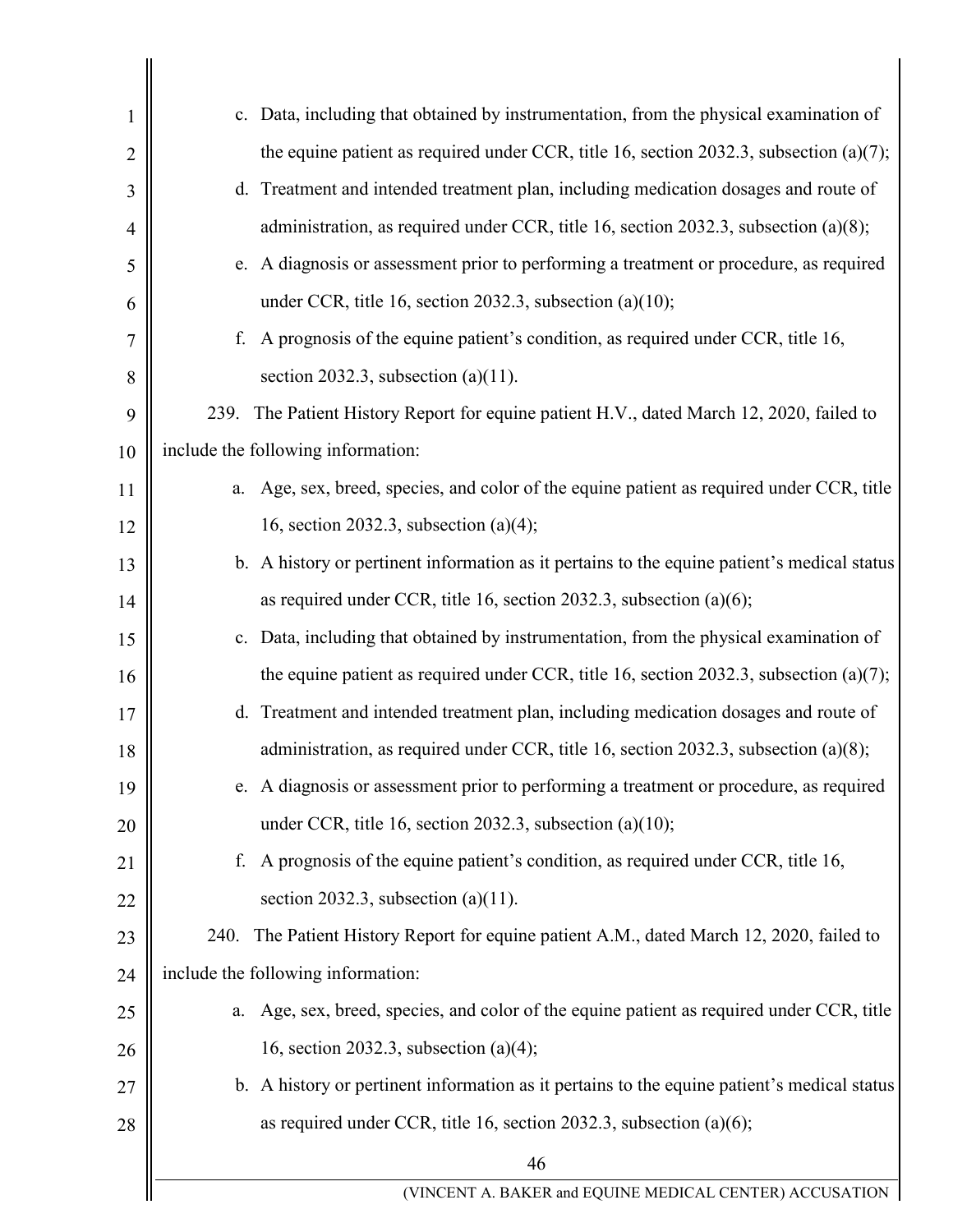| 1              | c. Data, including that obtained by instrumentation, from the physical examination of       |
|----------------|---------------------------------------------------------------------------------------------|
| $\overline{2}$ | the equine patient as required under CCR, title 16, section 2032.3, subsection $(a)(7)$ ;   |
| 3              | d. Treatment and intended treatment plan, including medication dosages and route of         |
| 4              | administration, as required under CCR, title 16, section 2032.3, subsection (a)(8);         |
| 5              | e. A diagnosis or assessment prior to performing a treatment or procedure, as required      |
| 6              | under CCR, title 16, section 2032.3, subsection $(a)(10)$ ;                                 |
| 7              | A prognosis of the equine patient's condition, as required under CCR, title 16,<br>f.       |
| 8              | section 2032.3, subsection (a) $(11)$ .                                                     |
| 9              | 241. The Patient History Report for equine patient C., dated March 14, 2020, failed to      |
| 10             | include the following information:                                                          |
| 11             | Age, sex, breed, species, and color of the equine patient as required under CCR,<br>a.      |
| 12             | title 16, section 2032.3, subsection (a)(4);                                                |
| 13             | b. A history or pertinent information as it pertains to the equine patient's medical status |
| 14             | as required under CCR, title 16, section 2032.3, subsection $(a)(6)$ ;                      |
| 15             | c. Data, including that obtained by instrumentation, from the physical examination of       |
| 16             | the equine patient as required under CCR, title 16, section 2032.3, subsection (a)(7);      |
| 17             | d. Treatment and intended treatment plan, including medication dosages and route of         |
| 18             | administration, as required under CCR, title 16, section 2032.3, subsection (a)(8);         |
| 19             | e. A diagnosis or assessment prior to performing a treatment or procedure, as required      |
| 20             | under CCR, title 16, section 2032.3, subsection $(a)(10)$ ;                                 |
| 21             | A prognosis of the equine patient's condition, as required under CCR, title 16,<br>f.       |
| 22             | section 2032.3, subsection (a) $(11)$ .                                                     |
| 23             | 242. The Patient History Report for equine patient M.G., dated March 14, 2020, failed to    |
| 24             | include the following information:                                                          |
| 25             | Age, sex, breed, species, and color of the equine patient as required under CCR,<br>a.      |
| 26             | title 16, section 2032.3, subsection (a)(4);                                                |
| 27             | b. A history or pertinent information as it pertains to the equine patient's medical status |
| 28             | as required under CCR, title 16, section 2032.3, subsection $(a)(6)$ ;                      |
|                | 47                                                                                          |
|                | (VINCENT A. BAKER and EQUINE MEDICAL CENTER) ACCUSATION                                     |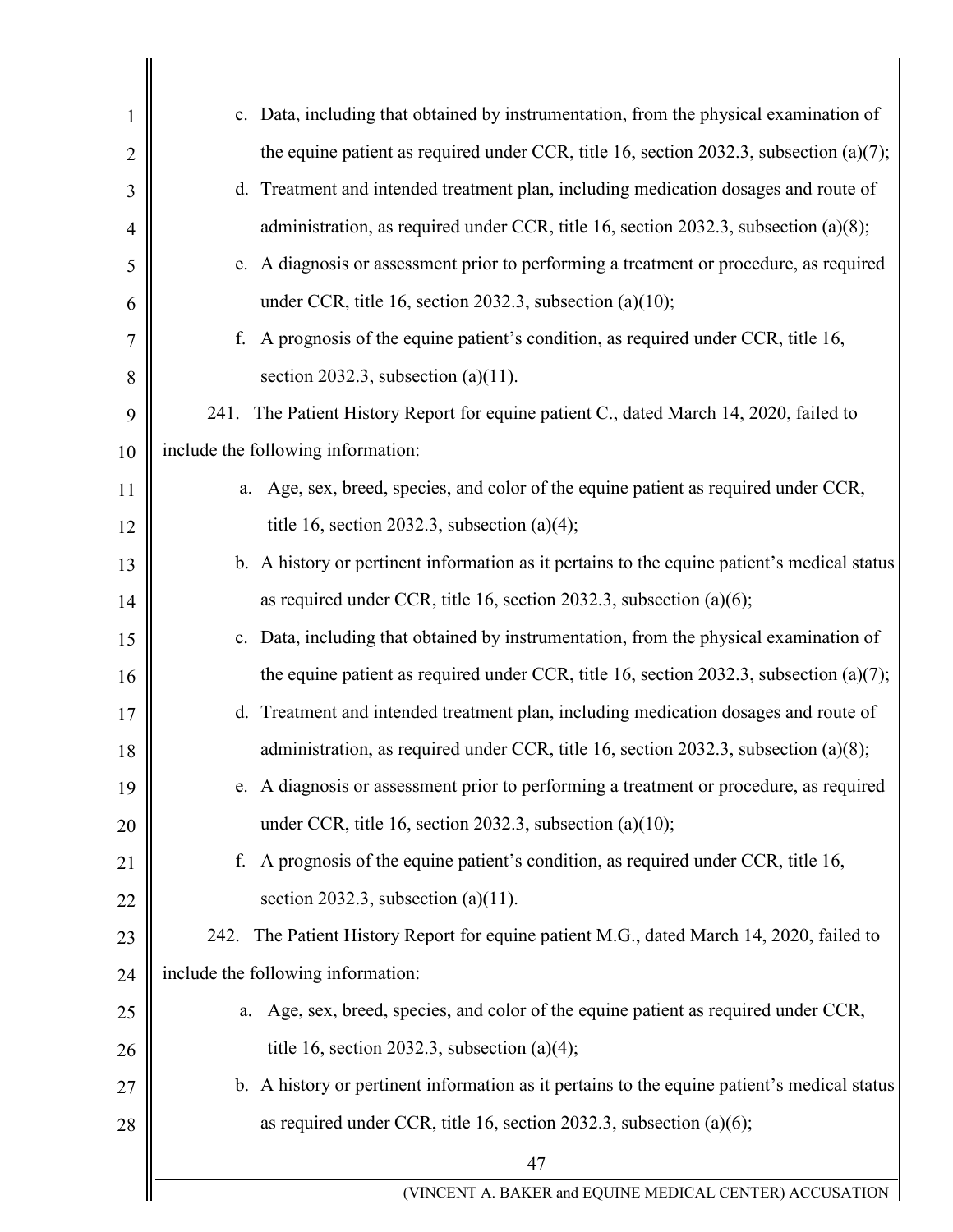| 1              | c. Data, including that obtained by instrumentation, from the physical examination of       |
|----------------|---------------------------------------------------------------------------------------------|
| $\overline{2}$ | the equine patient as required under CCR, title 16, section 2032.3, subsection $(a)(7)$ ;   |
| 3              | d. Treatment and intended treatment plan, including medication dosages and route of         |
| 4              | administration, as required under CCR, title 16, section 2032.3, subsection (a)(8);         |
| 5              | e. A diagnosis or assessment prior to performing a treatment or procedure, as required      |
| 6              | under CCR, title 16, section 2032.3, subsection $(a)(10)$ ;                                 |
| 7              | A prognosis of the equine patient's condition, as required under CCR, title 16,<br>f.       |
| 8              | section 2032.3, subsection (a) $(11)$ .                                                     |
| 9              | 243. The Patient History Report for equine patient G.W., dated March 16, 2020, failed to    |
| 10             | include the following information:                                                          |
| 11             | Age, sex, breed, species, and color of the equine patient as required under CCR,<br>a.      |
| 12             | title 16, section 2032.3, subsection (a)(4);                                                |
| 13             | b. A history or pertinent information as it pertains to the equine patient's medical status |
| 14             | as required under CCR, title 16, section 2032.3, subsection $(a)(6)$ ;                      |
| 15             | c. Data, including that obtained by instrumentation, from the physical examination of       |
| 16             | the equine patient as required under CCR, title 16, section 2032.3, subsection $(a)(7)$ ;   |
| 17             | d. Treatment and intended treatment plan, including medication dosages and route of         |
| 18             | administration, as required under CCR, title 16, section 2032.3, subsection (a)(8);         |
| 19             | e. A diagnosis or assessment prior to performing a treatment or procedure, as required      |
| 20             | under CCR, title 16, section 2032.3, subsection $(a)(10)$ ;                                 |
| 21             | A prognosis of the equine patient's condition, as required under CCR, title 16,<br>f.       |
| 22             | section 2032.3, subsection (a)(11).                                                         |
| 23             | 244. The Patient History Report for equine patient E.R., dated March 16, 2020, failed to    |
| 24             | include the following information:                                                          |
| 25             | Age, sex, breed, species, and color of the equine patient as required under CCR,<br>a.      |
| 26             | title 16, section 2032.3, subsection (a)(4);                                                |
| 27             | b. A history or pertinent information as it pertains to the equine patient's medical status |
| 28             | as required under CCR, title 16, section 2032.3, subsection $(a)(6)$ ;                      |
|                | 48                                                                                          |
|                | (VINCENT A. BAKER and EQUINE MEDICAL CENTER) ACCUSATION                                     |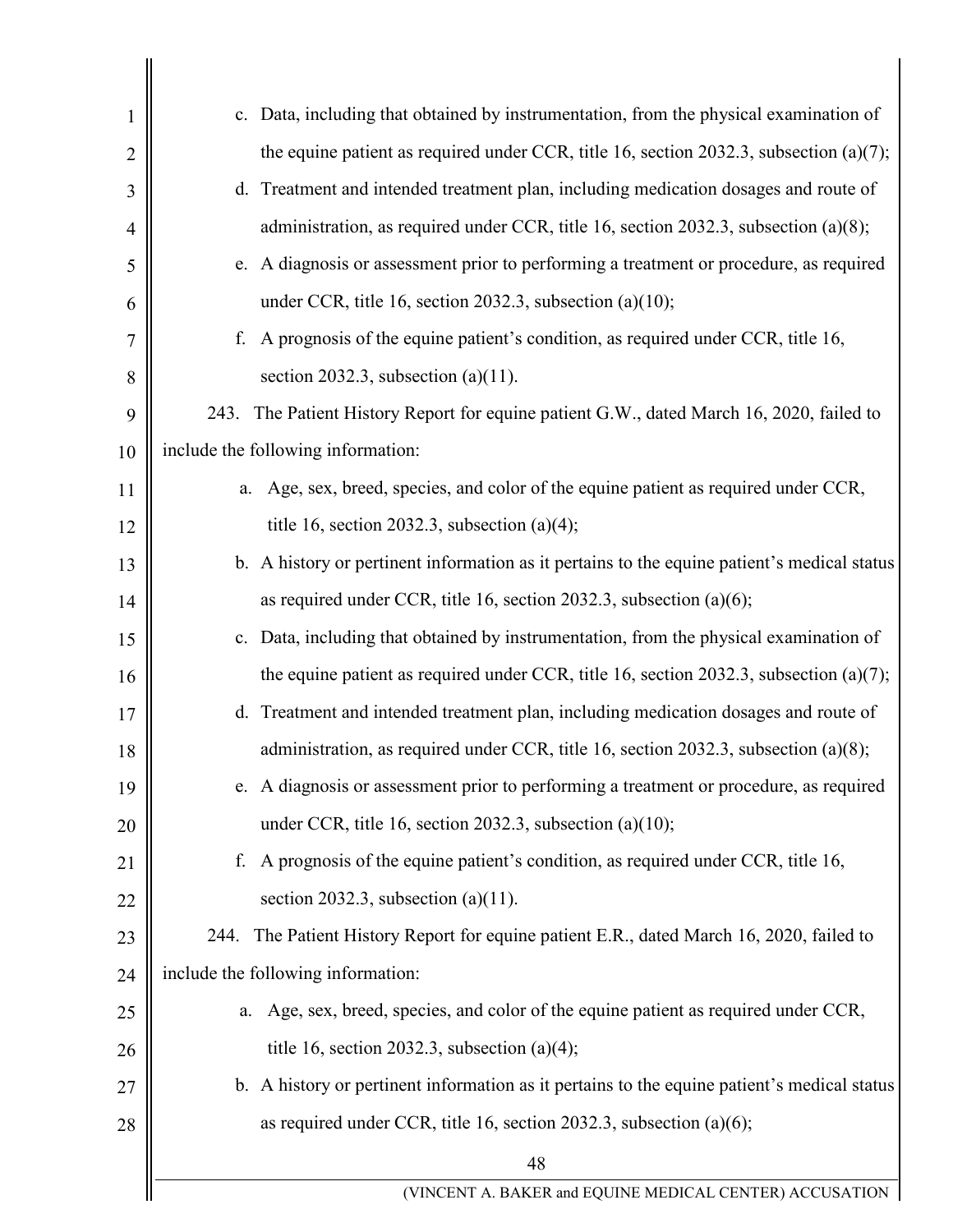| 1              | c. Data, including that obtained by instrumentation, from the physical examination of       |  |
|----------------|---------------------------------------------------------------------------------------------|--|
| $\overline{2}$ | the equine patient as required under CCR, title 16, section 2032.3, subsection $(a)(7)$ ;   |  |
| 3              | d. Treatment and intended treatment plan, including medication dosages and route of         |  |
| 4              | administration, as required under CCR, title 16, section 2032.3, subsection (a)(8);         |  |
| 5              | e. A diagnosis or assessment prior to performing a treatment or procedure, as required      |  |
| 6              | under CCR, title 16, section 2032.3, subsection $(a)(10)$ ;                                 |  |
| 7              | A prognosis of the equine patient's condition, as required under CCR, title 16,<br>f.       |  |
| 8              | section 2032.3, subsection (a) $(11)$ .                                                     |  |
| 9              | 245. The Patient History Report for equine patient A.C., dated March 16, 2020, failed to    |  |
| 10             | include the following information:                                                          |  |
| 11             | Age, sex, breed, species, and color of the equine patient as required under CCR,<br>a.      |  |
| 12             | title 16, section 2032.3, subsection (a)(4);                                                |  |
| 13             | b. A history or pertinent information as it pertains to the equine patient's medical status |  |
| 14             | as required under CCR, title 16, section 2032.3, subsection $(a)(6)$ ;                      |  |
| 15             | c. Data, including that obtained by instrumentation, from the physical examination of       |  |
| 16             | the equine patient as required under CCR, title 16, section 2032.3, subsection $(a)(7)$ ;   |  |
| 17             | d. Treatment and intended treatment plan, including medication dosages and route of         |  |
| 18             | administration, as required under CCR, title 16, section 2032.3, subsection (a)(8);         |  |
| 19             | e. A diagnosis or assessment prior to performing a treatment or procedure, as required      |  |
| 20             | under CCR, title 16, section 2032.3, subsection $(a)(10)$ ;                                 |  |
| 21             | A prognosis of the equine patient's condition, as required under CCR, title 16,<br>f.       |  |
| 22             | section 2032.3, subsection (a)(11).                                                         |  |
| 23             | 246. The Patient History Report for equine patient H.V., dated March 16, 2020, failed to    |  |
| 24             | include the following information:                                                          |  |
| 25             | Age, sex, breed, species, and color of the equine patient as required under CCR,<br>a.      |  |
| 26             | title 16, section 2032.3, subsection (a)(4);                                                |  |
| 27             | b. A history or pertinent information as it pertains to the equine patient's medical status |  |
| 28             | as required under CCR, title 16, section 2032.3, subsection $(a)(6)$ ;                      |  |
|                | 49                                                                                          |  |
|                | (VINCENT A. BAKER and EQUINE MEDICAL CENTER) ACCUSATION                                     |  |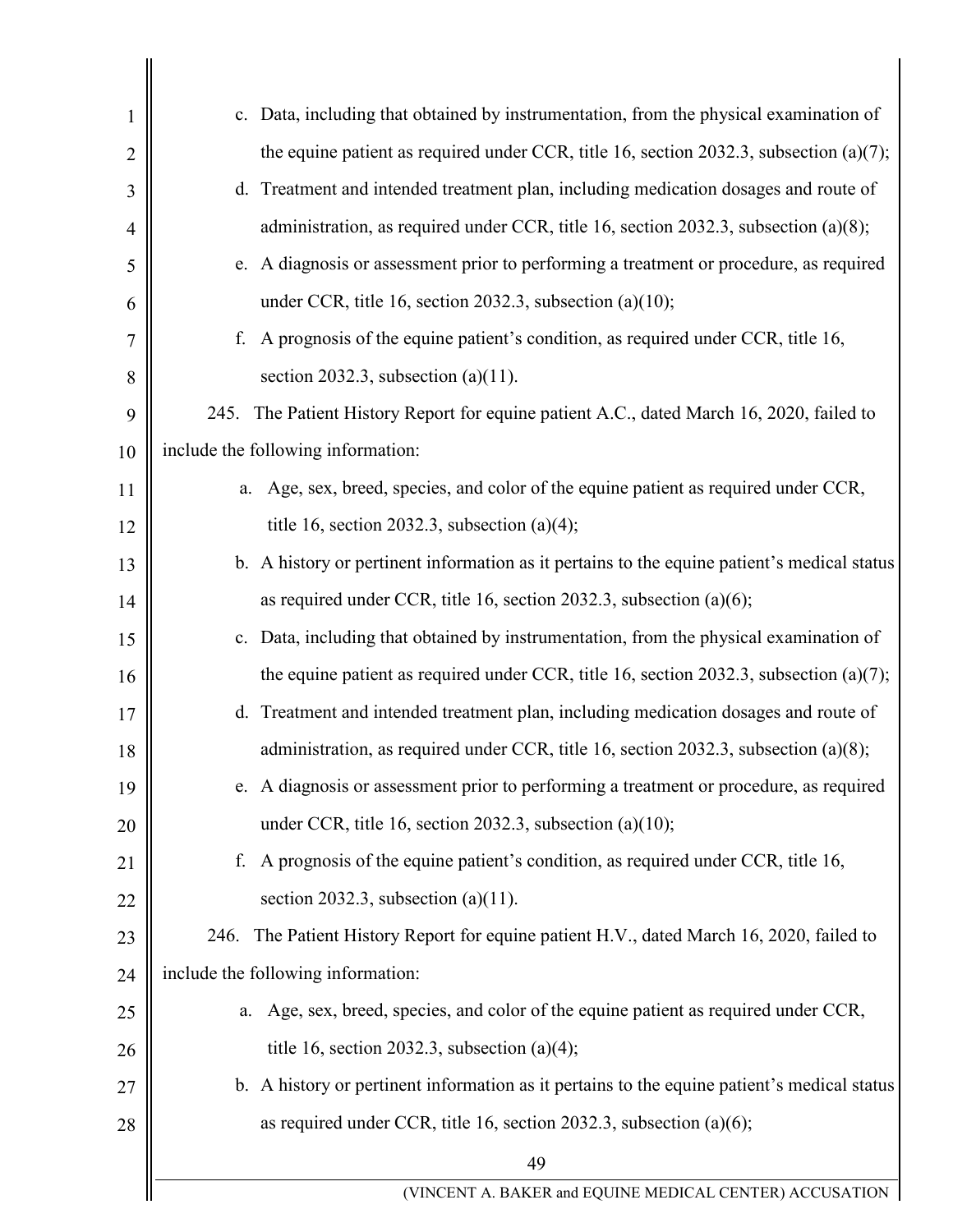| 1              | c. Data, including that obtained by instrumentation, from the physical examination of       |  |
|----------------|---------------------------------------------------------------------------------------------|--|
| $\overline{2}$ | the equine patient as required under CCR, title 16, section 2032.3, subsection $(a)(7)$ ;   |  |
| 3              | d. Treatment and intended treatment plan, including medication dosages and route of         |  |
| 4              | administration, as required under CCR, title 16, section 2032.3, subsection (a)(8);         |  |
| 5              | e. A diagnosis or assessment prior to performing a treatment or procedure, as required      |  |
| 6              | under CCR, title 16, section 2032.3, subsection $(a)(10)$ ;                                 |  |
| 7              | A prognosis of the equine patient's condition, as required under CCR, title 16,<br>f.       |  |
| 8              | section 2032.3, subsection (a) $(11)$ .                                                     |  |
| 9              | The Patient History Report for equine patient S.S., dated March 16, 2020, failed to<br>247. |  |
| 10             | include the following information:                                                          |  |
| 11             | Age, sex, breed, species, and color of the equine patient as required under CCR,<br>a.      |  |
| 12             | title 16, section 2032.3, subsection (a)(4);                                                |  |
| 13             | b. A history or pertinent information as it pertains to the equine patient's medical status |  |
| 14             | as required under CCR, title 16, section 2032.3, subsection $(a)(6)$ ;                      |  |
| 15             | c. Data, including that obtained by instrumentation, from the physical examination of       |  |
| 16             | the equine patient as required under CCR, title 16, section 2032.3, subsection $(a)(7)$ ;   |  |
| 17             | d. Treatment and intended treatment plan, including medication dosages and route of         |  |
| 18             | administration, as required under CCR, title 16, section 2032.3, subsection (a)(8);         |  |
| 19             | e. A diagnosis or assessment prior to performing a treatment or procedure, as required      |  |
| 20             | under CCR, title 16, section 2032.3, subsection $(a)(10)$ ;                                 |  |
| 21             | A prognosis of the equine patient's condition, as required under CCR, title 16,<br>f.       |  |
| 22             | section 2032.3, subsection (a) $(11)$ .                                                     |  |
| 23             | 248. The Patient History Report for equine patient M.M., dated March 16, 2020, failed to    |  |
| 24             | include the following information:                                                          |  |
| 25             | Age, sex, breed, species, and color of the equine patient as required under CCR,<br>a.      |  |
| 26             | title 16, section 2032.3, subsection (a)(4);                                                |  |
| 27             | b. A history or pertinent information as it pertains to the equine patient's medical status |  |
| 28             | as required under CCR, title 16, section 2032.3, subsection $(a)(6)$ ;                      |  |
|                | 50                                                                                          |  |
|                | (VINCENT A. BAKER and EQUINE MEDICAL CENTER) ACCUSATION                                     |  |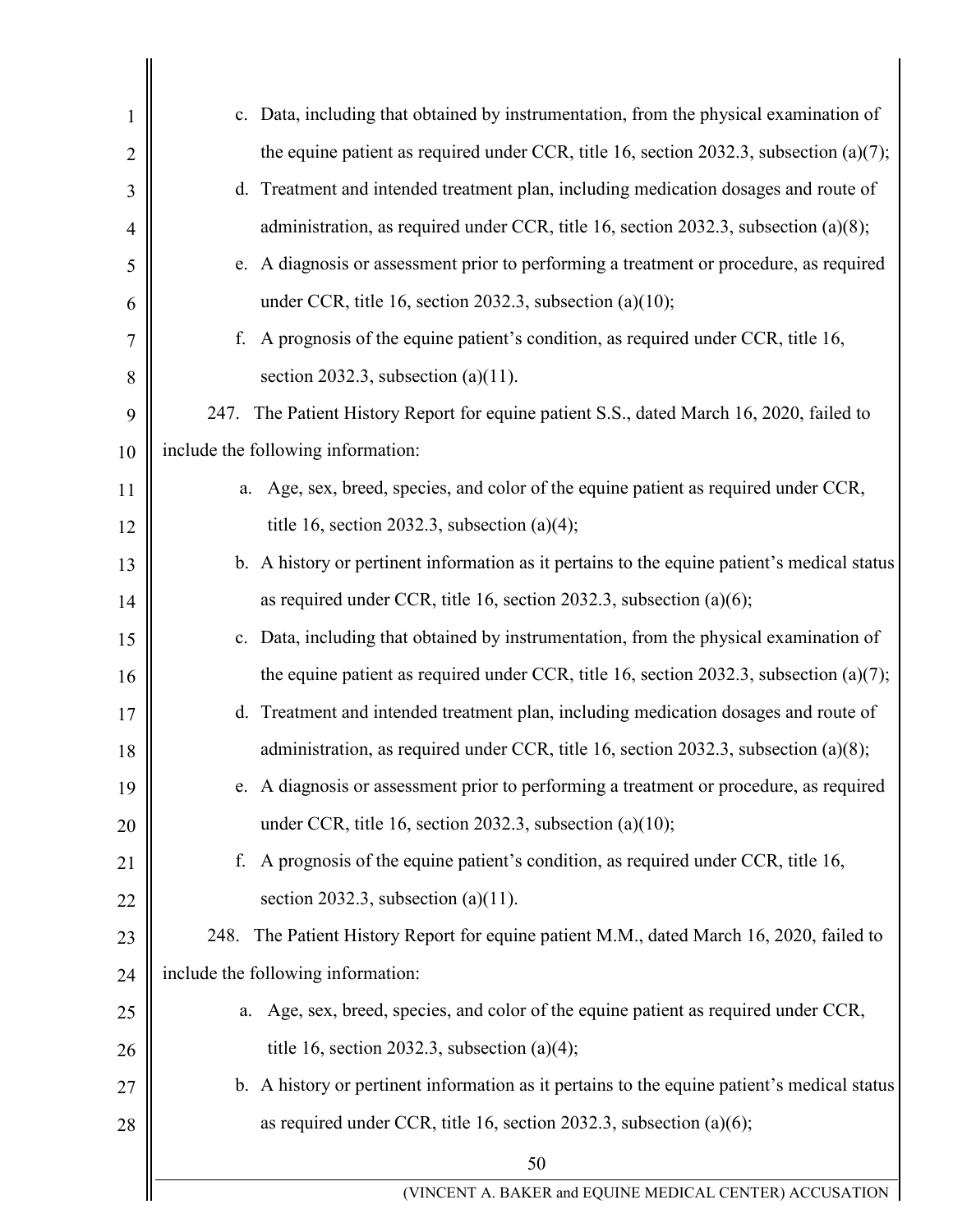| 1              | c. Data, including that obtained by instrumentation, from the physical examination of        |  |
|----------------|----------------------------------------------------------------------------------------------|--|
| $\overline{2}$ | the equine patient as required under CCR, title 16, section 2032.3, subsection (a)(7);       |  |
| 3              | d. Treatment and intended treatment plan, including medication dosages and route of          |  |
| 4              | administration, as required under CCR, title 16, section 2032.3, subsection (a)(8);          |  |
| 5              | e. A diagnosis or assessment prior to performing a treatment or procedure, as required       |  |
| 6              | under CCR, title 16, section 2032.3, subsection $(a)(10)$ ;                                  |  |
| 7              | A prognosis of the equine patient's condition, as required under CCR, title 16,<br>f.        |  |
| 8              | section 2032.3, subsection (a) $(11)$ .                                                      |  |
| 9              | The Patient History Report for equine patient S.H., dated March 13, 2020, failed to<br>249.  |  |
| 10             | include the following information:                                                           |  |
| 11             | Age, sex, breed, species, and color of the equine patient as required under CCR, title<br>a. |  |
| 12             | 16, section 2032.3, subsection $(a)(4)$ ;                                                    |  |
| 13             | b. A history or pertinent information as it pertains to the equine patient's medical status  |  |
| 14             | as required under CCR, title 16, section 2032.3, subsection $(a)(6)$ ;                       |  |
| 15             | c. Data, including that obtained by instrumentation, from the physical examination of        |  |
| 16             | the equine patient as required under CCR, title 16, section 2032.3, subsection $(a)(7)$ ;    |  |
| 17             | d. Treatment and intended treatment plan, including medication dosages and route of          |  |
| 18             | administration, as required under CCR, title 16, section 2032.3, subsection (a)(8);          |  |
| 19             | e. A diagnosis or assessment prior to performing a treatment or procedure, as required       |  |
| 20             | under CCR, title 16, section 2032.3, subsection $(a)(10)$ ;                                  |  |
| 21             | A prognosis of the equine patient's condition, as required under CCR, title 16,<br>f.        |  |
| 22             | section 2032.3, subsection (a) $(11)$ .                                                      |  |
| 23             | The Patient History Report for equine patient K., dated March 13, 2020, failed to<br>250.    |  |
| 24             | include the following information:                                                           |  |
| 25             | Age, sex, breed, species, and color of the equine patient as required under CCR, title<br>a. |  |
| 26             | 16, section 2032.3, subsection $(a)(4)$ ;                                                    |  |
| 27             | b. A history or pertinent information as it pertains to the equine patient's medical status  |  |
| 28             | as required under CCR, title 16, section 2032.3, subsection $(a)(6)$ ;                       |  |
|                | 51                                                                                           |  |
|                | (VINCENT A. BAKER and EQUINE MEDICAL CENTER) ACCUSATION                                      |  |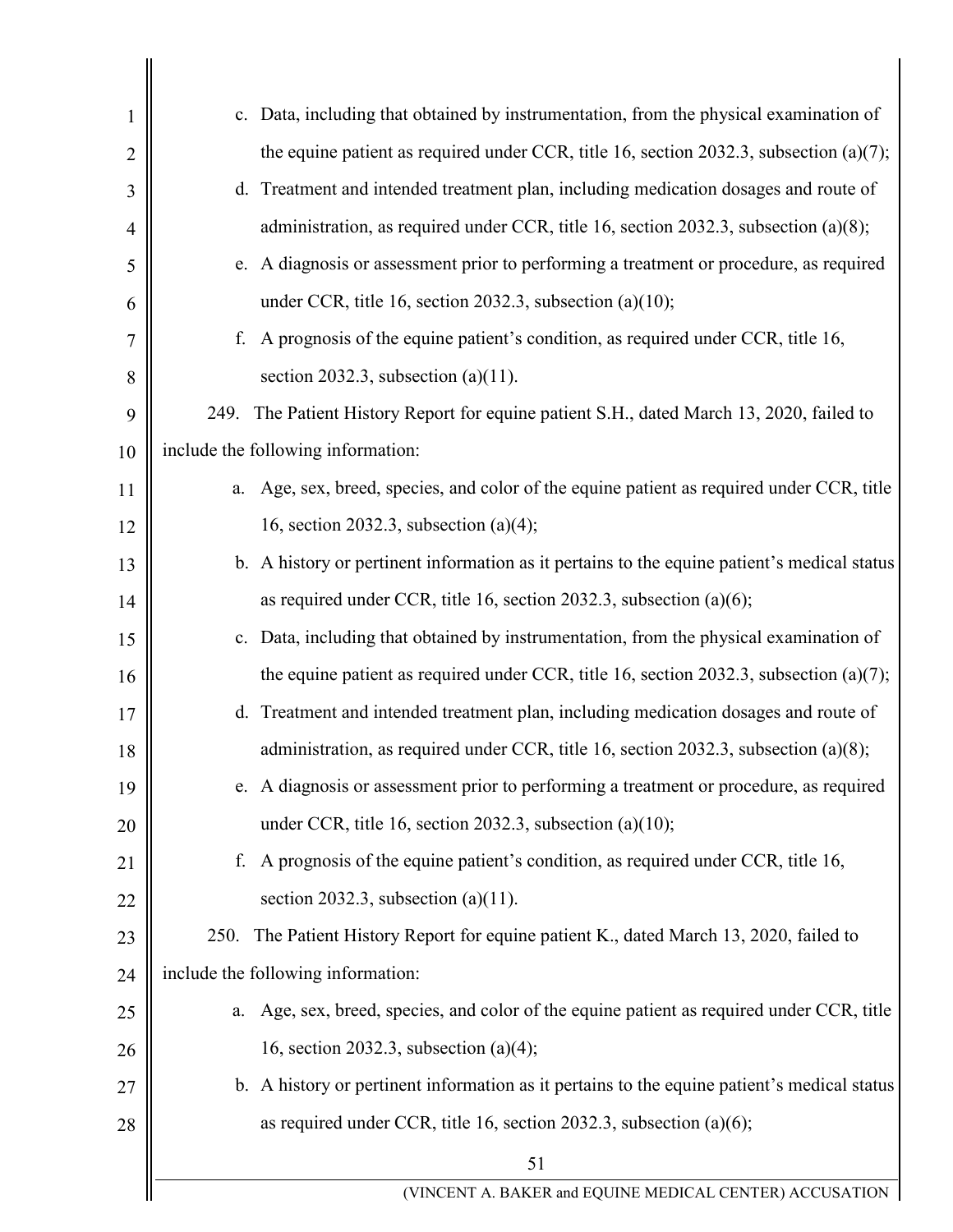| 1              | c. Data, including that obtained by instrumentation, from the physical examination of        |  |
|----------------|----------------------------------------------------------------------------------------------|--|
| $\overline{2}$ | the equine patient as required under CCR, title 16, section 2032.3, subsection $(a)(7)$ ;    |  |
| 3              | d. Treatment and intended treatment plan, including medication dosages and route of          |  |
| 4              | administration, as required under CCR, title 16, section 2032.3, subsection (a)(8);          |  |
| 5              | e. A diagnosis or assessment prior to performing a treatment or procedure, as required       |  |
| 6              | under CCR, title 16, section 2032.3, subsection $(a)(10)$ ;                                  |  |
| 7              | A prognosis of the equine patient's condition, as required under CCR, title 16,<br>f.        |  |
| 8              | section 2032.3, subsection (a) $(11)$ .                                                      |  |
| 9              | 251.<br>The Patient History Report for equine patient L.S., dated March 13, 2020, failed to  |  |
| 10             | include the following information:                                                           |  |
| 11             | Age, sex, breed, species, and color of the equine patient as required under CCR, title<br>a. |  |
| 12             | 16, section 2032.3, subsection $(a)(4)$ ;                                                    |  |
| 13             | b. A history or pertinent information as it pertains to the equine patient's medical status  |  |
| 14             | as required under CCR, title 16, section 2032.3, subsection $(a)(6)$ ;                       |  |
| 15             | c. Data, including that obtained by instrumentation, from the physical examination of        |  |
| 16             | the equine patient as required under CCR, title 16, section 2032.3, subsection $(a)(7)$ ;    |  |
| 17             | d. Treatment and intended treatment plan, including medication dosages and route of          |  |
| 18             | administration, as required under CCR, title 16, section 2032.3, subsection (a)(8);          |  |
| 19             | e. A diagnosis or assessment prior to performing a treatment or procedure, as required       |  |
| 20             | under CCR, title 16, section 2032.3, subsection $(a)(10)$ ;                                  |  |
| 21             | A prognosis of the equine patient's condition, as required under CCR, title 16,<br>f.        |  |
| 22             | section 2032.3, subsection (a) $(11)$ .                                                      |  |
| 23             | 252. The Patient History Report for equine patient T.O., dated March 14, 2020, failed to     |  |
| 24             | include the following information:                                                           |  |
| 25             | Age, sex, breed, species, and color of the equine patient as required under CCR, title<br>a. |  |
| 26             | 16, section 2032.3, subsection $(a)(4)$ ;                                                    |  |
| 27             | b. A history or pertinent information as it pertains to the equine patient's medical status  |  |
| 28             | as required under CCR, title 16, section 2032.3, subsection $(a)(6)$ ;                       |  |
|                | 52                                                                                           |  |
|                | (VINCENT A. BAKER and EQUINE MEDICAL CENTER) ACCUSATION                                      |  |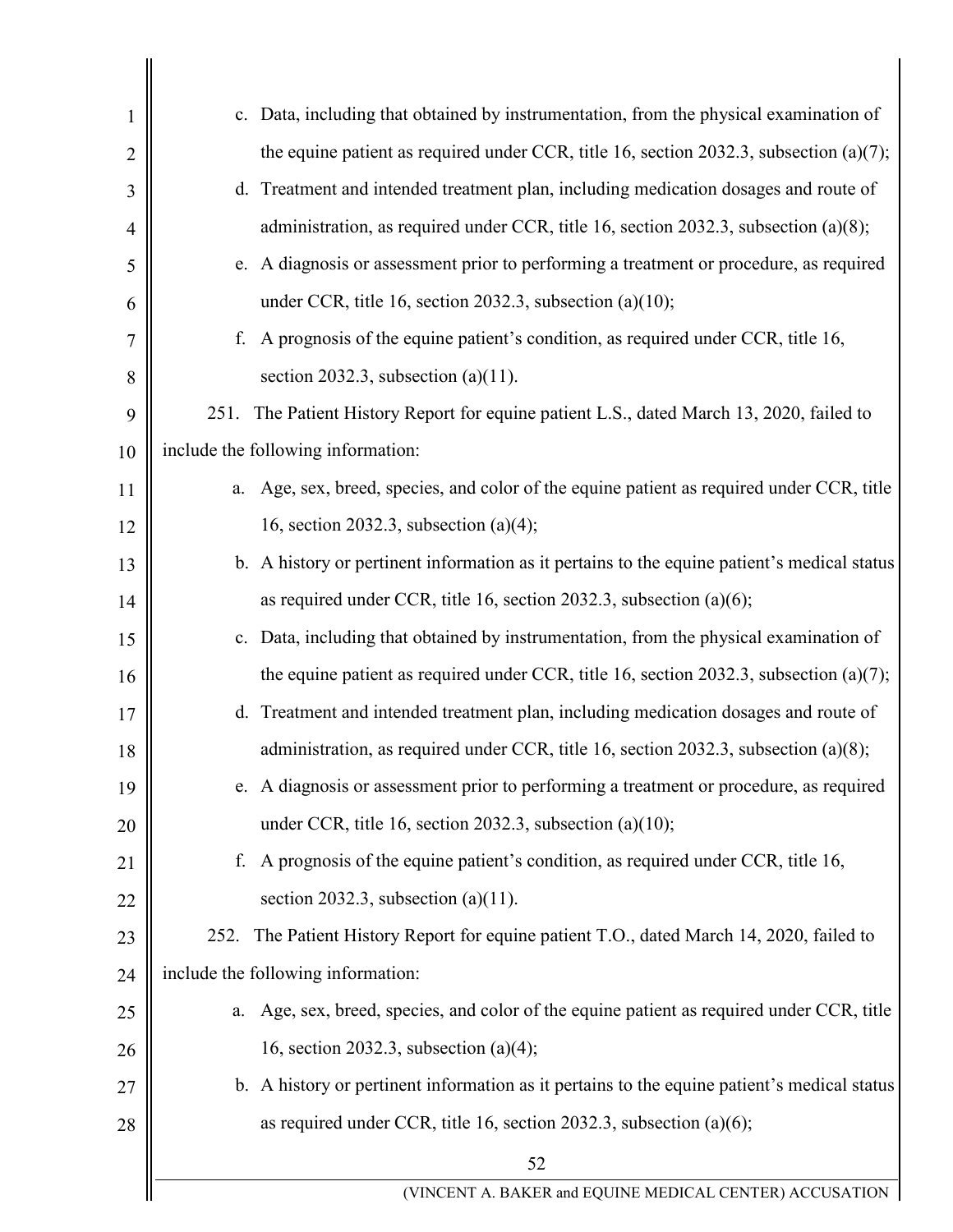| 1              | c. Data, including that obtained by instrumentation, from the physical examination of        |  |
|----------------|----------------------------------------------------------------------------------------------|--|
| $\overline{2}$ | the equine patient as required under CCR, title 16, section 2032.3, subsection $(a)(7)$ ;    |  |
| 3              | d. Treatment and intended treatment plan, including medication dosages and route of          |  |
| 4              | administration, as required under CCR, title 16, section 2032.3, subsection (a)(8);          |  |
| 5              | e. A diagnosis or assessment prior to performing a treatment or procedure, as required       |  |
| 6              | under CCR, title 16, section 2032.3, subsection (a)(10);                                     |  |
| 7              | A prognosis of the equine patient's condition, as required under CCR, title 16,<br>f.        |  |
| 8              | section 2032.3, subsection (a) $(11)$ .                                                      |  |
| 9              | The Patient History Report for equine patient C.G., dated March 14, 2020, failed to<br>253.  |  |
| 10             | include the following information:                                                           |  |
| 11             | Age, sex, breed, species, and color of the equine patient as required under CCR, title<br>a. |  |
| 12             | 16, section 2032.3, subsection $(a)(4)$ ;                                                    |  |
| 13             | b. A history or pertinent information as it pertains to the equine patient's medical status  |  |
| 14             | as required under CCR, title 16, section 2032.3, subsection (a)(6);                          |  |
| 15             | c. Data, including that obtained by instrumentation, from the physical examination of        |  |
| 16             | the equine patient as required under CCR, title 16, section 2032.3, subsection $(a)(7)$ ;    |  |
| 17             | d. Treatment and intended treatment plan, including medication dosages and route of          |  |
| 18             | administration, as required under CCR, title 16, section 2032.3, subsection (a)(8);          |  |
| 19             | e. A diagnosis or assessment prior to performing a treatment or procedure, as required       |  |
| 20             | under CCR, title 16, section 2032.3, subsection $(a)(10)$ ;                                  |  |
| 21             | A prognosis of the equine patient's condition, as required under CCR, title 16,<br>f.        |  |
| 22             | section 2032.3, subsection $(a)(11)$ .                                                       |  |
| 23             | 254. The Patient History Report for equine patient F.H., dated March 14, 2020, failed to     |  |
| 24             | include the following information:                                                           |  |
| 25             | Age, sex, breed, species, and color of the equine patient as required under CCR, title<br>a. |  |
| 26             | 16, section 2032.3, subsection $(a)(4)$ ;                                                    |  |
| 27             | b. A history or pertinent information as it pertains to the equine patient's medical status  |  |
| 28             | as required under CCR, title 16, section 2032.3, subsection $(a)(6)$ ;                       |  |
|                | 53                                                                                           |  |
|                | (VINCENT A. BAKER and EQUINE MEDICAL CENTER) ACCUSATION                                      |  |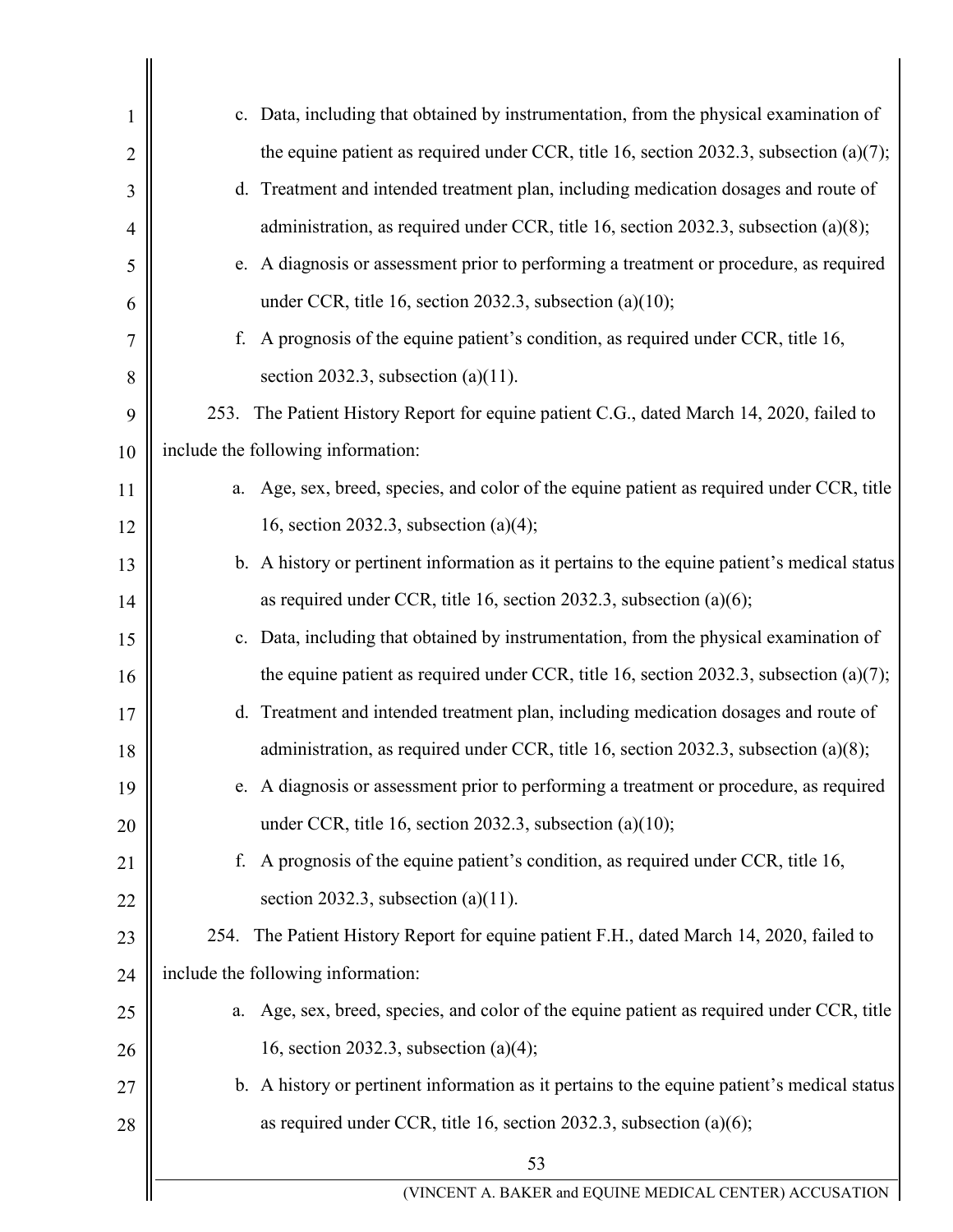| 1              | c. Data, including that obtained by instrumentation, from the physical examination of        |  |
|----------------|----------------------------------------------------------------------------------------------|--|
| $\overline{2}$ | the equine patient as required under CCR, title 16, section 2032.3, subsection $(a)(7)$ ;    |  |
| 3              | d. Treatment and intended treatment plan, including medication dosages and route of          |  |
| 4              | administration, as required under CCR, title 16, section 2032.3, subsection (a)(8);          |  |
| 5              | e. A diagnosis or assessment prior to performing a treatment or procedure, as required       |  |
| 6              | under CCR, title 16, section 2032.3, subsection (a)(10);                                     |  |
| 7              | A prognosis of the equine patient's condition, as required under CCR, title 16,<br>f.        |  |
| 8              | section 2032.3, subsection (a) $(11)$ .                                                      |  |
| 9              | The Patient History Report for equine patient D.F., dated March 14, 2020, failed to<br>255.  |  |
| 10             | include the following information:                                                           |  |
| 11             | Age, sex, breed, species, and color of the equine patient as required under CCR, title<br>a. |  |
| 12             | 16, section 2032.3, subsection $(a)(4)$ ;                                                    |  |
| 13             | b. A history or pertinent information as it pertains to the equine patient's medical status  |  |
| 14             | as required under CCR, title 16, section 2032.3, subsection (a)(6);                          |  |
| 15             | c. Data, including that obtained by instrumentation, from the physical examination of        |  |
| 16             | the equine patient as required under CCR, title 16, section 2032.3, subsection $(a)(7)$ ;    |  |
| 17             | d. Treatment and intended treatment plan, including medication dosages and route of          |  |
| 18             | administration, as required under CCR, title 16, section 2032.3, subsection (a)(8);          |  |
| 19             | e. A diagnosis or assessment prior to performing a treatment or procedure, as required       |  |
| 20             | under CCR, title 16, section 2032.3, subsection $(a)(10)$ ;                                  |  |
| 21             | A prognosis of the equine patient's condition, as required under CCR, title 16,<br>f.        |  |
| 22             | section 2032.3, subsection $(a)(11)$ .                                                       |  |
| 23             | The Patient History Report for equine patient E.M., dated March 19, 2020, failed to<br>256.  |  |
| 24             | include the following information:                                                           |  |
| 25             | Age, sex, breed, species, and color of the equine patient as required under CCR, title<br>a. |  |
| 26             | 16, section 2032.3, subsection $(a)(4)$ ;                                                    |  |
| 27             | b. A history or pertinent information as it pertains to the equine patient's medical status  |  |
| 28             | as required under CCR, title 16, section 2032.3, subsection $(a)(6)$ ;                       |  |
|                | 54                                                                                           |  |
|                | (VINCENT A. BAKER and EQUINE MEDICAL CENTER) ACCUSATION                                      |  |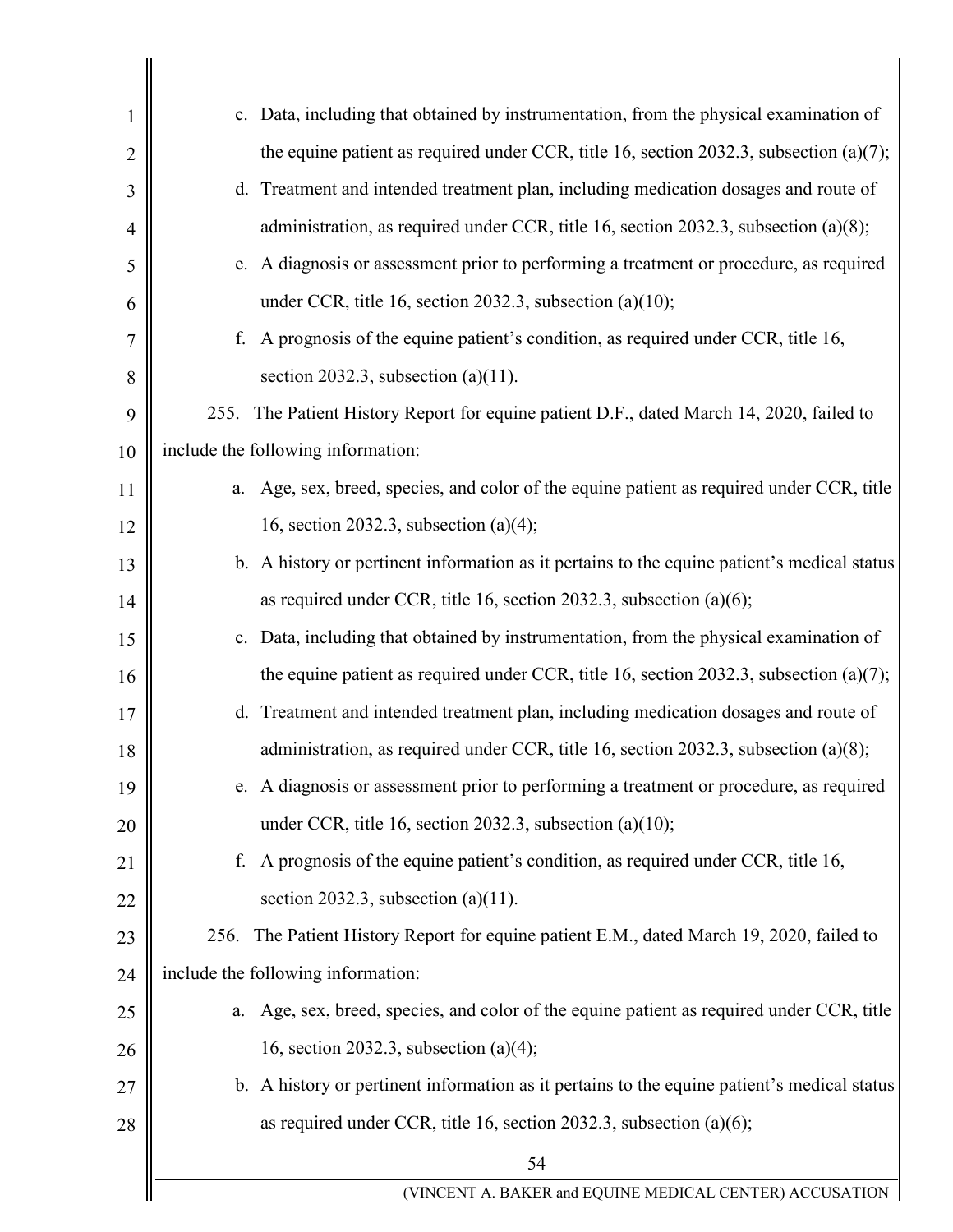| 1              | c. Data, including that obtained by instrumentation, from the physical examination of        |  |  |
|----------------|----------------------------------------------------------------------------------------------|--|--|
| $\overline{2}$ | the equine patient as required under CCR, title 16, section 2032.3, subsection $(a)(7)$ ;    |  |  |
| 3              | d. Treatment and intended treatment plan, including medication dosages and route of          |  |  |
| 4              | administration, as required under CCR, title 16, section 2032.3, subsection (a)(8);          |  |  |
| 5              | e. A diagnosis or assessment prior to performing a treatment or procedure, as required       |  |  |
| 6              | under CCR, title 16, section 2032.3, subsection $(a)(10)$ ;                                  |  |  |
| 7              | A prognosis of the equine patient's condition, as required under CCR, title 16,<br>f.        |  |  |
| 8              | section 2032.3, subsection (a) $(11)$ ;                                                      |  |  |
| 9              | Strength, dosage, route of administration, and frequency of use for drugs dispensed,<br>g.   |  |  |
| 10             | as required under CCR, title 16, section 2032.3, subsection (a)(12).                         |  |  |
| 11             | The Patient History Report for equine patient S.I., dated March 19, 2020, failed to<br>257.  |  |  |
| 12             | include the following information:                                                           |  |  |
| 13             | Age, sex, breed, species, and color of the equine patient as required under CCR, title<br>a. |  |  |
| 14             | 16, section 2032.3, subsection $(a)(4)$ ;                                                    |  |  |
| 15             | b. A history or pertinent information as it pertains to the equine patient's medical status  |  |  |
| 16             | as required under CCR, title 16, section 2032.3, subsection $(a)(6)$ ;                       |  |  |
| 17             | c. Data, including that obtained by instrumentation, from the physical examination of        |  |  |
| 18             | the equine patient as required under CCR, title 16, section 2032.3, subsection (a)(7);       |  |  |
| 19             | d. Treatment and intended treatment plan, including medication dosages and route of          |  |  |
| 20             | administration, as required under CCR, title 16, section 2032.3, subsection (a)(8);          |  |  |
| 21             | e. A diagnosis or assessment prior to performing a treatment or procedure, as required       |  |  |
| 22             | under CCR, title 16, section 2032.3, subsection (a)(10);                                     |  |  |
| 23             | A prognosis of the equine patient's condition, as required under CCR, title 16,<br>f.        |  |  |
| 24             | section 2032.3, subsection (a) $(11)$ .                                                      |  |  |
| 25             | 258. The Patient History Report for equine patient H.P., dated March 19, 2020, failed to     |  |  |
| 26             | include the following information:                                                           |  |  |
| 27             | Age, sex, breed, species, and color of the equine patient as required under CCR, title<br>a. |  |  |
| 28             | 16, section 2032.3, subsection $(a)(4)$ ;                                                    |  |  |
|                | 55                                                                                           |  |  |
|                | (VINCENT A. BAKER and EQUINE MEDICAL CENTER) ACCUSATION                                      |  |  |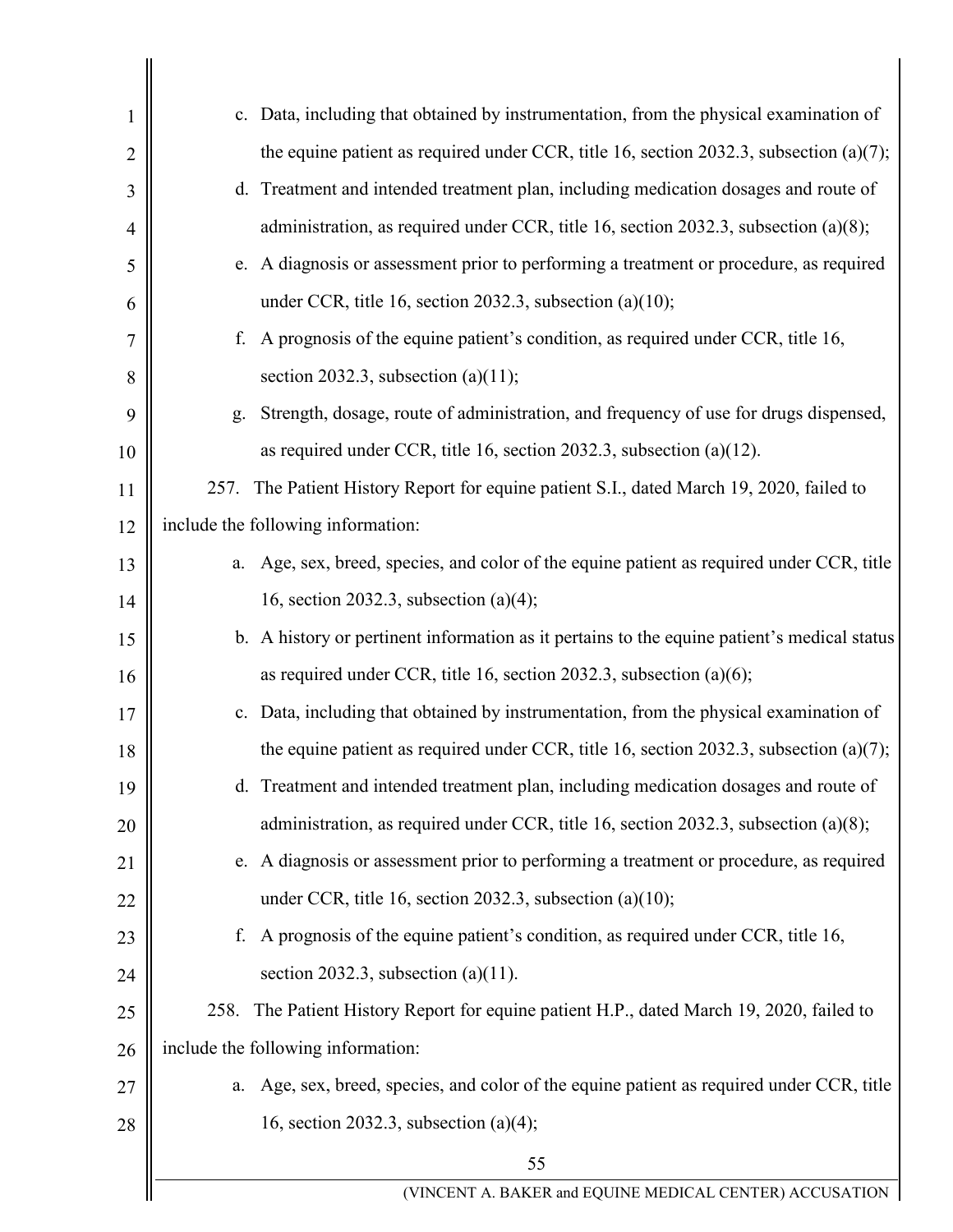| 1              | b. A history or pertinent information as it pertains to the equine patient's medical status  |  |
|----------------|----------------------------------------------------------------------------------------------|--|
| $\overline{2}$ | as required under CCR, title 16, section 2032.3, subsection $(a)(6)$ ;                       |  |
| 3              | c. Data, including that obtained by instrumentation, from the physical examination of        |  |
| 4              | the equine patient as required under CCR, title 16, section 2032.3, subsection $(a)(7)$ ;    |  |
| 5              | d. Treatment and intended treatment plan, including medication dosages and route of          |  |
| 6              | administration, as required under CCR, title 16, section 2032.3, subsection (a)(8);          |  |
| 7              | e. A diagnosis or assessment prior to performing a treatment or procedure, as required       |  |
| 8              | under CCR, title 16, section 2032.3, subsection $(a)(10)$ ;                                  |  |
| 9              | A prognosis of the equine patient's condition, as required under CCR, title 16,<br>f.        |  |
| 10             | section 2032.3, subsection (a) $(11)$ .                                                      |  |
| 11             | 259. The Patient History Report for equine patient G.B., dated March 19, 2020, failed to     |  |
| 12             | include the following information:                                                           |  |
| 13             | Age, sex, breed, species, and color of the equine patient as required under CCR, title<br>a. |  |
| 14             | 16, section 2032.3, subsection $(a)(4)$ ;                                                    |  |
| 15             | b. A history or pertinent information as it pertains to the equine patient's medical status  |  |
| 16             | as required under CCR, title 16, section 2032.3, subsection $(a)(6)$ ;                       |  |
| 17             | c. Data, including that obtained by instrumentation, from the physical examination of        |  |
| 18             | the equine patient as required under CCR, title 16, section 2032.3, subsection (a)(7);       |  |
| 19             | d. Treatment and intended treatment plan, including medication dosages and route of          |  |
| 20             | administration, as required under CCR, title 16, section 2032.3, subsection (a)(8);          |  |
| 21             | e. A diagnosis or assessment prior to performing a treatment or procedure, as required       |  |
| 22             | under CCR, title 16, section 2032.3, subsection $(a)(10)$ ;                                  |  |
| 23             | A prognosis of the equine patient's condition, as required under CCR, title 16,<br>f.        |  |
| 24             | section 2032.3, subsection (a) $(11)$ .                                                      |  |
| 25             | 260. The Patient History Report for equine patient H.G., dated March 19, 2020, failed to     |  |
| 26             | include the following information:                                                           |  |
| 27             | Age, sex, breed, species, and color of the equine patient as required under CCR,<br>a.       |  |
| 28             | title 16, section 2032.3, subsection (a)(4);                                                 |  |
|                | 56                                                                                           |  |
|                | (VINCENT A. BAKER and EQUINE MEDICAL CENTER) ACCUSATION                                      |  |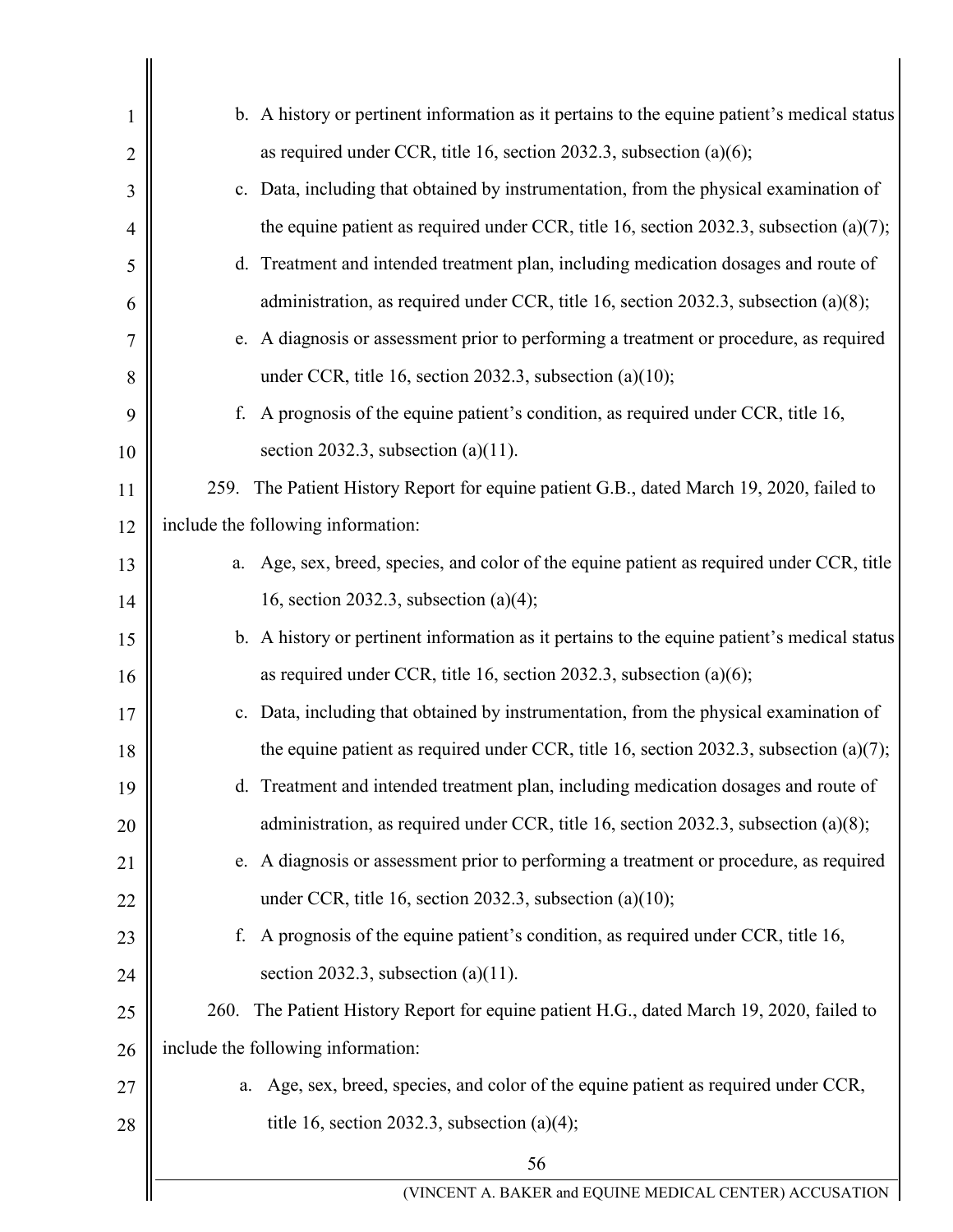| 1              | b. A history or pertinent information as it pertains to the equine patient's medical status  |  |
|----------------|----------------------------------------------------------------------------------------------|--|
| $\overline{2}$ | as required under CCR, title 16, section 2032.3, subsection $(a)(6)$ ;                       |  |
| 3              | c. Data, including that obtained by instrumentation, from the physical examination of        |  |
| 4              | the equine patient as required under CCR, title 16, section 2032.3, subsection $(a)(7)$ ;    |  |
| 5              | d. Treatment and intended treatment plan, including medication dosages and route of          |  |
| 6              | administration, as required under CCR, title 16, section 2032.3, subsection (a)(8);          |  |
| 7              | e. A diagnosis or assessment prior to performing a treatment or procedure, as required       |  |
| 8              | under CCR, title 16, section 2032.3, subsection $(a)(10)$ ;                                  |  |
| 9              | A prognosis of the equine patient's condition, as required under CCR, title 16,<br>f.        |  |
| 10             | section 2032.3, subsection (a)(11).                                                          |  |
| 11             | The Patient History Report for equine patient G.N., dated March 19, 2020, failed to<br>261.  |  |
| 12             | include the following information:                                                           |  |
| 13             | Age, sex, breed, species, and color of the equine patient as required under CCR, title<br>a. |  |
| 14             | 16, section 2032.3, subsection $(a)(4)$ ;                                                    |  |
| 15             | b. A history or pertinent information as it pertains to the equine patient's medical status  |  |
| 16             | as required under CCR, title 16, section 2032.3, subsection $(a)(6)$ ;                       |  |
| 17             | c. Data, including that obtained by instrumentation, from the physical examination of        |  |
| 18             | the equine patient as required under CCR, title 16, section 2032.3, subsection $(a)(7)$ ;    |  |
| 19             | d. Treatment and intended treatment plan, including medication dosages and route of          |  |
| 20             | administration, as required under CCR, title 16, section 2032.3, subsection (a)(8);          |  |
| 21             | e. A diagnosis or assessment prior to performing a treatment or procedure, as required       |  |
| 22             | under CCR, title 16, section 2032.3, subsection (a) $(10)$ ;                                 |  |
| 23             | A prognosis of the equine patient's condition, as required under CCR, title 16,<br>f.        |  |
| 24             | section 2032.3, subsection (a)(11).                                                          |  |
| 25             | 262. The Patient History Reports for equine patient W., dated between July 10, 2020 and      |  |
| 26             | August 7, 2020, failed to include the following information:                                 |  |
| 27             | a. Data, including that obtained by instrumentation, from the physical examination of        |  |
| 28             | the equine patient as required under CCR, title 16, section 2032.3, subsection (a)(7);       |  |
|                | 57                                                                                           |  |
|                | (VINCENT A. BAKER and EQUINE MEDICAL CENTER) ACCUSATION                                      |  |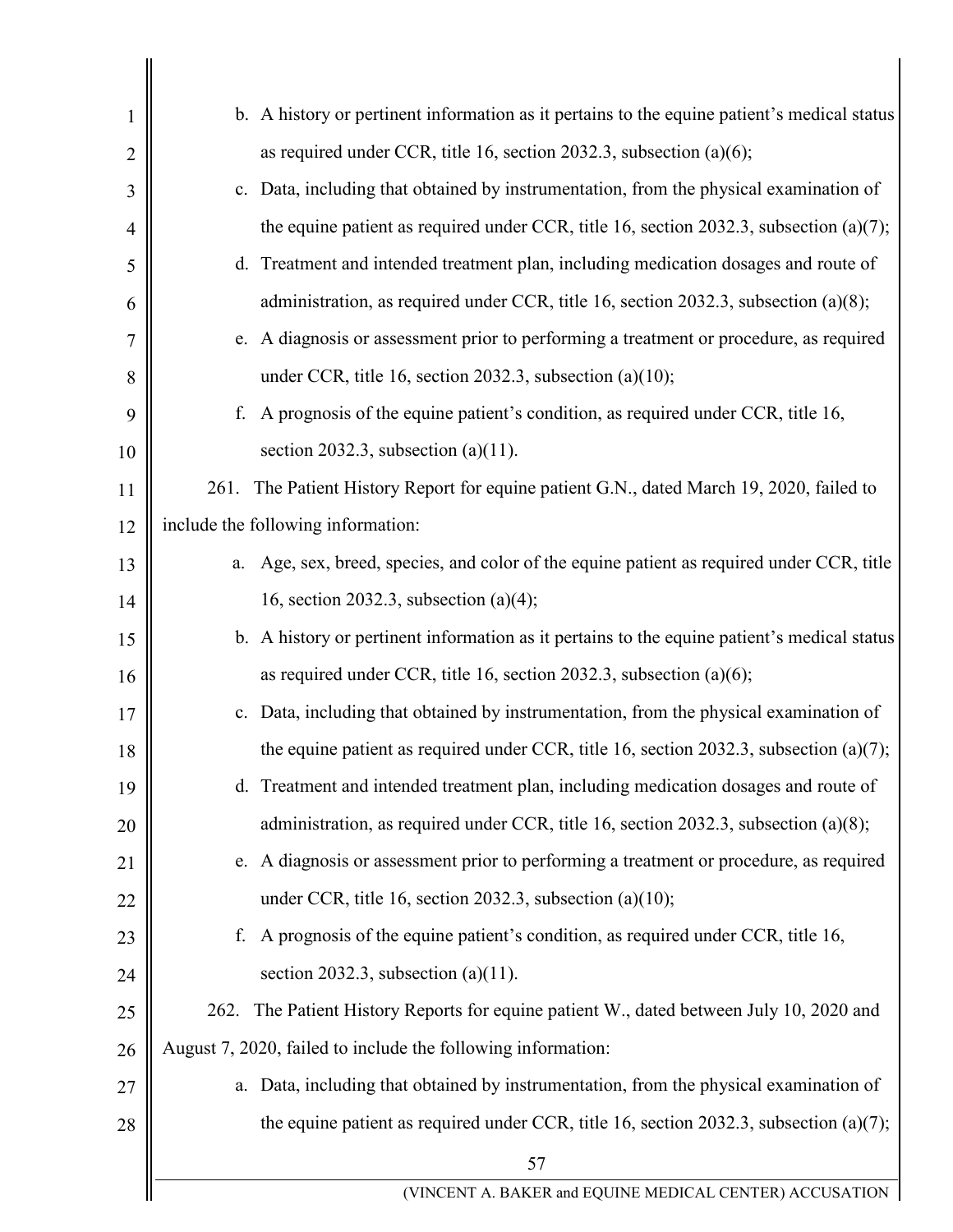| 1              | b. Treatment and intended treatment plan, including medication dosages and route of                  |
|----------------|------------------------------------------------------------------------------------------------------|
| $\overline{2}$ | administration, as required under CCR, title 16, section 2032.3, subsection (a)(8);                  |
| 3              | c. A diagnosis or assessment prior to performing a treatment or procedure, as required               |
| 4              | under CCR, title 16, section 2032.3, subsection (a)(10);                                             |
| 5              | d. A prognosis of the equine patient's condition, as required under CCR, title 16,                   |
| 6              | section 2032.3, subsection $(a)(11)$ ; and                                                           |
| 7              | e. Medications dispensed including strength, dosage, route of administration, and                    |
| 8              | frequency of use, as required under CCR, title 16, section 2032.3, subsection (a)(12).               |
| 9              | 263. The Patient History Reports for equine patient C.M., dated between July 14, 2020 and            |
| 10             | August 7, 2020, failed to include the following information:                                         |
| 11             | a. A history or pertinent information as it pertains to the equine patient's medical status          |
| 12             | as required under CCR, title 16, section 2032.3, subsection $(a)(6)$ ;                               |
| 13             | b. Data, including that obtained by instrumentation, from the physical examination of                |
| 14             | the equine patient as required under CCR, title 16, section 2032.3, subsection (a)(7);               |
| 15             | c. Treatment and intended treatment plan, including medication dosages and route of                  |
| 16             | administration, as required under CCR, title 16, section 2032.3, subsection (a)(8);                  |
| 17             | d. A diagnosis or assessment prior to performing a treatment or procedure, as required               |
| 18             | under CCR, title 16, section 2032.3, subsection (a)(10);                                             |
| 19             | e. A prognosis of the equine patient's condition, as required under CCR, title 16,                   |
| 20             | section 2032.3, subsection $(a)(11)$ ; and                                                           |
| 21             | Medications dispensed including strength, dosage, route of administration, and<br>f.                 |
| 22             | frequency of use, as required under CCR, title 16, section 2032.3, subsection (a)(12).               |
| 23             | <b>SEVENTH CAUSE FOR DISCIPLINE</b>                                                                  |
| 24             | (Unprofessional Conduct – Misbranded Drugs; Compounded Imitation Drugs)                              |
| 25             | 264. Respondent Baker is subject to disciplinary action for unprofessional conduct under             |
| 26             | section 4883, subdivision (g)(3), for violations of section 4169, subdivision (a)(3), and Health and |
| 27             | Safety Code sections 111395, subdivision (a), and 111440, for the manufacture, sale, delivery,       |
| 28             |                                                                                                      |
|                | 58                                                                                                   |
|                | (VINCENT A. BAKER and EQUINE MEDICAL CENTER) ACCUSATION                                              |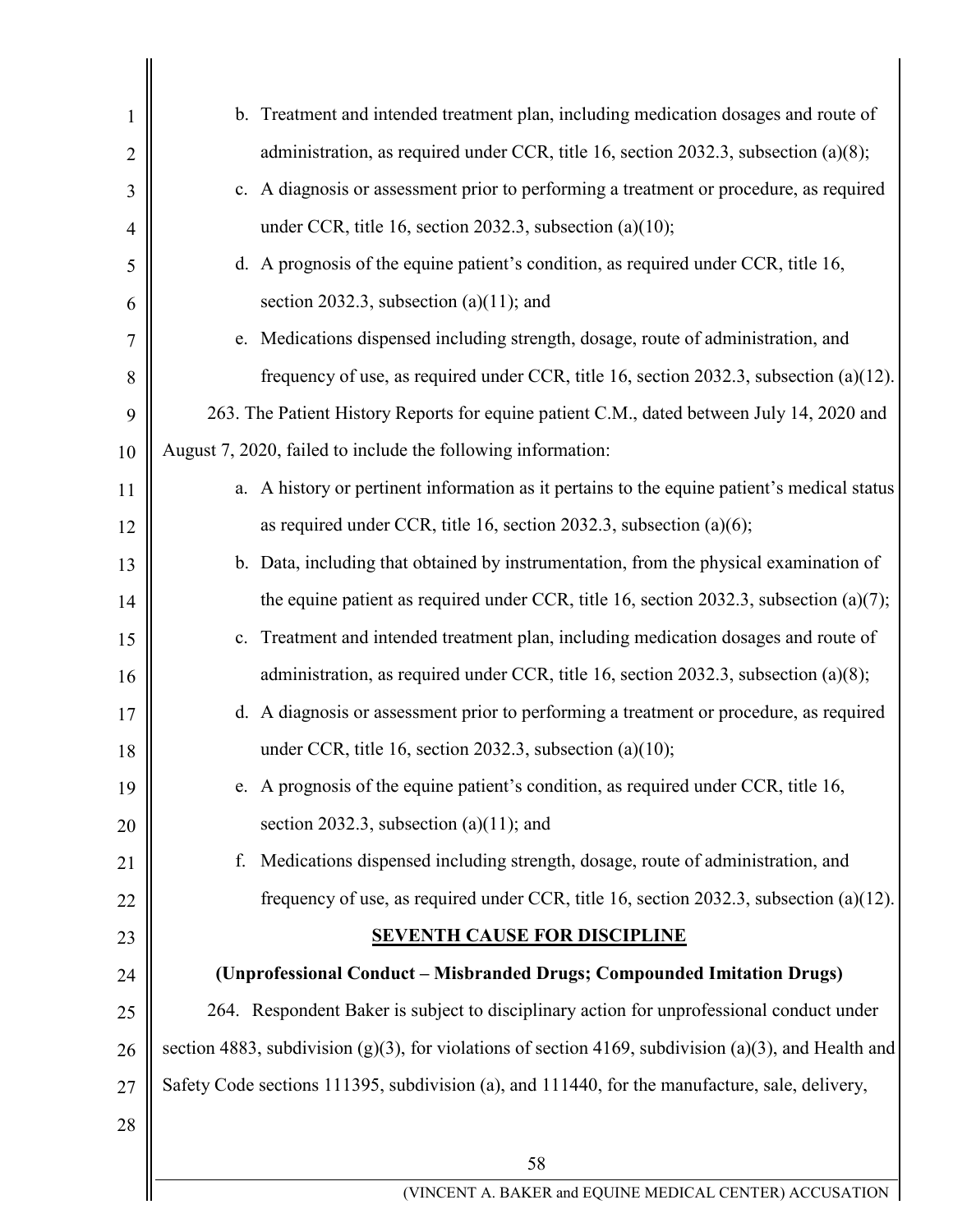| $\mathbf{1}$   |                                   | holding, or offering for sale, drugs that were imitations of commercially available drugs, and |
|----------------|-----------------------------------|------------------------------------------------------------------------------------------------|
| $\overline{2}$ | therefore misbranded, as follows: |                                                                                                |
| 3              | a.                                | On or about August 6, 2019, Respondent Baker delivered Thyro-L to equine                       |
| $\overline{4}$ |                                   | patient P.L.;                                                                                  |
| 5              | b.                                | On or about March 4, 2020, Respondent Baker delivered an Estrone Injection                     |
| 6              |                                   | to equine patient E.;                                                                          |
| 7              | $\mathbf{c}$ .                    | On or about March 7, 2020, Respondent Baker delivered Bute-Cort to equine                      |
| 8              |                                   | patient W.V.;                                                                                  |
| 9              | d.                                | On or about March 16, 2020, Respondent Baker delivered a Vitamin Booster                       |
| 10             |                                   | to equine patient E.R;                                                                         |
| 11             | e.                                | On or about March 16, 2020, Respondent Baker delivered a Vitamin Booster                       |
| 12             |                                   | to equine patient A.C.;                                                                        |
| 13             | f.                                | On or about March 16, 2020, Respondent Baker delivered a Vitamin Booster                       |
| 14             |                                   | to equine patient H.V.;                                                                        |
| 15             | g.                                | On or about March 16, 2020, Respondent Baker delivered a Vitamin Booster                       |
| 16             |                                   | to equine patient S.S.;                                                                        |
| 17             | h.                                | On or about March 16, 2020, Respondent Baker delivered a Vitamin Booster                       |
| 18             |                                   | to equine patient $M.M.;$                                                                      |
| 19             | i.                                | On or about March 13, 2020, Respondent Baker delivered Bute-Cort to equine                     |
| 20             |                                   | patient L.S.;                                                                                  |
| 21             | $\mathbf{j}$ .                    | On or about August 7, 2020, Respondent Baker delivered Thyro-L to equine                       |
| 22             |                                   | patient C.M.;                                                                                  |
| 23             | k.                                | On or about August 7, 2020, Respondent delivered Thyro-L to equine patient                     |
| 24             |                                   | W.                                                                                             |
| 25             | 1111                              |                                                                                                |
| 26             | $\frac{1}{1}$                     |                                                                                                |
| 27             | $\frac{1}{1}$                     |                                                                                                |
| 28             | $/ \! / \! / \! / \! /$           |                                                                                                |
|                |                                   | 59                                                                                             |
|                |                                   | (VINCENT A. BAKER and EQUINE MEDICAL CENTER) ACCUSATION                                        |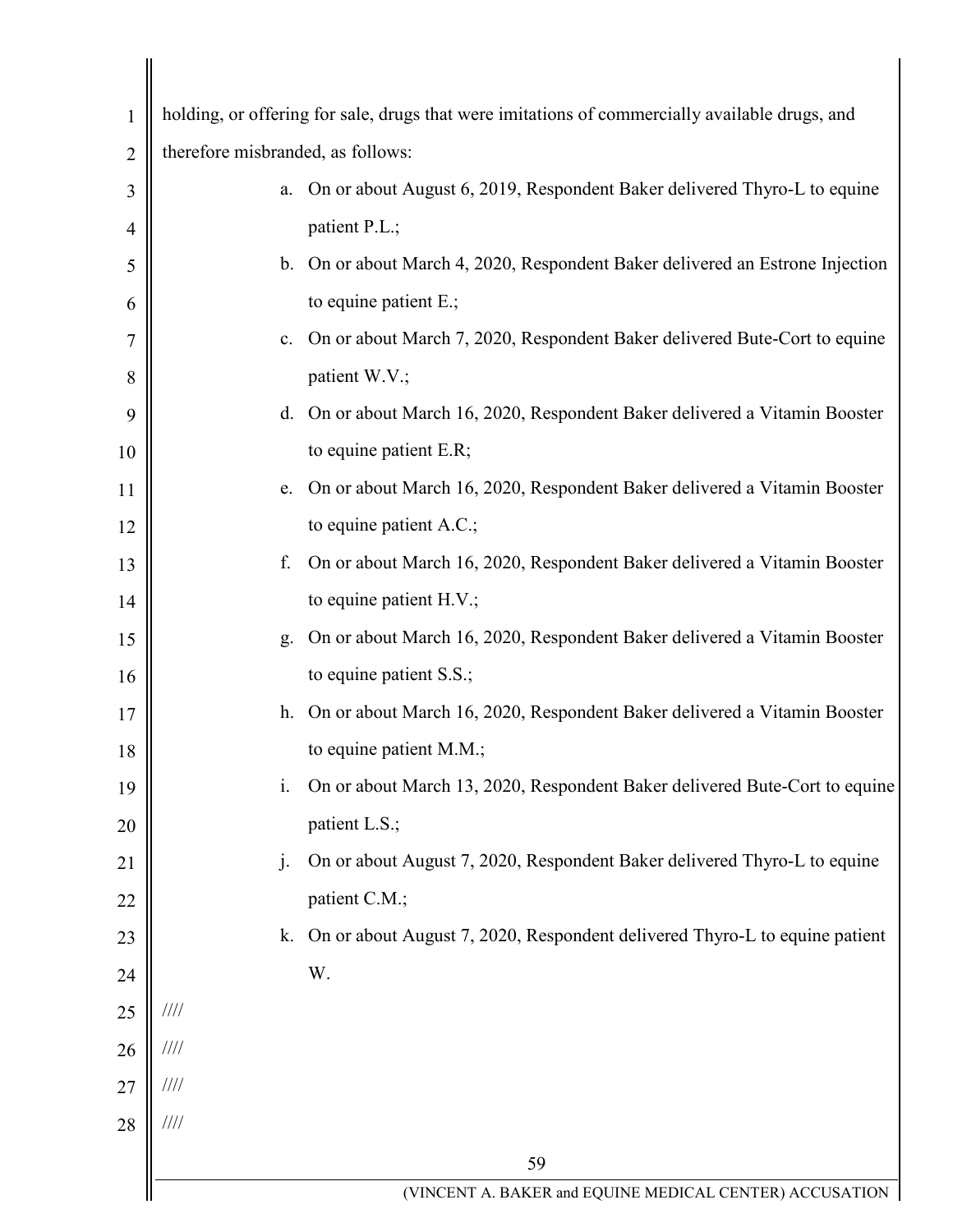| 1              | <b>EIGHTH CAUSE FOR DISCIPLINE</b>                                                                 |
|----------------|----------------------------------------------------------------------------------------------------|
| $\overline{2}$ | (Violation of Practice Act and Board Regulations and Unprofessional Conduct -                      |
| 3              | <b>Minimum Standards for Drugs and Biologics)</b>                                                  |
| $\overline{4}$ | 265. Respondent Baker is subject to disciplinary action for unprofessional conduct under           |
| 5              | section 4883, subdivisions (c), $(g)(3)$ , and (o), for failing to comply with minimum standards   |
| 6              | under section 4854 and CCR, title 16, sections 2030, subsection (f)(6), and 2030.05, subsection    |
| 7              | (b). Respondent Baker failed to ensure that all drugs and biologics at Respondent EMC's            |
| 8              | premises were maintained, administered, dispensed, and prescribed with state and federal laws, as  |
| 9              | follows:                                                                                           |
| 10             | 266. Numerous misbranded drugs that were ordered, maintained, administered, and/or                 |
| 11             | dispensed were present at Respondent EMC's premises. Misbranded drugs included:                    |
| 12             | glycopyrrolate, and gentamycin ophthalmic from Buy Rite Drugs, a non-resident compounding          |
| 13             | pharmacy lacking license to ship into California; Stop Two, an unlicensed injectable from          |
| 14             | Immuvet; and EPM Drench, drug name toltrazuril, prescribed and compounded by a veterinarian        |
| 15             | unlicensed in the state of California.                                                             |
| 16             | <b>NINTH CAUSE FOR DISCIPLINE</b>                                                                  |
| 17             | (Violation of Practice Act and Board Regulations -                                                 |
| $18\,$         | <b>Minimum Standards for Medical Waste)</b>                                                        |
| 19             | 267. Respondent Baker is subject to disciplinary action for unprofessional conduct under           |
| 20             | sections 4883, subdivisions (c) and (o), for failing to comply with minimum standards under        |
| 21             | section 4854, and CCR, title 16, sections 2030, subsection $(f)(3)$ , and 2030.05, subsection (b). |
| 22             | Respondent Baker failed to ensure compliance at Respondent EMC's premises regarding the            |
| 23             | disposal of waste material, as follows:                                                            |
| 24             | Controlled substances are maintained in a locked room with undefined security,<br>a.               |
| 25             | key, and personnel access;                                                                         |
| 26             | Respondent failed to properly reverse distribute expired controlled drugs or<br>$\mathbf{b}$ .     |
| 27             | provide a detailed protocol for same;                                                              |
| 28             |                                                                                                    |
|                | 60                                                                                                 |
|                | (VINCENT A. BAKER and EQUINE MEDICAL CENTER) ACCUSATION                                            |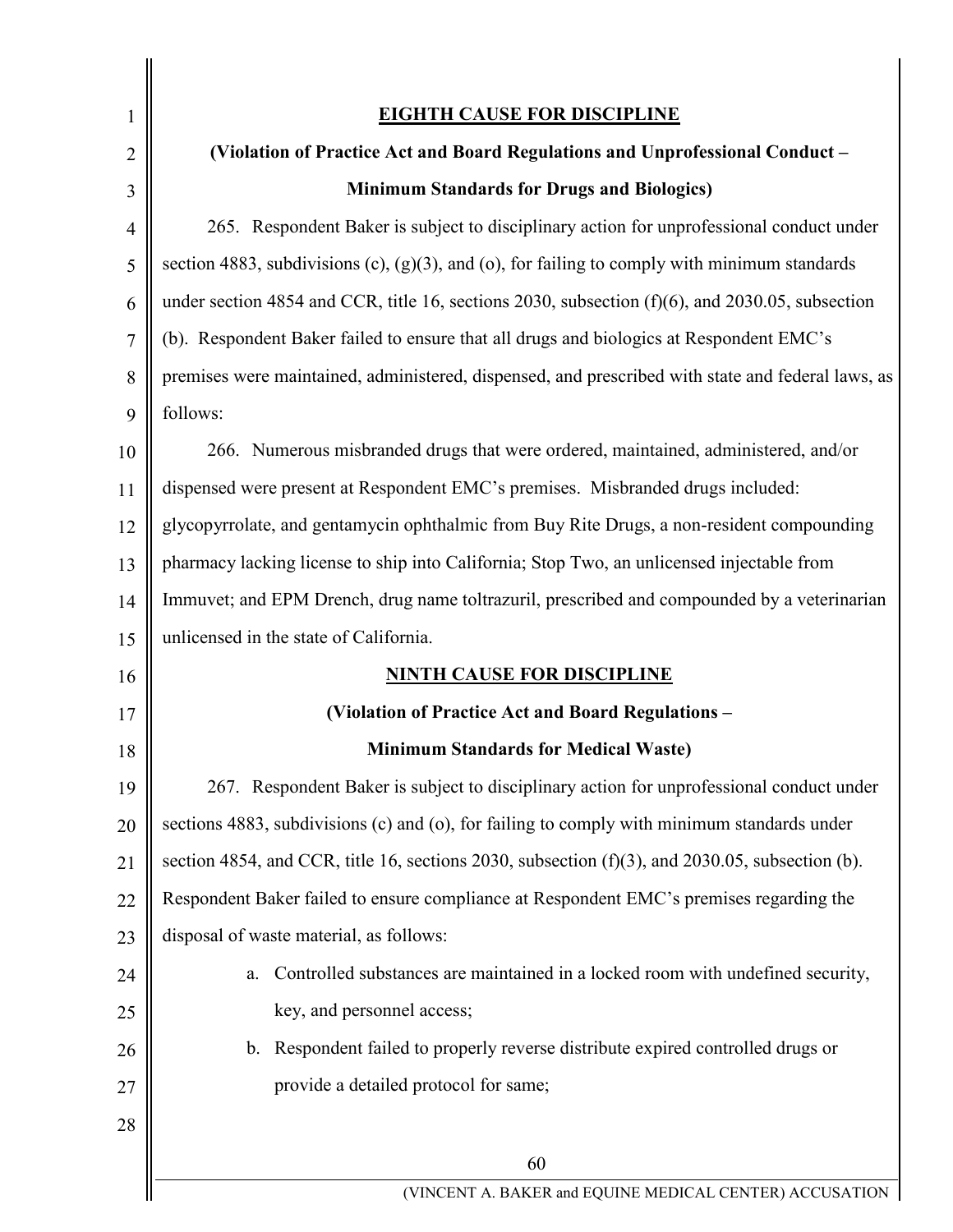<span id="page-60-1"></span><span id="page-60-0"></span>

| $\mathbf{1}$   | c. Use of an "RX Destroyer" <sup>3</sup> to dispose of expired controlled drugs which is not a                                                                                                                                                                                                                                               |
|----------------|----------------------------------------------------------------------------------------------------------------------------------------------------------------------------------------------------------------------------------------------------------------------------------------------------------------------------------------------|
| $\overline{2}$ | proper means of disposal for expired controlled drugs.                                                                                                                                                                                                                                                                                       |
| 3              | <b>TENTH CAUSE FOR DISCIPLINE</b>                                                                                                                                                                                                                                                                                                            |
| $\overline{4}$ | (Unprofessional Conduct - Misbranded Drugs; Labeling Requirements)                                                                                                                                                                                                                                                                           |
| 5              | 268. Respondent Baker is subject to disciplinary action for unprofessional conduct under                                                                                                                                                                                                                                                     |
| 6              | section 4883, subdivision (g)(3), for violations of section 4169, subdivision (a)(3), and Health and                                                                                                                                                                                                                                         |
| $\tau$         | Safety Code sections 111345, subdivision (a), 111440, and 111500, for the manufacture, sale,                                                                                                                                                                                                                                                 |
| 8              | delivery, holding, or offering for sale, drugs that were improperly labeled, and therefore misbranded,                                                                                                                                                                                                                                       |
| 9              | as follows:                                                                                                                                                                                                                                                                                                                                  |
| 10             | Gentamycin Ophthalmic and Glycopyrrolate, from Buy Rite Drugs, a<br>a.                                                                                                                                                                                                                                                                       |
| 11             | compounding pharmacy in Alabama, labeling lacked proper beyond use dates;                                                                                                                                                                                                                                                                    |
| 12             | b. Stop Two by Immuvet is not FDA approved and bears a counterfeit National                                                                                                                                                                                                                                                                  |
| 13             | Drug Code <sup>4</sup> as well as label claims to treat or mitigate a specific disease; and                                                                                                                                                                                                                                                  |
| 14             | EMP Drench by Vet Med, Inc. This drug was compounded on the order of a<br>c.                                                                                                                                                                                                                                                                 |
| 15             | veterinarian in Kentucky from a compounding pharmacy in South                                                                                                                                                                                                                                                                                |
| 16             | Carolina. While this may have been legitimate on behalf of the Kentucky                                                                                                                                                                                                                                                                      |
| 17             | veterinarian for his specific patient needs, for the drug to be prescribed in                                                                                                                                                                                                                                                                |
| 18             | Kentucky and end up in the working stock of a California veterinarian with the                                                                                                                                                                                                                                                               |
| 19             | Kentucky veterinarian's name on the label is a violation of labeling requirements                                                                                                                                                                                                                                                            |
| 20             | and thus is misbranded.                                                                                                                                                                                                                                                                                                                      |
| 21             | <b>ELEVENTH CAUSE FOR DISCIPLINE</b>                                                                                                                                                                                                                                                                                                         |
| 22             | (Violation of Practice Act and Board Regulations and Unprofessional Conduct –                                                                                                                                                                                                                                                                |
| 23             | <b>Schedule III and IV Drug Record)</b>                                                                                                                                                                                                                                                                                                      |
| 24             | 269. Respondent Baker is subject to disciplinary action for unprofessional conduct under                                                                                                                                                                                                                                                     |
| 25             | section 4883, subdivisions (c), $(g)(3)$ , and (o), for failing to comply with sections 4854 and 4855,                                                                                                                                                                                                                                       |
| 26             |                                                                                                                                                                                                                                                                                                                                              |
| 27<br>28       | <sup>3</sup> RX Destroyer is a brand name pharmaceutical waste disposal system.<br><sup>4</sup> Once approved, drugs are identified and reported using a unique, three-segment number<br>called the National Drug Code (NDC) which serves as the FDA's identifier for drugs. Drugs that<br>are not approved by the FDA are not issued a NDC. |
|                | 61                                                                                                                                                                                                                                                                                                                                           |
|                | (VINCENT A. BAKER and EQUINE MEDICAL CENTER) ACCUSATION                                                                                                                                                                                                                                                                                      |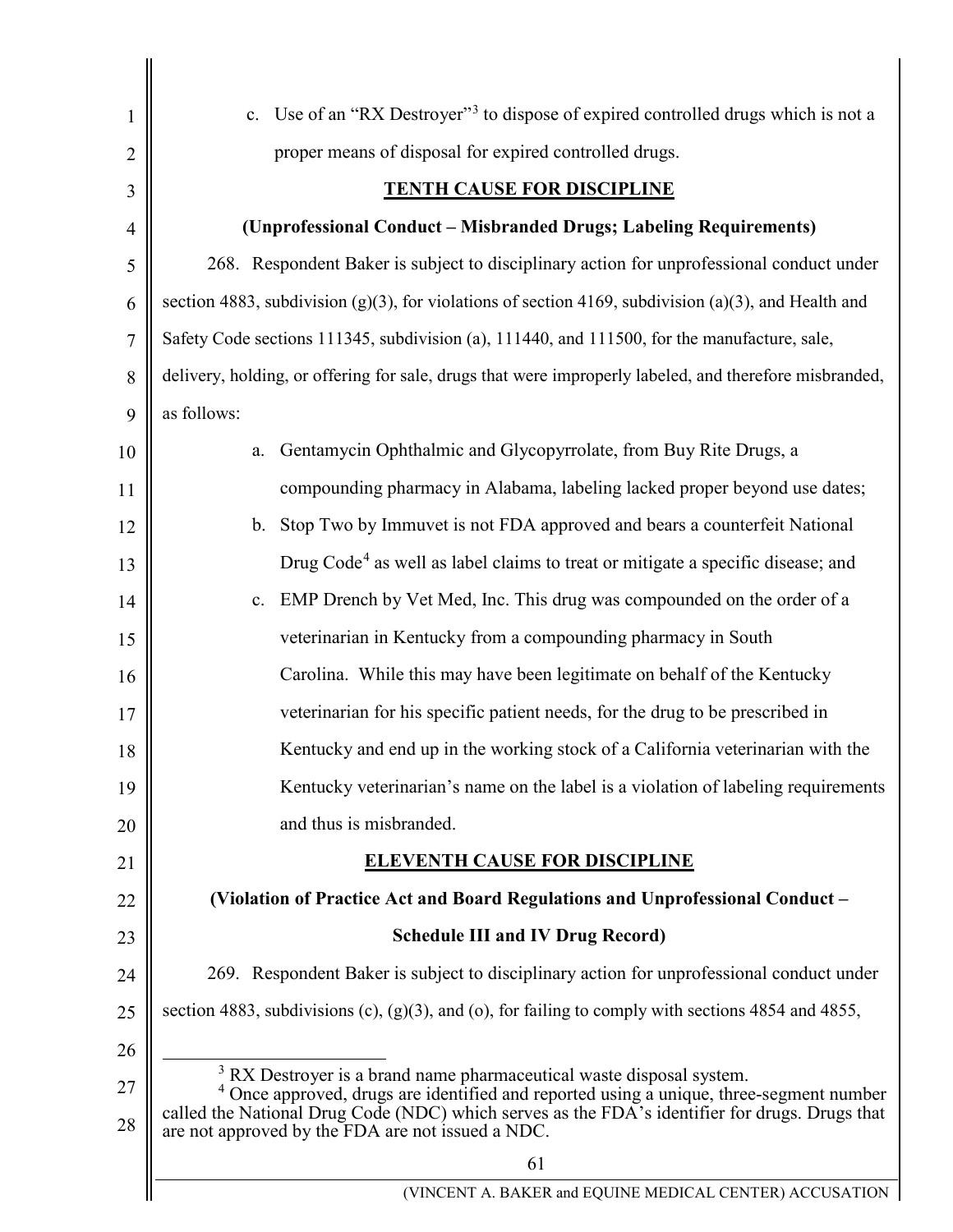| $\mathbf{1}$   | Health and Safety Code section 11190, subdivision (c)(1), and CCR, title 16, sections 2030,               |
|----------------|-----------------------------------------------------------------------------------------------------------|
| $\overline{2}$ | subsection $(f)(6)$ , and 2030.05, subsection $(b)$ . Respondent Baker failed to ensure maintenance of    |
| 3              | records of dispensed Schedule III and Schedule IV drugs, as follows:                                      |
| $\overline{4}$ | Failure to keep proper dispensation/administration logs and biennial inventory for<br>a.                  |
| 5              | Torbugesic and Midazolam, both of which are Schedule IV controlled substances;                            |
| 6              | and                                                                                                       |
| 7              | b. Failure to keep proper dispensation/administration logs and biennial inventory for                     |
| 8              | Ketamine and Euthasol, both of which are Schedule III controlled substances.                              |
| 9              | <b>TWELFTH CAUSE FOR DISCIPLINE</b>                                                                       |
| 10             | (Violation of Practice Act and Board Regulations and Unprofessional Conduct -                             |
| 11             | <b>Minimum Standards for Drug Logs)</b>                                                                   |
| 12             | 270. Respondent Baker is subject to disciplinary action for unprofessional conduct, under                 |
| 13             | section 4883, subdivisions (c), $(g)(3)$ , and (o), for failing to comply with sections 4854 and 4855,    |
| 14             | Code of Federal Regulations, title 21, section 1304.22, subsection (c), and CCR, title 16, sections       |
| 15             | 2030, subsection $(f)(6)$ , and 2030.05, subsection $(b)$ . Respondent Baker failed to ensure compliance  |
| 16             | with minimum standards for maintenance of drug logs, as follows: Respondent EMC's drug logs for           |
| 17             | Euthasol, Ketamine, and Midazolam lack required terminal patient administration. Respondent               |
| 18             | EMC's drug logs for Torbugesic contain no patient specific terminal administrations. Respondent           |
| 19             | EMC's biennial inventories fail to account for any partial bottles, or expired controlled drugs           |
| 20             | awaiting reverse distribution.                                                                            |
| 21             | <b>THIRTEENTH CAUSE FOR DISCIPLINE</b>                                                                    |
| 22             | (Unprofessional Conduct – Possession or Use of Prohibited Drugs)                                          |
| 23             | 271. Respondent Baker is subject to disciplinary action for unprofessional conduct under                  |
| 24             | section 4883, subdivision $(g)(3)$ , for violating CCR, title 4, section 1867, subsection (b). Respondent |
| 25             | Baker possessed a drug, substance, or medication that has not been approved by the FDA for use            |
| 26             | in the United States, as follows:                                                                         |
| 27             | a. On or about January 24, 2019, Respondent Baker used Bute-Cort in the                                   |
| 28             | treatment of equine patient P.L.;                                                                         |
|                | 62                                                                                                        |
|                | (VINCENT A. BAKER and EQUINE MEDICAL CENTER) ACCUSATION                                                   |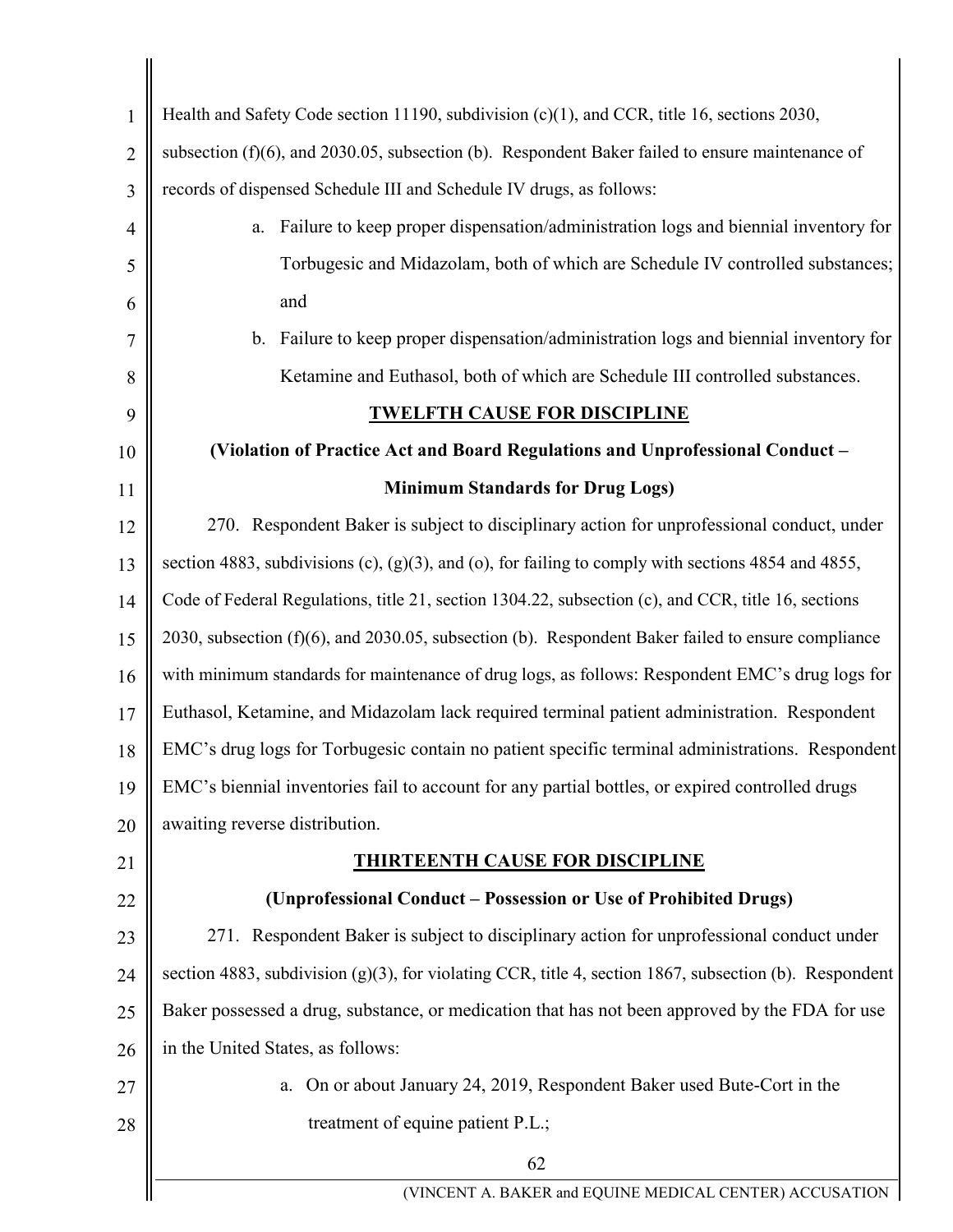<span id="page-62-0"></span>

| 1              |                | b. On or about March 25, 2019 and April 20, 2019, Respondent Baker used       |
|----------------|----------------|-------------------------------------------------------------------------------|
| $\overline{2}$ |                | Naquasone Paste in the treatment of equine patient P.L.;                      |
| 3              | c.             | On or about August 6, 2019, Respondent Baker used Thyro-L in the treatment    |
| 4              |                | of equine patient P.L.                                                        |
| 5              |                | d. On or about March 4, 2020, Respondent Baker used an Estrone Injection in   |
| 6              |                | the treatment of equine patient E.;                                           |
| 7              | e.             | On or about March 7, 2020, Respondent Baker used Bute-Cort in the             |
| 8              |                | treatment of equine patient W.V.;                                             |
| 9              | f.             | On or about March 7, 2020, Respondent Baker used a Vitamin Booster in the     |
| 10             |                | treatment of equine patient A.C;                                              |
| 11             | g.             | On or about March 7, 2020, Respondent Baker used a Vitamin Booster in the     |
| 12             |                | treatment of equine patient F.M.;                                             |
| 13             | h.             | On or about March 7, 2020, Respondent Baker used a Vitamin Booster in the     |
| 14             |                | treatment of equine patient M.S.;                                             |
| 15             | i.             | On or about March 7, 2020, Respondent Baker used a Vitamin Boosters in the    |
| 16             |                | treatment of equine patient K.K.;                                             |
| 17             | $\mathbf{j}$ . | On or about March 7, 2020, Respondent Baker used Stop $205$ in the treatment  |
| 18             |                | of equine patient S.U.;                                                       |
| 19             | k.             | On or about March 16, 2020, Respondent Baker used a Vitamin Booster in the    |
| 20             |                | treatment of equine patient E.R;                                              |
| 21             | 1.             | On or about March 16, 2020, Respondent Baker used a Vitamin Booster in the    |
| 22             |                | treatment of equine patient A.C.;                                             |
| 23             |                | m. On or about March 16, 2020, Respondent Baker used a Vitamin Booster in the |
| 24             |                | treatment of equine patient H.V.;                                             |
| 25             | n.             | On or about March 16, 2020, Respondent Baker used a Vitamin Booster in the    |
| 26             |                | treatment of equine patient S.S.;                                             |
| 27             |                |                                                                               |
| 28             |                | $5$ Stop 20 is the oral version of Stop Two, which is injected.               |
|                |                | 63                                                                            |
|                |                | (VINCENT A. BAKER and EQUINE MEDICAL CENTER) ACCUSATION                       |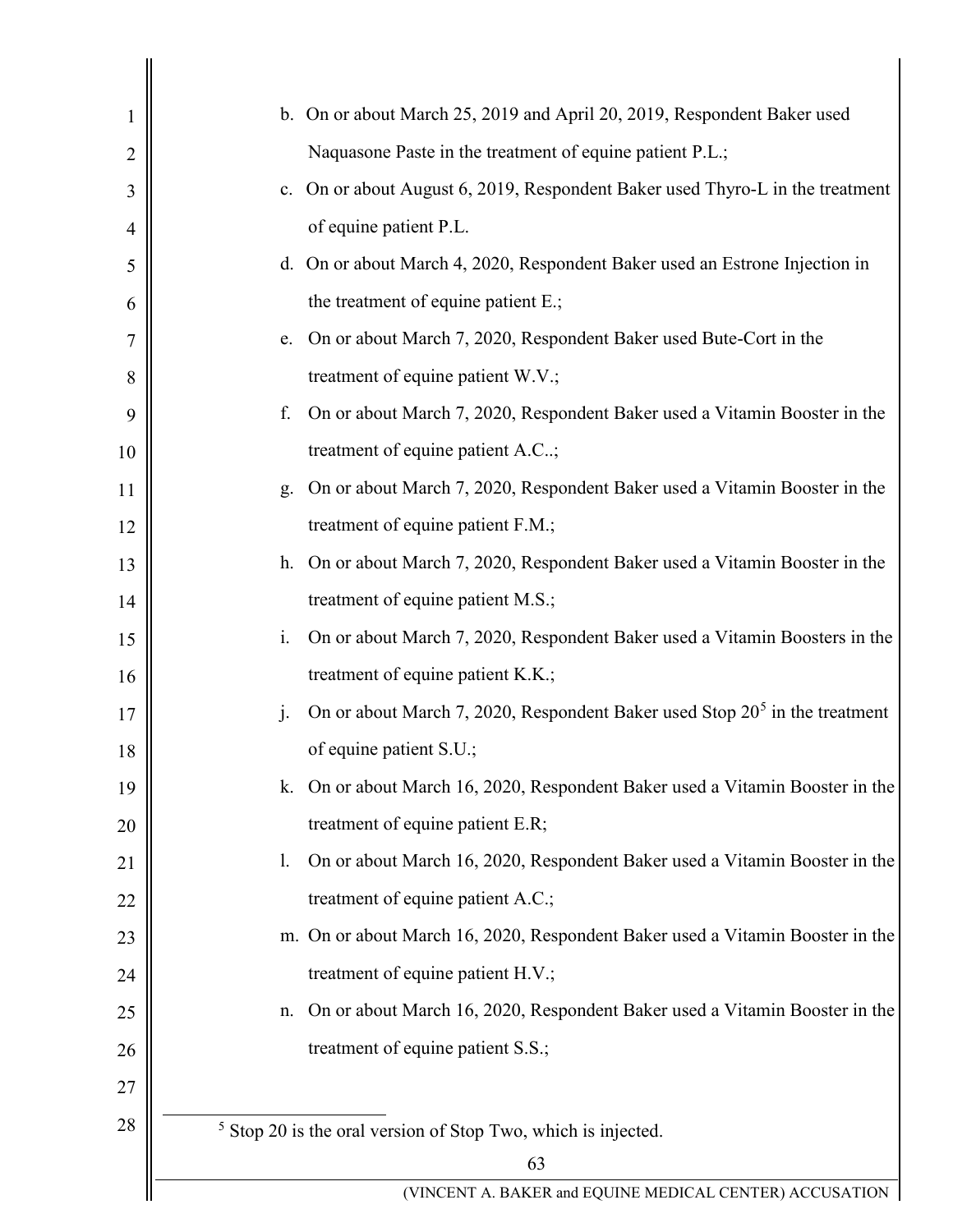| 1  | On or about March 16, 2020, Respondent Baker used a Vitamin Booster in the<br>0.                  |
|----|---------------------------------------------------------------------------------------------------|
| 2  | treatment of equine patient M.M.;                                                                 |
| 3  | On or about March 13, 2020, Respondent Baker used Bute-Cort in the<br>p.                          |
| 4  | treatment of equine patient L.S.;                                                                 |
| 5  | On or about July 10, 2020, Respondent Baker used Dantrium suspension in<br>q.                     |
| 6  | the treatment of equine patient W.;                                                               |
| 7  | On or about July 21, 2020, Respondent Baker used Naquasone Paste in the<br>r.                     |
| 8  | treatment of equine patient C.M.;                                                                 |
| 9  | On or about July 23, 2020, Respondent Baker used Estrone injection in the<br>S.                   |
| 10 | treatment of equine patient W.;                                                                   |
| 11 | On or about August 7, 2020, Respondent Baker used Thyro-L in the treatment<br>t.                  |
| 12 | of equine patient W.;                                                                             |
| 13 | On or about August 7, 2020, Respondent Baker used Thyro-L in the treatment<br>u.                  |
| 14 | of equine patient C.M.                                                                            |
| 15 | <b>FOURTEENTH CAUSE FOR DISCIPLINE</b>                                                            |
| 16 | (Violation of Practice Act – Failure to Provide Required Drug Consultations)                      |
| 17 | 272. Respondent Baker is subject to disciplinary action for violating the Practice Act under      |
| 18 | section 4883, subdivision (c), for failing to offer to provide and note in the medical record the |
| 19 | required drug consultation for prescribed, dispensed, or furnished dangerous drugs as required    |
| 20 | under section 4829.5, subdivisions (a) and (d), as follows:                                       |
| 21 | On or about January 24, 2019, Respondent Baker treated equine patient P.L. with<br>a.             |
| 22 | Bute Cort without offering to provide and note in the medical record the required                 |
| 23 | drug consultation;                                                                                |
| 24 | On or about March 1, 2019, Respondent Baker treated equine patient P.L. with<br>b.                |
| 25 | Surpass Cream without offering to provide and note in the medical record the                      |
| 26 | required drug consultation;                                                                       |
| 27 |                                                                                                   |
| 28 |                                                                                                   |
|    | 64                                                                                                |
|    | (VINCENT A. BAKER and EQUINE MEDICAL CENTER) ACCUSATION                                           |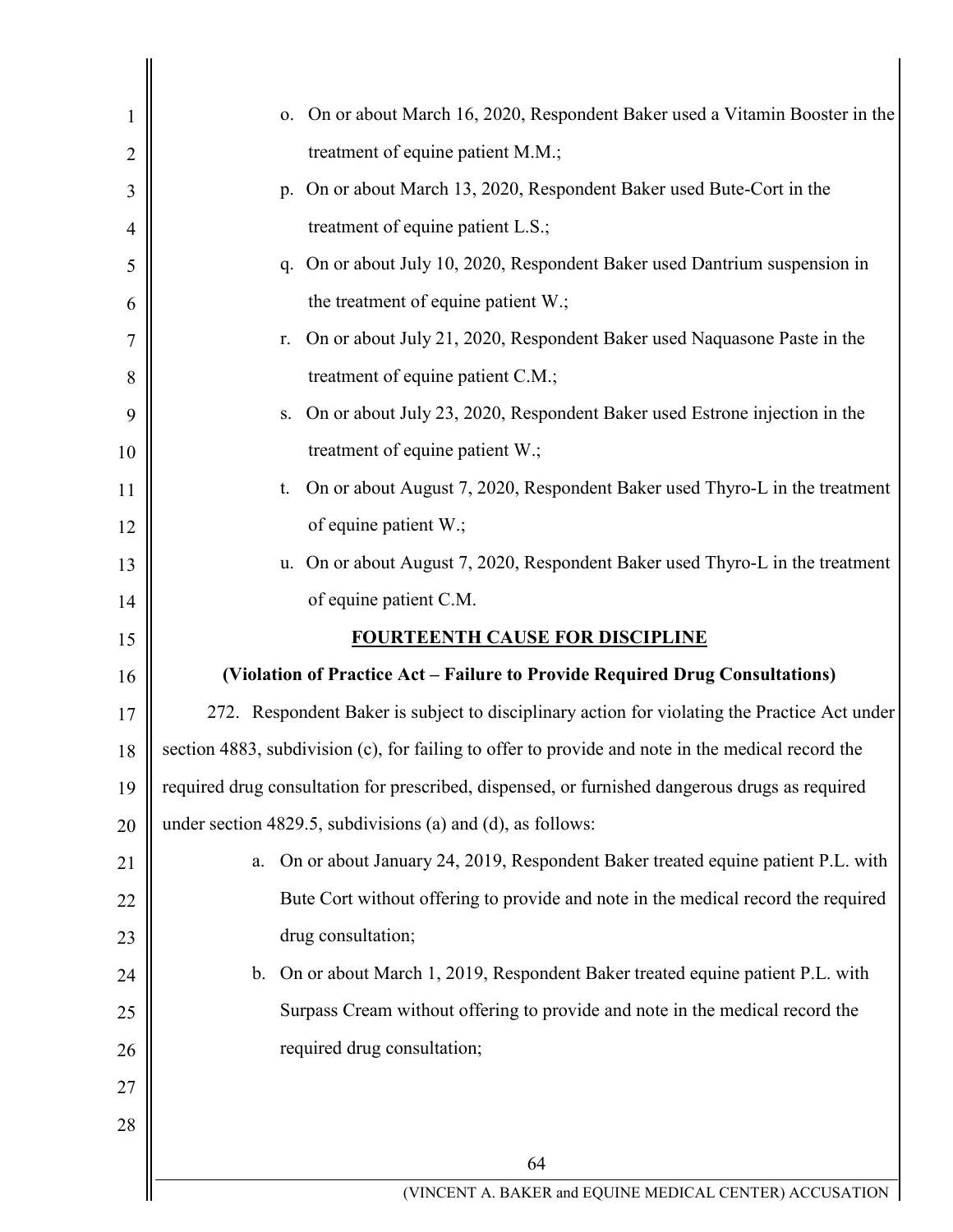| 1              | c.      | On or about March 25, 2019 and April 20, 2019, Respondent Baker treated equine   |
|----------------|---------|----------------------------------------------------------------------------------|
| $\overline{2}$ |         | patient P.L. with Naquasone paste without offering to provide and note in the    |
| 3              |         | medical record the required drug consultation;                                   |
| $\overline{4}$ |         | d. On or about April 20, 2019, November 11, 2019 and November 18, 2019           |
| 5              |         | Respondent Baker treated equine patient P.L. with Bute paste without offering to |
| 6              |         | provide and note in the medical record the required drug consultation;           |
| 7              | e.      | On or about July 18, 2019, Respondent Baker treated equine patient P.L. with     |
| 8              |         | Otomax without offering to provide and note in the medical record the required   |
| 9              |         | drug consultation;                                                               |
| 10             | f.      | On or about July 18, 2019, Respondent Baker treated equine patient P.L. with     |
| 11             |         | Panolog without offering to provide and note in the medical record the required  |
| 12             |         | drug consultation;                                                               |
| 13             | g.      | On or about July 18, 2019, Respondent Baker treated equine patient P.L. with     |
| 14             |         | Silvadene Cream without offering to provide and note in the medical record the   |
| 15             |         | required drug consultation;                                                      |
| 16             | h.      | On or about August 6, 2019, Respondent Baker treated equine patient P.L. with    |
| 17             |         | Thyro-L powder without offering to provide and note in the medical record the    |
| 18             |         | required drug consultation;                                                      |
| 19             | i.      | On or about December 18, 2019, Respondent Baker treated equine patient P.L.      |
| 20             |         | with Acepromazine tablets without offering to provide and note in the medical    |
| 21             |         | record the required drug consultation;                                           |
| 22             | $\cdot$ | On or about December 27, 2019, Respondent Baker treated equine patient P.L.      |
| 23             |         | with Panolog ointment without offering to provide and note in the medical record |
| 24             |         | the required drug consultation;                                                  |
| 25             | k.      | On or about March 12, 2020, Respondent Baker treated equine patient C.C. with    |
| 26             |         | Acepromazine Tabs without offering to provide and note in the medical record the |
| 27             |         | required drug consultation;                                                      |
| 28             |         |                                                                                  |
|                |         | 65                                                                               |
|                |         | (VINCENT A. BAKER and EQUINE MEDICAL CENTER) ACCUSATION                          |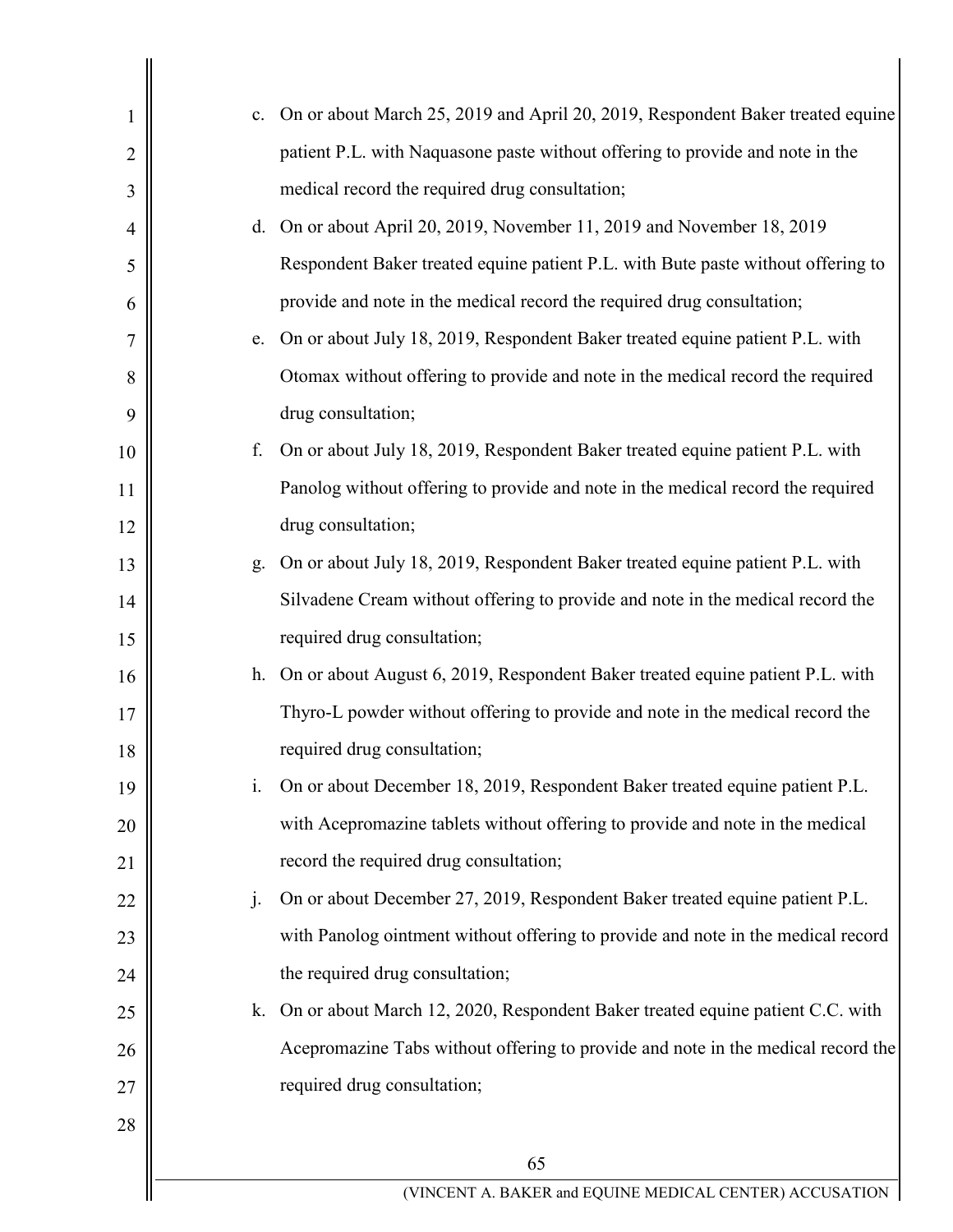| 1              | 1. | On or about March 12, 2020, Respondent Baker treated equine patient D.S. with     |
|----------------|----|-----------------------------------------------------------------------------------|
| $\overline{2}$ |    | Acepromazine Tabs without offering to provide and note in the medical record the  |
| 3              |    | required drug consultation;                                                       |
| 4              |    | m. On or about March 12, 2020, Respondent Baker treated equine patient D.K. with  |
| 5              |    | Acepromazine Tabs without offering to provide and note in the medical record the  |
| 6              |    | required drug consultation;                                                       |
| 7              | n. | On or about March 12, 2020, Respondent Baker treated equine patient B.F. with     |
| 8              |    | Acepromazine Tabs without offering to provide and note in the medical record the  |
| 9              |    | required drug consultation;                                                       |
| 10             | 0. | On or about March 7, 2020, Respondent Baker treated equine patient W.V. with      |
| 11             |    | Bute-Cort without offering to provide and note in the medical record the required |
| 12             |    | drug consultation;                                                                |
| 13             | p. | On or about March 13, 2020, Respondent Baker treated equine patient L.S. with     |
| 14             |    | Bute-Cort without offering to provide and note in the medical record the required |
| 15             |    | drug consultation;                                                                |
| 16             | q. | On or about March 19, 2020, Respondent Baker treated equine patient E.M. with     |
| 17             |    | Acepromazine Tabs without offering to provide and note in the medical record the  |
| $18\,$         |    | required drug consultation;                                                       |
| 19             | r. | On or about July 10, 2020, Respondent Baker treated equine patient W. with        |
| 20             |    | Dantrium suspension without offering to provide and note in the medical record    |
| 21             |    | the required drug consultation;                                                   |
| 22             | S. | On or about July 14, 2020, Respondent Baker treated equine patient C.M. with      |
| 23             |    | Acepromazine tablets without offering to provide and note in the medical record   |
| 24             |    | the required drug consultation;                                                   |
| 25             | t. | On or about July 21, 2020, Respondent Baker treated equine patient C.M. with      |
| 26             |    | Naquasone paste without offering to provide and note in the medical record the    |
| 27             |    | required drug consultation;                                                       |
| 28             |    |                                                                                   |
|                |    | 66                                                                                |
|                |    | (VINCENT A. BAKER and EQUINE MEDICAL CENTER) ACCUSATION                           |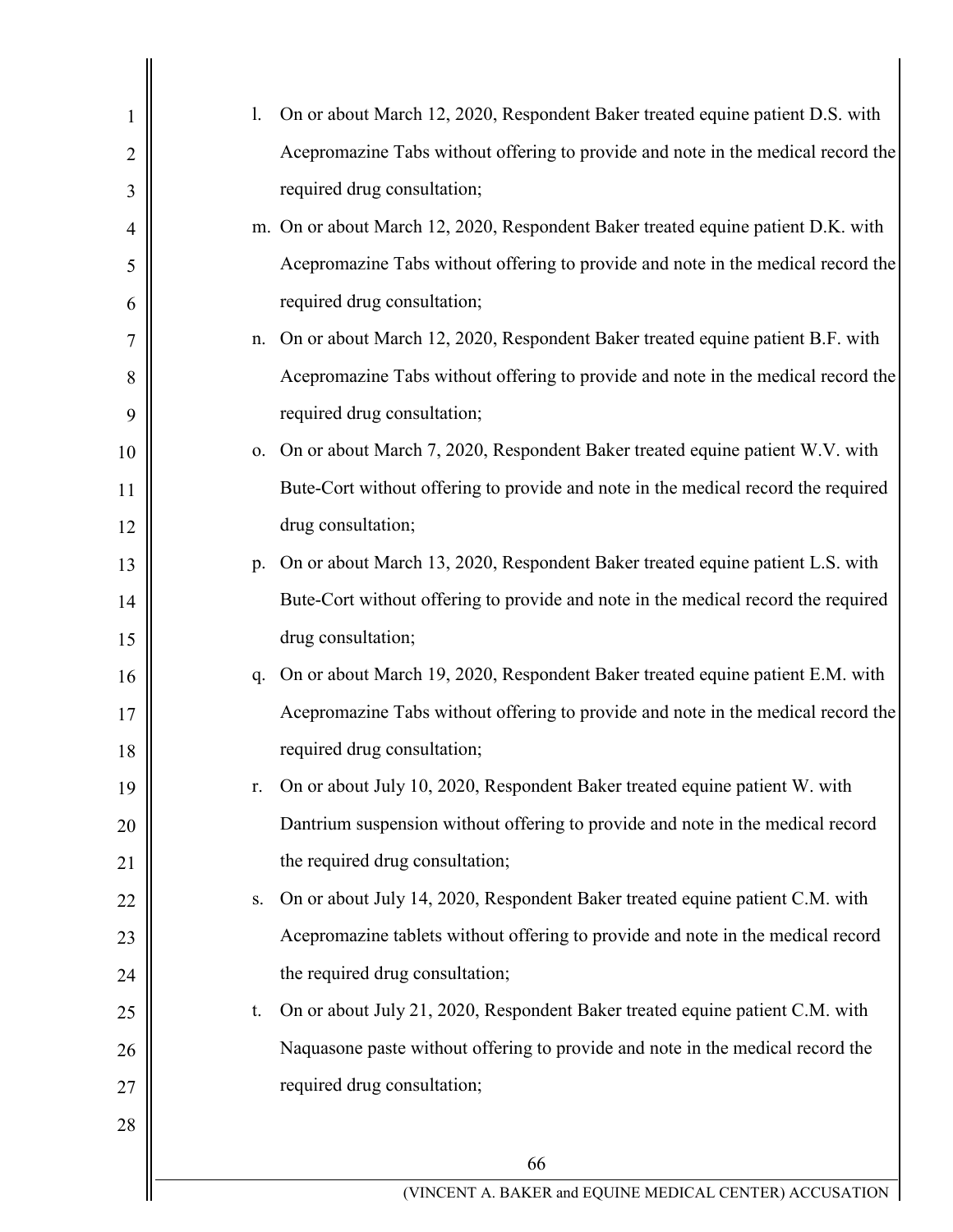| $\mathbf{1}$   | On or about July 30, 2020, Respondent Baker treated equine patient C.M. with<br>u.                |
|----------------|---------------------------------------------------------------------------------------------------|
| $\overline{2}$ | Thyro-L powder without offering to provide and note in the medical record the                     |
| 3              | required drug consultation;                                                                       |
| $\overline{4}$ | On or about August 7, 2020, Respondent Baker treated equine patient W. with<br>V.                 |
| 5              | Silvadene Cream without offering to provide and note in the medical record the                    |
| 6              | required drug consultation; and                                                                   |
| 7              | w. On or about August 7, 2020, Respondent Baker treated equine patient W. with                    |
| 8              | Thyro-L powder without offering to provide and note in the medical record the                     |
| 9              | required drug consultation.                                                                       |
| 10             | <b>FIFTEENTH CAUSE FOR DISCIPLINE</b>                                                             |
| 11             | (Violation of Practice Act and Board Regulations; Recordkeeping - Licensee Manager)               |
| 12             | 273. Respondent Baker is subject to disciplinary action for violations of the Practice Act        |
| 13             | and regulations adopted by the Board under section 4883, subdivisions (c) and (o), for failing to |
| 14             | ensure record keeping compliance with sections 4829.5, subdivision (d), 4854 and 4855, and        |
| 15             | CCR, title 16, sections 2030.05, subsection (b), 2032.3, and 2032.4. Respondent Baker failed to   |
| 16             | ensure the medical records maintained at Respondent EMC complied with minimum standards           |
| 17             | for recordkeeping, as follows:                                                                    |
| 18             | 274. As the licensee manager for EMC, Respondent is responsible for ensuring the                  |
| 19             | operational components and practices of EMC meet the minimum standards of practice for            |
| 20             | recordkeeping. As such, Respondent is responsible for the following recordkeeping violations by   |
| 21             | the following veterinarians practicing at EMC:                                                    |
| 22             | 275. Except where otherwise indicated, Dr. J. Wade Byrd failed to include the following           |
| 23             | information in the following equine patient's Patient History Report: Failed to document the age, |
| 24             | sex, breed, species, and color of the animal (CCR 2032.3(a)(4)); Failed to document a patient     |
| 25             | history (CCR 2032.3(a)(6)); Failed to document a physical examination (CCR 2032.3(a)(7));         |
| 26             | Failed to establish a Veterinarian-Client-Patient relationship by virtue of an examination of the |
| 27             | animal (CCR 2032.1(b)(2)); Failed to document doses of medication administered (CCR               |
| 28             | $2032.3(a)(8)$ ; Failed to document the route of administration of drugs administered (CCR        |
|                | 67                                                                                                |
|                | (VINCENT A. BAKER and EQUINE MEDICAL CENTER) ACCUSATION                                           |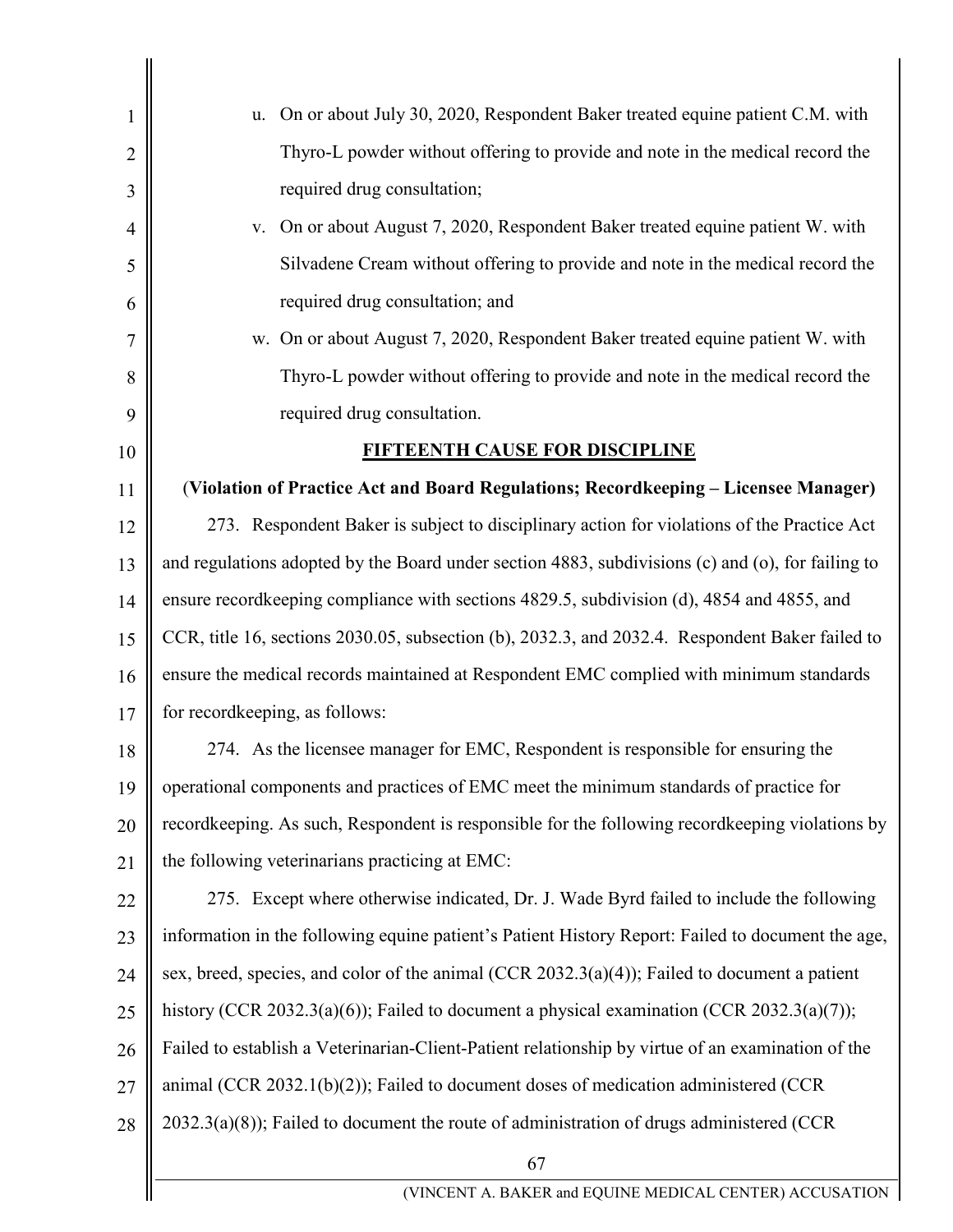<span id="page-67-5"></span><span id="page-67-4"></span><span id="page-67-3"></span><span id="page-67-2"></span><span id="page-67-1"></span><span id="page-67-0"></span>

| $\mathbf{1}$   | $2032.3(a)(8)$ ; Failed to document a treatment plan (CCR 2032.3(a)(8)); Failed to document a                                                                                                                        |
|----------------|----------------------------------------------------------------------------------------------------------------------------------------------------------------------------------------------------------------------|
| $\overline{2}$ | diagnosis for the patient (CCR 2032.3(a)(10)); and Failed to state a prognosis for the patient                                                                                                                       |
| 3              | $(CCR 2032.3(a)(11))$ :                                                                                                                                                                                              |
| $\overline{4}$ | On or about March 7, 2020, for equine patient H.M;<br>a.                                                                                                                                                             |
| 5              | On or about March 7, 2020, for equine patient U.S. In addition to the above<br>b.                                                                                                                                    |
| 6              | failures, Dr. Wade failed to document surgical and anesthetic records (CCR                                                                                                                                           |
| 7              | $2032.3(a)(9)$ ), failed to document a physical examination within 12 hours of a                                                                                                                                     |
| 8              | general anesthetic (CCR 2032.4(b)(1)), and failed to document the route of                                                                                                                                           |
| 9              | administration of anesthetics (CCR 2032.4(b)(6)) for equine patient U.S.;                                                                                                                                            |
| 10             | On or about March 12, 2020, for equine patient T.C.;<br>c.                                                                                                                                                           |
| 11             | On or about March 17, 2020, for equine patient R.B.;<br>d.                                                                                                                                                           |
| 12             | On or about March 12, 2020, for equine patient B.C.; <sup>6</sup><br>e.                                                                                                                                              |
| 13             | On or about March 12, 2020, for equine patient H.M.; <sup>6</sup><br>f.                                                                                                                                              |
| 14             | On or about March 12, 2020, for equine patient M.D.; <sup>6</sup><br>g.                                                                                                                                              |
| 15             | On or about March 12, 2020, for equine patient Q.; <sup>6</sup><br>h.                                                                                                                                                |
| 16             | On or about March 17, 2020, for equine patient H.C. In addition to the above<br>i.                                                                                                                                   |
| 17             | failures, Dr. Wade failed to document a required drug consultation for dispensed                                                                                                                                     |
| 18             | drugs (BPC 4829.5(d)); <sup>7</sup>                                                                                                                                                                                  |
| 19             | On or about March 17, 2020, for equine patient R.C. In addition to the above<br>$\mathbf{j}$ .                                                                                                                       |
| 20             | failures, Dr. Wade failed to document a required drug consultation for dispensed                                                                                                                                     |
| 21             | drugs (BPC 4829.5(d)); <sup>7</sup>                                                                                                                                                                                  |
| 22             | On or about March 17, 2020, for equine patient A.F.; <sup>7</sup><br>k.                                                                                                                                              |
| 23             | On or about March 17, 2020, for equine patient M.A.; <sup>8</sup><br>1.                                                                                                                                              |
| 24             | m. On or about March 17, 2020, for equine patient M.J. <sup>8</sup>                                                                                                                                                  |
| 25             |                                                                                                                                                                                                                      |
| 26             | $6$ These four horses all under the care of trainer Carla Gaines all received the treatment "Adequan IM" on<br>the same day with no medical indication in the medical record.                                        |
| 27             | $7$ These three horses all under the care of trainer Carla Gaines all received the treatment "DMSO Jug, Bute<br>Inj, and Methocarbamol Inj" on dates close in time with no medical indication in the medical record. |
| 28             | <sup>8</sup> These two horses both under the care of trainer Jack Carava both received the treatment "DMSO Jug and<br>Estrone Inj" on the same day with no medical indication in the medical record.                 |
|                | 68                                                                                                                                                                                                                   |
|                | (VINCENT A. BAKER and EQUINE MEDICAL CENTER) ACCUSATION                                                                                                                                                              |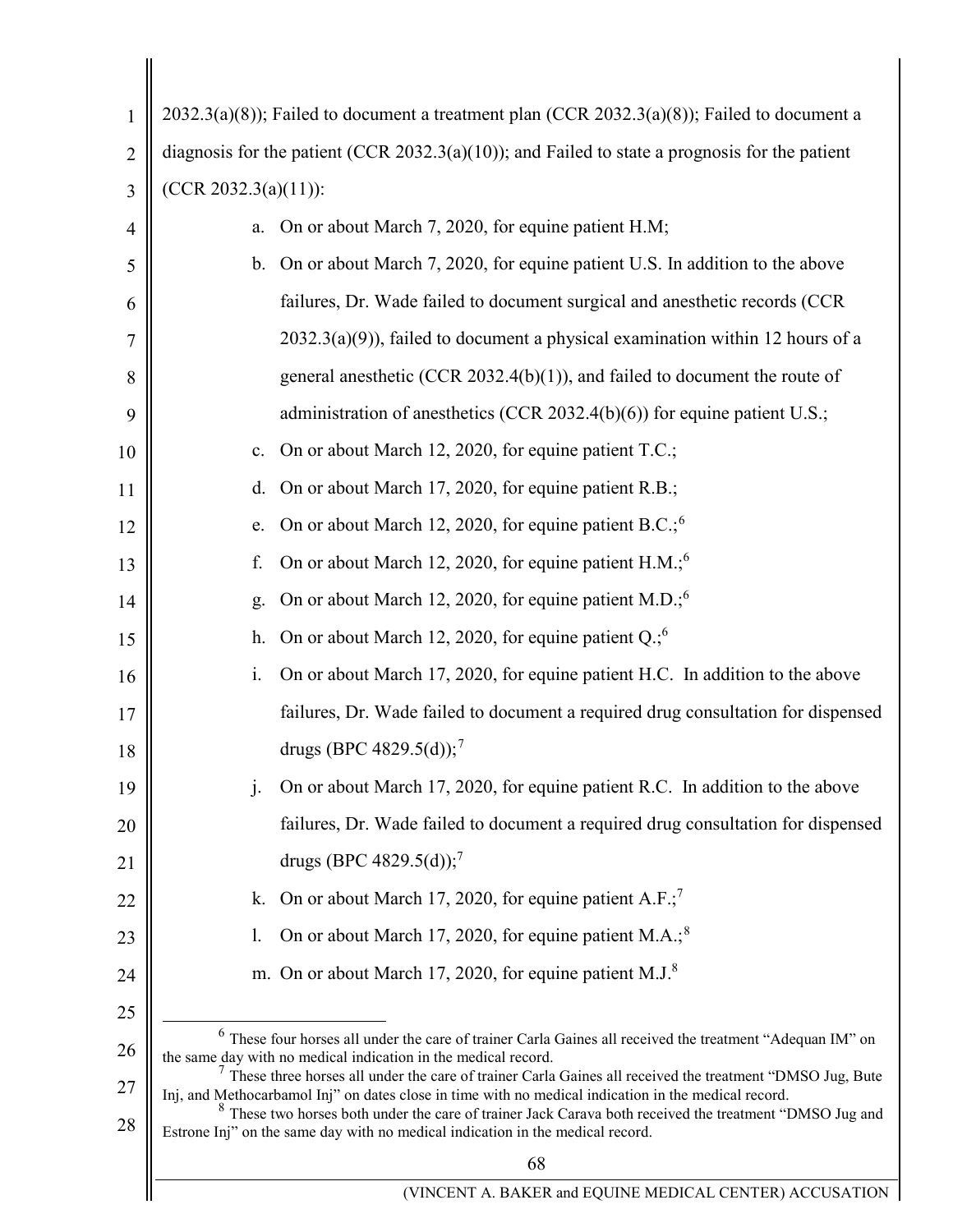<span id="page-68-1"></span><span id="page-68-0"></span>

| $\mathbf{1}$   | 276. Except where otherwise indicated, Dr. Ryan Carpenter failed to include the following                                                                                                                             |
|----------------|-----------------------------------------------------------------------------------------------------------------------------------------------------------------------------------------------------------------------|
| $\overline{2}$ | information in the following equine patient's Patient History Report: Failed to document the                                                                                                                          |
| 3              | client's address (CCR 2032.3(a)(2)); Failed to document the age, sex, breed, species, and color of                                                                                                                    |
| $\overline{4}$ | the animal (CCR 2032.3(a)(4)); Failed to document a patient history (CCR 2032.3(a)(6)); Failed                                                                                                                        |
| 5              | to document a physical examination (CCR 2032.3(a)(7)); Failed to establish a Veterinarian-                                                                                                                            |
| 6              | Client-Patient relationship by virtue of an examination of the animal (CCR 2032.1(b)(2)); Failed                                                                                                                      |
| 7              | to document doses of medication administered (CCR 2032.3(a)(8)); Failed to document the route                                                                                                                         |
| 8              | of administration of drugs administered (CCR 2032.3(a)(8)); Failed to document a treatment plan                                                                                                                       |
| 9              | (CCR 2032.3(a)(8)); Failed to document a diagnosis for the patient (CCR 2032.3(a)(10)); and                                                                                                                           |
| 10             | Failed to state a prognosis for the patient (CCR $2032.3(a)(11)$ ):                                                                                                                                                   |
| 11             | On or about March 12, 2020, for equine patient V.S.; <sup>9</sup><br>a.                                                                                                                                               |
| 12             | On or about March 12, 2020, for equine patient $B.H.^9$<br>b.                                                                                                                                                         |
| 13             | On or about March 12, 2020, for equine patient $J$ .; <sup>9</sup><br>c.                                                                                                                                              |
| 14             | On or about March 15, 2020, for equine patient L.W.;<br>d.                                                                                                                                                            |
| 15             | On or about March 16, 2020, for equine patient B. In addition to the above failures,<br>e.                                                                                                                            |
| 16             | Dr. Carpenter failed to document surgical and anesthetic record (CCR                                                                                                                                                  |
| 17             | $2032.3(a)(9)$ ; failed to document a physical examination within 12 hours of a                                                                                                                                       |
| 18             | general anesthetic (CCR 2032.4(b)(1)); and failed to document the route of                                                                                                                                            |
| 19             | administration of anesthetics (CCR 2032.4(b)(6));                                                                                                                                                                     |
| 20             | On or about March 14, 2020, for equine patient M.W. In addition to the above<br>f.                                                                                                                                    |
| 21             | failures, Dr. Carpenter failed to document laboratory reports and interpretation                                                                                                                                      |
| 22             | $(CCR 2032.3(a)(7))$ but he did document the route of the administration of drugs                                                                                                                                     |
| 23             | (CCR 2032.3(a)(8)).                                                                                                                                                                                                   |
| 24             | On or about March 14, 2020, for equine patient I.L. Dr. Carpenter failed to<br>g.                                                                                                                                     |
| 25             | comply with most of the requirements listed above. However, he did comply with                                                                                                                                        |
| 26             | all aspects of CCR 2032.3(a)(8);                                                                                                                                                                                      |
| 27<br>28       | $9$ These three horses all under the care of trainer Doug O'Neill all received the treatment "Bute, Electrolytes<br>+ Vits, Adequan, Methocarbamol" on the same day with no medical indication in the medical record. |
|                | 69                                                                                                                                                                                                                    |
|                | (VINCENT A. BAKER and EQUINE MEDICAL CENTER) ACCUSATION                                                                                                                                                               |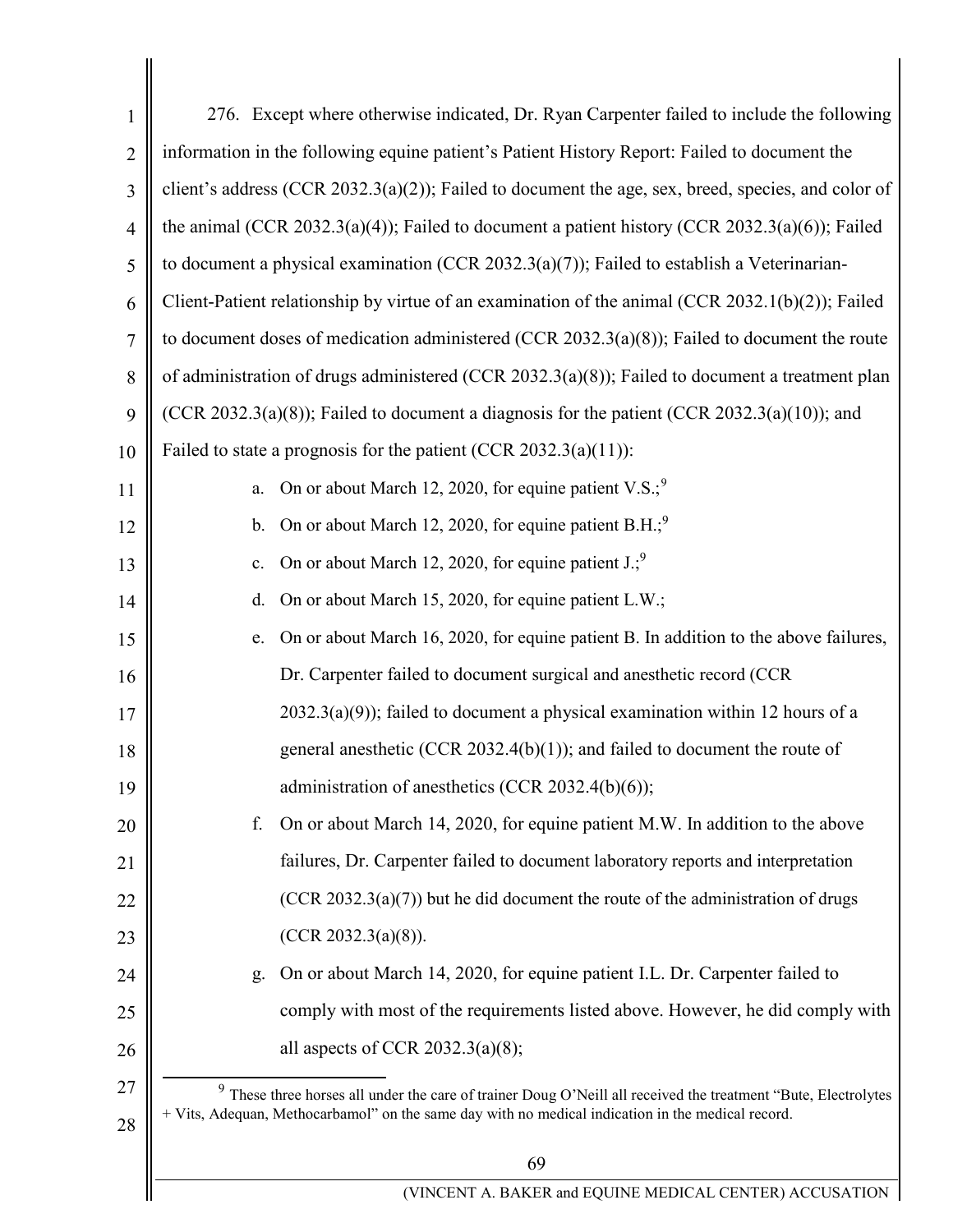<span id="page-69-2"></span><span id="page-69-1"></span><span id="page-69-0"></span>

| 1              | On or about March 15, 2020, for equine patient M.K.;<br>h.                                                                                                                                                                                 |
|----------------|--------------------------------------------------------------------------------------------------------------------------------------------------------------------------------------------------------------------------------------------|
| $\overline{2}$ | On or about March 17, 2020, for equine patient M.H.; <sup>10</sup><br>i.                                                                                                                                                                   |
| 3              | On or about March 17, 2020, for equine patient W.S.; <sup>10</sup><br>j.                                                                                                                                                                   |
| 4              | On or about March 15, 2020, for equine patient L.H.<br>k.                                                                                                                                                                                  |
| 5              | 277. Dr. Sara Jones failed to include the following information in the following equine                                                                                                                                                    |
| 6              | patient's Patient History Report <sup>11</sup> : Failure to document the client's address (CCR 2032.3(a)(2));                                                                                                                              |
| $\overline{7}$ | Failure to document the age, sex, breed, species, and color of the animal (CCR 2032.3(a)(4));                                                                                                                                              |
| 8              | Failure to document a history (CCR 2032.3(a)(6)); Failure to document a physical examination                                                                                                                                               |
| 9              | (CCR 2032.3(a)(7)); Failure to establish a VCPR by virtue of an examination of the animal (CCR                                                                                                                                             |
| 10             | $2032.1(b)(2)$ ; Failure to document doses (CCR 2032.3(a)(8)); Failure to document a treatment                                                                                                                                             |
| 11             | plan (CCR 2032.3(a)(8)); Failure to document a diagnosis (CCR 2032.3(a)(10)); Failure to state a                                                                                                                                           |
| 12             | prognosis (CCR $2032.3(a)(11)$ ); Failure to document the strength, dosage, route of administration,                                                                                                                                       |
| 13             | quantity, and frequency of use for drugs dispensed (CCR $2032.3(a)(12)$ ); and Failure to document                                                                                                                                         |
| 14             | a required drug consultation for dispensed drugs (BPC 4829.5(d)):                                                                                                                                                                          |
| 15             | On or about March 12, 2020, for equine patient C.D.;<br>a.                                                                                                                                                                                 |
| 16             | On or about March 15, 2020, for equine patient G.;<br>b.                                                                                                                                                                                   |
| 17             | On or about March 15, 2020, for equine patient B.L.;<br>$\mathbf{c}$ .                                                                                                                                                                     |
| 18             | d. On or about March 15, 2020, for equine patient S.;                                                                                                                                                                                      |
| 19             | On or about March 15, 2020, for equine patient G.D.;<br>e.                                                                                                                                                                                 |
| 20             | On or about March 15, 2020, for equine patient A.R.;<br>f.                                                                                                                                                                                 |
| 21             | On or about March 15, 2020, for equine patient T.C.;<br>g.                                                                                                                                                                                 |
| 22             | On or about March 15, 2020, for equine patient S.L.;<br>h.                                                                                                                                                                                 |
| 23             | On or about March 15, 2020, for equine patient H.A.; and<br>1.                                                                                                                                                                             |
| 24             | On or about March 16, 2020, for equine patient B.R.<br>$\mathbf{i}$ .                                                                                                                                                                      |
| 25             | $10$ These two horses both under the care of trainer Baffert both received the treatment "Methocarbamol Inj,                                                                                                                               |
| 26             | Bute Inc, E-SE" on the same day with no medical indication in the medical record. However the medical record for<br>each of these horses did comply with CCR 2032.3(a)(2), listing the client's address.                                   |
| 27             | <sup>11</sup> Confidential Track Reports submitted to the California Horse Racing Board indicate Dr. Jones as the<br>treating veterinarian for these patients at these dates and times. However, on the Patient History Reports it appears |
| 28             | that Respondent EMC billed the treatments under the name of Respondent Baker.                                                                                                                                                              |
|                | 70                                                                                                                                                                                                                                         |
|                | (VINCENT A. BAKER and EQUINE MEDICAL CENTER) ACCUSATION                                                                                                                                                                                    |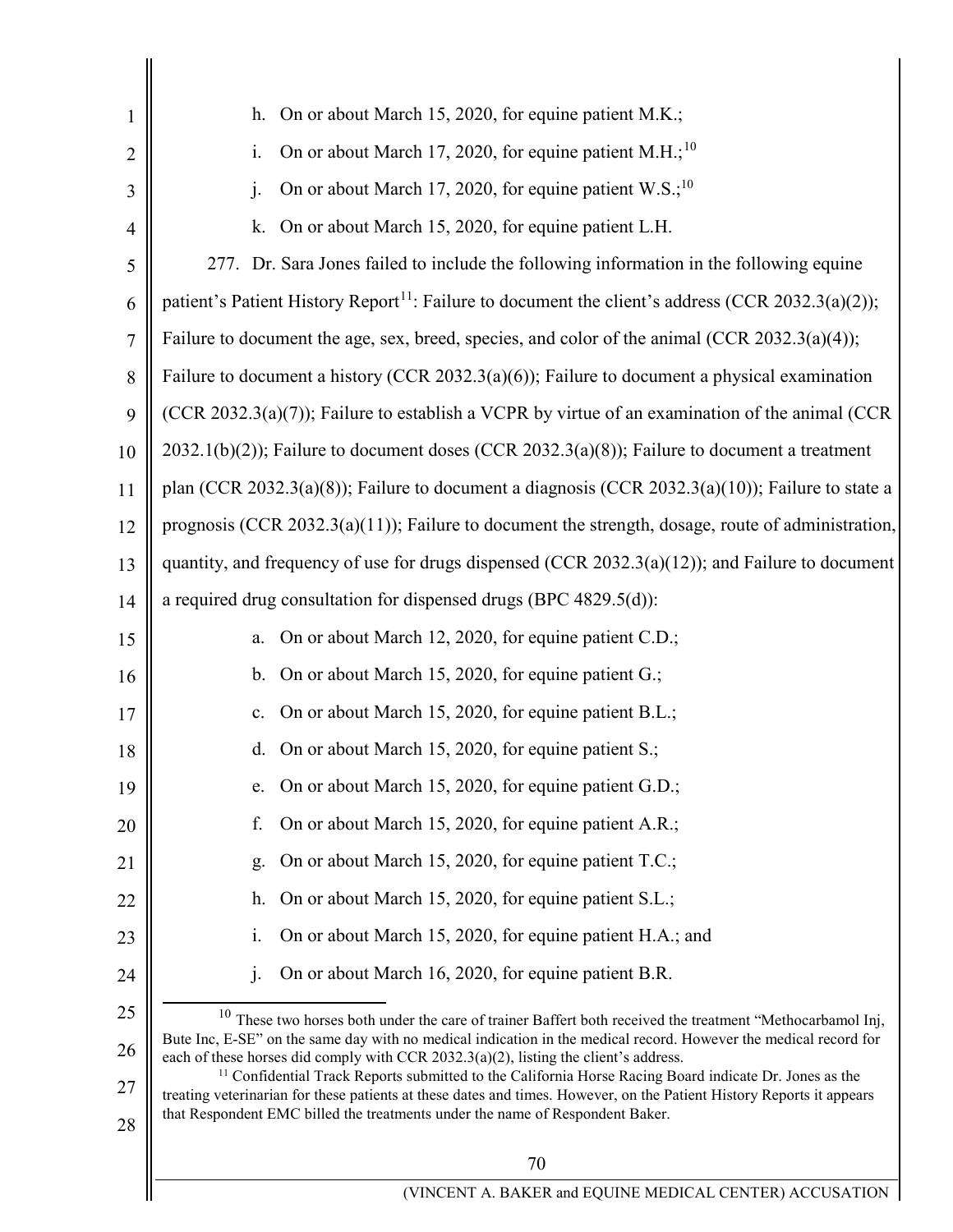<span id="page-70-0"></span>

| 1              | 278. In addition, Dr. Jones failed to include the following information in the following                                                                                                                                                                                                     |
|----------------|----------------------------------------------------------------------------------------------------------------------------------------------------------------------------------------------------------------------------------------------------------------------------------------------|
| $\overline{2}$ | equine patient's Patient History Report <sup>12</sup> : Failure to document the client's address (CCR                                                                                                                                                                                        |
| 3              | $2032.3(a)(2)$ ; Failure to document the age, sex, breed, species, and color of the animal (CCR                                                                                                                                                                                              |
| $\overline{4}$ | $2032.3(a)(4)$ ; Failure to document a history (CCR 2032.3(a)(6)); Failure to document a physical                                                                                                                                                                                            |
| 5              | examination (CCR 2032.3(a)(7)); Failure to establish a VCPR by virtue of an examination of the                                                                                                                                                                                               |
| 6              | animal (CCR 2032.1(b)(2)); Failure to document doses (CCR 2032.3(a)(8)); Failure to document                                                                                                                                                                                                 |
| 7              | a treatment plan (CCR 2032.3(a)(8)); Failure to document a diagnosis (CCR 2032.3(a)(10)); and                                                                                                                                                                                                |
| 8              | Failure to state a prognosis (CCR 2032.3(a)(11)):                                                                                                                                                                                                                                            |
| 9              | On or about March 3, 2020, for equine patient Y.W.;<br>a.                                                                                                                                                                                                                                    |
| 10             | b. On or about March 3, 2020, for equine patient T.T.;                                                                                                                                                                                                                                       |
| 11             | On or about March 3, 2020, for equine patient S.M.;<br>c.                                                                                                                                                                                                                                    |
| 12             | On or about March 6, 2020, for equine patient M.B.;<br>d.                                                                                                                                                                                                                                    |
| 13             | On or about March 6, 2020, for equine patient A.H.; and<br>e.                                                                                                                                                                                                                                |
| 14             | On or about March 16, 2020, for equine patient B.R. In addition to the above<br>f.                                                                                                                                                                                                           |
| 15             | failures, Dr. Jones failed to document laboratory reports and interpretation as                                                                                                                                                                                                              |
| 16             | required. (CCR 2032.3 (a)(7).) However, Dr. Jones did properly document the                                                                                                                                                                                                                  |
| 17             | doses of treatments.                                                                                                                                                                                                                                                                         |
| 18             | 279. Dr. Cathleen Canfield failed to include the following information in the following                                                                                                                                                                                                      |
| 19             | equine patient's Patient History Report: Failed to document the age, sex, breed, species, and color                                                                                                                                                                                          |
| 20             | of the animal (CCR 2032.3(a)(4)); Failed to document a patient history (CCR 2032.3(a)(6));                                                                                                                                                                                                   |
| 21             | Failed to document a physical examination (CCR 2032.3(a)(7)); Failed to establish a VCPR by                                                                                                                                                                                                  |
| 22             | virtue of an examination of the animal (CCR 2032.1(b)(2)); Failed to document doses of                                                                                                                                                                                                       |
| 23             | medication administered (CCR 2032.3(a)(8)); Failed to document the route of administration of                                                                                                                                                                                                |
| 24             | drugs administered (CCR 2032.3(a)(8)); Failed to document a treatment plan (CCR 2032.3(a)(8));                                                                                                                                                                                               |
| 25             | Failed to document a diagnosis for the patient (CCR 2032.3(a)(10)); and Failed to state a                                                                                                                                                                                                    |
| 26             | prognosis for the patient (CCR 2032.3(a)(11)):                                                                                                                                                                                                                                               |
| 27<br>28       | $^{12}$ Confidential Track Reports submitted to the CHRB indicate Dr. Jones as the treating<br>veterinarian for these patients at these dates and times. However, on the Patient History Reports it<br>appears that Respondent EMC billed the treatments under the name of Respondent Baker. |
|                | 71                                                                                                                                                                                                                                                                                           |
|                | (VINCENT A. BAKER and EQUINE MEDICAL CENTER) ACCUSATION                                                                                                                                                                                                                                      |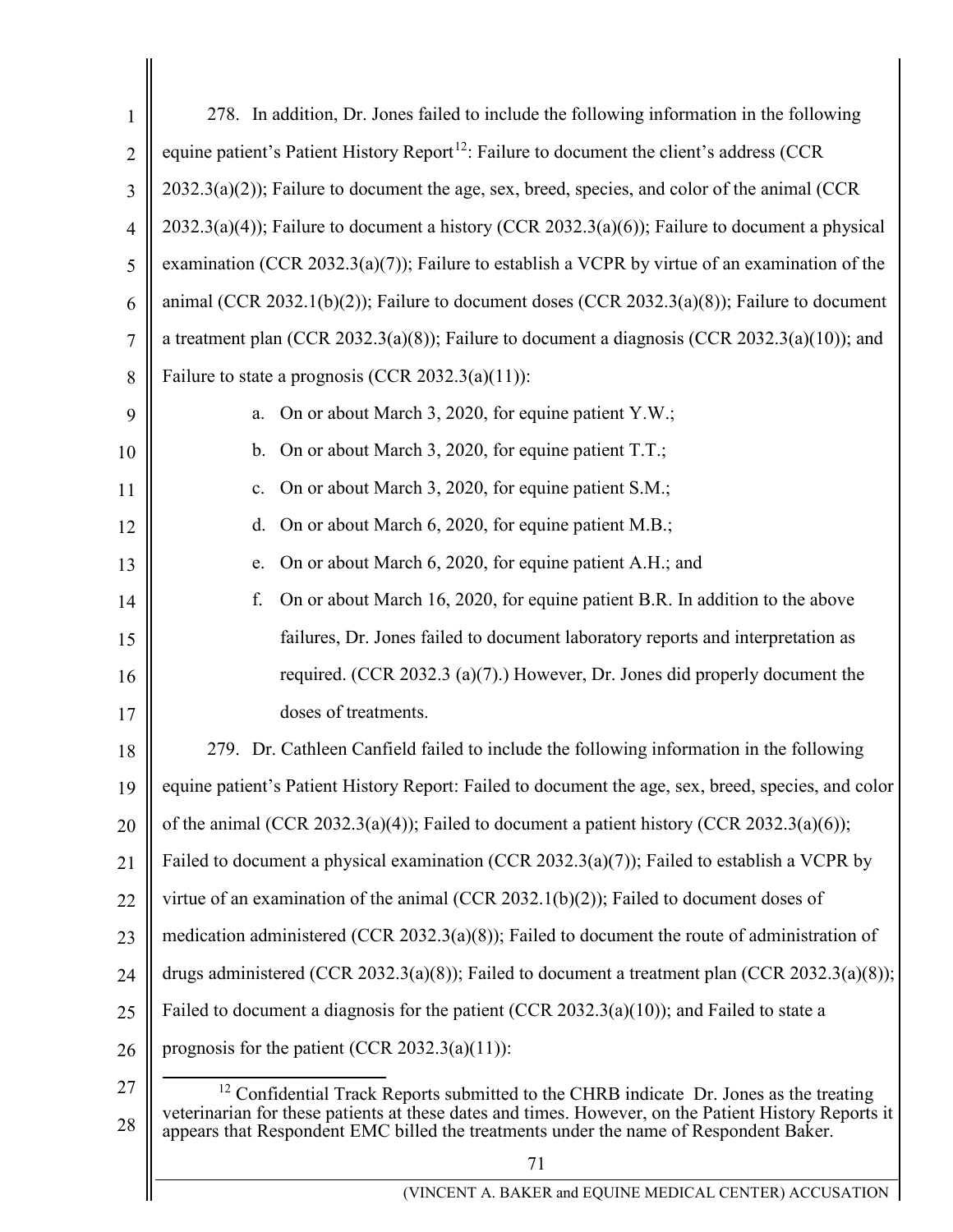| 1              | On or about March 4, 2020, for equine patient F.; and<br>a.                                         |  |
|----------------|-----------------------------------------------------------------------------------------------------|--|
| $\overline{2}$ | b. On or about March 4, 2020, for equine patient G.B.                                               |  |
| 3              | 280. In addition, Dr. Canfield failed to include the following information in the following         |  |
| $\overline{4}$ | equine patient's Patient History Report: Failed to document the age, sex, breed, species, and color |  |
| 5              | of the animal (CCR 2032.3(a)(4)); Failed to document a patient history (CCR 2032.3(a)(6));          |  |
| 6              | Failed to document a physical examination (CCR 2032.3(a)(7)); Failed to document a treatment        |  |
| 7              | plan (CCR 2032.3(a)(8)); Failed to document a diagnosis for the patient (CCR 2032.3(a)(10));        |  |
| 8              | Failed to state a prognosis for the patient (CCR 2032.3(a)(11)): and Failed to document strength,   |  |
| 9              | dosage, route of administration, quantity, and frequency of use for drugs dispensed, (CCR 2032.3    |  |
| 10             | $(a)(12)$ :                                                                                         |  |
| 11             | On or about April 7, 2019, for equine patient K.T.;<br>a.                                           |  |
| 12             | On or about June 14, 2019, September 2, 2019, and September 20, 2019, for<br>$\mathbf{b}$ .         |  |
| 13             | equine patient G.R.; and                                                                            |  |
| 14             | On or about January 11, 2020 and January 12, 2020, for equine patient J.T.<br>c.                    |  |
| 15             | <u>VETERINARY PREMISES REGISTRATION</u>                                                             |  |
| 16             | 281.<br>Pursuant to section 4853.6, if the Board suspends or revokes Veterinarian License           |  |
| 17             | Number VET 10550 issued to Respondent Baker, the Board shall suspend or revoke Veterinary           |  |
| 18             | Premises Registration Number HSP 3171 issued to Respondent Baker, as managing licensee of           |  |
| 19             | Respondent EMC.                                                                                     |  |
| 20             | <b>PRAYER</b>                                                                                       |  |
| 21             | WHEREFORE, Complainant requests that a hearing be held on the matters alleged in this               |  |
| 22             | Accusation, and that following the hearing, the Board issue a decision:                             |  |
| 23             | Revoking or suspending Veterinarian License Number VET 10550, issued to Vincent<br>1.               |  |
| 24             | A. Baker;                                                                                           |  |
| 25             | Revoking or suspending Premises Registration Number HSP 3171, issued to Equine<br>2.                |  |
| 26             | Medical Center;                                                                                     |  |
| 27             | $\frac{1}{1}$                                                                                       |  |
| 28             | $\frac{1}{1}$                                                                                       |  |
|                | 72                                                                                                  |  |